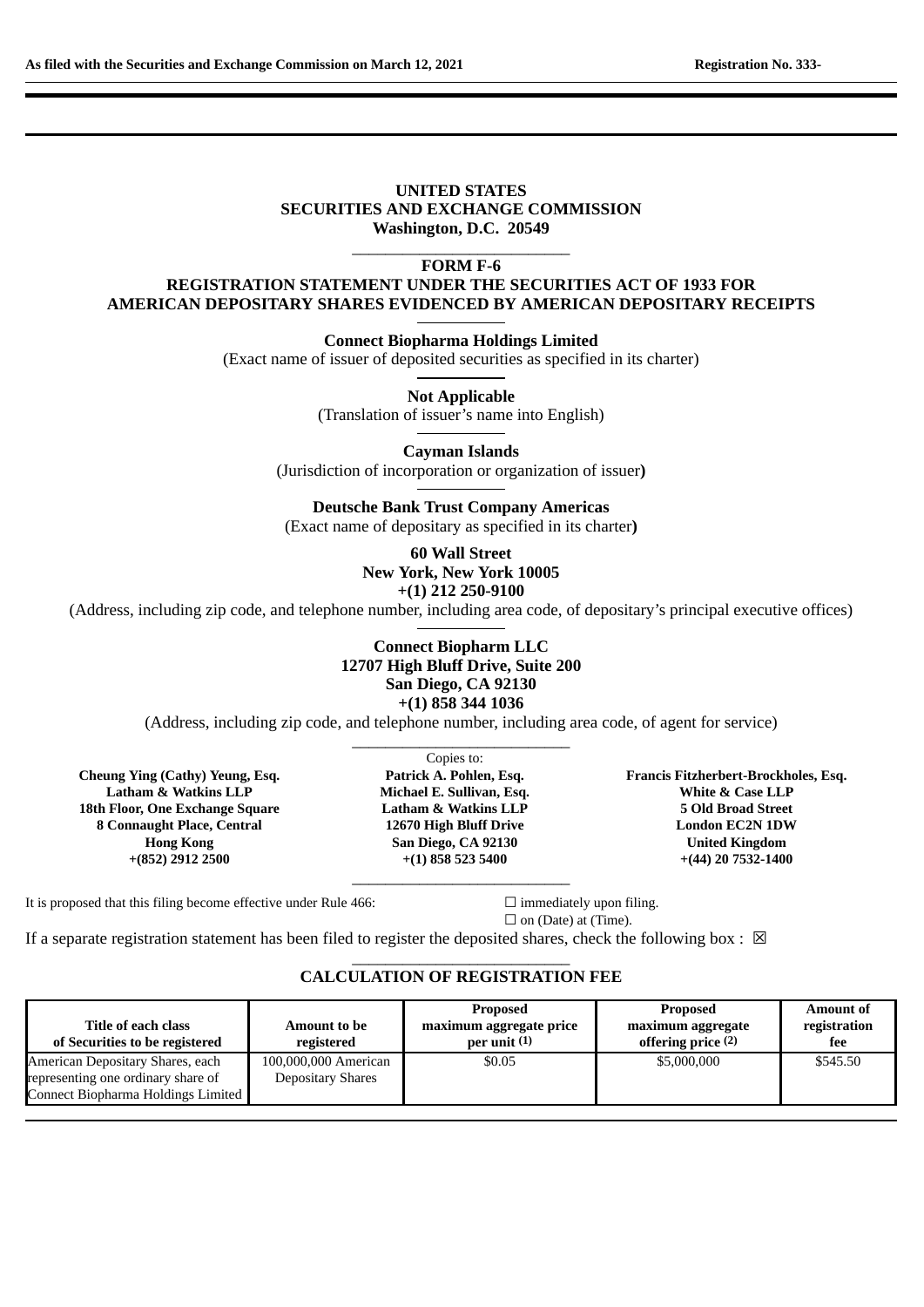- 1 For the purpose of this table only the term "unit" is defined as one American Depositary Share.<br>2 Estimated solely for the purpose of calculating the registration fee Pursuant to Rule 457
- 2 Estimated solely for the purpose of calculating the registration fee. Pursuant to Rule 457(k), such estimate is computed on the basis of the maximum aggregate fees or charges to be imposed in connection with the issuance of American Depositary Shares.

**The registrant hereby amends this registration statement on such date or dates as may be necessary to delay its effective date until the registrant shall file a further amendment which specifically states that this registration statement shall thereafter become effective in accordance with Section 8(a) of the Securities Act of 1933, as amended, or until the registration statement shall become effective on such date as the United States Securities and Exchange Commission, acting pursuant to said Section 8(a), may determine.**

This registration statement may be executed in any number of counterparts, each of which shall be deemed an original, and all of such counterparts together shall constitute one and the same instrument.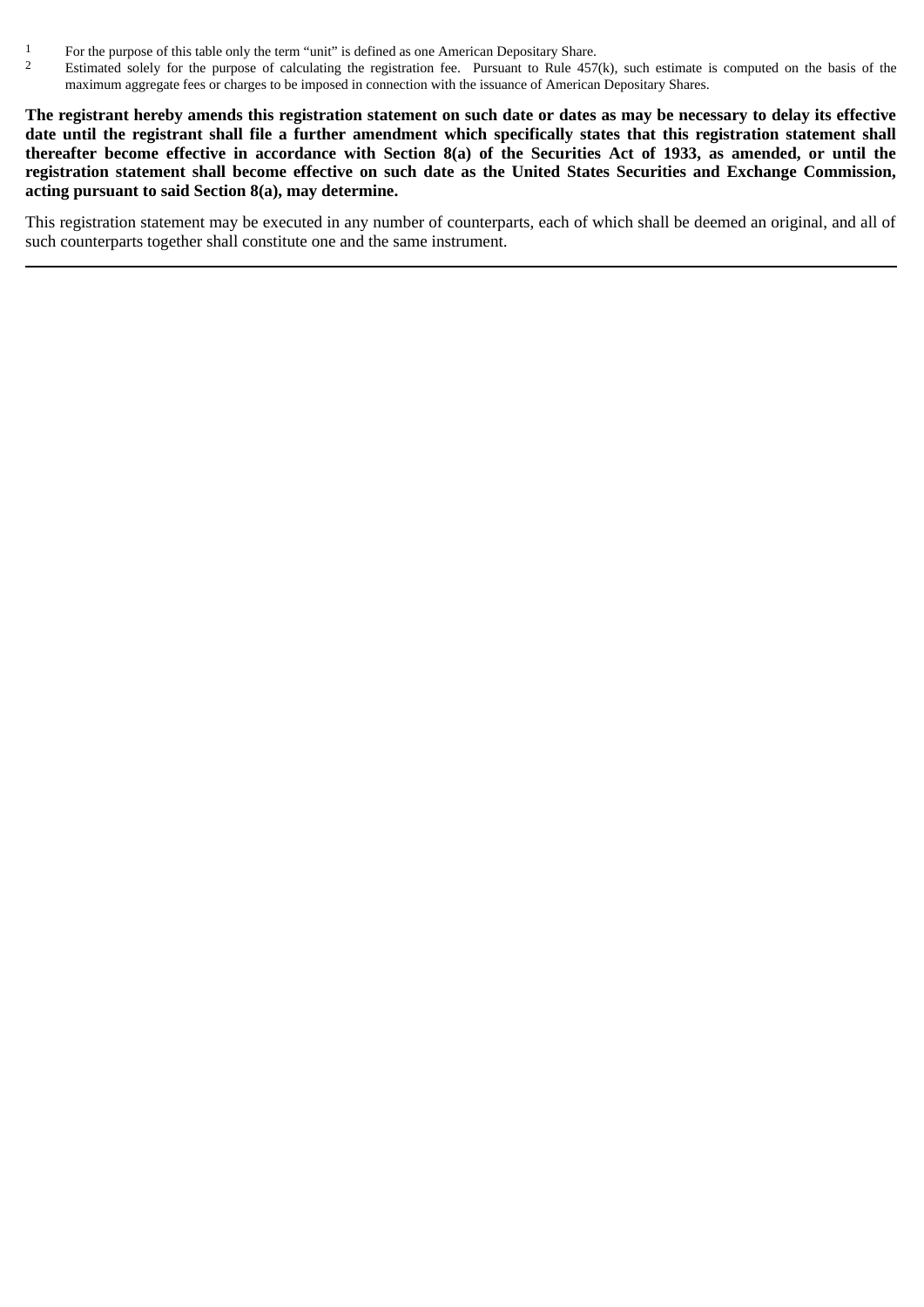### **PART I**

# **INFORMATION REQUIRED IN PROSPECTUS**

The prospectus consists of the proposed form of American Depositary Receipt ("Receipt") included as Exhibits A and B to the form of Deposit Agreement filed as Exhibit (a) to this registration statement and is incorporated herein by reference.

## **Item 1. DESCRIPTION OF SECURITIES TO BE REGISTERED**

| <b>Required Information</b> |                                                                                                                             |                                                                                                                 | <b>Location in Form of Receipt Filed Herewith as Prospectus</b>                         |  |
|-----------------------------|-----------------------------------------------------------------------------------------------------------------------------|-----------------------------------------------------------------------------------------------------------------|-----------------------------------------------------------------------------------------|--|
| 1.                          | Name of depositary and address of its principal executive office                                                            |                                                                                                                 | Face of Receipt - introductory paragraph                                                |  |
| 2.                          | Title of Receipts and identity of deposited securities                                                                      |                                                                                                                 | Face of Receipt – top center                                                            |  |
|                             | Terms of Deposit:                                                                                                           |                                                                                                                 |                                                                                         |  |
|                             | (i)                                                                                                                         | The amount of deposited securities represented by one<br>American Depositary Share ("ADS")                      | Face of Receipt $-$ upper right corner                                                  |  |
|                             | (ii)                                                                                                                        | The procedure for voting the deposited securities                                                               | Reverse of Receipt – Articles 14 and 15                                                 |  |
|                             | (iii)                                                                                                                       | The procedure for collecting and distributing dividends                                                         | Reverse of Receipt – Articles 13 and 14                                                 |  |
|                             | (iv)                                                                                                                        | The procedures for transmitting notices, reports and proxy<br>soliciting material                               | Face of Receipt - Article 12;<br>Reverse of Receipt - Articles 14 and 15                |  |
|                             | (v)                                                                                                                         | The sale or exercise of rights                                                                                  | Reverse of Receipt – Articles 13 and 14                                                 |  |
|                             | (vi)                                                                                                                        | The deposit or sale of securities resulting from dividends,<br>splits or plans of reorganization                | Face of Receipt – Articles 3, 6 and 9;<br>Reverse of Receipt - Articles 13 and 16       |  |
|                             | (vii)                                                                                                                       | Amendment, extension or termination of the deposit<br>arrangements                                              | Reverse of Receipt – Articles 20 and 21 (no provision for extension)                    |  |
|                             | (viii)                                                                                                                      | The rights of holders of Receipts to inspect the books of the<br>depositary and the list of holders of Receipts | Face of Receipt - Article 12                                                            |  |
|                             | (ix)                                                                                                                        | Restrictions upon the right to transfer or withdraw the<br>underlying securities                                | Face of Receipt - Articles 2, 3, 4, 6, 8, 9 and 10;<br>Reverse of Receipt - Article 22  |  |
|                             | (x)                                                                                                                         | Limitation on the depositary's liability                                                                        | Face of Receipt - Articles 6 and 10;<br>Reverse of Receipt - Articles 15, 16, 17 and 18 |  |
| 3.                          | Fees and charges that a holder of Receipts may have to pay, either<br>Face of Receipt - Article 9<br>directly or indirectly |                                                                                                                 |                                                                                         |  |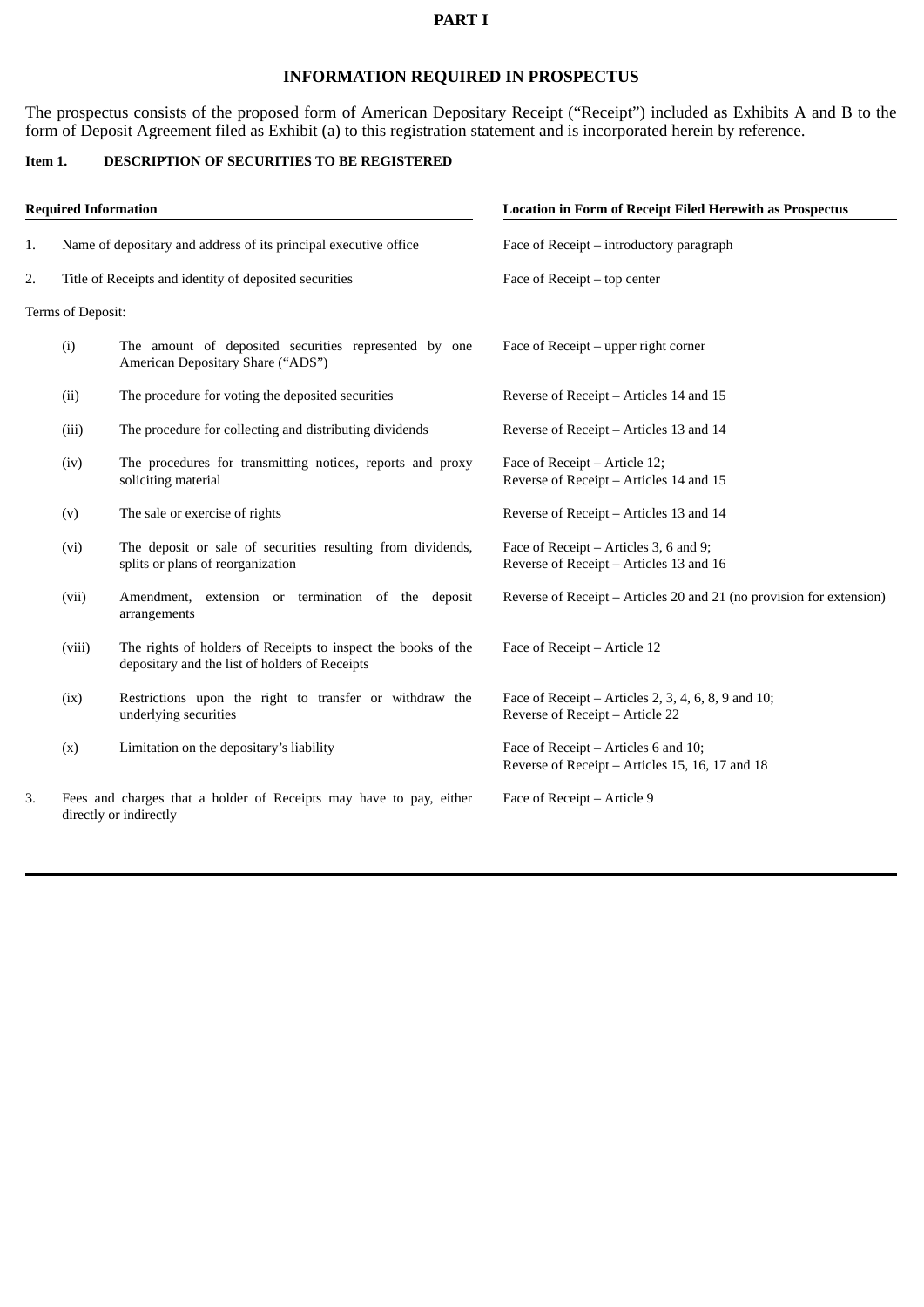#### **Item 2. AVAILABLE INFORMATION**

Following the effectiveness of the registration statement on Form F-1 (File No. 333-253631) and the registration statement on Form 8-A covering the American Depositary Shares, each representing one ordinary share, of Connect Biopharma Holdings Limited (the "Company"), the Company will be subject to the periodic reporting requirements of the United States Securities Exchange Act of 1934, as amended, and, accordingly, will file certain reports with, and will furnish certain reports to, the Commission. These reports can be retrieved from the Commission's internet website (www.sec.gov) and can be inspected and copied at the public reference facilities maintained by the Commission at 100 F Street, N.E., Washington D.C. 20549.

### **PART II**

### **INFORMATION NOT REQUIRED IN PROSPECTUS**

### **Item 3. EXHIBITS**

- (a) Form of Deposit Agreement, by and among the Company, Deutsche Bank Trust Company Americas, as depositary (the "Depositary"), and all holders and beneficial owners from time to time of ADSs issued thereunder ("Deposit Agreement"). — Filed herewith as Exhibit (a).
- (b) Any other agreement to which the Depositary is a party relating to the issuance of the ADSs registered hereunder or the custody of the deposited securities represented thereby. — Not applicable.
- (c) Every material contract relating to the deposited securities between the Depositary and the issuer of the deposited securities in effect at any time within the last three years. — Not applicable.
- (d) Opinion of White & Case LLP, counsel to the Depositary, as to the legality of the securities to be registered. Filed herewith as Exhibit (d).
- (e) Certification under Rule 466. Not applicable.
- (f) Powers of attorney for certain officers and directors of the Company. Set forth on the signature pages hereto.

#### **Item 4. UNDERTAKINGS**

- (a) The Depositary hereby undertakes to make available at the principal office of the Depositary in the United States, for inspection by holders of the ADR, any reports and communications received from the issuer of the deposited securities which are both (1) received by the Depositary as the holder of the deposited securities; and (2) made generally available to the holders of the underlying securities by the issuer.
- (b) If the amount of fees charged is not disclosed in the prospectus, the Depositary undertakes to prepare a separate document stating the amount of any fee charged and describing the service for which it is charged and to deliver promptly a copy of such fee schedule without charge to anyone upon request. The Depositary undertakes to notify each registered holder of an ADR thirty (30) days before any change in the fee schedule.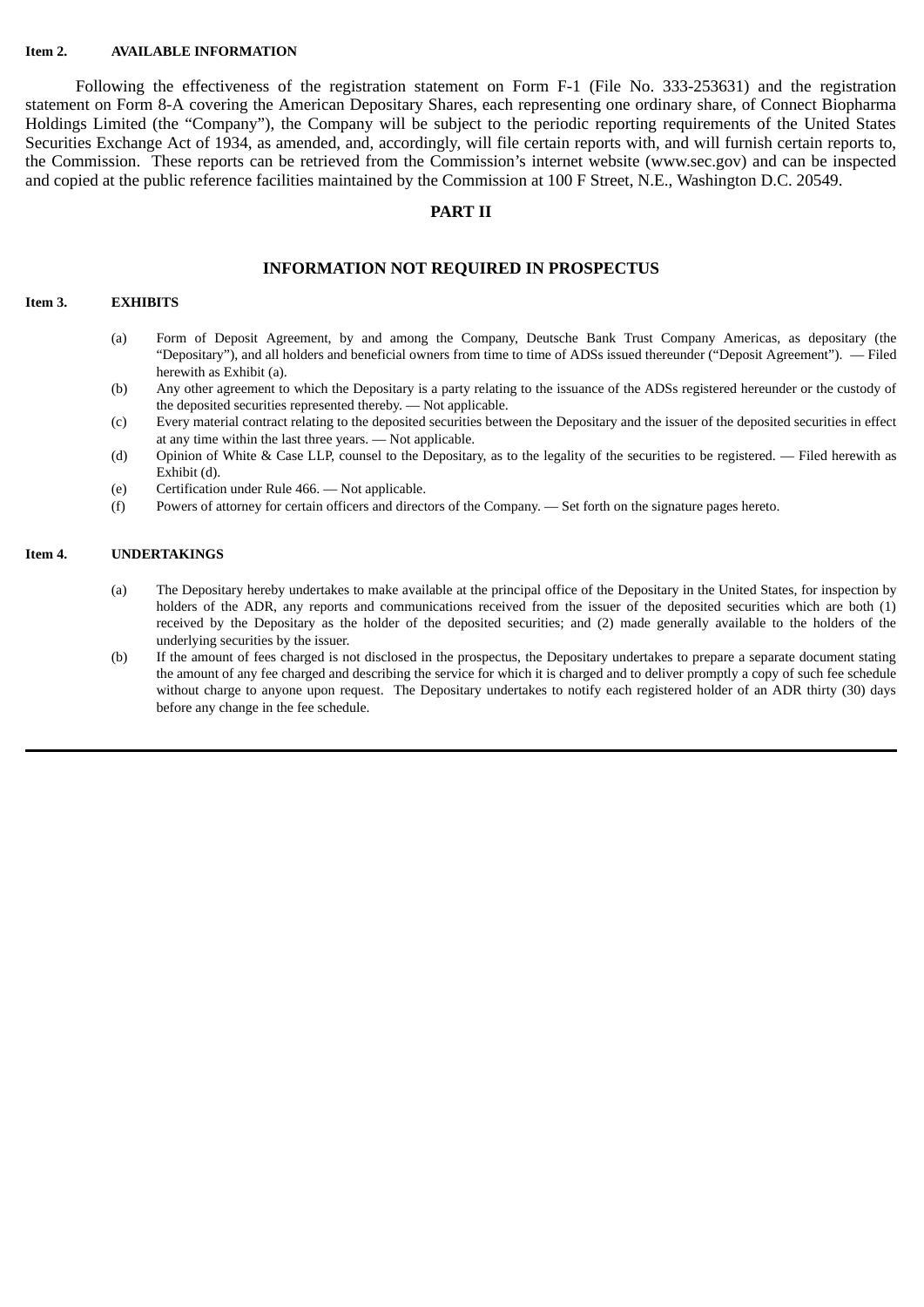### **SIGNATURES**

Pursuant to the requirements of the Securities Act of 1933, as amended, the registrant certifies that it has reasonable grounds to believe that all the requirements for filing on Form F-6 are met and has duly caused this registration statement on Form F-6 to be signed on its behalf by the undersigned, thereunto duly authorized, in the City of New York, State of New York, on March 12, 2021.

> Legal entity created by the form of Deposit Agreement for the issuance of Receipts for ordinary shares, par value US\$0.000174 per share of Connect Biopharma Holdings Limited.

Deutsche Bank Trust Company Americas, as Depositary

- By: /s/ Michael Fitzpatrick Name:Michael Fitzpatrick Title: Vice President
- By: /s/ Michael Curran Name:Michael Curran Title: Vice President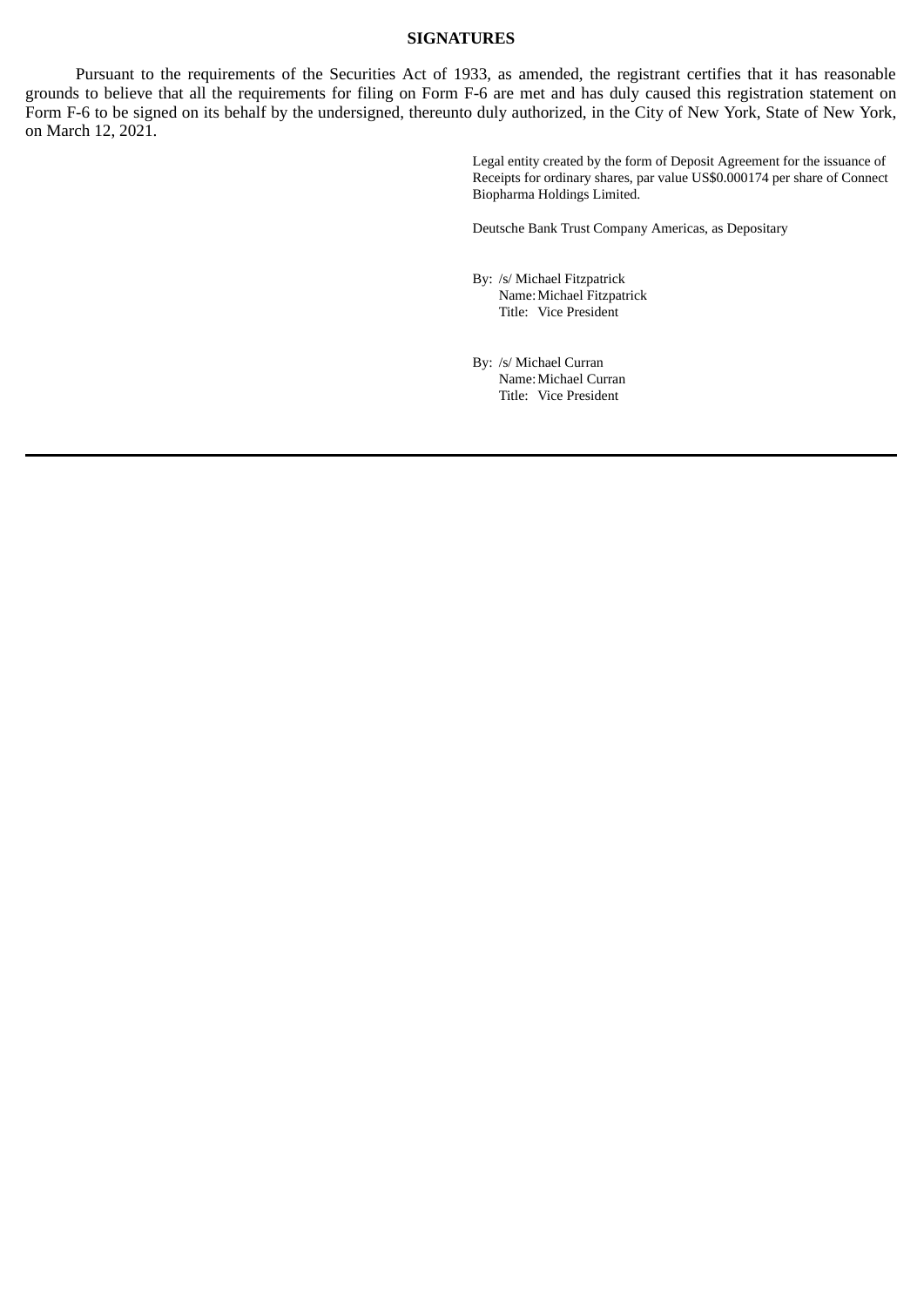Pursuant to the requirements of the Securities Act of 1933, as amended, the registrant certifies that it has reasonable grounds to believe that all the requirements for filing on Form F-6 are met and has duly caused this registration statement on Form F-6 to be signed on its behalf by the undersigned, thereunto duly authorized, in Taicang, Jiangsu, the People's Republic of China, on March 12, 2021.

Connect Biopharma Holdings Limited

By: /s/ Zheng Wei Name: Zheng Wei, Ph.D. Title: Chief Executive Officer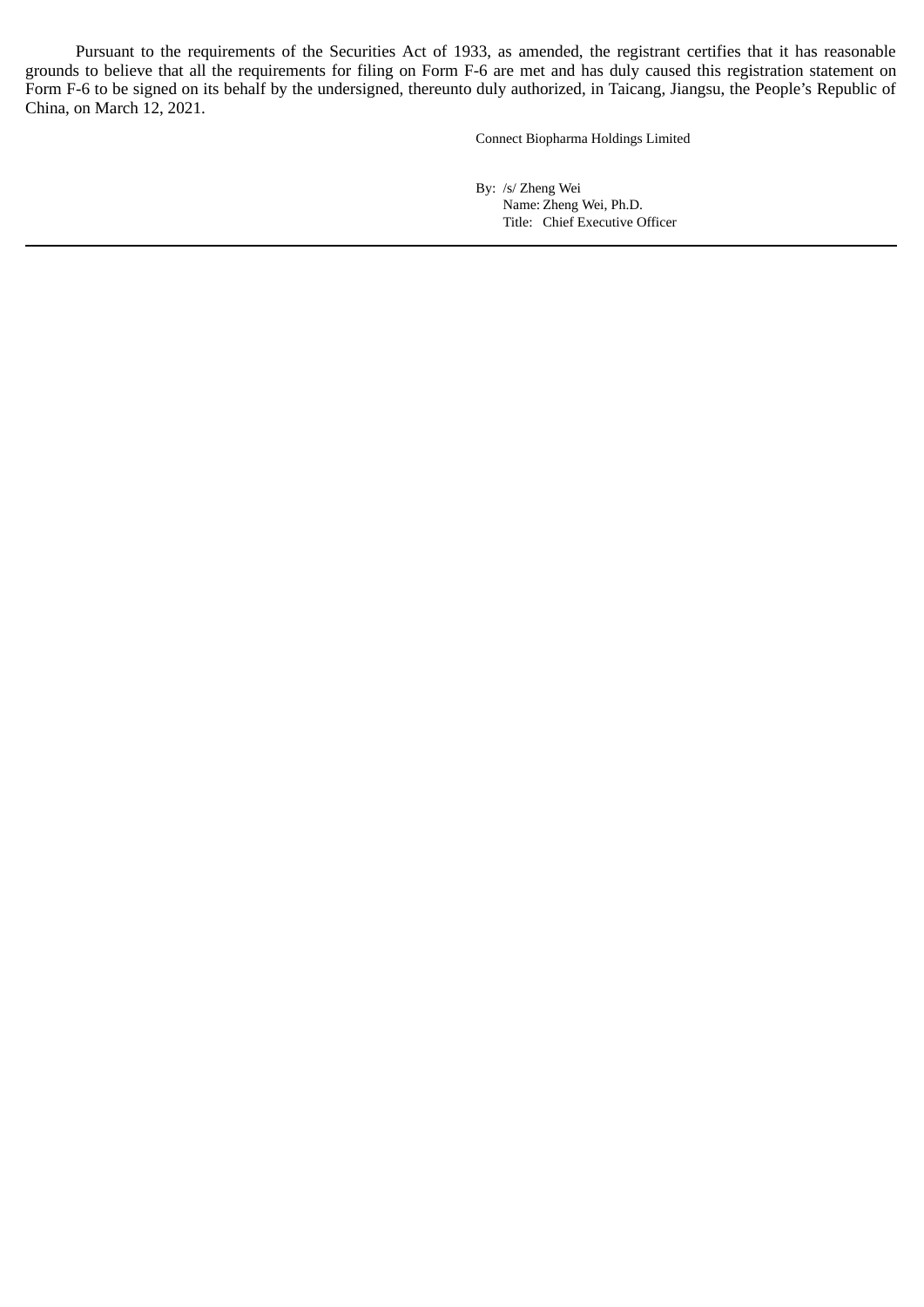#### **POWER OF ATTORNEY**

**KNOW ALL PERSONS BY THESE PRESENTS,** that each person whose signature appears below constitutes and appoints each of Zheng Wei, Ph.D. and Eric Hall and each of them, individually, as his or her true and lawful attorney-in-fact and agent, with full power of substitution and resubstitution, for him or her and in his or her name, place and stead, in any and all capacities, to sign any or all amendments (including post-effective amendments) to this registration statement and any and all related registration statements pursuant to Rule 462(b) of the Securities Act and to file the same, with all exhibits thereto, and other documents in connection therewith, with the Securities and Exchange Commission, hereby ratifying and confirming all that said attorneys-in-fact and agents, or any of them, or their substitute or substitutes, may lawfully do or cause to be done by virtue hereof.

Under the requirements of the Securities Act, this registration statement has been signed by the following persons on March 12, 2021, in the capacities indicated.

| Signature                                                               | <b>Title</b>                                                                                      |
|-------------------------------------------------------------------------|---------------------------------------------------------------------------------------------------|
| /s/ Zheng Wei<br>Name: Zheng Wei, Ph.D.                                 | Chief Executive Officer and Member of the Board<br>(Principal Executive Officer)                  |
| /s/ Eric Hall<br>Name: Eric Hall                                        | Interim Chief Financial Officer<br>(Principal Financial Officer and Principal Accounting Officer) |
| /s/ Wubin (Bill) Pan<br>Name: Wubin (Bill) Pan, Ph.D.                   | President and Chairman of the Board                                                               |
| /s/ Derek DiRocco<br>Name: Derek DiRocco, Ph.D.                         | Member of the Board                                                                               |
| /s/ Kan Chen<br>Name: Kan Chen, Ph.D.                                   | Member of the Board                                                                               |
| /s/ Jingua (Jennifer) Jin<br>Name: Jingua (Jennifer) Jin                | Member of the Board                                                                               |
| /s/ Karen J. Wilson<br>Name: Karen J. Wilson                            | Member of the Board                                                                               |
| /s/ Kleanthis G. Xanthopoulos<br>Name: Kleanthis G. Xanthopoulos, Ph.D. | Member of the Board                                                                               |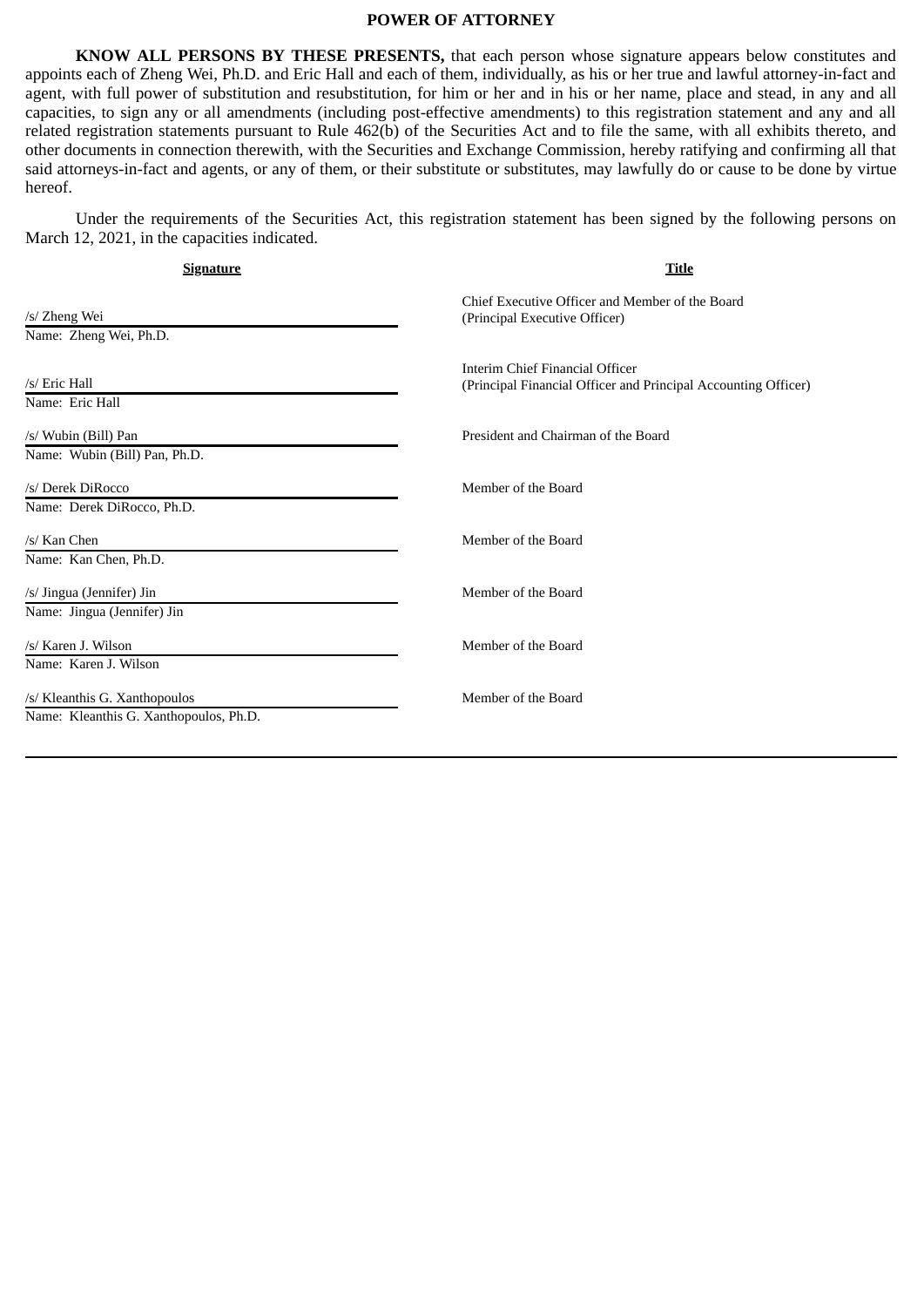## **SIGNATURE OF AUTHORIZED REPRESENTATIVE IN THE UNITED STATES**

Pursuant to the Securities Act of 1933, as amended, the undersigned, the duly authorized representative in the United States of Connect Biopharma Holdings Limited, has signed this registration statement in the United States of America on March 12, 2021.

Authorized U.S. Representative

#### **Connect Biopharm LLC**

By: /s/ Zheng Wei

Name: Zheng Wei, Ph.D. Title: Authorized Signatory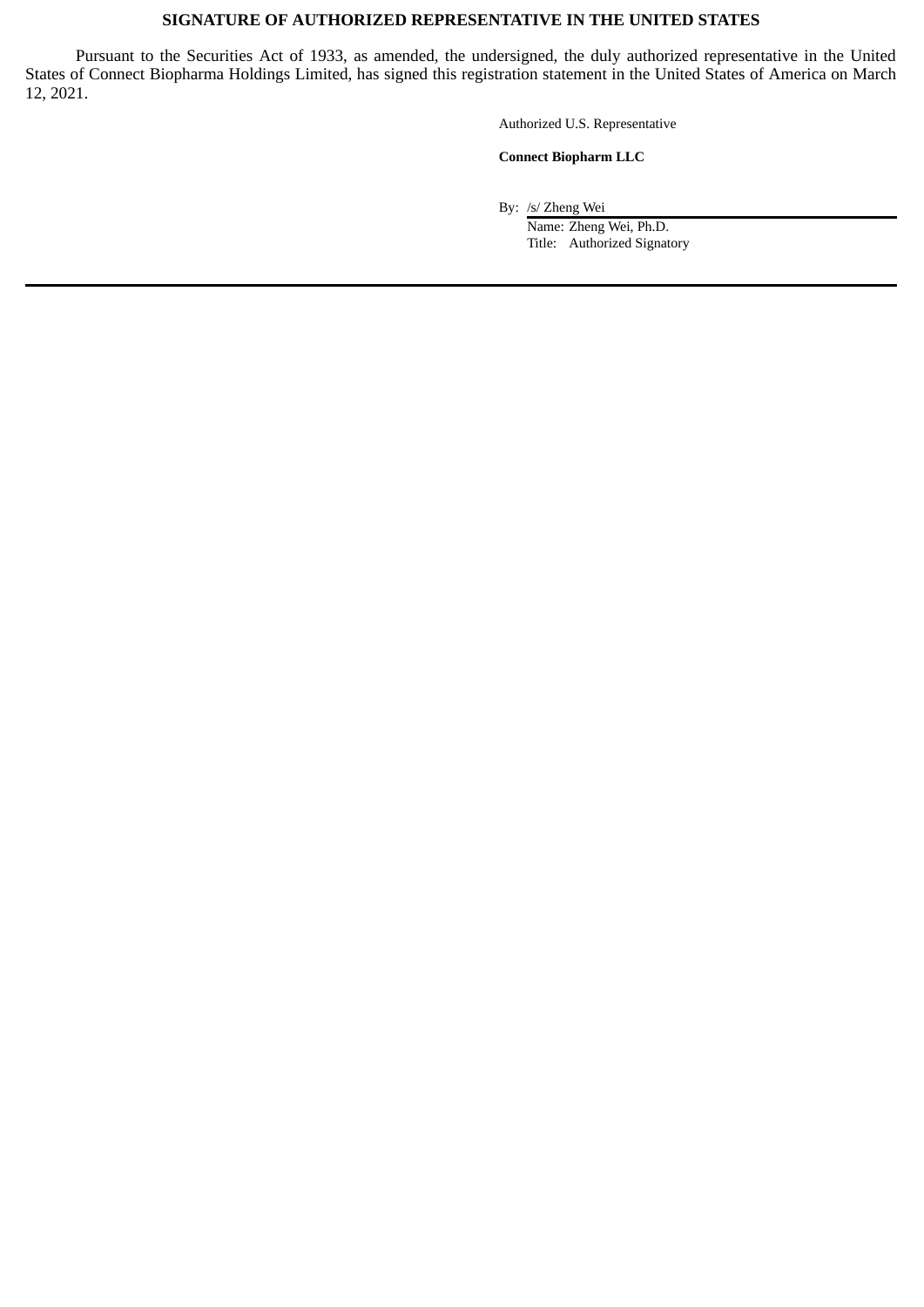# **Index to Exhibits**

**E x h i b i t** ( a ) ( d )

**D**ocument Form of Deposit Agreement Opinion of White & Case LLP, counsel to the Depositary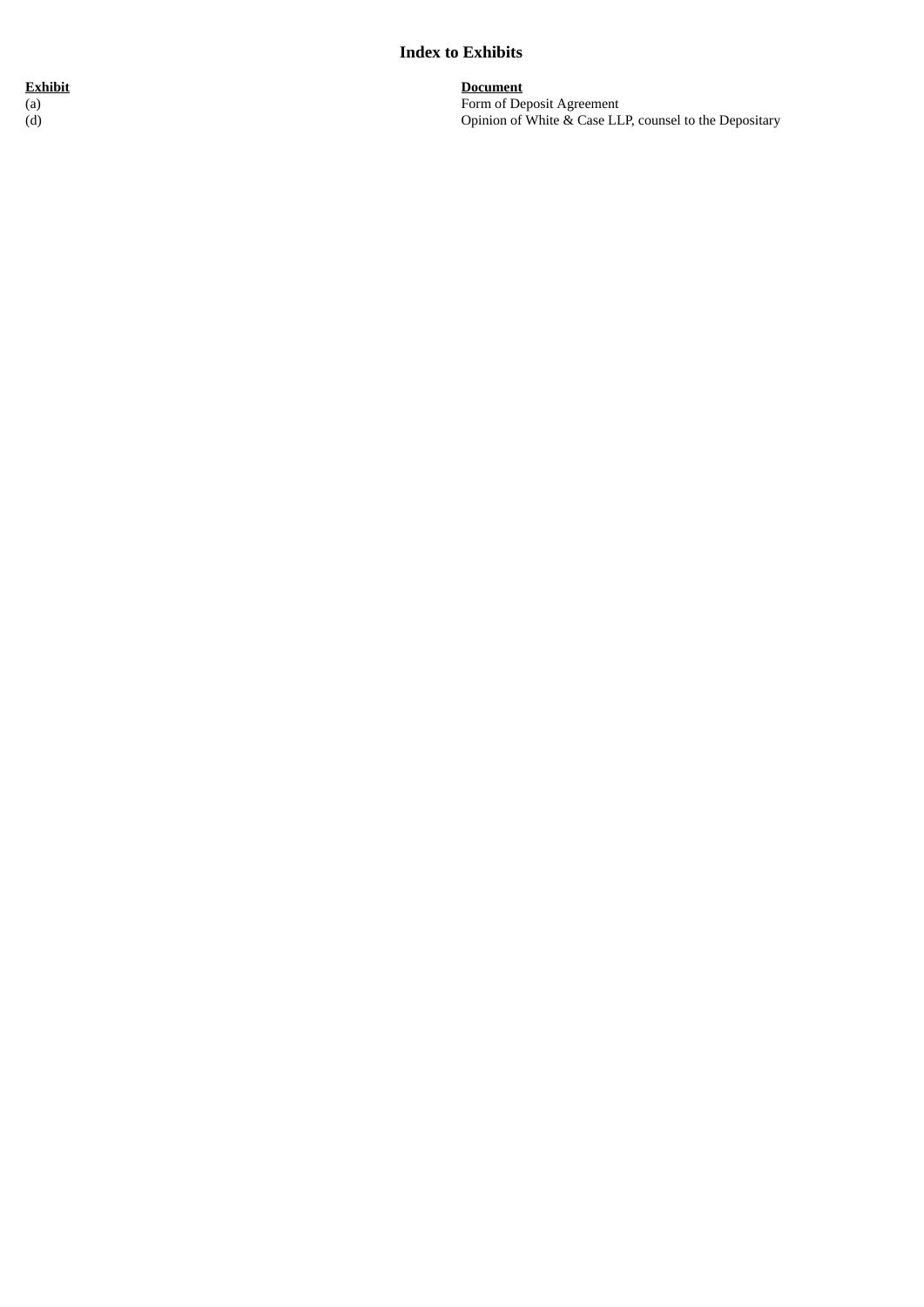## **DEPOSIT AGREEMENT** \_\_\_\_\_\_\_\_\_\_\_\_\_\_\_\_\_\_\_\_\_\_\_\_\_\_\_\_\_\_\_\_\_\_\_\_\_\_\_\_\_\_\_\_\_\_\_\_\_\_\_\_\_\_\_\_\_\_\_\_\_\_\_\_\_\_\_\_\_\_\_\_\_\_\_

\_\_\_\_\_\_\_\_\_\_\_\_\_\_\_\_\_\_\_\_\_\_\_\_\_\_\_\_\_\_\_\_\_\_\_\_\_\_\_\_\_\_\_\_\_\_\_\_\_\_\_\_\_\_\_\_\_\_\_\_\_\_\_\_\_\_\_\_\_\_\_\_\_\_\_

by and among

## **CONNECT BIOPHARMA HOLDINGS LIMITED**

as Issuer,

## **DEUTSCHE BANK TRUST COMPANY AMERICAS**

as Depositary,

AND

## **THE HOLDERS AND BENEFICIAL OWNERS OF AMERICAN DEPOSITARY SHARES EVIDENCED BY AMERICAN DEPOSITARY RECEIPTS ISSUED HEREUNDER**

**Dated as of March [●], 2021** \_\_\_\_\_\_\_\_\_\_\_\_\_\_\_\_\_\_\_\_\_\_\_\_\_\_\_\_\_\_\_\_\_\_\_\_\_\_\_\_\_\_\_\_\_\_\_\_\_\_\_\_\_\_\_\_\_\_\_\_\_\_\_\_\_\_\_\_\_\_\_\_\_\_\_

\_\_\_\_\_\_\_\_\_\_\_\_\_\_\_\_\_\_\_\_\_\_\_\_\_\_\_\_\_\_\_\_\_\_\_\_\_\_\_\_\_\_\_\_\_\_\_\_\_\_\_\_\_\_\_\_\_\_\_\_\_\_\_\_\_\_\_\_\_\_\_\_\_\_\_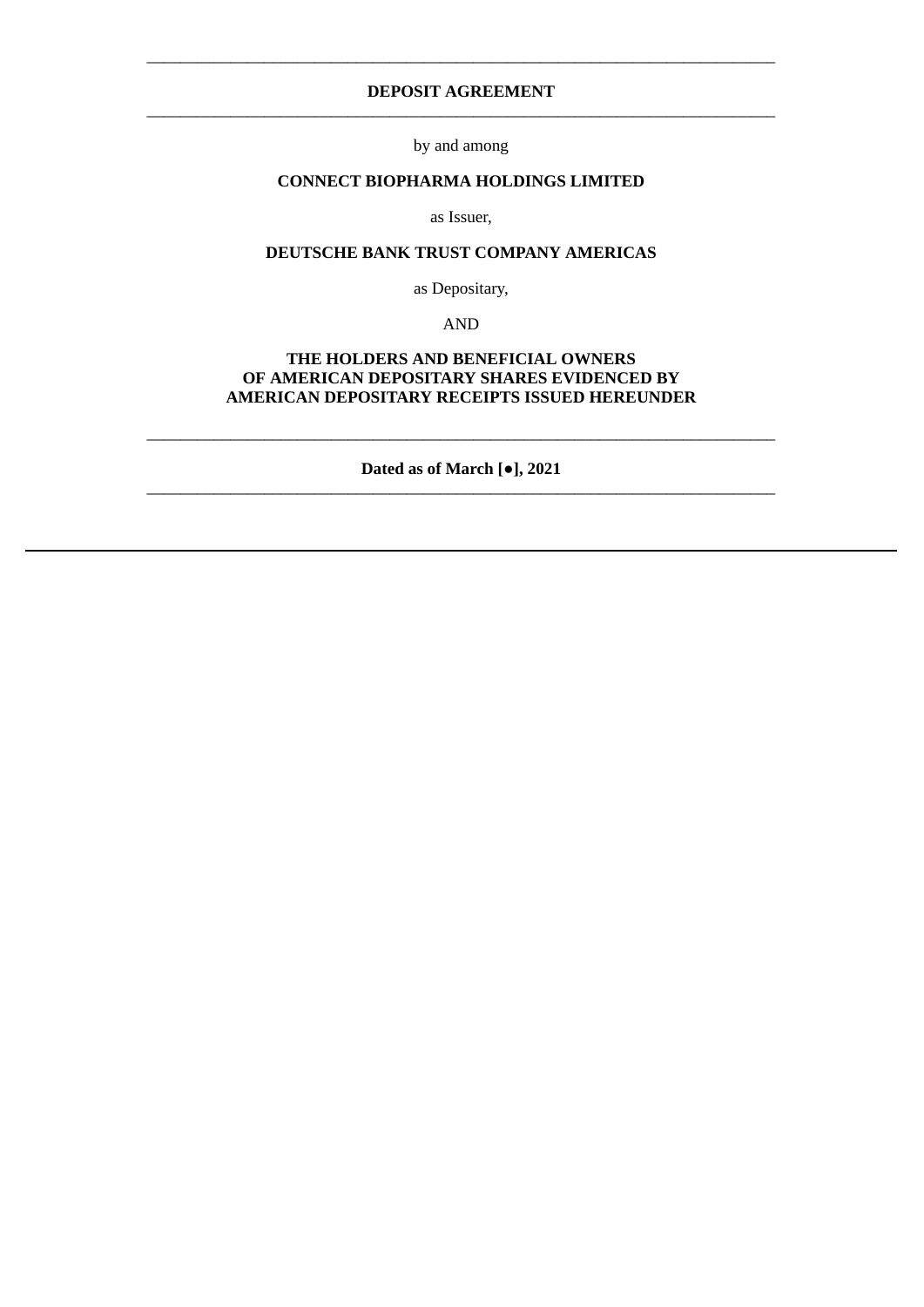#### **DEPOSIT AGREEMENT**

**DEPOSIT AGREEMENT**, dated as of March [●], 2021, by and among (i) Connect Biopharma Holdings Limited, a company incorporated in the Cayman Islands, with its principal executive office at Science and Technology Park, East R&D Building, 3rd Floor, 6 Beijing West Road, Taicang, Jiangsu Province, China 215400 and its registered office at Maples Corporate Services Limited at PO Box 309, Ugland House, Grand Cayman, KY1-1104, Cayman Islands (together with its successors, the "**Company**"), (ii) Deutsche Bank Trust Company Americas, an indirect wholly owned subsidiary of Deutsche Bank A.G., acting in its capacity as depositary, with its principal office at 60 Wall Street, New York, NY 10005, United States of America (the "**Depositary**", which term shall include any successor depositary hereunder) and (iii) all Holders and Beneficial Owners of American Depositary Shares evidenced by American Depositary Receipts issued hereunder (all such capitalized terms as hereinafter defined).

## **W I T N E S S E T H T H A T:**

**WHEREAS**, the Company desires to establish an ADR facility with the Depositary to provide for the deposit of the Shares and the creation of American Depositary Shares representing the Shares so deposited;

**WHEREAS**, the Depositary is willing to act as the depositary for such ADR facility upon the terms set forth in this Deposit Agreement;

**WHEREAS**, the American Depositary Receipts evidencing the American Depositary Shares issued pursuant to the terms of this Deposit Agreement are to be substantially in the form of Exhibit A and Exhibit B annexed hereto, with appropriate insertions, modifications and omissions, as hereinafter provided in this Deposit Agreement;

**WHEREAS**, the American Depositary Shares to be issued pursuant to the terms of this Deposit Agreement are accepted for trading on the Nasdaq Stock Market ("**Nasdaq**"); and

**WHEREAS**, the Board of Directors of the Company (or an authorized committee thereof) has duly approved the establishment of an ADR facility upon the terms set forth in this Deposit Agreement, the execution and delivery of this Deposit Agreement on behalf of the Company, and the actions of the Company and the transactions contemplated herein.

**NOW, THEREFORE**, for good and valuable consideration, the receipt and sufficiency of which are hereby acknowledged, the parties hereto agree as follows:

## **ARTICLE I.**

### **DEFINITIONS**

All capitalized terms used, but not otherwise defined, herein shall have the meanings set forth below, unless otherwise clearly indicated:

SECTION 1.1 "Affiliate" shall have the meaning assigned to such term by the Commission under Regulation C promulgated under the Securities Act.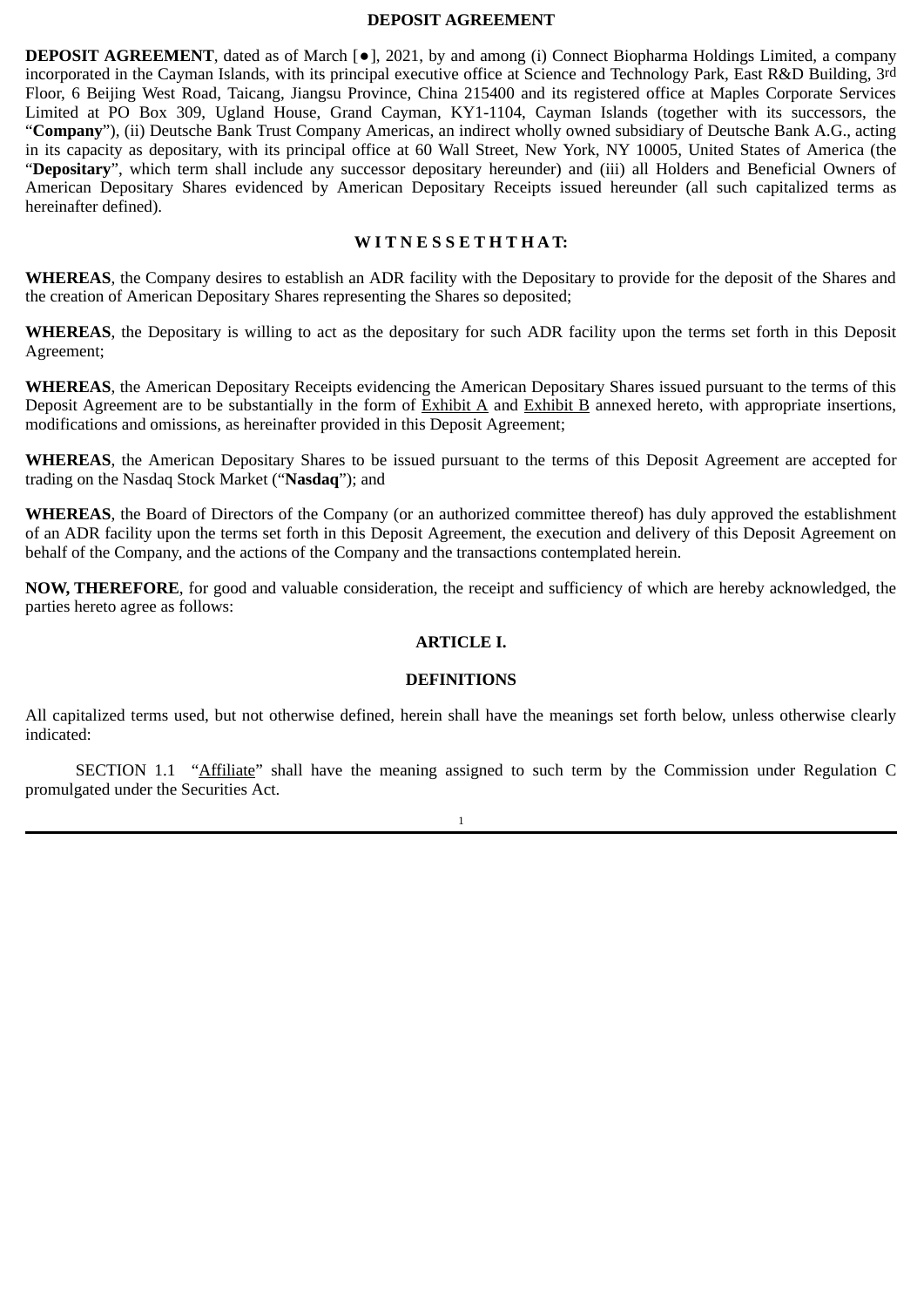SECTION 1.2 "Agent" shall mean such entity or entities as the Depositary may appoint under Section 7.8 hereof, including the Custodian or any successor or addition thereto.

SECTION 1.3 "American Depositary Share(s)" and "ADS(s)" shall mean the securities represented by the rights and interests in the Deposited Securities granted to the Holders and Beneficial Owners pursuant to this Deposit Agreement and evidenced by the American Depositary Receipts issued hereunder. Each American Depositary Share shall represent the right to receive one Share, until there shall occur a distribution upon Deposited Securities referred to in Section 4.2 hereof or a change in Deposited Securities referred to in Section 4.9 hereof with respect to which additional American Depositary Receipts are not executed and delivered and thereafter each American Depositary Share shall represent the Shares or Deposited Securities specified in such Sections.

SECTION 1.4 "Article" shall refer to an article of the American Depositary Receipts as set forth in the Form of Face of Receipt and Form of Reverse of Receipt in Exhibit A and Exhibit B annexed hereto.

SECTION 1.5 "Articles of Association" shall mean the articles of association of the Company, as amended from time to time.

SECTION 1.6 "ADS Record Date" shall have the meaning given to such term in Section 4.7 hereof.

SECTION 1.7 "Beneficial Owner" shall mean as to any ADS, any person or entity having a beneficial interest in such ADS. A Beneficial Owner need not be the Holder of the ADR evidencing such ADSs. A Beneficial Owner may exercise any rights or receive any benefits hereunder solely through the Holder of the ADR(s) evidencing the ADSs in which such Beneficial Owner has an interest.

SECTION 1.8 "Business Day" shall mean each Monday, Tuesday, Wednesday, Thursday and Friday which is not (a) a day on which banking institutions in the Borough of Manhattan, The City of New York are authorized or obligated by law or executive order to close and (b) a day on which the market(s) in which ADSs are traded are closed.

SECTION 1.9 "Commission" shall mean the Securities and Exchange Commission of the United States or any successor governmental agency in the United States.

SECTION 1.10 "Company" shall mean Connect Biopharma Holdings Limited, a company incorporated and existing under the laws of the Cayman Islands, and its successors.

SECTION 1.11 "Corporate Trust Office" when used with respect to the Depositary, shall mean the corporate trust office of the Depositary at which at any particular time its depositary receipts business shall be administered, which, at the date of this Deposit Agreement, is located at 60 Wall Street, New York, New York 10005, U.S.A.

SECTION 1.12 "Custodian" shall mean, as of the date hereof, Deutsche Bank AG, Hong Kong Branch, having its principal office at 57/F International Commerce Centre, 1 Austin Road West, Kowloon, Hong Kong S.A.R., People's Republic of China, as the custodian for the purposes of this Deposit Agreement, and any other firm or corporation which may hereinafter be appointed by the Depositary pursuant to the terms of Section 5.5 hereof as a successor or an additional custodian or custodians hereunder, as the context shall require. The term "Custodian" shall mean all custodians, collectively.

 $\overline{2}$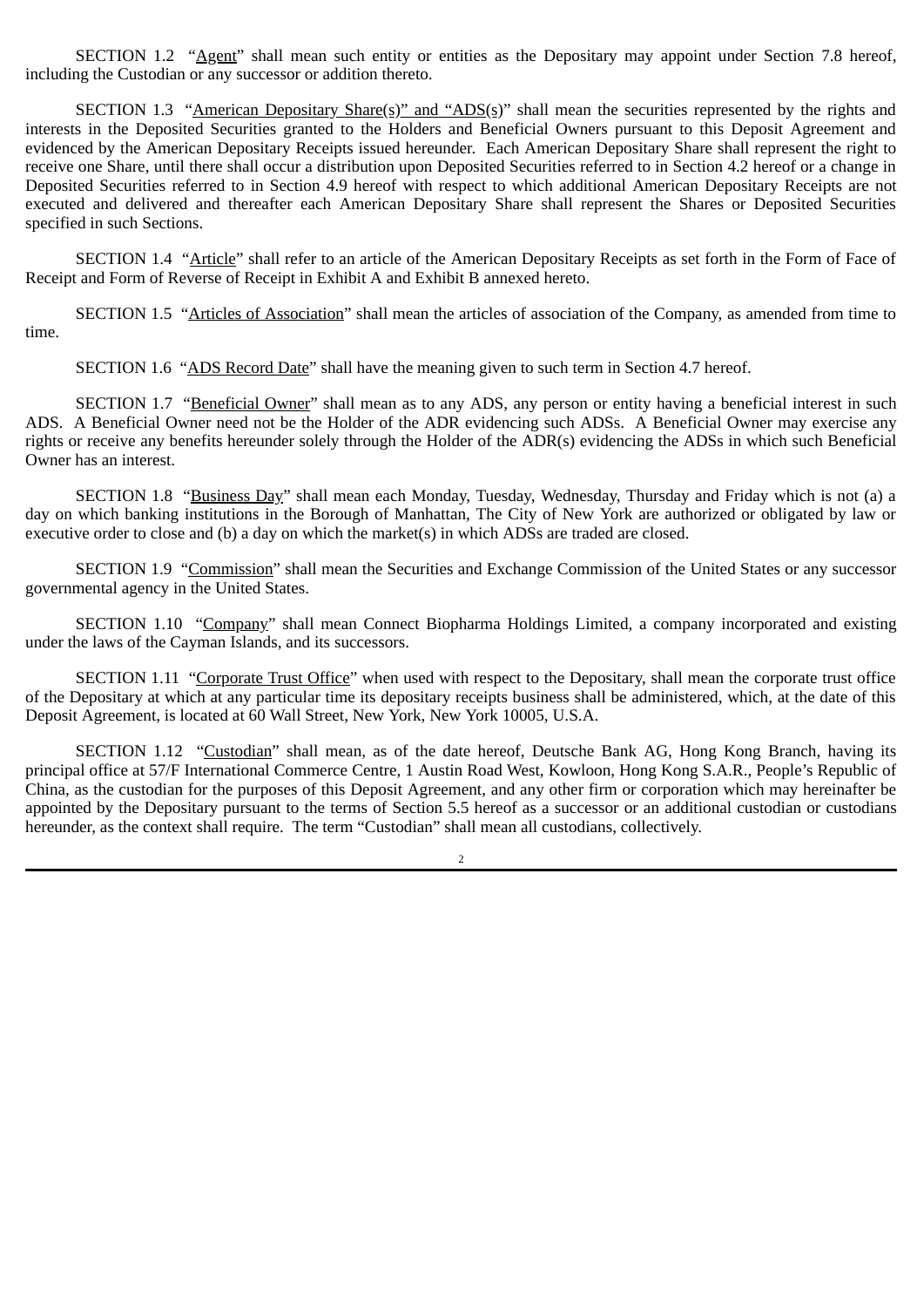SECTION 1.13 "Deliver", "Deliverable" and "Delivery" shall mean, when used in respect of American Depositary Shares, Receipts, Deposited Securities and Shares, the physical delivery of the certificate representing such security, or the electronic delivery of such security by means of book-entry transfer, as appropriate, including, without limitation, through DRS/Profile. With respect to DRS/Profile ADRs, the terms "execute", "issue", "register", "surrender", "transfer" or "cancel" refer to applicable entries or movements to or within DRS/Profile.

SECTION 1.14 "Deposit Agreement" shall mean this Deposit Agreement and all exhibits annexed hereto, as the same may from time to time be amended and supplemented in accordance with the terms hereof.

SECTION 1.15 "Depositary" shall mean Deutsche Bank Trust Company Americas, an indirect wholly owned subsidiary of Deutsche Bank AG, in its capacity as depositary under the terms of this Deposit Agreement, and any successor depositary hereunder.

SECTION 1.16 "Deposited Securities" as of any time shall mean Shares at such time deposited or deemed to be deposited under this Deposit Agreement and any and all other securities, property and cash received or deemed to be received by the Depositary or the Custodian in respect thereof and held hereunder, subject, in the case of cash, to the provisions of Section 4.6.

SECTION 1.17 "Dollars" and "\$" shall mean the lawful currency of the United States.

SECTION 1.18 "DRS/Profile" shall mean the system for the uncertificated registration of ownership of securities pursuant to which ownership of ADSs is maintained on the books of the Depositary without the issuance of a physical certificate and transfer instructions may be given to allow for the automated transfer of ownership between the books of DTC and the Depositary. Ownership of ADSs held in DRS/Profile is evidenced by periodic statements issued by the Depositary to the Holders entitled thereto.

SECTION 1.19 "DTC" shall mean The Depository Trust Company, the central book‑entry clearinghouse and settlement system for securities traded in the United States, and any successor thereto.

SECTION 1.20 "DTC Participants" shall mean participants within DTC.

SECTION 1.21 "Exchange Act" shall mean the U.S. Securities Exchange Act of 1934, as from time to time amended.

SECTION 1.22 "Foreign Currency" shall mean any currency other than Dollars.

SECTION 1.23 "Foreign Registrar" shall mean the entity, if any, that carries out the duties of registrar for the Shares or any successor as registrar for the Shares and any other appointed agent of the Company for the transfer and registration of Shares or, if no such agent is so appointed and acting, the Company.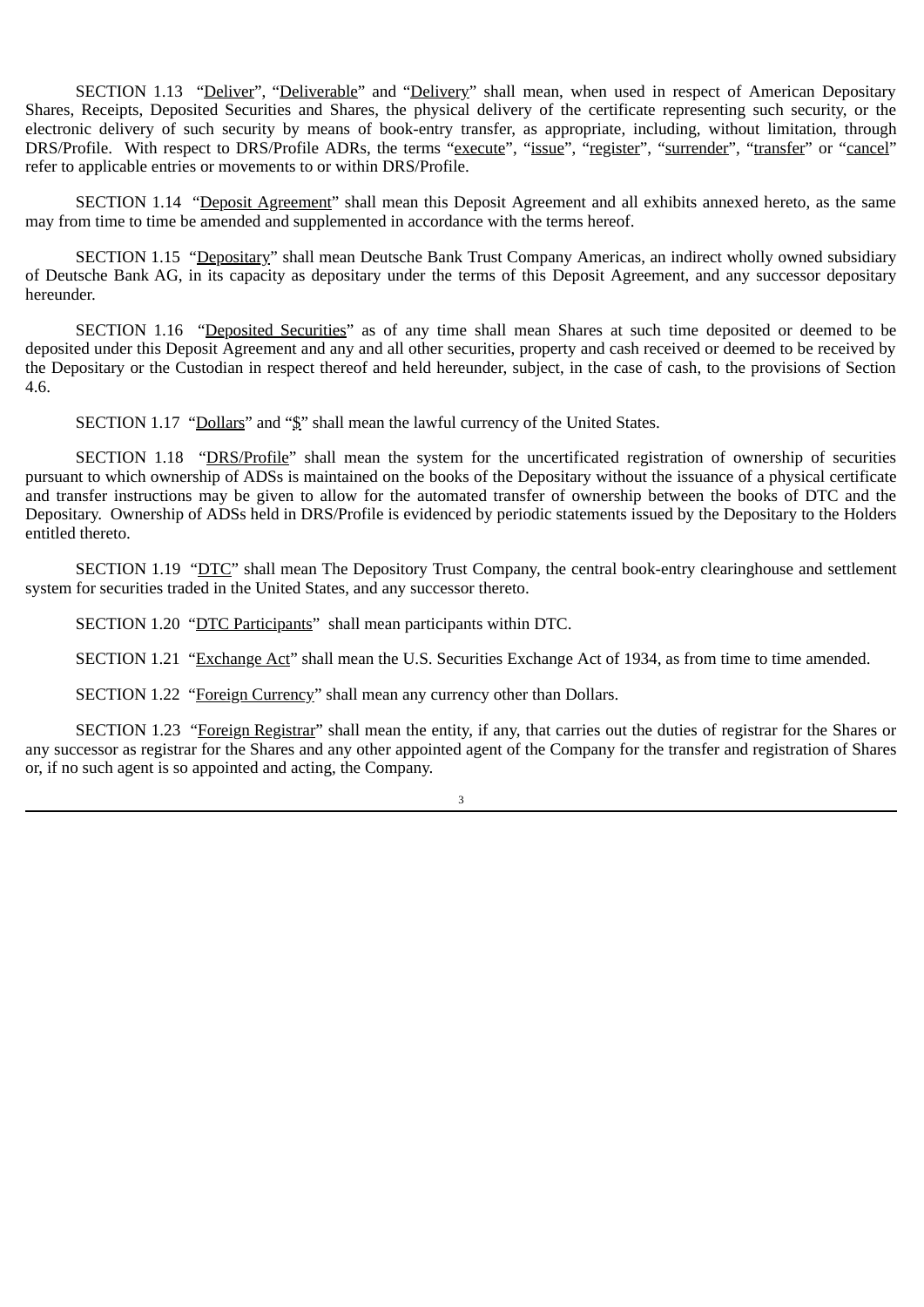SECTION 1.24 "Holder" shall mean the person in whose name a Receipt is registered on the books of the Depositary (or the Registrar, if any) maintained for such purpose. A Holder may or may not be a Beneficial Owner. A Holder shall be deemed to have all requisite authority to act on behalf of those Beneficial Owners of the ADRs registered in such Holder's name.

SECTION 1.25 "Indemnified Person" and "Indemnifying Person" shall have the respective meanings set forth in Section 5.8 hereof.

SECTION 1.26 "Losses" shall have the meaning set forth in Section 5.8 hereof.

SECTION 1.27 "Memorandum" shall mean the memorandum of association of the Company.

SECTION 1.28 "Opinion of Counsel" shall mean a written opinion from legal counsel to the Company who is acceptable to the Depositary.

SECTION 1.29 "Receipt(s); "American Depositary Receipt(s)"; and "ADR(s)" shall mean the certificate(s) or statement(s) issued by the Depositary evidencing the American Depositary Shares issued under the terms of this Deposit Agreement, as such Receipts may be amended from time to time in accordance with the provisions of this Deposit Agreement. References to Receipts shall include physical certificated Receipts as well as ADSs issued through any book-entry system, including, without limitation, DRS/Profile, unless the context otherwise requires.

SECTION 1.30 "Registrar" shall mean the Depositary or any bank or trust company having an office in the Borough of Manhattan, The City of New York, which shall be appointed by the Depositary to register ownership of Receipts and transfer of Receipts as herein provided, and shall include any co-registrar appointed by the Depositary for such purposes. Registrars (other than the Depositary) may be removed and substitutes appointed by the Depositary.

SECTION 1.31 "Restricted Securities" shall mean Shares which (i) have been acquired directly or indirectly from the Company or any of its Affiliates in a transaction or chain of transactions not involving any public offering and subject to resale limitations under the Securities Act or the rules issued thereunder, or (ii) are held by an officer or director (or persons performing similar functions) or other Affiliate of the Company or (iii) are subject to other restrictions on sale or deposit under the laws of the United States or the Cayman Islands, under a shareholders' agreement, shareholders' lock‑up agreement or the Articles of Association or under the regulations of an applicable securities exchange unless, in each case, such Shares are being sold to persons other than an Affiliate of the Company in a transaction (x) covered by an effective resale registration statement or (y) exempt from the registration requirements of the Securities Act (as hereafter defined) and the Shares are not, when held by such person, Restricted Securities.

SECTION 1.32 "Securities Act" shall mean the United States Securities Act of 1933, as from time to time amended.

SECTION 1.33 "Shares" shall mean ordinary shares in registered form of the Company, par value US\$0.000174 each, heretofore or hereafter validly issued and outstanding and fully paid. References to Shares shall include evidence of rights to receive Shares, whether or not stated in the particular instance; provided, however, that in no event shall Shares include evidence of rights to receive Shares with respect to which the full purchase price has not been paid or Shares as to which pre‑emptive rights have theretofore not been validly waived or exercised; provided further, however, that, if there shall occur any change in par value, split-up, consolidation, reclassification, exchange, conversion or any other event described in Section 4.9 hereof in respect of the Shares, the term "Shares" shall thereafter, to the extent permitted by law, represent the successor securities resulting from such change in par value, split‑up, consolidation, reclassification, exchange, conversion or event.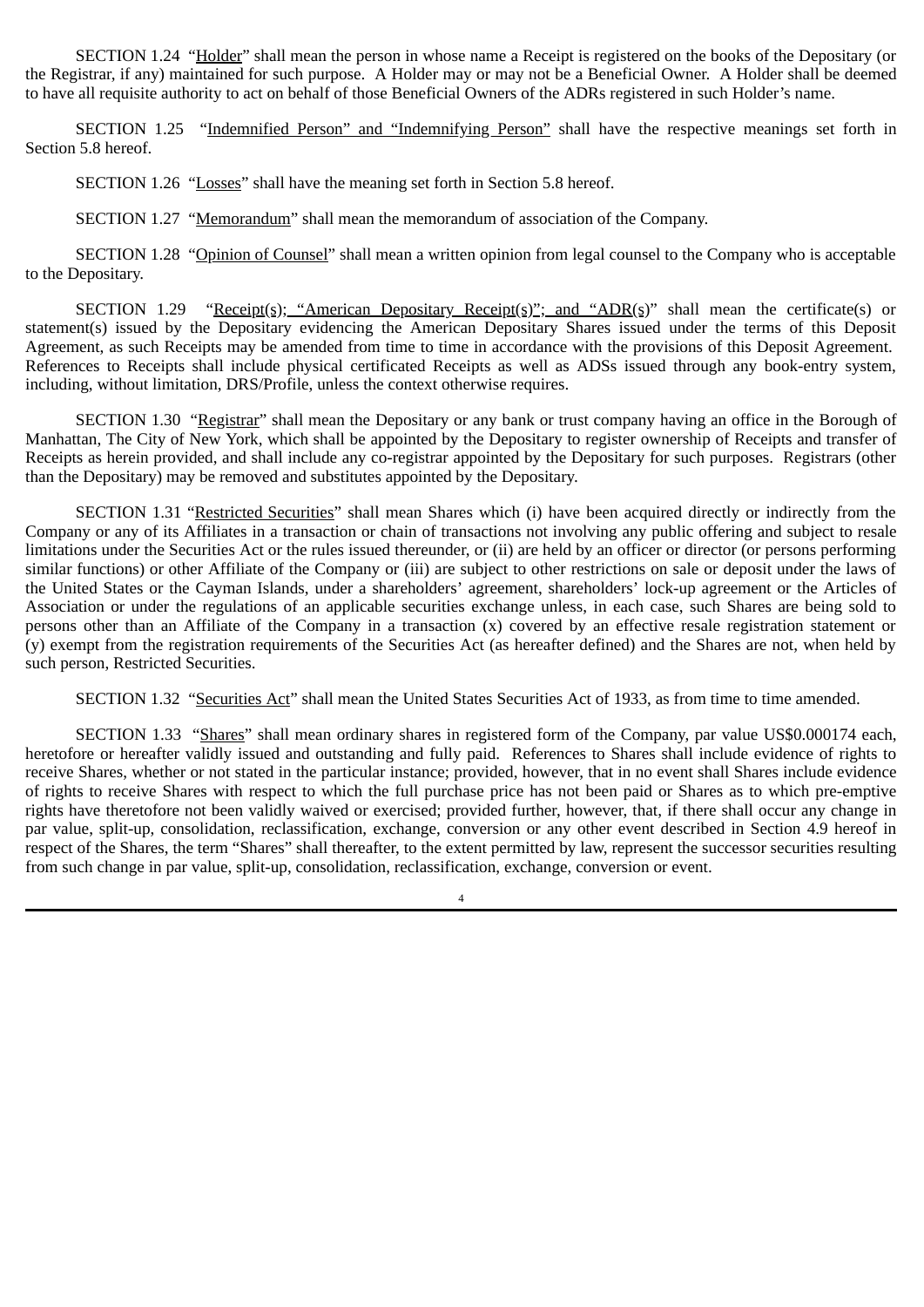## **ARTICLE II.**

## **APPOINTMENT OF DEPOSITARY; FORM OF RECEIPT; DEPOSIT OF SHARES; EXECUTION AND DELIVERY, TRANSFER AND SURRENDER OF RECEIPTS**

SECTION 2.1 Appointment of Depositary. The Company hereby appoints the Depositary as exclusive depositary for the Deposited Securities and hereby authorizes and directs the Depositary to act in accordance with the terms set forth in this Deposit Agreement. Each Holder and each Beneficial Owner, upon acceptance of any ADSs (or any interest therein) issued in accordance with the terms of this Deposit Agreement, shall be deemed for all purposes to (a) be a party to and bound by the terms of this Deposit Agreement and the applicable ADR(s) and (b) appoint the Depositary its attorney-in-fact, with full power to delegate, to act on its behalf and to take any and all actions contemplated in this Deposit Agreement and the applicable ADR(s), to adopt any and all procedures necessary to comply with applicable law and to take such action as the Depositary in its sole discretion may deem necessary or appropriate to carry out the purposes of this Deposit Agreement and the applicable ADR(s) (the taking of such actions to be the conclusive determinant of the necessity and appropriateness thereof).

## SECTION 2.2 Form and Transferability of Receipts.

(a) Form. Receipts in certificated form shall be substantially in the form set forth in Exhibit A and Exhibit B annexed to this Deposit Agreement, with appropriate insertions, modifications and omissions, as hereinafter provided. Receipts may be issued in denominations of any number of American Depositary Shares. No Receipt in certificated form shall be entitled to any benefits under this Deposit Agreement or be valid or obligatory for any purpose, unless such Receipt shall have been dated and signed by the manual or facsimile signature of a duly authorized signatory of the Depositary. The Depositary shall maintain books on which each Receipt so executed and Delivered, in the case of Receipts in certificated form, and each Receipt issued through any book‑entry system, including, without limitation, DRS/Profile, in either case as hereinafter provided, and the transfer of each such Receipt shall be registered. Receipts in certificated form bearing the manual or facsimile signature of a duly authorized signatory of the Depositary who was at any time a proper signatory of the Depositary shall bind the Depositary, notwithstanding the fact that such signatory has ceased to hold such office prior to the execution and Delivery of such Receipts by the Registrar or did not hold such office on the date of issuance of such Receipts.

Notwithstanding anything in this Deposit Agreement or in the form of Receipt to the contrary, to the extent available by the Depositary, ADSs shall be evidenced by Receipts issued through any book-entry system, including, without limitation, DRS/Profile, unless certificated Receipts are specifically requested by the Holder. Holders and Beneficial Owners shall be bound by the terms and conditions of this Deposit Agreement and of the form of Receipt, regardless of whether their Receipts are in certificated form or are issued through any book-entry system, including, without limitation, DRS/Profile.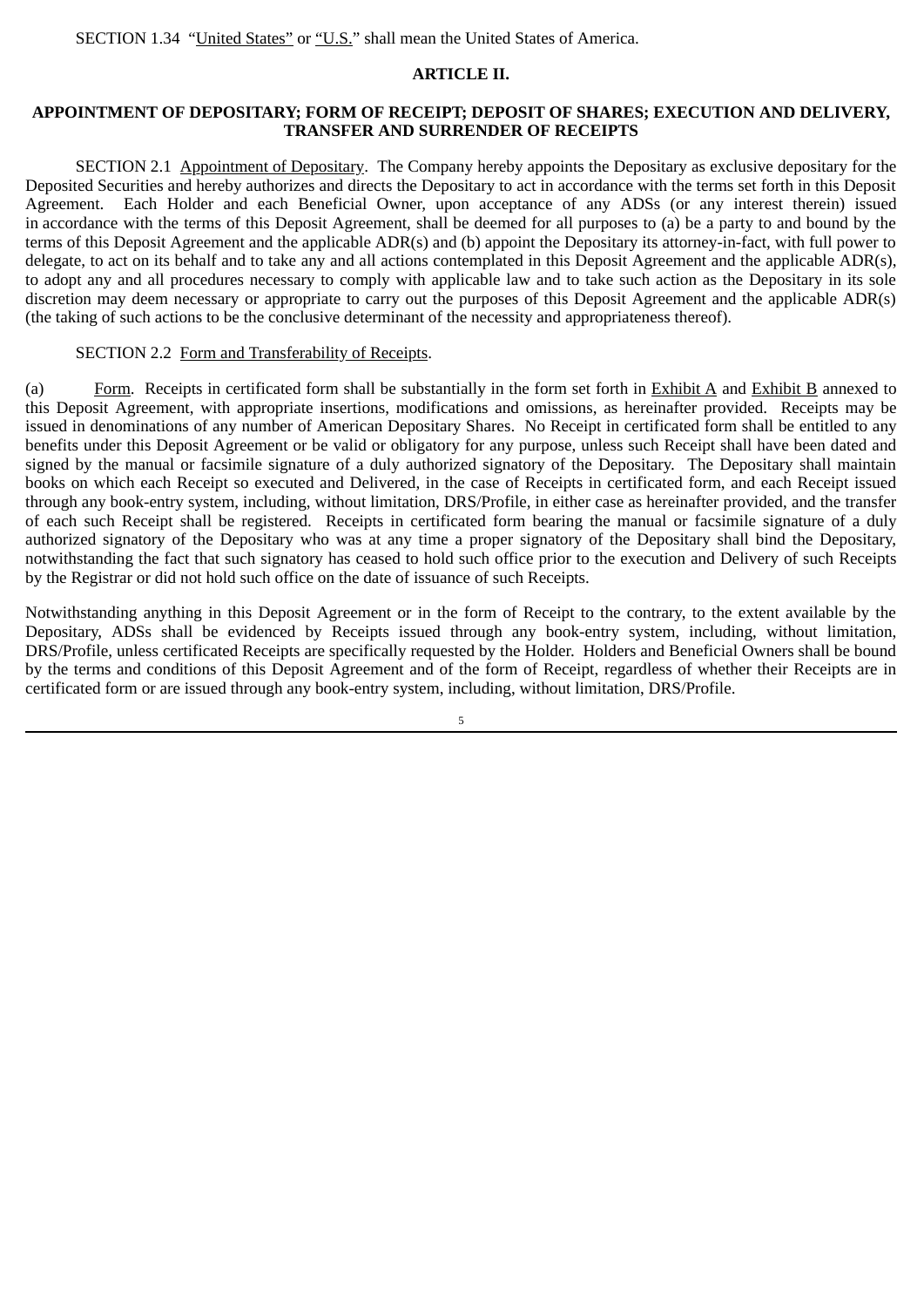(b) Legends. In addition to the foregoing, the Receipts may, and upon the written request of the Company shall, be endorsed with, or have incorporated in the text thereof, such legends or recitals or modifications not inconsistent with the provisions of this Deposit Agreement as may be (i) necessary to enable the Depositary and the Company to perform their respective obligations hereunder, (ii) required to comply with any applicable laws or regulations, or with the rules and regulations of any securities exchange or market upon which ADSs may be traded, listed or quoted, or to conform with any usage with respect thereto, (iii) necessary to indicate any special limitations or restrictions to which any particular ADRs or ADSs are subject by reason of the date of issuance of the Deposited Securities or otherwise or (iv) required by any book‑entry system in which the ADSs are held. Holders and Beneficial Owners shall be deemed, for all purposes, to have notice of, and to be bound by, the terms and conditions of the legends set forth, in the case of Holders, on the ADR registered in the name of the applicable Holders or, in the case of Beneficial Owners, on the ADR representing the ADSs owned by such Beneficial Owners.

(c) Title. Subject to the limitations contained herein and in the form of Receipt, title to a Receipt (and to the ADSs evidenced thereby), when properly endorsed (in the case of certificated Receipts) or upon delivery to the Depositary of proper instruments of transfer, shall be transferable by delivery with the same effect as in the case of a negotiable instrument under the laws of the State of New York; provided, however, that the Depositary, notwithstanding any notice to the contrary, may treat the Holder thereof as the absolute owner thereof for the purpose of determining the person entitled to distribution of dividends or other distributions or to any notice provided for in this Deposit Agreement and for all other purposes and neither the Depositary nor the Company will have any obligation or be subject to any liability under the Deposit Agreement to any holder of a Receipt, unless such holder is the Holder thereof.

### SECTION 2.3 Deposits.

(a) Subject to the terms and conditions of this Deposit Agreement and applicable law, Shares or evidence of rights to receive Shares may be deposited by any person (including the Depositary in its individual capacity but subject, however, in the case of the Company or any Affiliate of the Company, to Section 5.7 hereof) at any time beginning on the 181st day after the date of the prospectus contained in the registration statement on Form F‑1 under which the ADSs are first sold or on such earlier date as the Company (with the approval of the underwriters referred to in the said prospectus) may specify in writing to the Depositary, whether or not the transfer books of the Company or the Foreign Registrar, if any, are closed, by Delivery of the Shares to the Custodian. Except for Shares deposited by the Company in connection with the initial sale of ADSs under the registration statement on Form F-1, no deposit of Shares shall be accepted under this Deposit Agreement prior to such date. Every deposit of Shares shall be accompanied by the following: (A)(i) in the case of Shares represented by certificates issued in registered form, appropriate instruments of transfer or endorsement, in a form satisfactory to the Custodian, (ii) in the case of Shares represented by certificates issued in bearer form, such Shares or the certificates representing such Shares and (iii) in the case of Shares Delivered by book‑entry transfer, confirmation of such book‑entry transfer to the Custodian or that irrevocable instructions have been given to cause such Shares to be so transferred, (B) such certifications and payments (including, without limitation, the Depositary's fees and related charges) and evidence of such payments (including, without limitation, stamping or otherwise marking such Shares by way of receipt) as may be required by the Depositary or the Custodian in accordance with the provisions of this Deposit Agreement or as may be deemed by them to be reasonably necessary and appropriate in the circumstances, (C) if the Depositary so requires, a written order directing the Depositary to execute and Deliver to, or upon the written order of, the person or persons stated in such order a Receipt or Receipts for the number of American Depositary Shares representing the Shares so deposited, (D) evidence satisfactory to the Depositary (which may include an opinion of counsel reasonably satisfactory to the Depositary provided at the cost of the person seeking to deposit Shares) that all conditions to such deposit have been met and all necessary approvals have been granted by, and there has been compliance with the rules and regulations of, any applicable governmental agency and (E) if the Depositary so requires, (i) an agreement, assignment or instrument satisfactory to the Depositary or the Custodian which provides for the prompt transfer by any person in whose name the Shares are or have been recorded to the Custodian of any distribution, or right to subscribe for additional Shares or to receive other property in respect of any such deposited Shares or, in lieu thereof, such indemnity or other agreement as shall be satisfactory to the Depositary or the Custodian and (ii) if the Shares are registered in the name of the person on whose behalf they are presented for deposit, a proxy or proxies entitling the Custodian to exercise voting rights in respect of the Shares for any and all purposes until the Shares so deposited are registered in the name of the Depositary, the Custodian or any nominee. No Share shall be accepted for deposit unless accompanied by confirmation or such additional evidence, if any is required by the Depositary, that is reasonably satisfactory to the Depositary or the Custodian that all conditions to such deposit have been satisfied by the person depositing such Shares under the laws and regulations of the Cayman Islands and any necessary approval has been granted by any governmental body in the Cayman Islands, if any, which is then performing the function of the regulator of currency exchange. The Depositary may issue Receipts against evidence of rights to receive Shares from the Company, any agent of the Company or any custodian, registrar, transfer agent, clearing agency or other entity involved in ownership or transaction records in respect of the Shares. Without limitation of the foregoing, the Depositary shall not knowingly accept for deposit under this Deposit Agreement any Shares or other Deposited Securities required to be registered under the provisions of the Securities Act, unless a registration statement is in effect as to such Shares or other Deposited Securities, or any Shares or other Deposited Securities the deposit of which would violate any provisions of the Memorandum and Articles of Association. The Depositary shall use commercially reasonable efforts to comply with reasonable written instructions of the Company that the Depositary shall not accept for deposit hereunder any Shares specifically identified in such instructions at such times and under such circumstances as may reasonably be specified in such instructions in order to facilitate the Company's compliance with the securities laws in the United States and other jurisdictions, provided that the Company shall indemnify the Depositary and the Custodian for any claims and losses arising from not accepting the deposit of any Shares identified in the Company's instructions.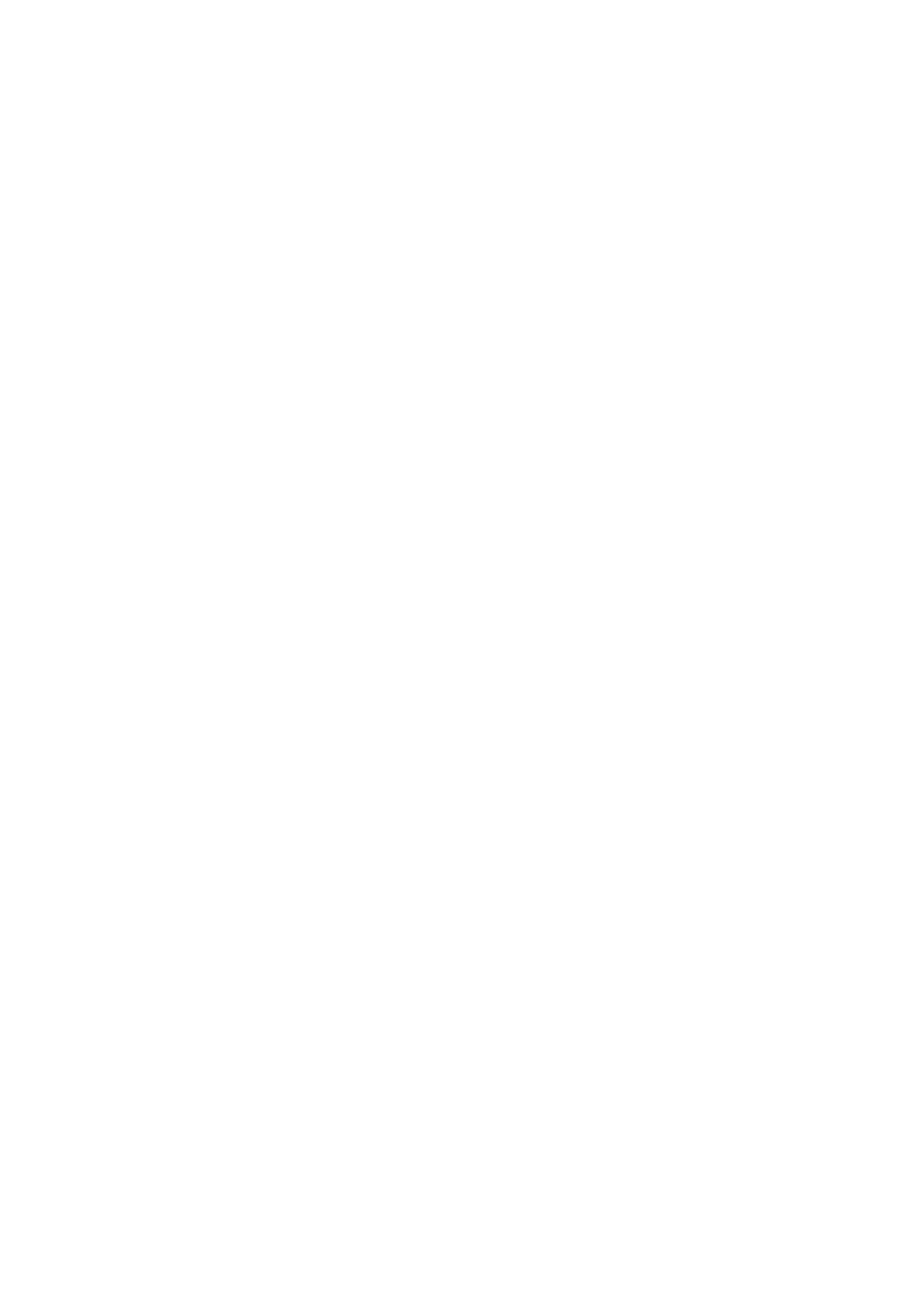(b) As soon as practicable after receipt of any permitted deposit hereunder and compliance with the provisions of this Deposit Agreement, the Custodian shall present the Shares so deposited, together with the appropriate instrument or instruments of transfer or endorsement, duly stamped, to the Foreign Registrar for transfer and registration of the Shares (as soon as transfer and registration can be accomplished and at the expense of the person for whom the deposit is made) in the name of the Depositary, the Custodian or a nominee of either. Deposited Securities shall be held by the Depositary or by a Custodian for the account and to the order of the Depositary or a nominee, in each case for the account of the Holders and Beneficial Owners, at such place or places as the Depositary or the Custodian shall determine.

(c) In the event any Shares are deposited which entitle the holders thereof to receive a per‑share distribution or other entitlement in an amount different from the Shares then on deposit, the Depositary is authorized to take any and all actions as may be necessary (including, without limitation, making the necessary notations on Receipts) to give effect to the issuance of such ADSs and to ensure that such ADSs are not fungible with other ADSs issued hereunder until such time as the entitlement of the Shares represented by such non-fungible ADSs equals that of the Shares represented by ADSs prior to such deposit. The Company agrees to give timely written notice to the Depositary if any Shares issued or to be issued contain rights different from those of any other Shares theretofore issued and shall assist the Depositary with the establishment of procedures enabling the identification of such non-fungible Shares upon Delivery to the Custodian.

SECTION 2.4 Execution and Delivery of Receipts. After the deposit of any Shares pursuant to Section 2.3 hereof, the Custodian shall notify the Depositary of such deposit and the person or persons to whom or upon whose written order a Receipt or Receipts are Deliverable in respect thereof and the number of American Depositary Shares to be evidenced thereby. Such notification shall be made by letter, first class airmail postage prepaid, or, at the request, risk and expense of the person making the deposit, by cable, telex, SWIFT, facsimile or electronic transmission. After receiving such notice from the Custodian, the Depositary, subject to this Deposit Agreement (including, without limitation, the payment of the fees, expenses, taxes and/or other charges owing hereunder), shall issue the ADSs representing the Shares so deposited to or upon the order of the person or persons named in the notice delivered to the Depositary and shall execute and Deliver a Receipt registered in the name or names requested by such person or persons evidencing in the aggregate the number of American Depositary Shares to which such person or persons are entitled.

### SECTION 2.5 Transfer of Receipts; Combination and Split-up of Receipts.

(a) Transfer. The Depositary, or, if a Registrar (other than the Depositary) for the Receipts shall have been appointed, the Registrar, subject to the terms and conditions of this Deposit Agreement, shall register transfers of Receipts on its books, upon surrender at the Corporate Trust Office of the Depositary of a Receipt by the Holder thereof in person or by duly authorized attorney, properly endorsed in the case of a certificated Receipt or accompanied by, or in the case of Receipts issued through any book-entry system, including, without limitation, DRS/Profile, receipt by the Depositary of, proper instruments of transfer (including signature guarantees in accordance with standard industry practice) and duly stamped as may be required by the laws of the State of New York, of the United States, of the Cayman Islands and of any other applicable jurisdiction. Subject to the terms and conditions of this Deposit Agreement, including payment of the applicable fees and charges of the Depositary set forth in Section 5.9 hereof and Article (9) of the Receipt, the Depositary shall execute a new Receipt or Receipts and Deliver the same to or upon the order of the person entitled thereto evidencing the same aggregate number of American Depositary Shares as those evidenced by the Receipts surrendered.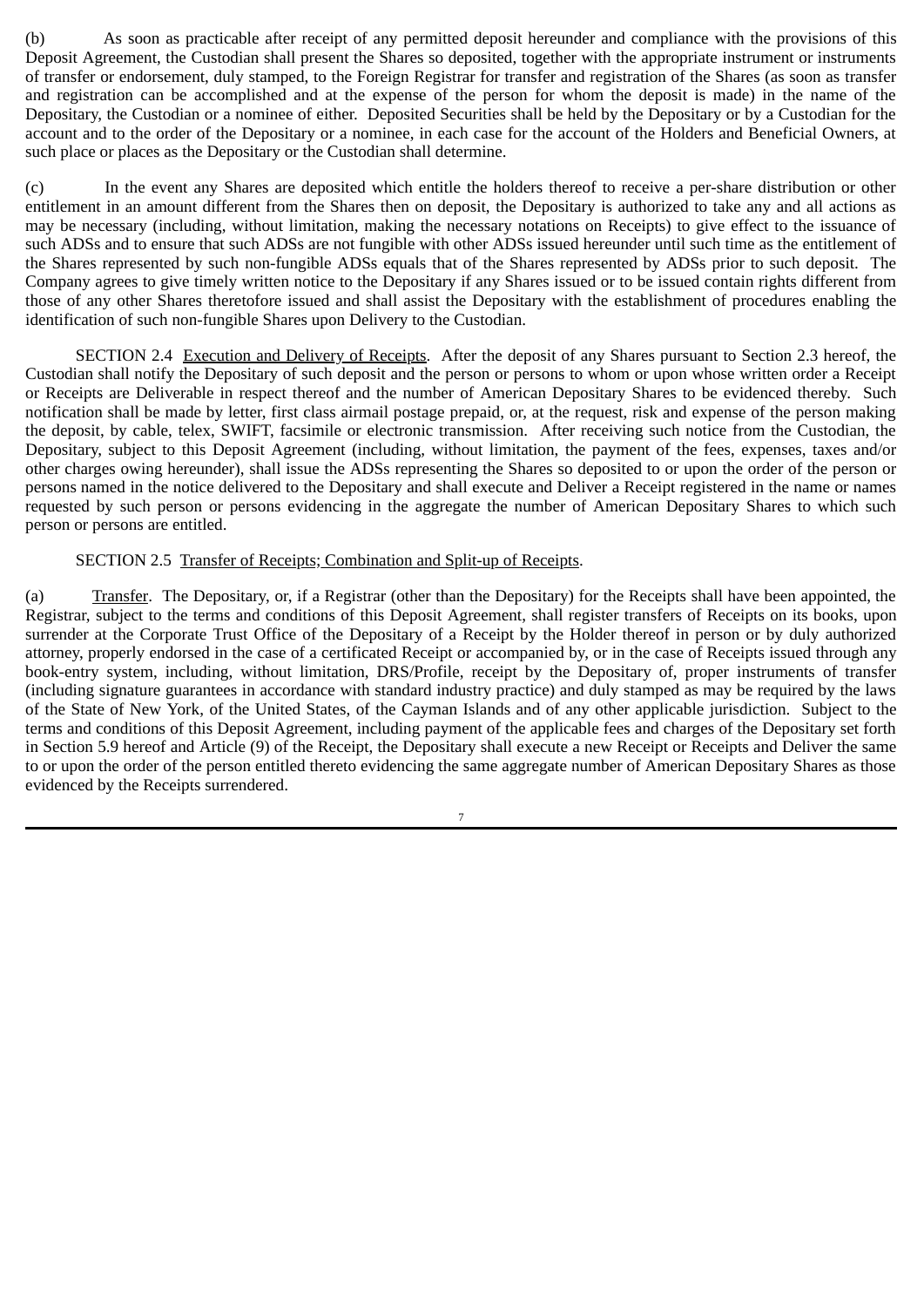(b) Combination and Split Up. The Depositary, subject to the terms and conditions of this Deposit Agreement shall, upon surrender of a Receipt or Receipts for the purpose of effecting a split-up or combination of such Receipt or Receipts and upon payment to the Depositary of the applicable fees and charges set forth in Section 5.9 hereof and Article (9) of the Receipt, execute and Deliver a new Receipt or Receipts for any authorized number of American Depositary Shares requested, evidencing the same aggregate number of American Depositary Shares as the Receipt or Receipts surrendered.

(c) Co‑Transfer Agents. The Depositary may appoint one or more co‑transfer agents for the purpose of effecting transfers, combinations and split‑ups of Receipts at designated transfer offices on behalf of the Depositary. In carrying out its functions, a co‑transfer agent may require evidence of authority and compliance with applicable laws and other requirements by Holders or persons entitled to such Receipts and will be entitled to protection and indemnity, in each case to the same extent as the Depositary. Such co-transfer agents may be removed and substitutes appointed by the Depositary. Each co-transfer agent appointed under this Section 2.5 (other than the Depositary) shall give notice in writing to the Depositary accepting such appointment and agreeing to be bound by the applicable terms of this Deposit Agreement.

(d) Substitution of Receipts. At the request of a Holder, the Depositary shall, for the purpose of substituting a certificated Receipt with a Receipt issued through any book-entry system, including, without limitation, DRS/Profile, or vice versa, execute and Deliver a certificated Receipt or deliver a statement, as the case may be, for any authorized number of ADSs requested, evidencing the same aggregate number of ADSs as those evidenced by the relevant Receipt.

SECTION 2.6 Surrender of Receipts and Withdrawal of Deposited Securities. Upon surrender, at the Corporate Trust Office of the Depositary, of American Depositary Shares for the purpose of withdrawal of the Deposited Securities represented thereby, and upon payment of (i) the fees and charges of the Depositary for the making of withdrawals of Deposited Securities and cancellation of Receipts (as set forth in Section 5.9 hereof and Article (9) of the Receipt) and (ii) all fees, taxes and/or governmental charges payable in connection with such surrender and withdrawal, and subject to the terms and conditions of this Deposit Agreement, the Memorandum and Articles of Association, Section 7.11 hereof and any other provisions of or governing the Deposited Securities and other applicable laws, the Holder of such American Depositary Shares shall be entitled to Delivery, to him or upon his order, of the Deposited Securities at the time represented by the American Depositary Shares so surrendered. American Depositary Shares may be surrendered for the purpose of withdrawing Deposited Securities by Delivery of a Receipt evidencing such American Depositary Shares (if held in certificated form) or by book‑entry Delivery of such American Depositary Shares to the Depositary.

A Receipt surrendered for such purposes shall, if so required by the Depositary, be properly endorsed in blank or accompanied by proper instruments of transfer in blank, and if the Depositary so requires, the Holder thereof shall execute and deliver to the Depositary a written order directing the Depositary to cause the Deposited Securities being withdrawn to be Delivered to or upon the written order of a person or persons designated in such order. Thereupon, the Depositary shall direct the Custodian to Deliver (without unreasonable delay) at the designated office of the Custodian or through a book‑entry delivery of the Shares (in either case, subject to Sections 2.7, 3.1, 3.2, 5.9, hereof and to the other terms and conditions of this Deposit Agreement, to the Memorandum and Articles of Association, and to the provisions of or governing the Deposited Securities and applicable laws, now or hereafter in effect) to or upon the written order of the person or persons designated in the order delivered to the Depositary as provided above, the Deposited Securities represented by such American Depositary Shares, together with any certificate or other proper documents of or relating to title of the Deposited Securities as may be legally required, as the case may be, to or for the account of such person.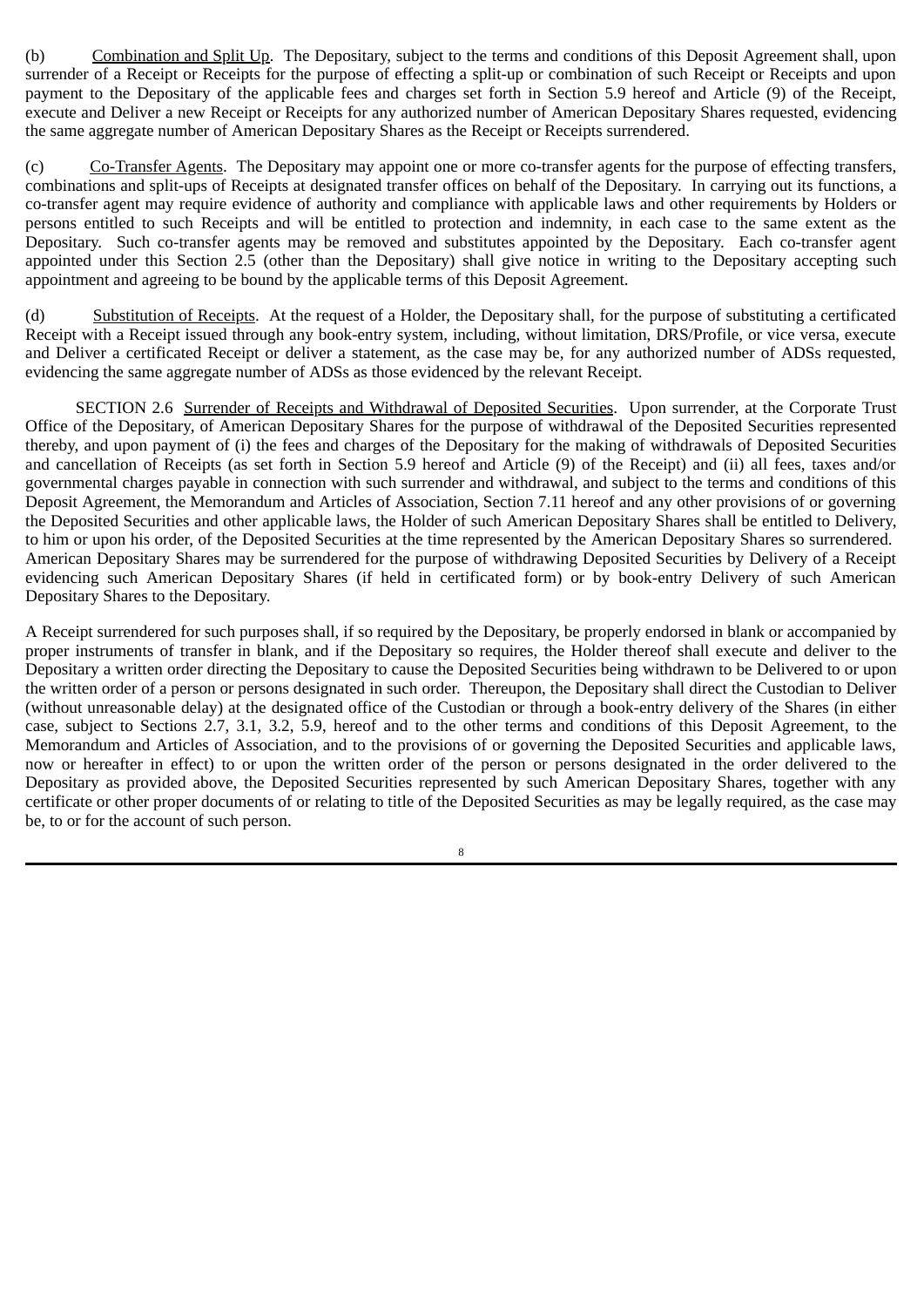The Depositary may refuse to accept for surrender American Depositary Shares only in the circumstances described in Article (4) of the Receipt. Subject thereto, in the case of surrender of a Receipt evidencing a number of American Depositary Shares representing other than a whole number of Shares, the Depositary shall cause ownership of the appropriate whole number of Shares to be Delivered in accordance with the terms hereof, and shall, at the discretion of the Depositary, either (i) issue and Deliver to the person surrendering such Receipt a new Receipt evidencing American Depositary Shares representing any remaining fractional Share, or (ii) sell or cause to be sold the fractional Shares represented by the Receipt surrendered and remit the proceeds of such sale (net of (a) applicable fees and charges of, and expenses incurred by, the Depositary and/or a division or Affiliate(s) of the Depositary and (b) taxes and/or governmental charges) to the person surrendering the Receipt.

At the request, risk and expense of any Holder so surrendering a Receipt, and for the account of such Holder, the Depositary shall direct the Custodian to forward (to the extent permitted by law) any cash or other property (other than securities) held in respect of, and any certificate or certificates and other proper documents of or relating to title to, the Deposited Securities represented by such Receipt to the Depositary for delivery at the Corporate Trust Office of the Depositary, and for further Delivery to such Holder. Such direction shall be given by letter or, at the request, risk and expense of such Holder, by cable, telex or facsimile transmission. Upon receipt by the Depositary of such direction, the Depositary may make delivery to such person or persons entitled thereto at the Corporate Trust Office of the Depositary of any dividends or cash distributions with respect to the Deposited Securities represented by such American Depositary Shares, or of any proceeds of sale of any dividends, distributions or rights, which may at the time be held by the Depositary.

## SECTION 2.7 Limitations on Execution and Delivery, Transfer, etc. of Receipts; Suspension of Delivery, Transfer, etc.

(a) Additional Requirements. As a condition precedent to the execution and Delivery, registration, registration of transfer, split-up, subdivision, combination or surrender of any Receipt, the Delivery of any distribution thereon (whether in cash or shares) or withdrawal of any Deposited Securities, the Depositary or the Custodian may require (i) payment from the depositor of Shares or presenter of the Receipt of a sum sufficient to reimburse it for any tax or other governmental charge and any stock transfer or registration fee with respect thereto (including any such tax or charge and fee with respect to Shares being deposited or withdrawn) and payment of any applicable fees and charges of the Depositary as provided in Section 5.9 hereof and Article (9) of the Receipt hereto, (ii) the production of proof satisfactory to it as to the identity and genuineness of any signature or any other matter contemplated by Section 3.1 hereof and (iii) compliance with (A) any laws or governmental regulations relating to the execution and Delivery of Receipts or American Depositary Shares or to the withdrawal or Delivery of Deposited Securities and (B) such reasonable regulations and procedures as the Depositary may establish consistent with the provisions of this Deposit Agreement and applicable law.

 $\overline{q}$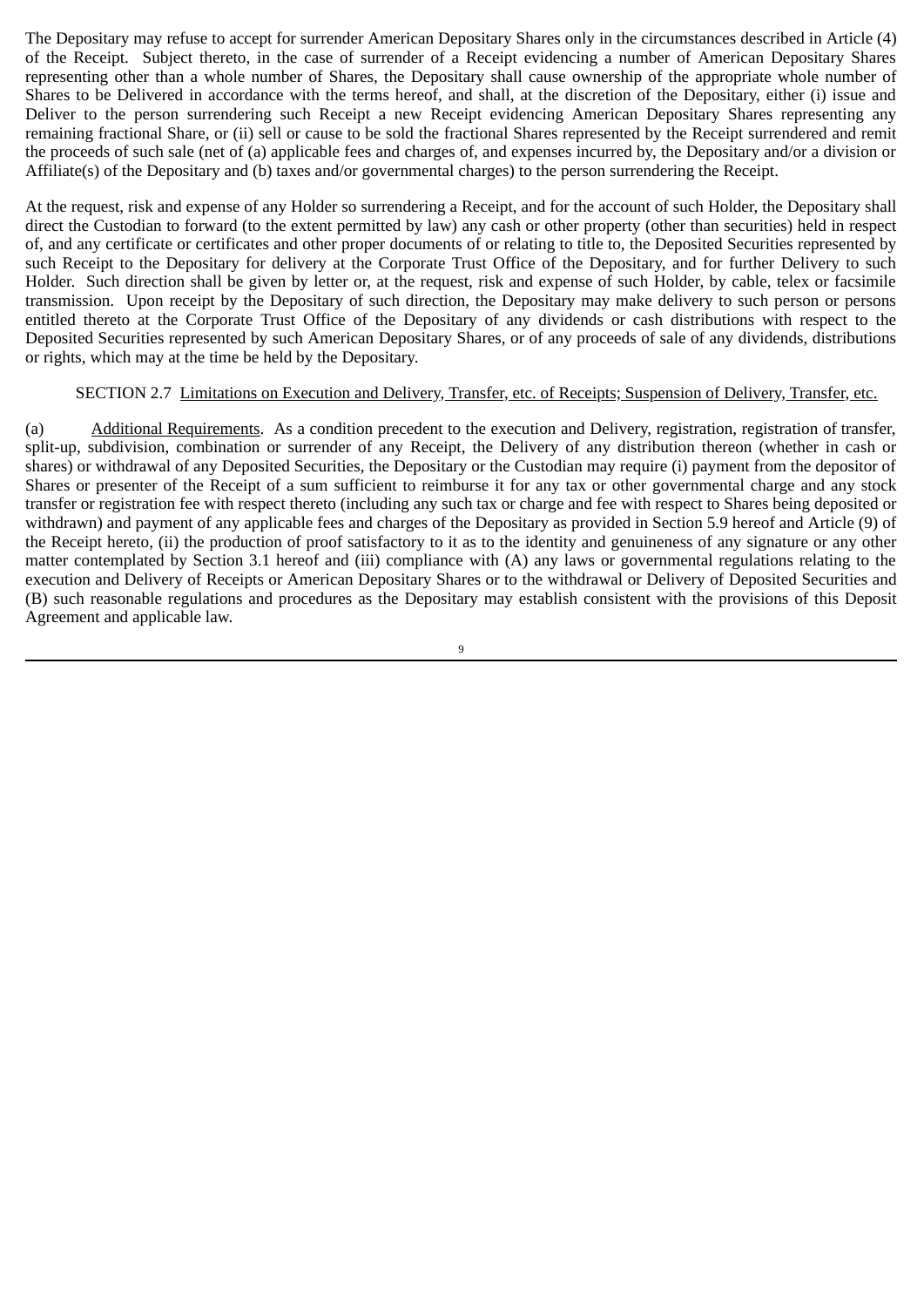(b) Additional Limitations. The issuance of ADSs against deposits of Shares generally or against deposits of particular Shares may be suspended, or the issuance of ADSs against the deposit of particular Shares may be withheld, or the registration of transfer of Receipts in particular instances may be refused, or the registration of transfers of Receipts generally may be suspended, during any period when the transfer books of the Depositary are closed or if any such action is deemed necessary or advisable by the Depositary or the Company, in good faith, at any time or from time to time because of any requirement of law, any government or governmental body or commission or any securities exchange on which the Receipts or Shares are listed, or under any provision of this Deposit Agreement or provisions of, or governing, the Deposited Securities, or any meeting of shareholders of the Company or for any other reason, subject, in all cases, to Section 7.11 hereof.

(c) The Depositary shall not issue ADSs prior to the receipt of Shares or deliver Shares prior to the receipt and cancellation of ADSs.

SECTION 2.8 Lost Receipts, etc. To the extent the Depositary has issued Receipts in physical certificated form, in case any Receipt shall be mutilated, destroyed, lost or stolen, unless the Depositary has notice that such ADR has been acquired by a bona fide purchaser, subject to Section 5.9 hereof, the Depositary shall execute and Deliver a new Receipt (which, in the discretion of the Depositary may be issued through any book-entry system, including, without limitation, DRS/Profile, unless specifically requested otherwise) in exchange and substitution for such mutilated Receipt upon cancellation thereof, or in lieu of and in substitution for such destroyed, lost or stolen Receipt. Before the Depositary shall execute and Deliver a new Receipt in substitution for a destroyed, lost or stolen Receipt, the Holder thereof shall have (a) filed with the Depositary (i) a request for such execution and Delivery before the Depositary has notice that the Receipt has been acquired by a bona fide purchaser and (ii) a sufficient indemnity bond in form and amount acceptable to the Depositary and (b) satisfied any other reasonable requirements imposed by the Depositary.

SECTION 2.9 Cancellation and Destruction of Surrendered Receipts . All Receipts surrendered to the Depositary shall be cancelled by the Depositary. The Depositary is authorized to destroy Receipts so cancelled in accordance with its customary practices. Cancelled Receipts shall not be entitled to any benefits under this Deposit Agreement or be valid or obligatory for any purpose.

SECTION 2.10 Maintenance of Records. The Depositary agrees to maintain records of all Receipts surrendered and Deposited Securities withdrawn under Section 2.6, substitute Receipts Delivered under Section 2.8 and cancelled or destroyed Receipts under Section 2.9, in keeping with the procedures ordinarily followed by stock transfer agents located in the United States.

### **ARTICLE III.**

## **CERTAIN OBLIGATIONS OF HOLDERS AND BENEFICIAL OWNERS OF RECEIPTS**

SECTION 3.1 Proofs, Certificates and Other Information. Any person presenting Shares for deposit shall provide, any Holder and any Beneficial Owner may be required to provide, and every Holder and Beneficial Owner agrees, from time to time to provide to the Depositary or the Custodian such proof of citizenship or residence, taxpayer status, payment of all applicable taxes or other governmental charges, exchange control approval, legal or beneficial ownership of ADSs and Deposited Securities, compliance with applicable laws and the terms of this Deposit Agreement and the provisions of, or governing, the Deposited Securities or other information, to execute such certifications and to make such representations and warranties and to provide such other information and documentation as the Depositary may deem necessary or proper or as the Company may reasonably require by written request to the Depositary consistent with its obligations hereunder. The Depositary and the Registrar, as applicable, may withhold the execution or Delivery or registration of transfer of any Receipt or the distribution or sale of any dividend or other distribution of rights or of the proceeds thereof, or to the extent not limited by the terms of Section 7.11 hereof, the Delivery of any Deposited Securities, until such proof or other information is filed or such certifications are executed, or such representations and warranties are made, or such other documentation or information provided, in each case to the Depositary's and the Company's satisfaction. The Depositary shall from time to time on the written request of the Company advise the Company of the availability of any such proofs, certificates or other information and shall, at the Company's sole expense, provide or otherwise make available copies thereof to the Company upon written request therefor by the Company, unless such disclosure is prohibited by law. Each Holder and Beneficial Owner agrees to provide, any information requested by the Company or the Depositary pursuant to this Section 3.1. Nothing herein shall obligate the Depositary to (i) obtain any information for the Company if not provided by the Holders or Beneficial Owners or (ii) verify or vouch for the accuracy of the information so provided by the Holders or Beneficial Owners.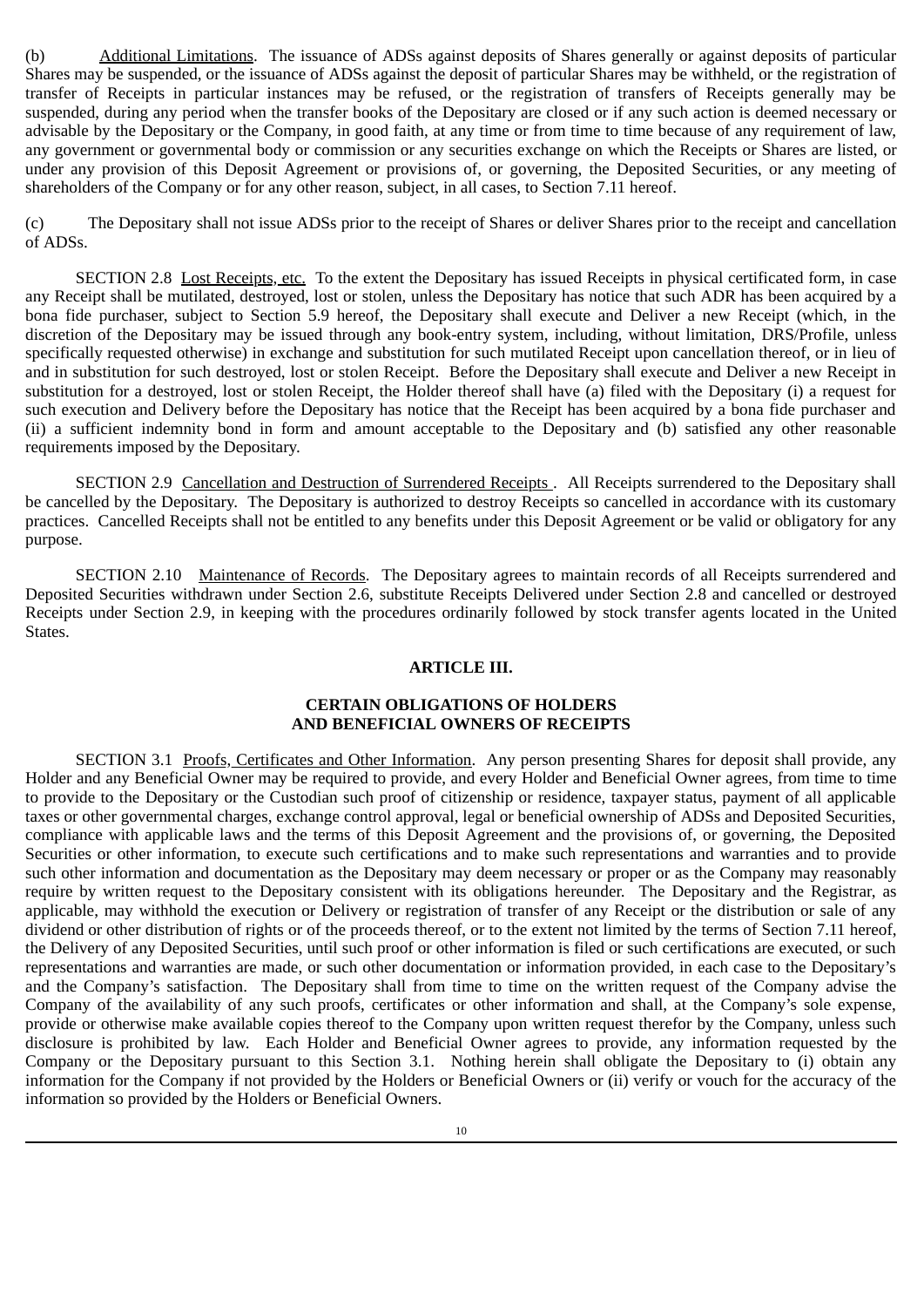Every Holder and Beneficial Owner agrees to indemnify the Depositary, the Company, the Custodian, the Agents and each of their respective directors, officers, employees, agents and Affiliates against, and to hold each of them harmless from, any Losses which any of them may incur or which may be made against any of them as a result of or in connection with any inaccuracy in or omission from any such proof, certificate, representation, warranty, information or document furnished by or on behalf of such Holder and/or Beneficial Owner or as a result of any such failure to furnish any of the foregoing.

The obligations of Holders and Beneficial Owners under Section 3.1 shall survive any transfer of Receipts, any surrender of Receipts or withdrawal of Deposited Securities or the termination of the Deposit Agreement.

SECTION 3.2 Liability for Taxes and Other Charges. If any present or future tax or other governmental charge shall become payable by the Depositary or the Custodian with respect to any ADR or any Deposited Securities or American Depositary Shares, such tax or other governmental charge shall be payable by the Holders and Beneficial Owners to the Depositary and such Holders and Beneficial Owners shall be deemed liable therefor. The Company, the Custodian and/or the Depositary may withhold or deduct from any distributions made in respect of Deposited Securities and may sell for the account of a Holder and/or Beneficial Owner any or all of the Deposited Securities and apply such distributions and sale proceeds in payment of such taxes (including applicable interest and penalties) and charges, with the Holder and the Beneficial Owner remaining fully liable for any deficiency. In addition to any other remedies available to it, the Depositary and the Custodian may refuse the deposit of Shares, and the Depositary may refuse to issue ADSs, to Deliver ADRs, to register the transfer, split‑up or combination of ADRs and (subject to Section 7.11 hereof) the withdrawal of Deposited Securities, until payment in full of such tax, charge, penalty or interest is received. The liability of Holders and Beneficial Owners under this Section 3.2 shall survive any transfer of Receipts, any surrender of Receipts and withdrawal of Deposited Securities or the termination of this Deposit Agreement.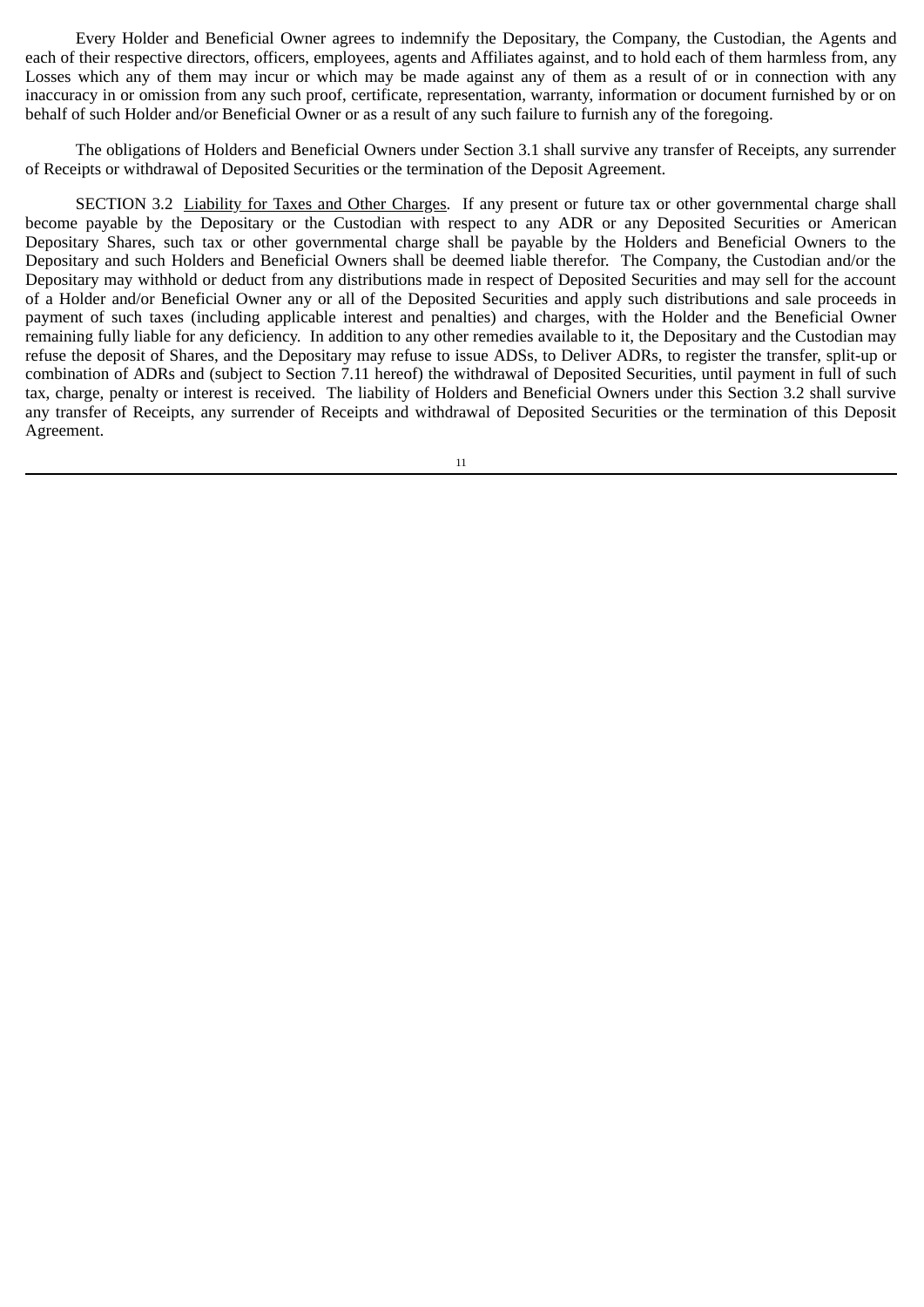SECTION 3.3 Representations and Warranties on Deposit of Shares. Each person depositing Shares under this Deposit Agreement shall be deemed thereby to represent and warrant that (i) such Shares and the certificates therefor are duly authorized, validly issued, fully paid, non‑assessable and were legally obtained by such person, (ii) all preemptive (and similar) rights, if any, with respect to such Shares have been validly waived or exercised, (iii) the person making such deposit is duly authorized so to do, (iv) the Shares presented for deposit are free and clear of any lien, encumbrance, security interest, charge, mortgage or adverse claim and are not, and the American Depositary Shares issuable upon such deposit will not be, Restricted Securities, (v) the Shares presented for deposit have not been stripped of any rights or entitlements and (vi) the Shares are not subject to any lock-up agreement with the Company or other party, or the Shares are subject to a lock-up agreement but such lock-up agreement has terminated or the lock-up restrictions imposed thereunder have expired. Such representations and warranties shall survive the deposit and withdrawal of Shares, the issuance and cancellation of American Depositary Shares in respect thereof and the transfer of such American Depositary Shares**.** If any such representations or warranties are false in any way, the Company and the Depositary shall be authorized, at the cost and expense of the person depositing Shares, to take any and all actions necessary to correct the consequences thereof.

SECTION 3.4 Compliance with Information Requests. Notwithstanding any other provision of the Deposit Agreement, the Articles of Association and applicable law, each Holder and Beneficial Owner agrees to (a) provide such information as the Company or the Depositary may request pursuant to law (including, without limitation, relevant Cayman Islands law, any applicable law of the United States, the Memorandum and Articles of Association, any resolutions of the Company's Board of Directors adopted pursuant to the Memorandum and Articles of Association, the requirements of any markets or exchanges upon which the Shares, ADSs or Receipts are listed or traded, or to any requirements of any electronic book-entry system by which the ADSs or Receipts may be transferred), (b) be bound by and subject to applicable provisions of the laws of the Cayman Islands, the Memorandum and Articles of Association and the requirements of any markets or exchanges upon which the ADSs, Receipts or Shares are listed or traded, or pursuant to any requirements of any electronic book‑entry system by which the ADSs, Receipts or Shares may be transferred, to the same extent as if such Holder and Beneficial Owner held Shares directly, in each case irrespective of whether or not they are Holders or Beneficial Owners at the time such request is made and, without limiting the generality of the foregoing, (c) comply with all applicable provisions of Cayman Islands law, the rules and requirements of any stock exchange on which the Shares are, or will be registered, traded or listed and the Articles of Association regarding any such Holder or Beneficial Owner's interest in Shares (including the aggregate of ADSs and Shares held by each such Holder or Beneficial Owner) and/or the disclosure of interests therein, whether or not the same may be enforceable against such Holder or Beneficial Owner. The Depositary agrees to use its reasonable efforts to forward upon the request of the Company, and at the Company's expense, any such request from the Company to the Holders and to forward to the Company any such responses to such requests received by the Depositary.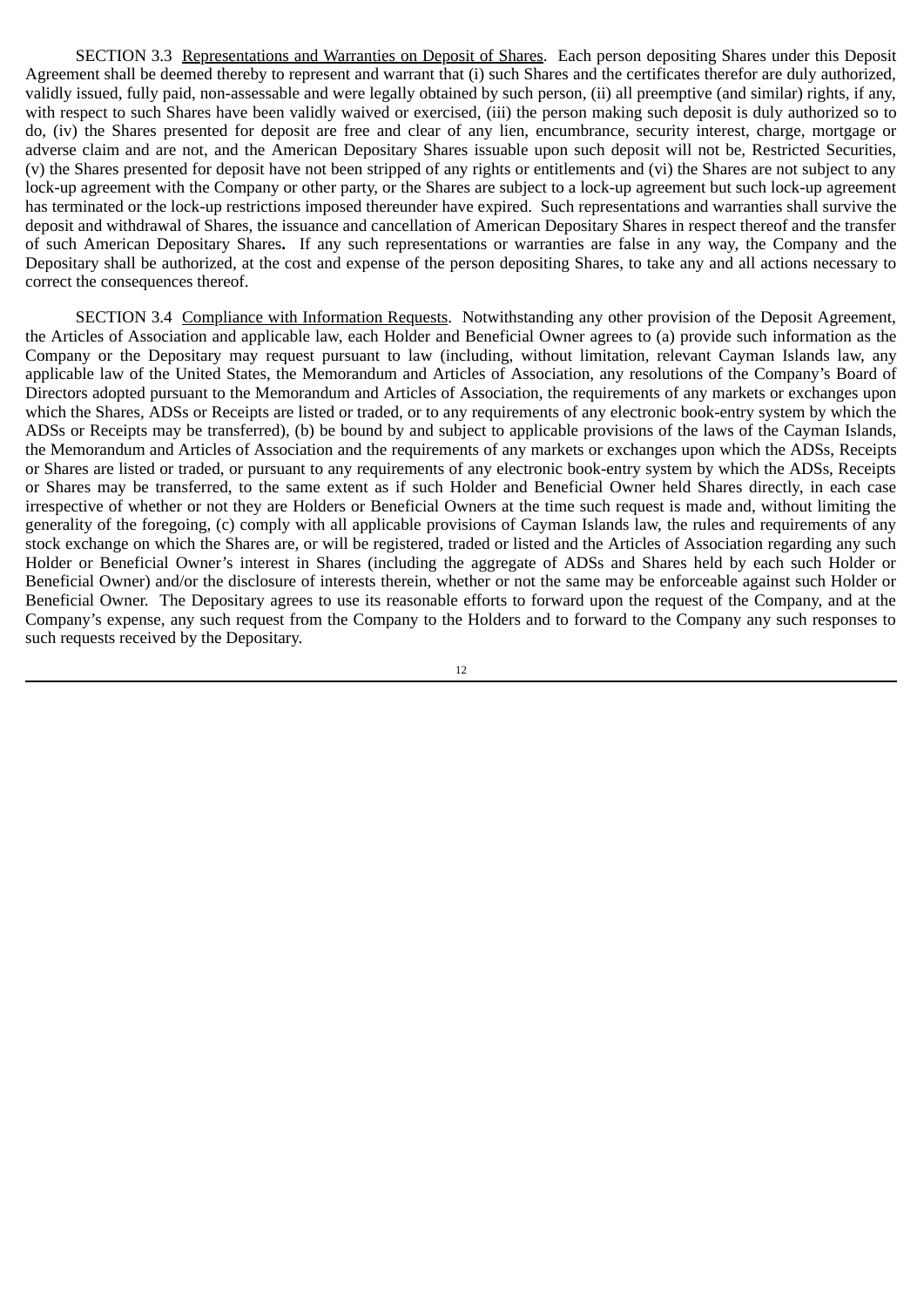#### **ARTICLE IV.**

### **THE DEPOSITED SECURITIES**

SECTION 4.1 Cash Distributions. Whenever the Depositary receives confirmation from the Custodian of receipt of any cash dividend or other cash distribution on any Deposited Securities, or receives proceeds from the sale of any Shares, rights, securities or other entitlements under the terms hereof, the Depositary will, if at the time of receipt thereof any amounts received in a Foreign Currency can in the judgment of the Depositary (pursuant to Section 4.6 hereof) be converted on a practicable basis into Dollars transferable to the United States, promptly convert or cause to be converted such cash dividend, distribution or proceeds into Dollars (on the terms described in Section 4.6 hereof) and will distribute promptly the amount thus received (net of (a) the applicable fees and charges of, and expenses incurred by, the Depositary and/or a division or Affiliate(s) of the Depositary and (b) taxes and/or governmental charges) to the Holders of record as of the ADS Record Date in proportion to the number of American Depositary Shares held by such Holders respectively as of the ADS Record Date. The Depositary shall distribute only such amount, however, as can be distributed without attributing to any Holder a fraction of one cent. Any such fractional amounts shall be rounded down to the nearest whole cent and so distributed to Holders entitled thereto. Holders and Beneficial Owners understand that in converting Foreign Currency, amounts received on conversion are calculated at a rate which exceeds the number of decimal places used by the Depositary to report distribution rates. The excess amount may be retained by the Depositary as an additional cost of conversion, irrespective of any other fees and expenses payable or owing hereunder and shall not be subject to escheatment. If the Company, the Custodian or the Depositary is required to withhold and does withhold from any cash dividend or other cash distribution in respect of any Deposited Securities an amount on account of taxes, duties or other governmental charges, the amount distributed to Holders of the ADSs representing such Deposited Securities shall be reduced accordingly. Such withheld amounts shall be forwarded by the Company, the Custodian or the Depositary to the relevant governmental authority. Evidence of payment thereof by the Company shall be forwarded by the Company to the Depositary upon request. The Depositary shall forward to the Company or its agent such information from its records as the Company may reasonably request to enable the Company or its agent to file with governmental agencies such reports as are necessary to obtain benefits under the applicable tax treaties for the Holders and Beneficial Owners of Receipts.

SECTION 4.2 Distribution in Shares. If any distribution upon any Deposited Securities consists of a dividend in, or free distribution of, Shares, the Company shall cause such Shares to be deposited with the Custodian and registered, as the case may be, in the name of the Depositary, the Custodian or any of their nominees. Upon receipt of confirmation of such deposit from the Custodian, the Depositary shall establish the ADS Record Date upon the terms described in Section 4.7 hereof and shall, subject to Section 5.9 hereof, either (i) distribute to the Holders as of the ADS Record Date in proportion to the number of ADSs held as of the ADS Record Date, additional ADSs, which represent in the aggregate the number of Shares received as such dividend, or free distribution, subject to the other terms of this Deposit Agreement (including, without limitation, (a) the applicable fees and charges of, and expenses incurred by, the Depositary and (b) taxes and/or governmental charges), or (ii) if additional ADSs are not so distributed, each ADS issued and outstanding after the ADS Record Date shall, to the extent permissible by law, thenceforth also represent rights and interests in the additional Shares distributed upon the Deposited Securities represented thereby (net of (a) the applicable fees and charges of, and expenses incurred by, the Depositary and (b) taxes and/or governmental charges). In lieu of Delivering fractional ADSs, the Depositary shall sell the number of Shares represented by the aggregate of such fractions and distribute the proceeds upon the terms described in Section 4.1 hereof. The Depositary may withhold any such distribution of Receipts if it has not received satisfactory assurances from the Company (including an Opinion of Counsel furnished at the expense of the Company) that such distribution does not require registration under the Securities Act or is exempt from registration under the provisions of the Securities Act. To the extent such distribution may be withheld, the Depositary may dispose of all or a portion of such distribution in such amounts and in such manner, including by public or private sale, as the Depositary deems necessary and practicable, and the Depositary shall distribute the net proceeds of any such sale (after deduction of applicable taxes and/or governmental charges and fees and charges of, and expenses incurred by, the Depositary and/or a division or Affiliate(s) of the Depositary) to Holders entitled thereto upon the terms described in Section 4.1 hereof.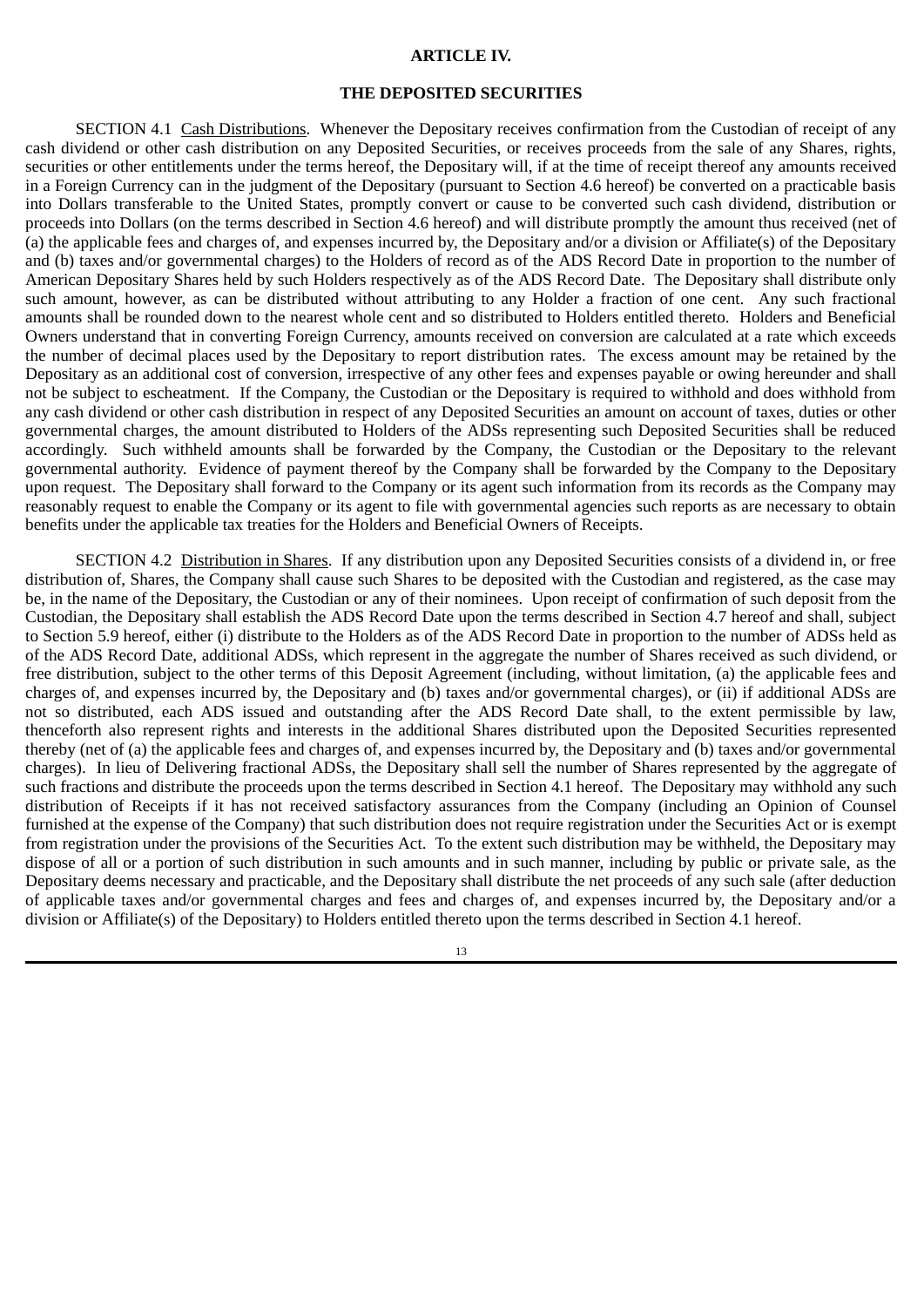SECTION 4.3 Elective Distributions in Cash or Shares. Whenever the Company intends to distribute a dividend payable at the election of the holders of Shares in cash or in additional Shares, the Company shall give notice thereof to the Depositary at least 30 days prior to the proposed distribution stating whether or not it wishes such elective distribution to be made available to Holders of ADSs. Upon receipt of notice indicating that the Company wishes such elective distribution to be made available to Holders of ADSs, the Depositary shall consult with the Company to determine, and the Company shall assist the Depositary in its determination, whether it is lawful and reasonably practicable to make such elective distribution available to the Holders of ADSs. The Depositary shall make such elective distribution available to Holders only if (i) the Company shall have timely requested that the elective distribution is available to Holders of ADRs, (ii) the Depositary shall have received satisfactory documentation within the terms of Section 5.7 hereof (including, without limitation, any legal opinions of counsel in any applicable jurisdiction that the Depositary in its reasonable discretion may request, at the expense of the Company) and (iii) the Depositary shall have determined that such distribution is lawful and reasonably practicable. If the above conditions are not satisfied, the Depositary shall, to the extent permitted by law, distribute to the Holders, on the basis of the same determination as is made in the local market in respect of the Shares for which no election is made, either cash upon the terms described in Section 4.1 hereof or additional ADSs representing such additional Shares upon the terms described in Section 4.2 hereof. If the above conditions are satisfied, the Depositary shall establish an ADS Record Date (on the terms described in Section 4.7 hereof) and establish procedures to enable Holders to elect the receipt of the proposed dividend in cash or in additional ADSs. The Company shall assist the Depositary in establishing such procedures to the extent necessary. Subject to Section 5.9 hereof, if a Holder elects to receive the proposed dividend in cash, the dividend shall be distributed upon the terms described in Section 4.1 hereof or in ADSs, the dividend shall be distributed upon the terms described in Section 4.2 hereof. Nothing herein shall obligate the Depositary to make available to Holders a method to receive the elective dividend in Shares (rather than ADSs). There can be no assurance that Holders generally, or any Holder in particular, will be given the opportunity to receive elective distributions on the same terms and conditions as the holders of Shares.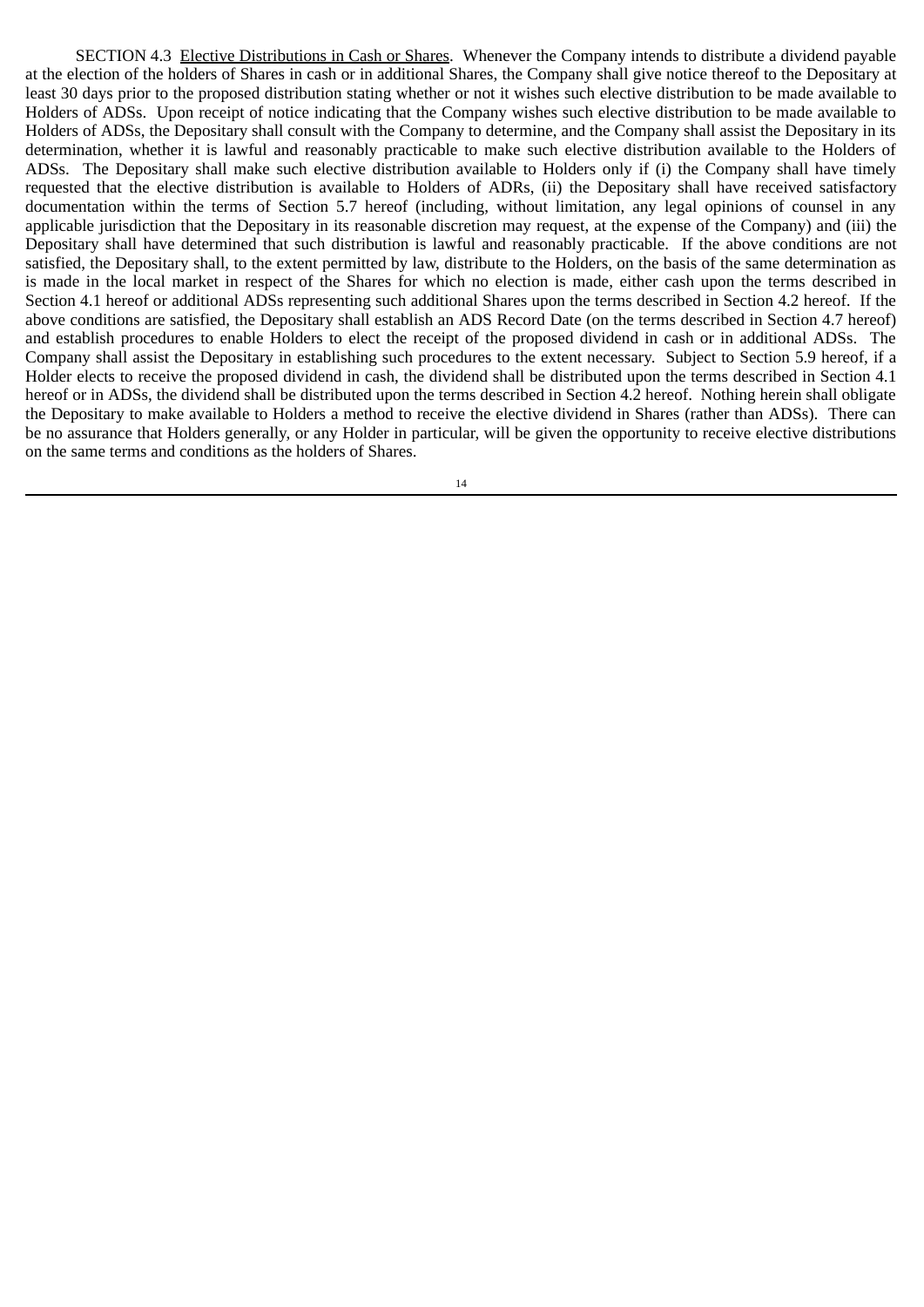## SECTION 4.4 Distribution of Rights to Purchase Shares.

(a) Distribution to ADS Holders. Whenever the Company intends to distribute to the holders of the Deposited Securities rights to subscribe for additional Shares, the Company shall give notice thereof to the Depositary at least 45 days prior to the proposed distribution stating whether or not it wishes such rights to be made available to Holders of ADSs. Upon timely receipt of a notice indicating that the Company wishes such rights to be made available to Holders of ADSs, the Depositary shall consult with the Company to determine, and the Company shall determine, whether it is lawful and reasonably practicable to make such rights available to the Holders. The Depositary shall make such rights available to Holders only if (i) the Company shall have timely requested that such rights be made available to Holders, (ii) the Depositary shall have received satisfactory documentation within the terms of Section 5.7 hereof and (iii) the Depositary shall have determined that such distribution of rights is lawful and reasonably practicable. In the event any of the conditions set forth above are not satisfied, the Depositary shall proceed with the sale of the rights as contemplated in Section 4.4(b) below or, if timing or market conditions may not permit, do nothing thereby allowing such rights to lapse. In the event all conditions set forth above are satisfied, the Depositary shall establish an ADS Record Date (upon the terms described in Section 4.7 hereof) and establish procedures to distribute such rights (by means of warrants or otherwise) and to enable the Holders to exercise the rights (upon payment of applicable fees and charges of, and expenses incurred by, the Depositary and taxes and/or other governmental charges). Nothing herein shall obligate the Depositary to make available to the Holders a method to exercise such rights to subscribe for Shares (rather than ADSs).

(b) Sale of Rights. If (i) the Company does not timely request the Depositary to make the rights available to Holders or requests that the rights not be made available to Holders, (ii) the Depositary fails to receive satisfactory documentation within the terms of Section 5.7 hereof or determines it is not lawful or reasonably practicable to make the rights available to Holders or (iii) any rights made available are not exercised and appear to be about to lapse, the Depositary shall determine whether it is lawful and reasonably practicable to sell such rights, and if it so determines that it is lawful and reasonably practicable, endeavour to sell such rights in a riskless principal capacity or otherwise, at such place and upon such terms (including public or private sale) as it may deem proper. The Company shall assist the Depositary to the extent necessary to determine such legality and practicability. The Depositary shall, upon such sale, convert and distribute proceeds of such sale (net of applicable fees and charges of, and expenses incurred by, the Depositary and/or a division or Affiliate(s) of the Depositary and taxes and/or governmental charges) upon the terms set forth in Section 4.1 hereof.

(c) Lapse of Rights. If the Depositary is unable to make any rights available to Holders upon the terms described in Section 4.4(a) hereof or to arrange for the sale of the rights upon the terms described in Section 4.4(b) hereof, the Depositary shall allow such rights to lapse.

The Depositary shall not be responsible for (i) any failure to determine that it may be lawful or practicable to make such rights available to Holders in general or any Holders in particular, (ii) any foreign exchange exposure or loss incurred in connection with such sale or exercise or (iii) the content of any materials forwarded to the Holders on behalf of the Company in connection with the rights distribution.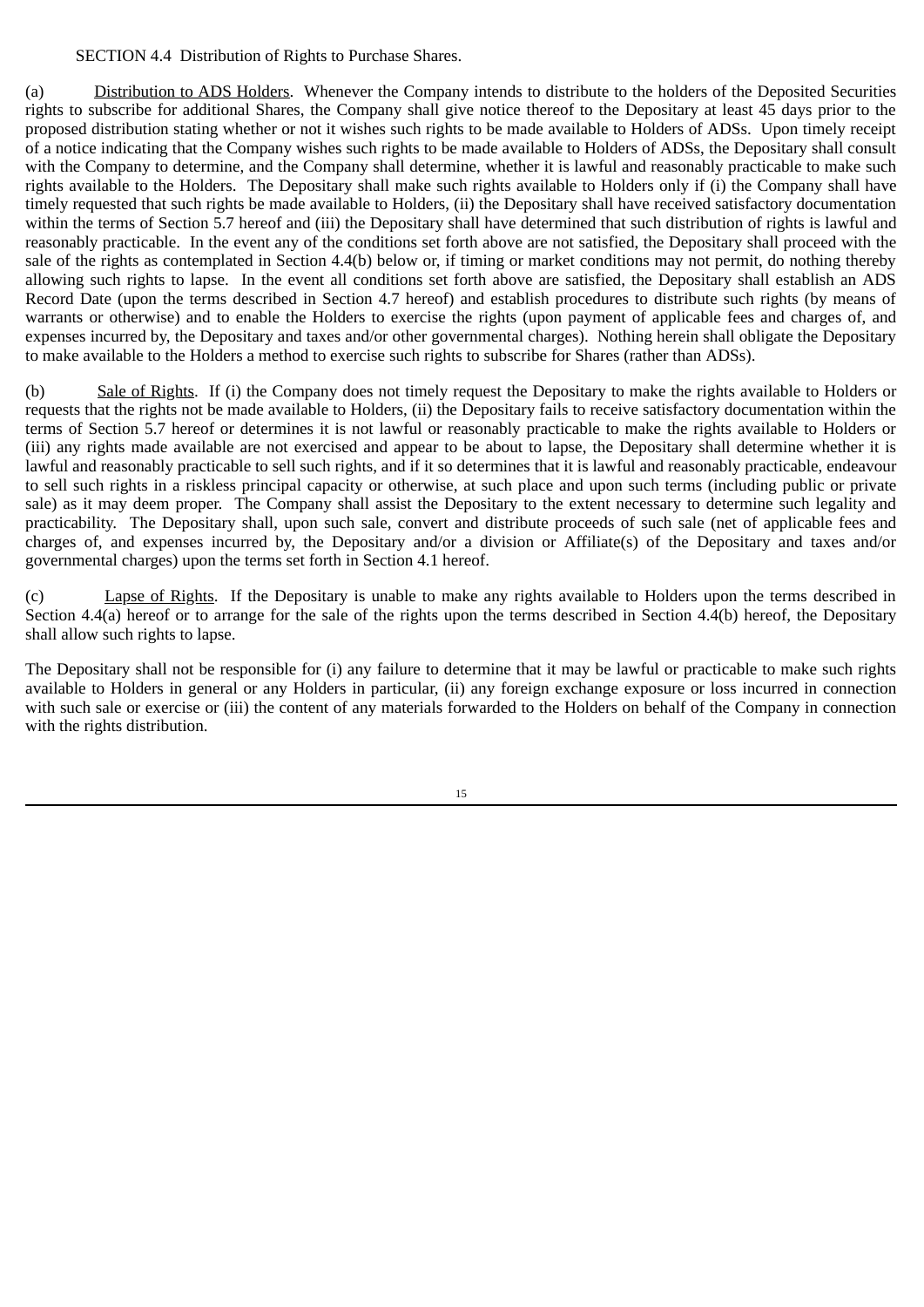Notwithstanding anything to the contrary in this Section 4.4, if registration (under the Securities Act or any other applicable law) of the rights or the securities to which any rights relate may be required in order for the Company to offer such rights or such securities to Holders and to sell the securities represented by such rights, the Depositary will not distribute such rights to the Holders (i) unless and until a registration statement under the Securities Act covering such offering is in effect or (ii) unless the Company furnishes at its expense the Depositary with opinion(s) of counsel for the Company in the United States and counsel to the Company in any other applicable country in which rights would be distributed, in each case satisfactory to the Depositary, to the effect that the offering and sale of such securities to Holders and Beneficial Owners are exempt from, or do not require registration under, the provisions of the Securities Act or any other applicable laws. In the event that the Company, the Depositary or the Custodian shall be required to withhold and does withhold from any distribution of property (including rights) an amount on account of taxes and/or other governmental charges, the amount distributed to the Holders shall be reduced accordingly. In the event that the Depositary determines that any distribution in property (including Shares and rights to subscribe therefor) is subject to any tax or other governmental charges which the Depositary is obligated to withhold, the Depositary may dispose of all or a portion of such property (including Shares and rights to subscribe therefor) in such amounts and in such manner, including by public or private sale, as the Depositary deems necessary and practicable to pay any such taxes and/or charges.

There can be no assurance that Holders generally, or any Holder in particular, will be given the opportunity to exercise rights on the same terms and conditions as the holders of Shares or be able to exercise such rights. Nothing herein shall obligate the Company to file any registration statement in respect of any rights or Shares or other securities to be acquired upon the exercise of such rights or otherwise to register or qualify the offer or sale of such rights or securities under the applicable law of any other jurisdiction for any purpose.

## SECTION 4.5 Distributions Other Than Cash, Shares or Rights to Purchase Shares.

(a) Whenever the Company intends to distribute to the holders of Deposited Securities property other than cash, Shares or rights to purchase additional Shares, the Company shall give notice thereof to the Depositary at least 30 days prior to the proposed distribution and shall indicate whether or not it wishes such distribution to be made to Holders of ADSs. Upon receipt of a notice indicating that the Company wishes such distribution be made to Holders of ADSs, the Depositary shall determine whether such distribution to Holders is lawful and practicable. The Depositary shall not make such distribution unless (i) the Company shall have timely requested the Depositary to make such distribution to Holders, (ii) the Depositary shall have received satisfactory documentation within the terms of Section 5.7 hereof and (iii) the Depositary shall have determined that such distribution is lawful and reasonably practicable.

(b) Upon receipt of satisfactory documentation and the request of the Company to distribute property to Holders of ADSs and after making the requisite determinations set forth in (a) above, the Depositary may distribute the property so received to the Holders of record as of the ADS Record Date, in proportion to the number of ADSs held by such Holders respectively and in such manner as the Depositary may deem practicable for accomplishing such distribution (i) upon receipt of payment or net of the applicable fees and charges of, and expenses incurred by, the Depositary and (ii) net of any taxes and/or other governmental charges. The Depositary may dispose of all or a portion of the property so distributed and deposited, in such amounts and in such manner (including public or private sale) as the Depositary may deem practicable or necessary to satisfy any taxes (including applicable interest and penalties) and other governmental charges applicable to the distribution.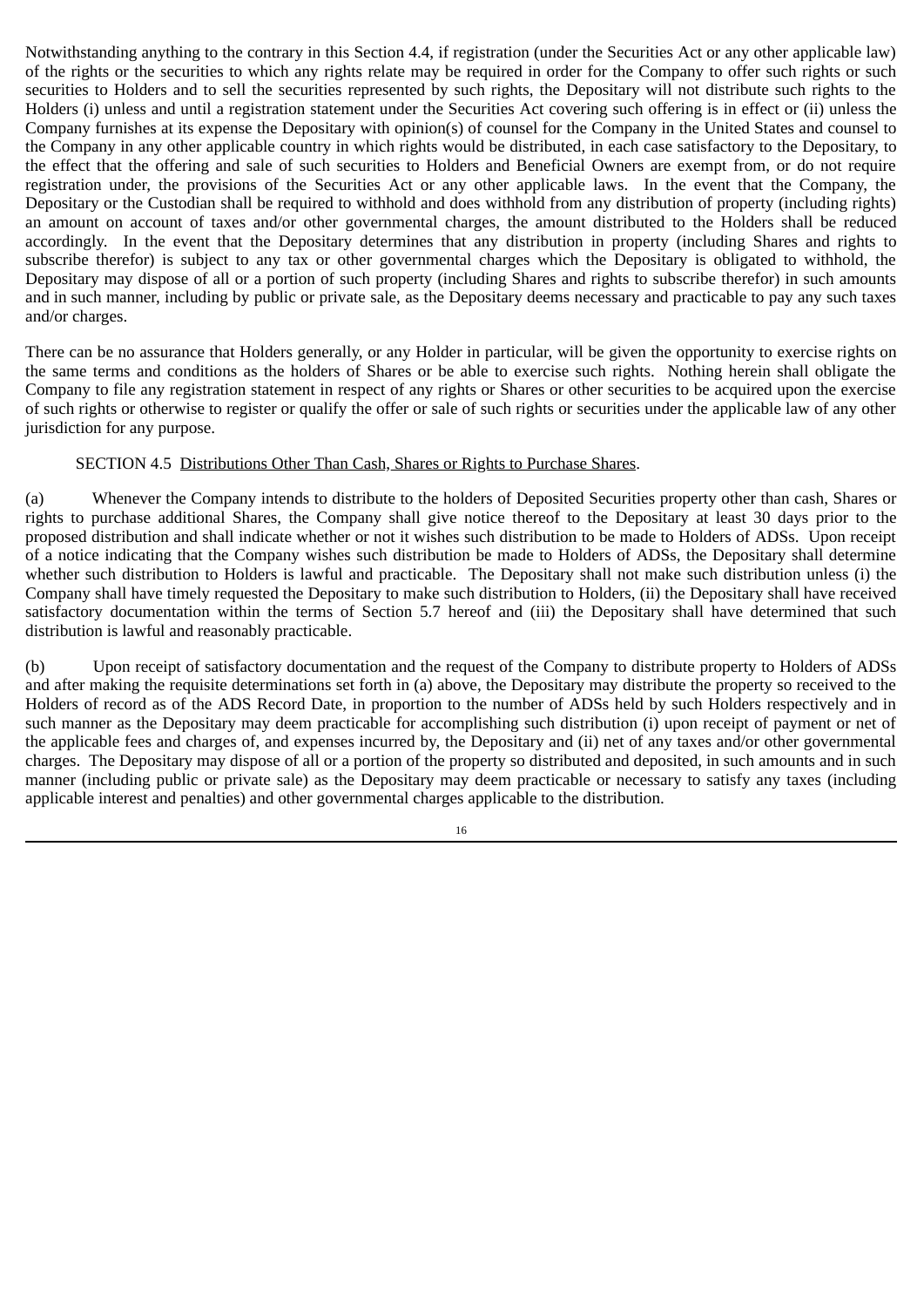(c) If (i) the Company does not request the Depositary to make such distribution to Holders or requests the Depositary not to make such distribution to Holders, (ii) the Depositary does not receive satisfactory documentation within the terms of Section 5.7 hereof or (iii) the Depositary determines that all or a portion of such distribution is not reasonably practicable or feasible, the Depositary shall endeavor to sell or cause such property to be sold in a public or private sale, at such place or places and upon such terms as it may deem proper and shall distribute the net proceeds, if any, of such sale received by the Depositary (net of applicable fees and charges of, and expenses incurred by, the Depositary and/or a division or Affiliate(s) of the Depositary and taxes and/or governmental charges) to the Holders as of the ADS Record Date upon the terms of Section 4.1 hereof. If the Depositary is unable to sell such property, the Depositary may dispose of such property in any way it deems reasonably practicable under the circumstances for nominal or no consideration and Holders and Beneficial Owners shall have no rights thereto or arising therefrom.

SECTION 4.6 Conversion of Foreign Currency. Whenever the Depositary or the Custodian shall receive Foreign Currency, by way of dividends or other distributions or the net proceeds from the sale of securities, property or rights, and in the judgment of the Depositary such Foreign Currency can at such time be converted on a practicable basis (by sale or in any other manner that it may determine in accordance with applicable law) into Dollars transferable to the United States and distributable to the Holders entitled thereto, the Depositary shall convert or cause to be converted, by sale or in any other manner that it may determine, such Foreign Currency into Dollars, and shall distribute such Dollars (net of any fees, expenses, taxes and/or other governmental charges incurred in the process of such conversion) in accordance with the terms of the applicable sections of this Deposit Agreement. If the Depositary shall have distributed warrants or other instruments that entitle the holders thereof to such Dollars, the Depositary shall distribute such Dollars to the holders of such warrants and/or instruments upon surrender thereof for cancellation, in either case without liability for interest thereon. Such distribution may be made upon an averaged or other practicable basis without regard to any distinctions among Holders on account of exchange restrictions, the date of delivery of any Receipt or otherwise.

In converting Foreign Currency, amounts received on conversion may be calculated at a rate which exceeds the number of decimal places used by the Depositary to report distribution rates (which in any case will not be less than two decimal places). Any excess amount may be retained by the Depositary as an additional cost of conversion, irrespective of any other fees and expenses payable or owing hereunder and shall not be subject to escheatment.

If such conversion or distribution can be effected only with the approval or license of any government or agency thereof, the Depositary may file such application for approval or license, if any, as it may deem necessary, practicable and at nominal cost and expense. Nothing herein shall obligate the Depositary to file or cause to be filed, or to seek effectiveness of any such application or license.

If at any time the Depositary shall determine that in its judgment the conversion of any Foreign Currency and the transfer and distribution of proceeds of such conversion received by the Depositary is not practical or lawful, or if any approval or license of any governmental authority or agency thereof that is required for such conversion, transfer and distribution is denied, or not obtainable at a reasonable cost, within a reasonable period or otherwise sought, the Depositary shall, in its sole discretion but subject to applicable laws and regulations, either (i) distribute the Foreign Currency (or an appropriate document evidencing the right to receive such Foreign Currency) received by the Depositary to the Holders entitled to receive such Foreign Currency or (ii) hold such Foreign Currency uninvested and without liability for interest thereon for the respective accounts of the Holders entitled to receive the same.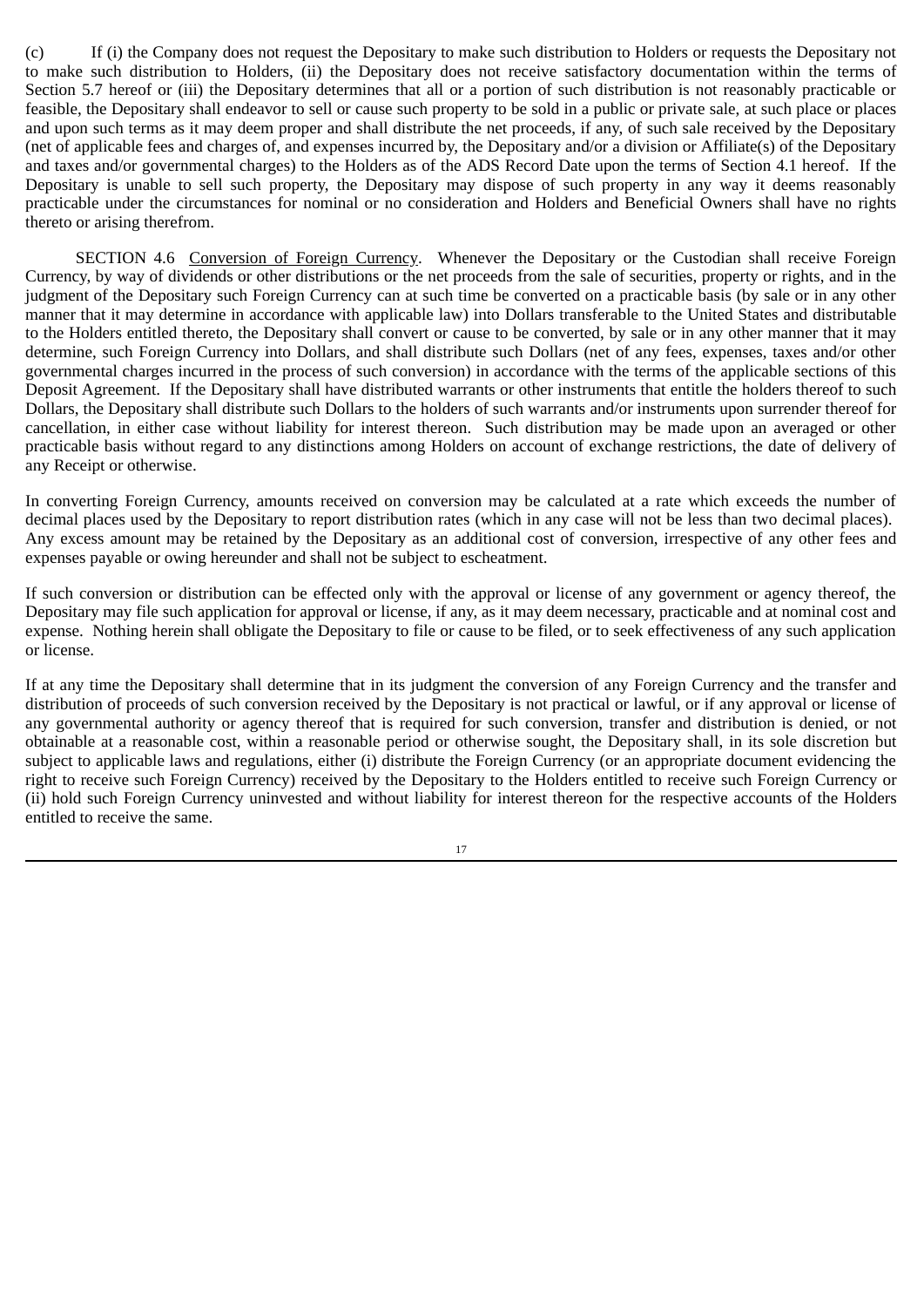Holders and Beneficial Owners are directed to refer to Section 7.9 hereof for certain disclosure related to conversion of Foreign Currency.

SECTION 4.7 Fixing of Record Date. Whenever necessary in connection with any distribution (whether in cash, Shares, rights, or other distribution), or whenever for any reason the Depositary causes a change in the number of Shares that are represented by each American Depositary Share, or whenever the Depositary shall receive notice of any meeting of or solicitation of holders of Shares or other Deposited Securities, or whenever the Depositary shall find it necessary or convenient, the Depositary shall fix a record date (the "ADS Record Date"), as close as practicable to the record date fixed by the Company with respect to the Shares (if applicable), for the determination of the Holders who shall be entitled to receive such distribution, to give instructions for the exercise of voting rights at any such meeting, to give or withhold such consent, to receive such notice or solicitation or to otherwise take action or to exercise the rights of Holders with respect to such changed number of Shares represented by each American Depositary Share or for any other reason. Subject to applicable law and the provisions of Sections 4.1 through 4.6 hereof and to the other terms and conditions of this Deposit Agreement, only the Holders of record at the close of business in New York on such ADS Record Date shall be entitled to receive such distribution, to give such voting instructions, to receive such notice or solicitation, or otherwise take action.

SECTION 4.8 Voting of Deposited Securities. Subject to the next sentence, as soon as practicable after receipt of notice of any meeting at which the holders of Deposited Securities are entitled to vote, or of solicitation of consents or proxies from holders of Deposited Securities, the Depositary shall fix the ADS Record Date in respect of such meeting or such solicitation of consents or proxies. The Depositary shall, if requested by the Company in writing in a timely manner (the Depositary having no obligation to take any further action if the request shall not have been received by the Depositary at least 30 Business Days prior to the date of such vote or meeting) and at the Company's expense, and provided no U.S. legal prohibitions exist, mail by regular, ordinary mail delivery (or by electronic mail or as otherwise may be agreed between the Company and the Depositary in writing from time to time) or otherwise distribute as soon as practicable after receipt thereof to Holders as of the ADS Record Date: (a) such notice of meeting or solicitation of consent or proxy; (b) a statement that the Holders at the close of business on the ADS Record Date will be entitled, subject to any applicable law, the provisions of this Deposit Agreement, the Company's Memorandum and Articles of Association and the provisions of or governing the Deposited Securities (which provisions, if any, shall be summarized in pertinent part by the Company), to instruct the Depositary as to the exercise of the voting rights, if any, pertaining to the Deposited Securities represented by such Holder's American Depositary Shares; and (c) a brief statement as to the manner in which such voting instructions may be given to the Depositary, or in which instructions may be deemed to have been given in accordance with this Section 4.8, including an express indication that instructions may be given (or be deemed to have been given in accordance with the immediately following paragraph of this section if no instruction is received) to the Depositary to give a discretionary proxy to a person or persons designated by the Company. Voting instructions may be given only in respect of a number of American Depositary Shares representing an integral number of Deposited Securities. Upon the timely receipt of voting instructions of a Holder on the ADS Record Date in the manner specified by the Depositary, the Depositary shall endeavor, insofar as practicable and permitted under applicable law, the provisions of this Deposit Agreement, the Company's Memorandum and Articles of Association and the provisions of or governing the Deposited Securities, to vote or cause the Custodian to vote the Deposited Securities (in person or by proxy) represented by American Depositary Shares evidenced by such Receipt in accordance with such voting instructions.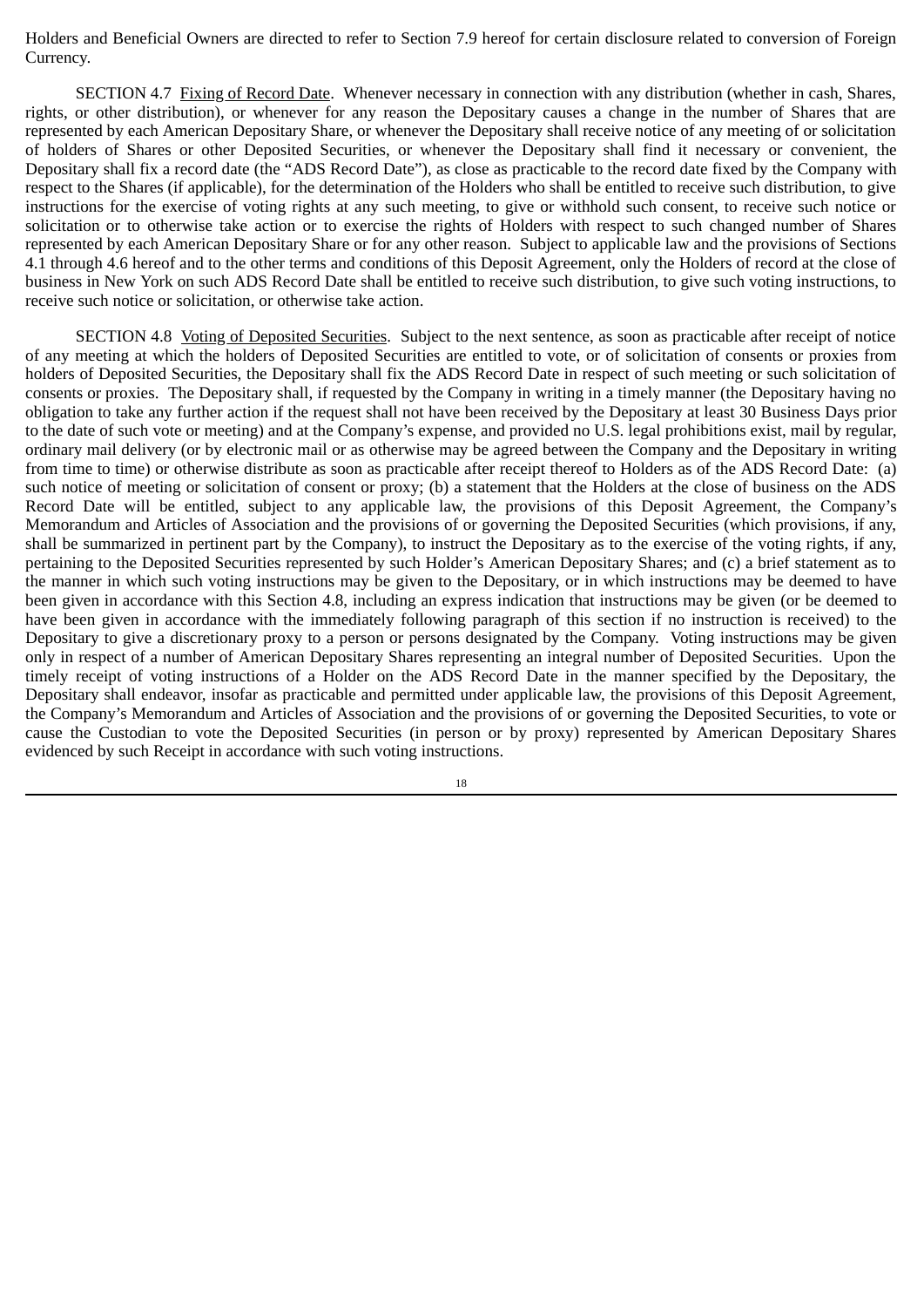In the event that (i) the Depositary timely receives voting instructions from a Holder which fail to specify the manner in which the Depositary is to vote the Deposited Securities represented by such Holder's ADSs or (ii) no timely instructions are received by the Depositary from a Holder with respect to any of the Deposited Securities represented by the ADSs held by such Holder on the ADS Record Date, the Depositary shall (unless otherwise specified in the notice distributed to Holders) deem such Holder to have instructed the Depositary to give a discretionary proxy to a person designated by the Company with respect to such Deposited Securities and the Depositary shall give a discretionary proxy to a person designated by the Company to vote such Deposited Securities, provided, however, that no such instruction shall be deemed to have been given and no such discretionary proxy shall be given with respect to any matter as to which the Company informs the Depositary (and the Company agrees to provide such information as promptly as practicable in writing, if applicable) that (x) the Company does not wish to give such proxy, (y) the Company is aware or should reasonably be aware that substantial opposition exists from Holders against the outcome for which the person designated by the Company would otherwise vote or (z) the outcome for which the person designated by the Company would otherwise vote would materially and adversely affect the rights of holders of Deposited Securities, provided, further, that the Company will have no liability to any Holder or Beneficial Owner resulting from such notification.

In the event that voting on any resolution or matter is conducted on a show of hands basis in accordance with the Memorandum and Articles of Association, the Depositary will refrain from voting and the voting instructions (or the deemed voting instructions, as set out above) received by the Depositary from Holders shall lapse. The Depositary will have no obligation to demand voting on a poll basis with respect to any resolution and shall have no liability to any Holder or Beneficial Owner for not having demanded voting on a poll basis.

Neither the Depositary nor the Custodian shall, under any circumstances exercise any discretion as to voting, and neither the Depositary nor the Custodian shall vote, attempt to exercise the right to vote, or in any way make use of for purposes of establishing a quorum or otherwise, the Deposited Securities represented by ADSs except pursuant to and in accordance with such written instructions from Holders, including the deemed instruction to the Depositary to give a discretionary proxy to a person designated by the Company. Deposited Securities represented by ADSs for which (i) no timely voting instructions are received by the Depositary from the Holder, or (ii) timely voting instructions are received by the Depositary from the Holder but such voting instructions fail to specify the manner in which the Depositary is to vote the Deposited Securities represented by such Holder's ADSs, shall be voted in the manner provided in this Section 4.8. Notwithstanding anything else contained herein, and subject to applicable law, regulation and the Memorandum and Articles of Association, the Depositary shall, if so requested in writing by the Company, represent all Deposited Securities (whether or not voting instructions have been received in respect of such Deposited Securities from Holders as of the ADS Record Date) for the purpose of establishing quorum at a meeting of shareholders.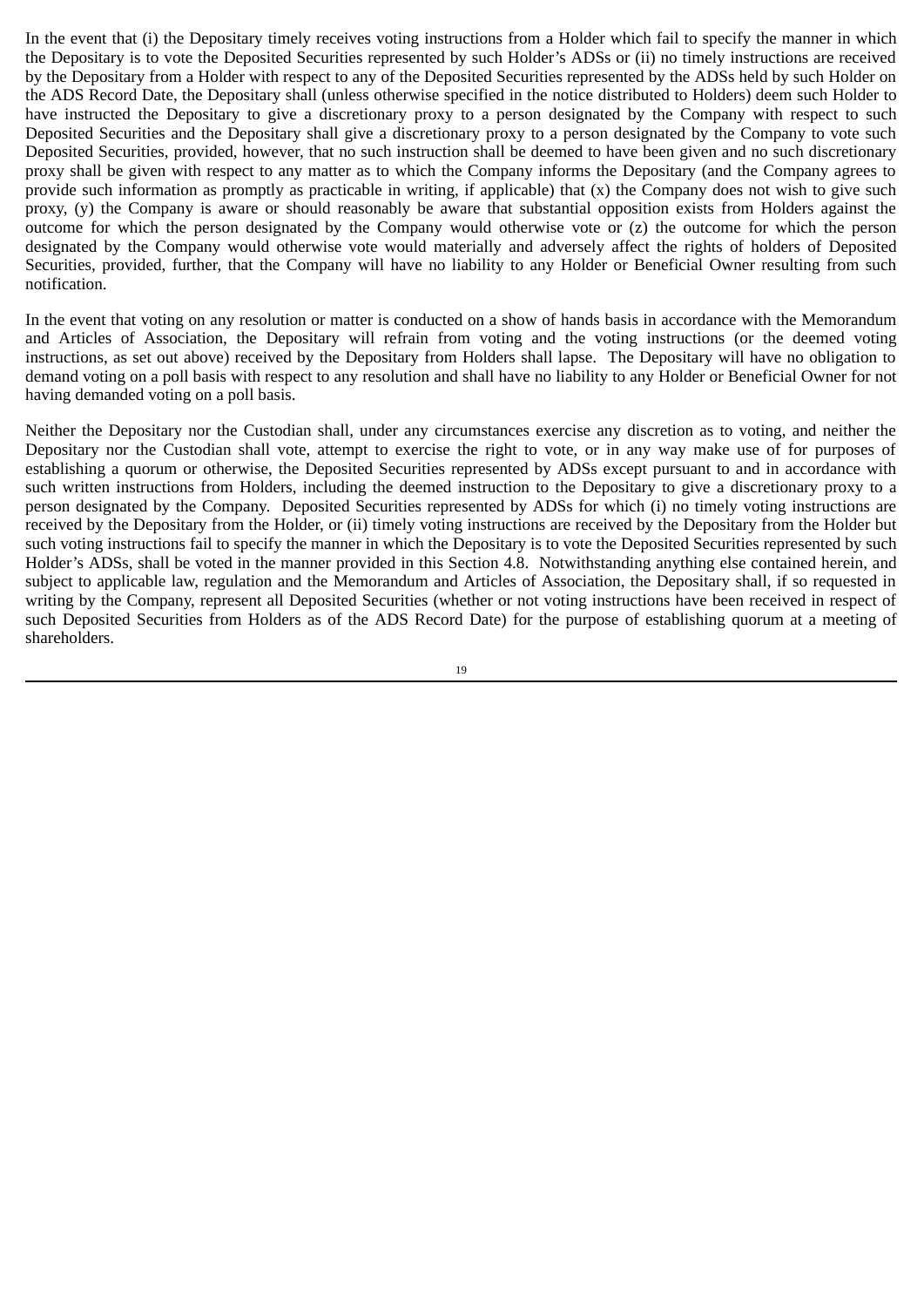There can be no assurance that Holders or Beneficial Owners generally or any Holder or Beneficial Owner in particular will receive the notice described above with sufficient time to enable the Holder to return voting instructions to the Depositary in a timely manner.

Notwithstanding the above, save for applicable provisions of the law of the Cayman Islands, and in accordance with the terms of Section 5.3 hereof, the Depositary shall not be liable for any failure to carry out any instructions to vote any of the Deposited Securities or the manner in which such vote is cast or the effect of such vote.

SECTION 4.9 Changes Affecting Deposited Securities. Upon any change in par value, split‑up, subdivision, cancellation, consolidation or any other reclassification of Deposited Securities or upon any recapitalization, reorganization, amalgamation, merger or consolidation or sale of assets affecting the Company or to which it is otherwise a party, any securities which shall be received by the Depositary or the Custodian in exchange for, or in conversion of or replacement or otherwise in respect of, such Deposited Securities shall, to the extent permitted by law, be treated as new Deposited Securities under this Deposit Agreement and the Receipts shall, subject to the provisions of this Deposit Agreement and applicable law, evidence American Depositary Shares representing the right to receive such additional securities. Alternatively, the Depositary may, with the Company's approval, and shall, if the Company shall so request, subject to the terms of this Deposit Agreement and receipt of an Opinion of Counsel furnished at the Company's expense satisfactory to the Depositary (stating that such distributions are not in violation of any applicable laws or regulations), execute and deliver additional Receipts, as in the case of a stock dividend on the Shares, or call for the surrender of outstanding Receipts to be exchanged for new Receipts. In either case, as well as in the event of newly deposited Shares, necessary modifications to the form of Receipt contained in Exhibit A and Exhibit B hereto, specifically describing such new Deposited Securities and/or corporate change, shall also be made. The Company agrees that it will, jointly with the Depositary, amend the Registration Statement on Form F-6 as filed with the Commission to permit the issuance of such new form of Receipt. Notwithstanding the foregoing, in the event that any security so received may not be lawfully distributed to some or all Holders, the Depositary may, with the Company's approval, and shall, if the Company requests, subject to receipt of an Opinion of Counsel (furnished at the Company's expense) satisfactory to the Depositary that such action is not in violation of any applicable laws or regulations, sell such securities at public or private sale, at such place or places and upon such terms as it may deem proper and may allocate the net proceeds of such sales (net of fees and charges of, and expenses incurred by, the Depositary and/or a division or Affiliate(s) of the Depositary and taxes and/or governmental charges) for the account of the Holders otherwise entitled to such securities upon an averaged or other practicable basis without regard to any distinctions among such Holders and distribute the net proceeds so allocated to the extent practicable as in the case of a distribution received in cash pursuant to Section 4.1 hereof. The Depositary shall not be responsible for (i) any failure to determine that it may be lawful or feasible to make such securities available to Holders in general or to any Holder in particular, (ii) any foreign exchange exposure or loss incurred in connection with such sale or (iii) any liability to the purchaser of such securities.

SECTION 4.10 Available Information. The Company is subject to the periodic reporting requirements of the Exchange Act applicable to foreign private issuers (as defined in Rule 405 of the Securities Act) and accordingly files certain information with the Commission. These reports and documents can be inspected and copied at the Commission's website at www.sec.gov or at the public reference facilities maintained by the Commission located at 100 F Street, N.E., Washington D.C. 20549, U.S.A.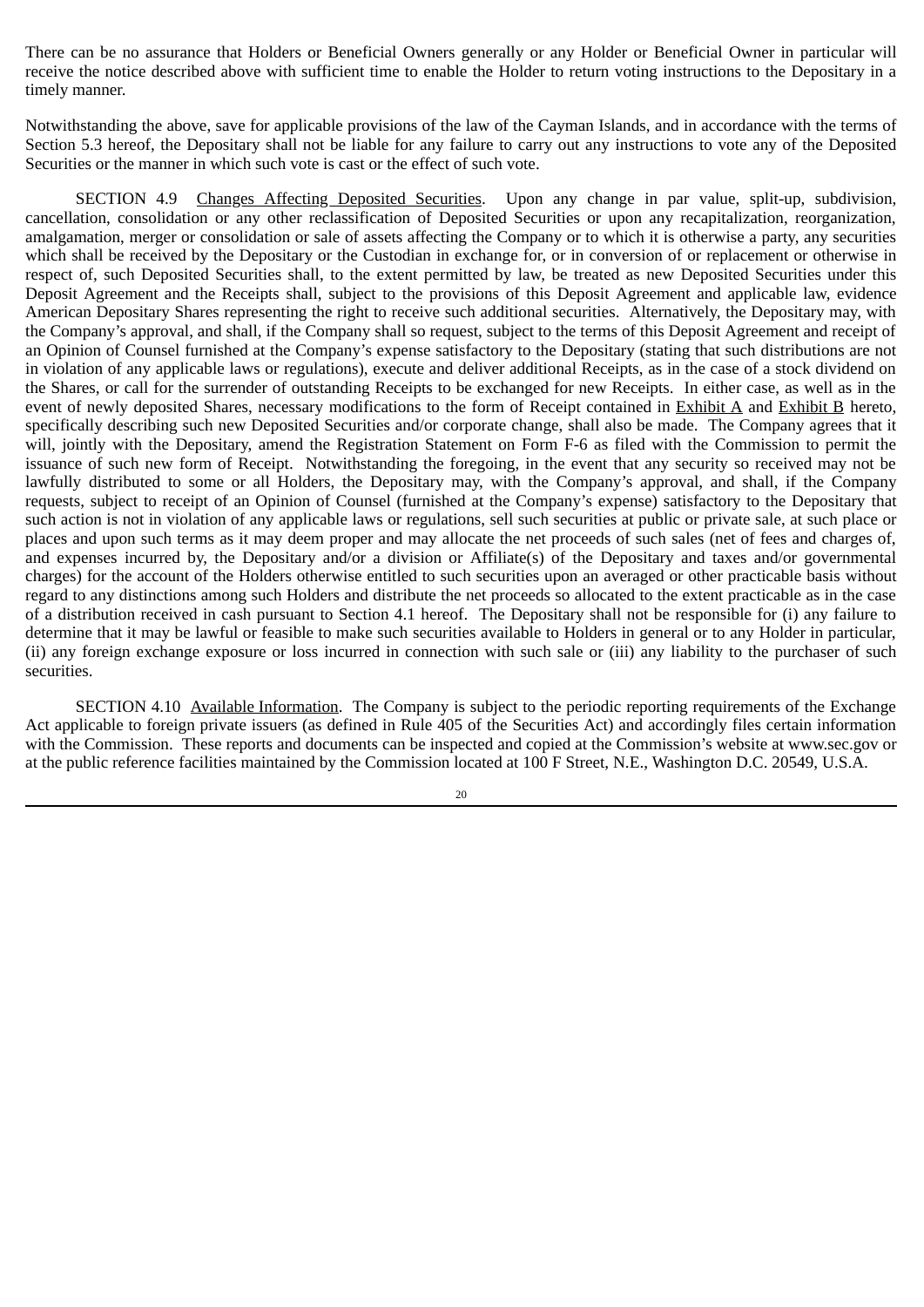SECTION 4.11 Reports. The Depositary shall make available during normal business hours on any Business Day for inspection by Holders at its Corporate Trust Office any reports and communications, including any proxy soliciting materials, received from the Company which are both received by the Depositary, the Custodian, or the nominee of either of them as the holder of the Deposited Securities and made generally available to the holders of such Deposited Securities by the Company. The Company agrees to provide to the Depositary, at the Company's expense, all such documents that it provides to the Custodian. Unless otherwise agreed in writing by the Company and the Depositary, the Depositary shall, at the expense of the Company and in accordance with Section 5.6 hereof, also mail to Holders by regular, ordinary mail delivery or by electronic transmission (if agreed by the Company and the Depositary) copies of notices and reports when furnished by the Company pursuant to Section 5.6 hereof.

SECTION 4.12 List of Holders. Promptly upon written request by the Company, the Depositary shall, at the expense of the Company, furnish to it a list, as of a recent date, of the names, addresses and holdings of American Depositary Shares by all persons in whose names Receipts are registered on the books of the Depositary.

SECTION 4.13 Taxation; Withholding. The Depositary will, and will instruct the Custodian to, forward to the Company or its agents such information from its records as the Company may request to enable the Company or its agents to file necessary tax reports with governmental authorities or agencies. The Depositary, the Custodian or the Company and its agents may, but shall not be obligated to, file such reports as are necessary to reduce or eliminate applicable taxes on dividends and on other distributions in respect of Deposited Securities under applicable tax treaties or laws for the Holders and Beneficial Owners. Holders and Beneficial Owners of American Depositary Shares may be required from time to time, and in a timely manner, to provide and/or file such proof of taxpayer status, residence and beneficial ownership (as applicable), to execute such certificates and to make such representations and warranties, or to provide any other information or documents, as the Depositary or the Custodian may deem necessary or proper to fulfill the Depositary's or the Custodian's obligations under applicable law. The Holders and Beneficial Owners shall indemnify the Depositary, the Company, the Custodian, the Agents and their respective directors, officers, employees, agents and Affiliates against, and hold each of them harmless from, any claims by any governmental authority with respect to taxes, additions to tax, penalties or interest arising out of any refund of taxes, reduced rate of withholding at source or other tax benefit obtained by the Beneficial Owner or Holder or out of or in connection with any inaccuracy in or omission from any such proof, certificate, representation, warranty, information or document furnished by or on behalf of such Holder or Beneficial Owner. The obligations of Holders and Beneficial Owners under this Section 4.13 shall survive any transfer of Receipts, any surrender of Receipts and withdrawal of Deposited Securities or the termination of this Deposit Agreement.

The Company shall remit to the appropriate governmental authority or agency any amounts required to be withheld by the Company and owing to such governmental authority or agency. Upon any such withholding, the Company shall remit to the Depositary information, in a form reasonably satisfactory to the Depositary, about such taxes and/or governmental charges withheld or paid, and, if so requested, the tax receipt (or other proof of payment to the applicable governmental authority) therefor. The Depositary shall, to the extent required by U.S. law, report to Holders (i) any taxes withheld by it; (ii) any taxes withheld by the Custodian, subject to information being provided to the Depositary by the Custodian and (iii) any taxes withheld by the Company, subject to information being provided to the Depositary by the Company. The Depositary and the Custodian shall not be required to provide the Holders with any evidence of the remittance by the Company (or its agents) of any taxes withheld, or of the payment of taxes by the Company, except to the extent the evidence is provided by the Company to the Depositary. None of the Depositary, the Custodian or the Company shall be liable for the failure by any Holder or Beneficial Owner to obtain the benefits of credits on the basis of non‑U.S. tax paid against such Holder's or Beneficial Owner's income tax liability.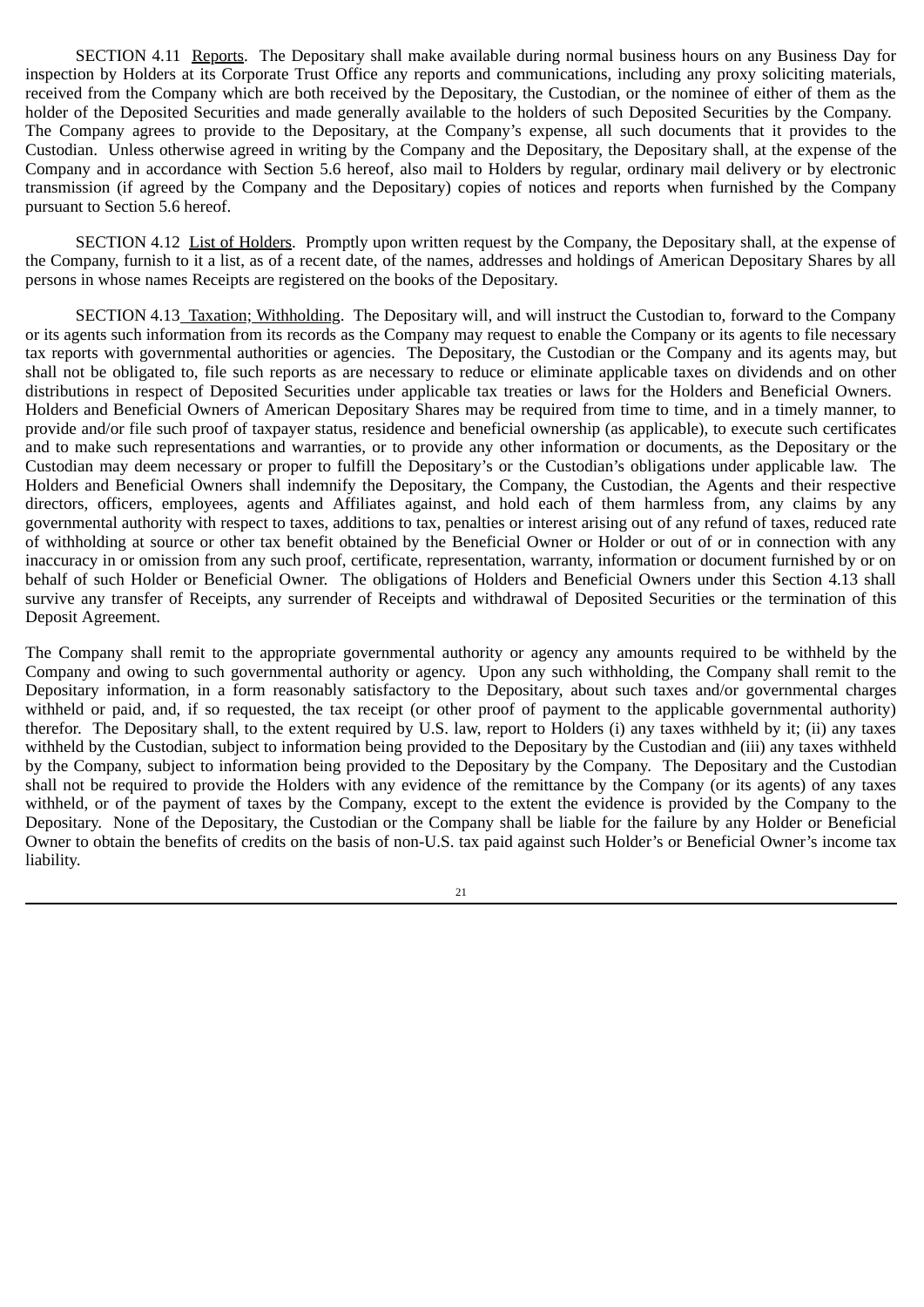In the event that the Depositary determines that any distribution in property (including Shares and rights to subscribe therefor) is subject to any tax or other governmental charge which the Depositary is obligated to withhold, the Depositary shall withhold the amount required to be withheld and may by public or private sale dispose of all or a portion of such property (including Shares and rights to subscribe therefor) in such amounts and in such manner as the Depositary deems necessary and practicable to pay such taxes and/or charges and the Depositary shall distribute the net proceeds of any such sale after deduction of such taxes and/or charges to the Holders entitled thereto in proportion to the number of American Depositary Shares held by them respectively.

The Depositary is under no obligation to provide the Holders and Beneficial Owners with any information about the tax status of the Company. The Depositary shall not incur any liability for any tax consequences that may be incurred by Holders and Beneficial Owners on account of their ownership of the American Depositary Shares, including without limitation, tax consequences resulting from the Company (or any of its subsidiaries) being treated as a "Passive Foreign Investment Company" (as defined in the U.S. Internal Revenue Code of 1986, as amended and the regulations issued thereunder) or otherwise.

## **ARTICLE V.**

## **THE DEPOSITARY, THE CUSTODIAN AND THE COMPANY**

SECTION 5.1 Maintenance of Office and Transfer Books by the Registrar. Until termination of this Deposit Agreement in accordance with its terms, the Depositary or if a Registrar for the Receipts shall have been appointed, the Registrar shall maintain in the Borough of Manhattan, the City of New York, an office and facilities for the execution and delivery, registration, registration of transfers, combination and split-up of Receipts, the surrender of Receipts and the Delivery and withdrawal of Deposited Securities in accordance with the provisions of this Deposit Agreement.

The Depositary or the Registrar as applicable, shall keep books for the registration of Receipts and transfers of Receipts which at all reasonable times shall be open for inspection by the Company and by the Holders of such Receipts, provided that such inspection shall not be, to the Depositary's or the Registrar's knowledge, for the purpose of communicating with Holders of such Receipts in the interest of a business or object other than the business of the Company or other than a matter related to this Deposit Agreement or the Receipts.

The Depositary or the Registrar, as applicable, may close the transfer books with respect to the Receipts, at any time and from time to time, when deemed necessary or advisable by it in connection with the performance of its duties hereunder, or at the reasonable written request of the Company.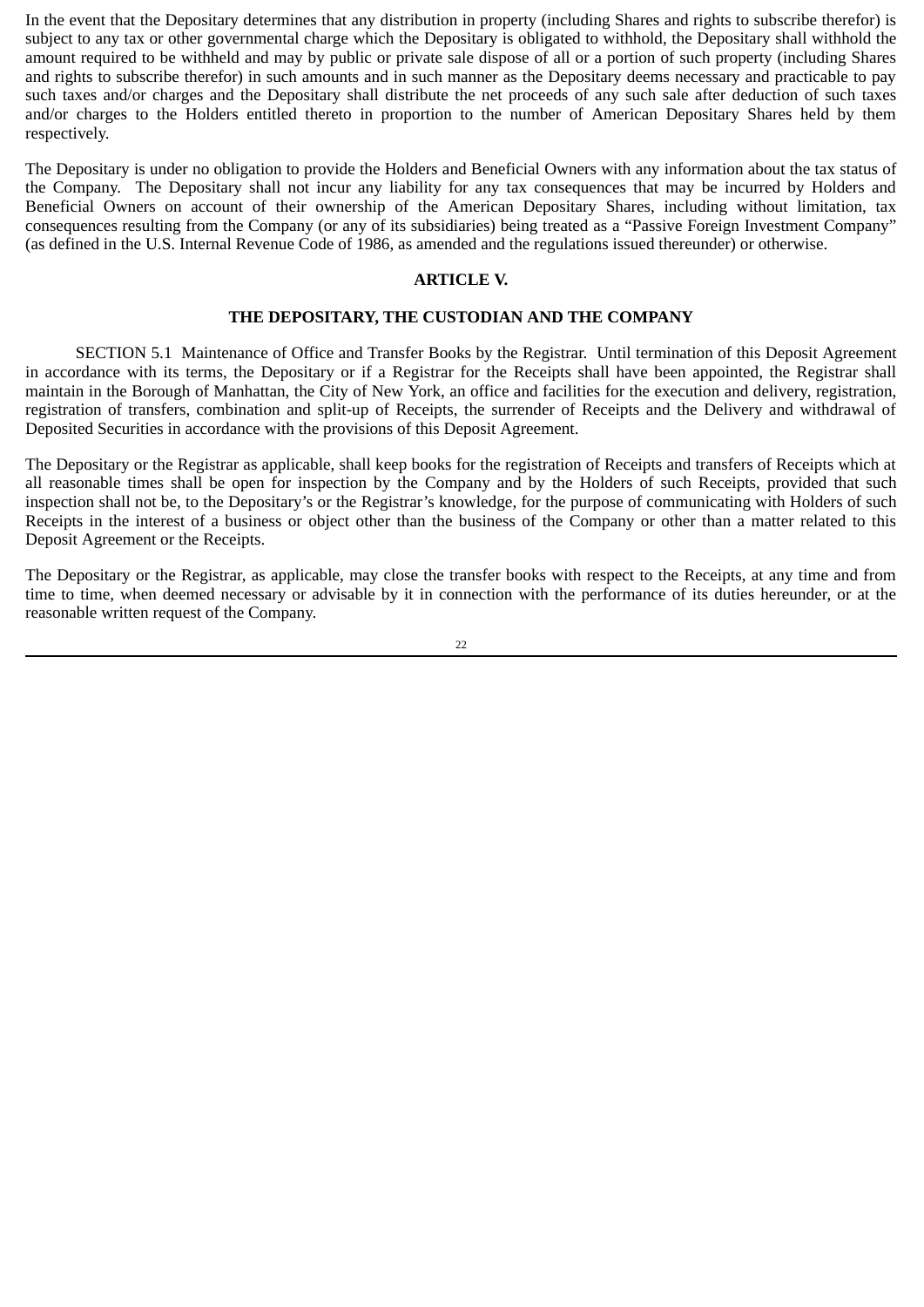If any Receipts or the American Depositary Shares evidenced thereby are listed on one or more stock exchanges or automated quotation systems in the United States, the Depositary shall act as Registrar or appoint a Registrar or one or more co‑registrars for registration of Receipts and transfers, combinations and split‑ups, and to countersign such Receipts in accordance with any requirements of such exchanges or systems. Such Registrar or co-registrars may be removed and a substitute or substitutes appointed by the Depositary.

If any Receipts or the American Depositary Shares evidenced thereby are listed on one or more securities exchanges, markets or automated quotation systems, (i) the Depositary shall be entitled to, and shall, take or refrain from taking such action(s) as it may deem necessary or appropriate to comply with the requirements of such securities exchange(s), market(s) or automated quotation system(s) applicable to it, notwithstanding any other provision of this Deposit Agreement; and (ii) upon the reasonable request of the Depositary, the Company shall provide the Depositary such information and assistance as may be reasonably necessary for the Depositary to comply with such requirements, to the extent that the Company may lawfully do so.

Each Registrar and co-registrar appointed under this Section 5.1 shall give notice in writing to the Depositary accepting such appointment and agreeing to be bound by the applicable terms of the Deposit Agreement.

SECTION 5.2 Exoneration. None of the Depositary, the Custodian or the Company shall be obligated to do or perform any act which is inconsistent with the provisions of this Deposit Agreement or shall incur any liability to Holders, Beneficial Owners or any third parties (i) if the Depositary, the Custodian or the Company or their respective controlling persons or agents (including without limitation, the Agents) shall be prevented or forbidden from, or delayed in, doing or performing any act or thing required by the terms of this Deposit Agreement, by reason of any provision of any present or future law or regulation of the United States or any state thereof, the Cayman Islands or any other country, or of any other governmental authority or regulatory authority or stock exchange, or on account of the possible criminal or civil penalties or restraint, or by reason of any provision, present or future, of the Memorandum and Articles of Association or any provision of or governing any Deposited Securities, or by reason of any act of God or war or other circumstances beyond its control (including, without limitation, nationalization, expropriation, currency restrictions, work stoppage, strikes, civil unrest, revolutions, rebellions, explosions and computer failure), (ii) by reason of any exercise of, or failure to exercise, any discretion provided for in this Deposit Agreement or in the Memorandum and Articles of Association or provisions of or governing Deposited Securities, (iii) for any action or inaction of the Depositary, the Custodian or the Company or their respective controlling persons or agents (including without limitation, the Agents) in reliance upon the advice of or information from legal counsel, accountants, any person presenting Shares for deposit, any Holder, any Beneficial Owner or authorized representative thereof, or any other person believed by it in good faith to be competent to give such advice or information, (iv) for the inability by a Holder or Beneficial Owner to benefit from any distribution, offering, right or other benefit which is made available to holders of Deposited Securities but is not, under the terms of this Deposit Agreement, made available to Holders of American Depositary Shares or (v) for any special, consequential, indirect or punitive damages for any breach of the terms of this Deposit Agreement or otherwise.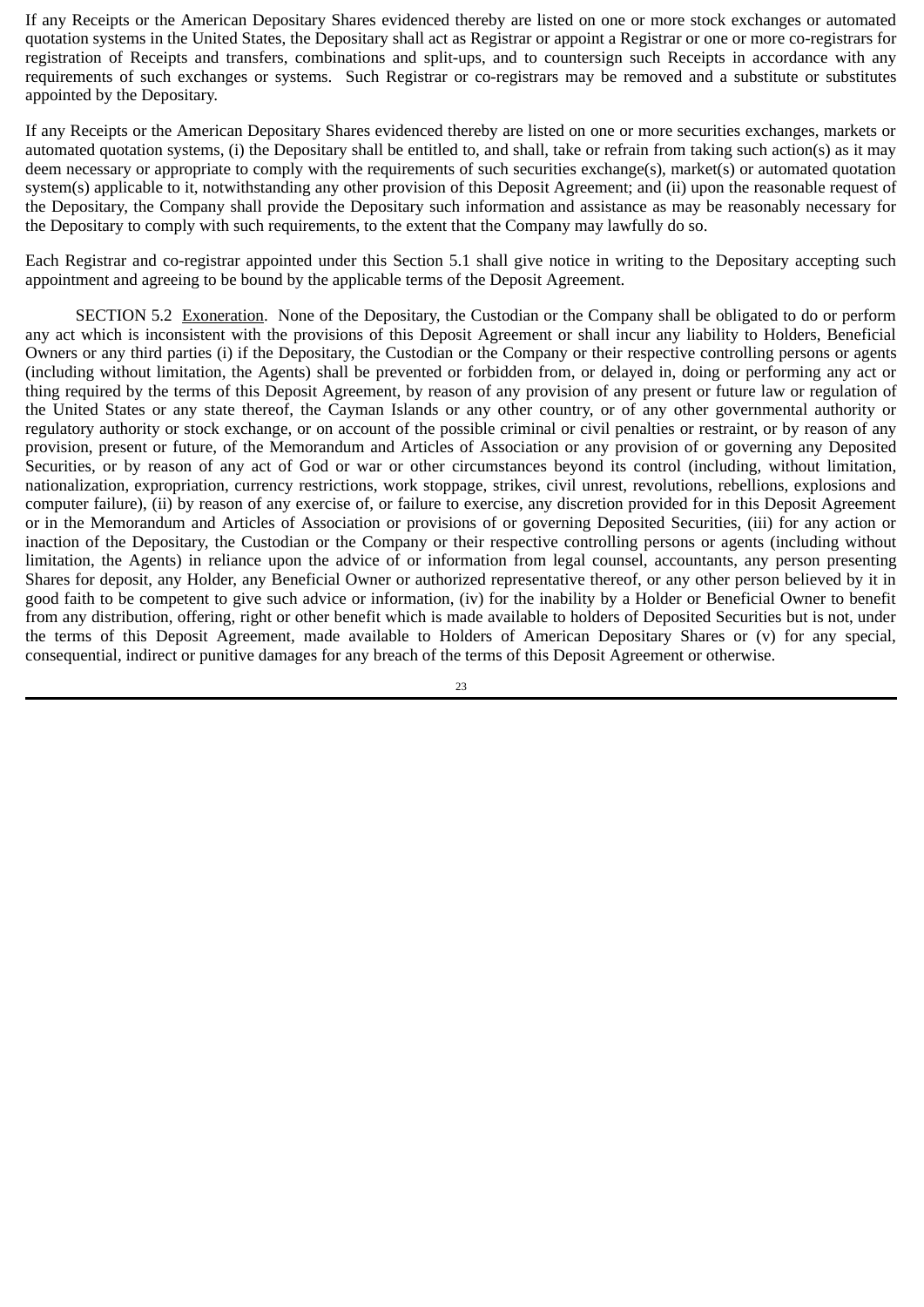The Depositary, its controlling persons, its agents (including without limitation, the Agents), the Custodian and the Company, its controlling persons and its agents may rely and shall be protected in acting upon any written notice, request, opinion or other document believed by it to be genuine and to have been signed or presented by the proper party or parties.

No disclaimer of liability under the Securities Act or the Exchange Act is intended by any provision of this Deposit Agreement.

SECTION 5.3 Standard of Care. The Company and the Depositary and their respective directors, officers, Affiliates, employees and agents (including without limitation, the Agents) assume no obligation and shall not be subject to any liability under this Deposit Agreement or any Receipts to any Holder(s) or Beneficial Owner(s) or other persons, except in accordance with Section 5.8 hereof, provided, that the Company and the Depositary and their respective directors, officers, Affiliates, employees and agents (including without limitation, the Agents) agree to perform their respective obligations specifically set forth in this Deposit Agreement or the applicable ADRs without gross negligence or willful misconduct.

Without limitation of the foregoing, neither the Depositary, nor the Company, nor any of their respective controlling persons, directors, officers, affiliates, employees or agents (including without limitation, the Agents), shall be under any obligation to appear in, prosecute or defend any action, suit or other proceeding in respect of any Deposited Securities or in respect of the Receipts, which in its opinion may involve it in expense or liability, unless indemnity satisfactory to it against all expenses (including fees and disbursements of counsel) and liabilities be furnished as often as may be required (and no Custodian shall be under any obligation whatsoever with respect to such proceedings, the responsibility of the Custodian being solely to the Depositary).

The Depositary and its directors, officers, affiliates, employees and agents (including without limitation, the Agents) shall not be liable for any failure to carry out any instructions to vote any of the Deposited Securities, or for the manner in which any vote is cast or the effects of any vote. The Depositary shall not incur any liability for any failure to determine that any distribution or action may be lawful or reasonably practicable, for the content of any information submitted to it by the Company for distribution to the Holders or for any inaccuracy of any translation thereof, for any investment risk associated with acquiring an interest in the Deposited Securities, for the validity or worth of the Deposited Securities or for any tax consequences that may result from the ownership of ADSs, Shares or Deposited Securities, for the credit‑worthiness of any third party, for allowing any rights to lapse upon the terms of this Deposit Agreement or for the failure or timeliness of any notice from the Company, or for any action or non action by it in reliance upon the opinion, advice of or information from legal counsel, accountants, any person presenting Shares for deposit, any Holder or any other person believed by it in good faith to be competent to give such advice or information. The Depositary and its agents (including without limitation, the Agents) shall not be liable for any acts or omissions made by a successor depositary whether in connection with a previous act or omission of the Depositary or in connection with any matter arising wholly after the removal or resignation of the Depositary, provided that in connection with the issue out of which such potential liability arises the Depositary performed its obligations without gross negligence or willful misconduct while it acted as Depositary.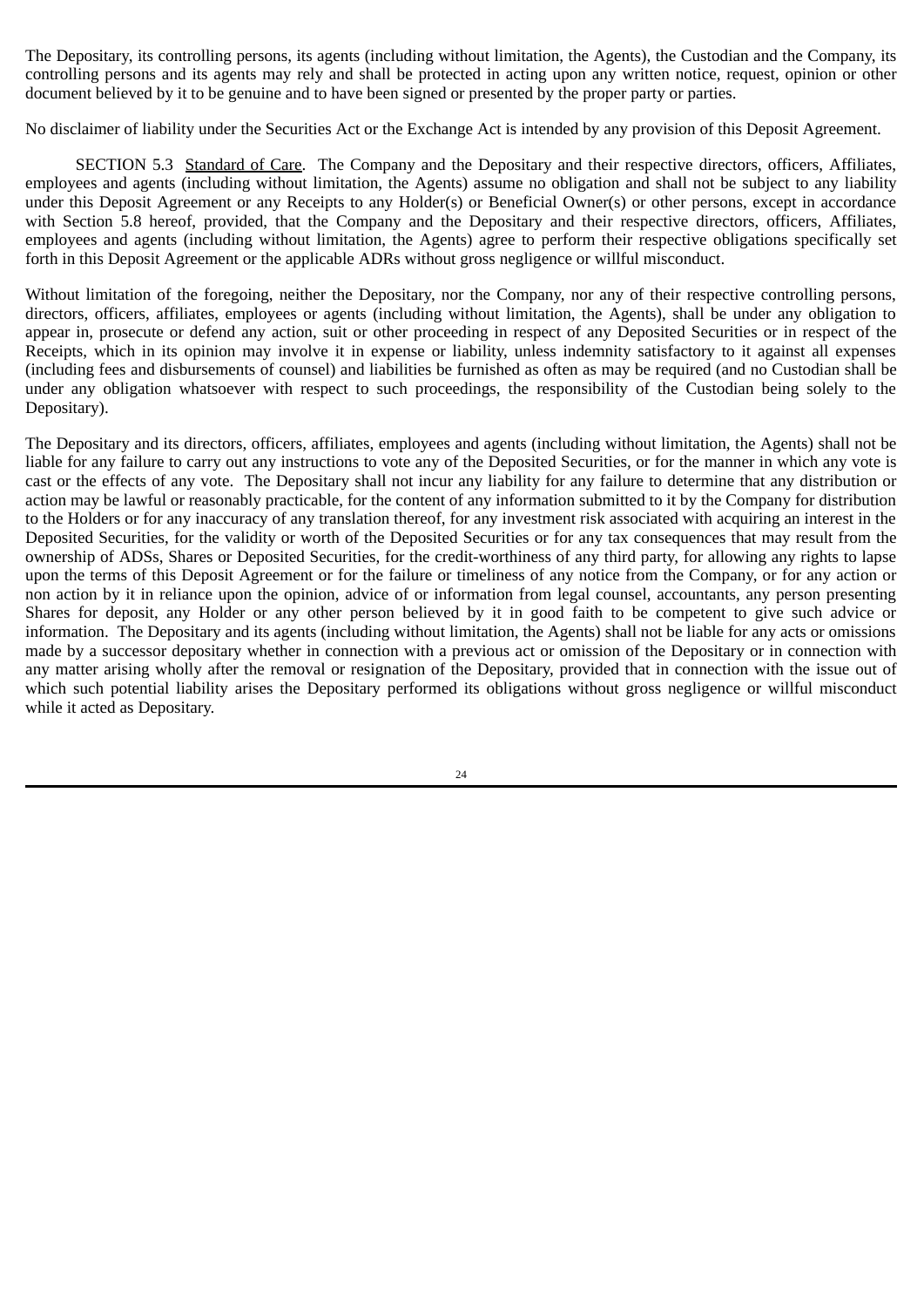SECTION 5.4 Resignation and Removal of the Depositary; Appointment of Successor Depositary. The Depositary may at any time resign as Depositary hereunder by written notice of resignation delivered to the Company, such resignation to be effective on the earlier of (i) the 90th day after delivery thereof to the Company (whereupon the Depositary shall, in the event no successor depositary has been appointed by the Company, be entitled to take the actions contemplated in Section 6.2 hereof) and (ii) the appointment by the Company of a successor depositary and its acceptance of such appointment as hereinafter provided, save that, any amounts, fees, costs or expenses owed to the Depositary hereunder or in accordance with any other agreements otherwise agreed in writing between the Company and the Depositary from time to time shall be paid to the Depositary prior to such resignation.

The Company shall use reasonable efforts to appoint such successor depositary, and give notice to the Depositary of such appointment, not more than 90 days after delivery by the Depositary of written notice of resignation as provided in this Section 5.4. In the event that notice of the appointment of a successor depositary is not provided by the Company in accordance with the preceding sentence, the Depositary shall be entitled to take the actions contemplated in Section 6.2 hereof.

The Depositary may at any time be removed by the Company by written notice of such removal, which removal shall be effective on the later of (i) the 90th day after delivery thereof to the Depositary (whereupon the Depositary shall be entitled to take the actions contemplated in Section 6.2 hereof if a successor depositary has not been appointed), and (ii) the appointment by the Company of a successor depositary and its acceptance of such appointment as hereinafter provided, save that, any amounts, fees, costs or expenses owed to the Depositary hereunder or in accordance with any other agreements otherwise agreed in writing between the Company and the Depositary from time to time shall be paid to the Depositary prior to such removal.

In case at any time the Depositary acting hereunder shall resign or be removed, the Company shall use its best efforts to appoint a successor depositary, which shall be a bank or trust company having an office in the Borough of Manhattan, the City of New York. Every successor depositary shall be required by the Company to execute and deliver to its predecessor and to the Company an instrument in writing accepting its appointment hereunder, and thereupon such successor depositary, without any further act or deed (except as required by applicable law), shall become fully vested with all the rights, powers, duties and obligations of its predecessor. The predecessor depositary, upon payment of all sums due to it and on the written request of the Company, shall (i) execute and deliver an instrument transferring to such successor all rights and powers of such predecessor hereunder (other than as contemplated in Sections 5.8 and 5.9 hereof), (ii) duly assign, transfer and deliver all right, title and interest to the Deposited Securities to such successor, and (iii) deliver to such successor a list of the Holders of all outstanding Receipts and such other information relating to Receipts and Holders thereof as the successor may reasonably request. Any such successor depositary shall promptly mail notice of its appointment to such Holders.

Any corporation into or with which the Depositary may be merged or consolidated shall be the successor of the Depositary without the execution or filing of any document or any further act and, notwithstanding anything to the contrary in this Deposit Agreement, the Depositary may assign or otherwise transfer all or any of its rights and benefits under this Deposit Agreement (including any cause of action arising in connection with it) to Deutsche Bank AG or any branch thereof or any entity which is a direct or indirect subsidiary or other affiliate of Deutsche Bank AG.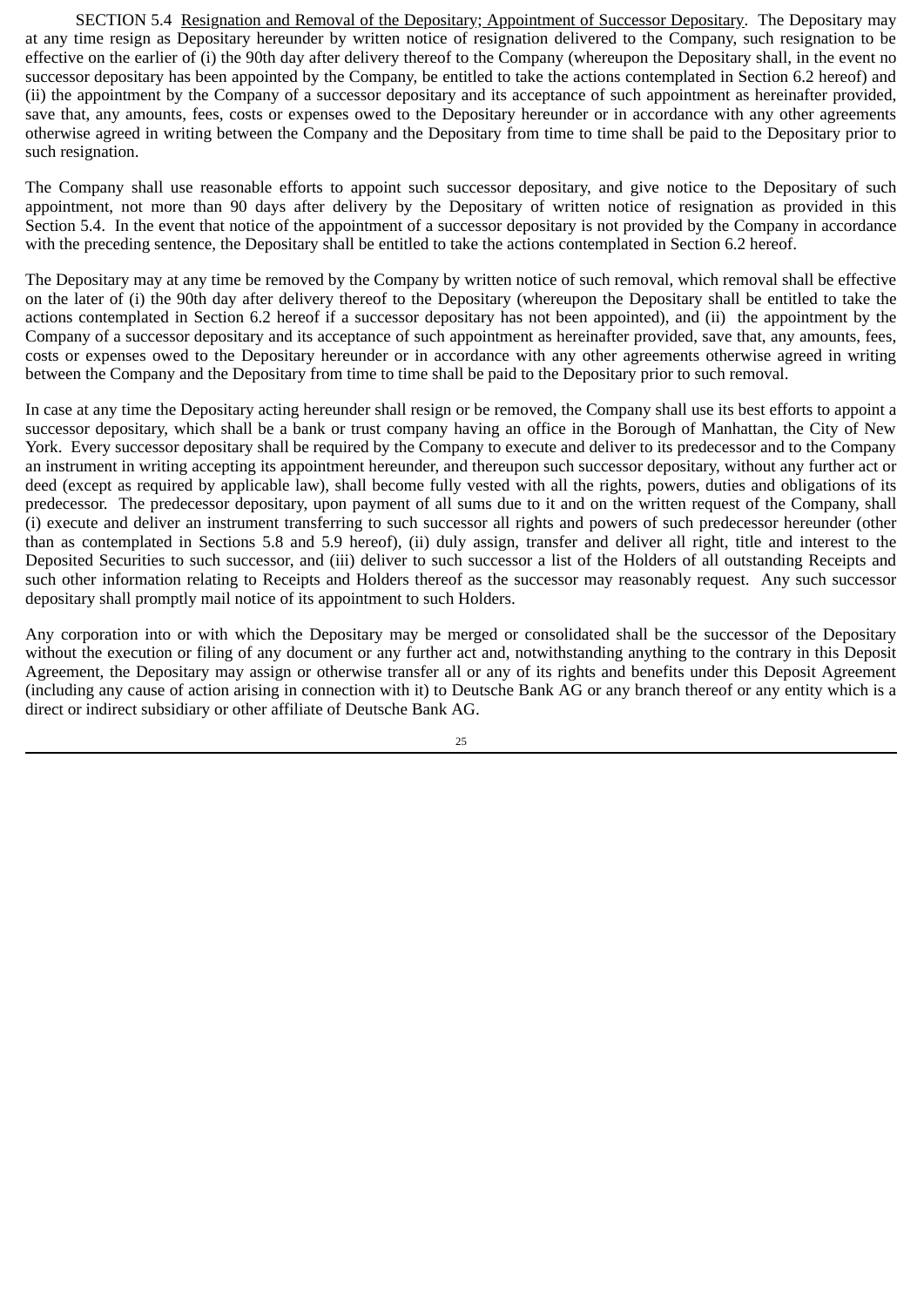SECTION 5.5 The Custodian. The Custodian or its successors in acting hereunder shall be subject at all times and in all respects to the direction of the Depositary for the Deposited Securities for which the Custodian acts as custodian and shall be responsible solely to it. If any Custodian resigns or is discharged from its duties hereunder with respect to any Deposited Securities and no other Custodian has previously been appointed hereunder, the Depositary shall promptly appoint a substitute custodian. The Depositary shall require such resigning or discharged Custodian to deliver the Deposited Securities held by it, together with all such records maintained by it as Custodian with respect to such Deposited Securities as the Depositary may request, to the Custodian designated by the Depositary. Whenever the Depositary determines, in its discretion, that it is appropriate to do so, it may appoint an additional entity to act as Custodian with respect to any Deposited Securities, or discharge the Custodian with respect to any Deposited Securities and appoint a substitute custodian, which shall thereafter be Custodian hereunder with respect to the Deposited Securities. After any such change, the Depositary shall give notice thereof in writing to all Holders.

Upon the appointment of any successor depositary, any Custodian then acting hereunder shall, unless otherwise instructed by the Depositary, continue to be the Custodian of the Deposited Securities without any further act or writing and shall be subject to the direction of the successor depositary. The successor depositary so appointed shall, nevertheless, on the written request of any Custodian, execute and deliver to such Custodian all such instruments as may be proper to give to such Custodian full and complete power and authority to act on the direction of such successor depositary.

SECTION 5.6 Notices and Reports. On or before the first date on which the Company gives notice, by publication or otherwise, of any meeting of holders of Shares or other Deposited Securities, or of any adjourned meeting of such holders, or of the taking of any action by such holders other than at a meeting, or of the taking of any action in respect of any cash or other distributions or the offering of any rights in respect of Deposited Securities, the Company shall transmit to the Depositary and the Custodian a copy of the notice thereof in English but otherwise in the form given or to be given to holders of Shares or other Deposited Securities. The Company shall also furnish to the Custodian and the Depositary a summary, in English, of any applicable provisions or proposed provisions of the Memorandum and Articles of Association that may be relevant or pertain to such notice of meeting or be the subject of a vote thereat.

The Company will also transmit to the Depositary (a) English language versions of the other notices, reports and communications which are made generally available by the Company to holders of its Shares or other Deposited Securities and (b) English language versions of the Company's annual and other reports prepared in accordance with the applicable requirements of the Commission. The Depositary shall arrange, at the request of the Company and at the Company's expense, for the mailing of copies thereof to all Holders, or by any other means as agreed between the Company and the Depositary (at the Company's expense) or make such notices, reports and other communications available for inspection by all Holders, provided, that, the Depositary shall have received evidence sufficiently satisfactory to it, including in the form of an Opinion of Counsel regarding U.S. law or of any other applicable jurisdiction, furnished at the expense of the Company, as the Depositary reasonably requests, that the distribution of such notices, reports and any such other communications to Holders from time to time is valid and does not or will not infringe any local, U.S. or other applicable jurisdiction regulatory restrictions or requirements if so distributed and made available to Holders. The Company will timely provide the Depositary with the quantity of such notices, reports, and communications, as requested by the Depositary from time to time, in order for the Depositary to effect such mailings. The Company has delivered to the Depositary and the Custodian a copy of the Memorandum and Articles of Association along with the provisions of or governing the Shares and any other Deposited Securities issued by the Company or any Affiliate of the Company, in connection with the Shares, in each case, to the extent not in English, along with a certified English translation thereof, and promptly upon any amendment thereto or change therein, the Company shall deliver to the Depositary and the Custodian a copy of such amendment thereto or change therein, to the extent not in English, along with a certified English translation thereof. The Depositary may rely upon such copy for all purposes of this Deposit Agreement.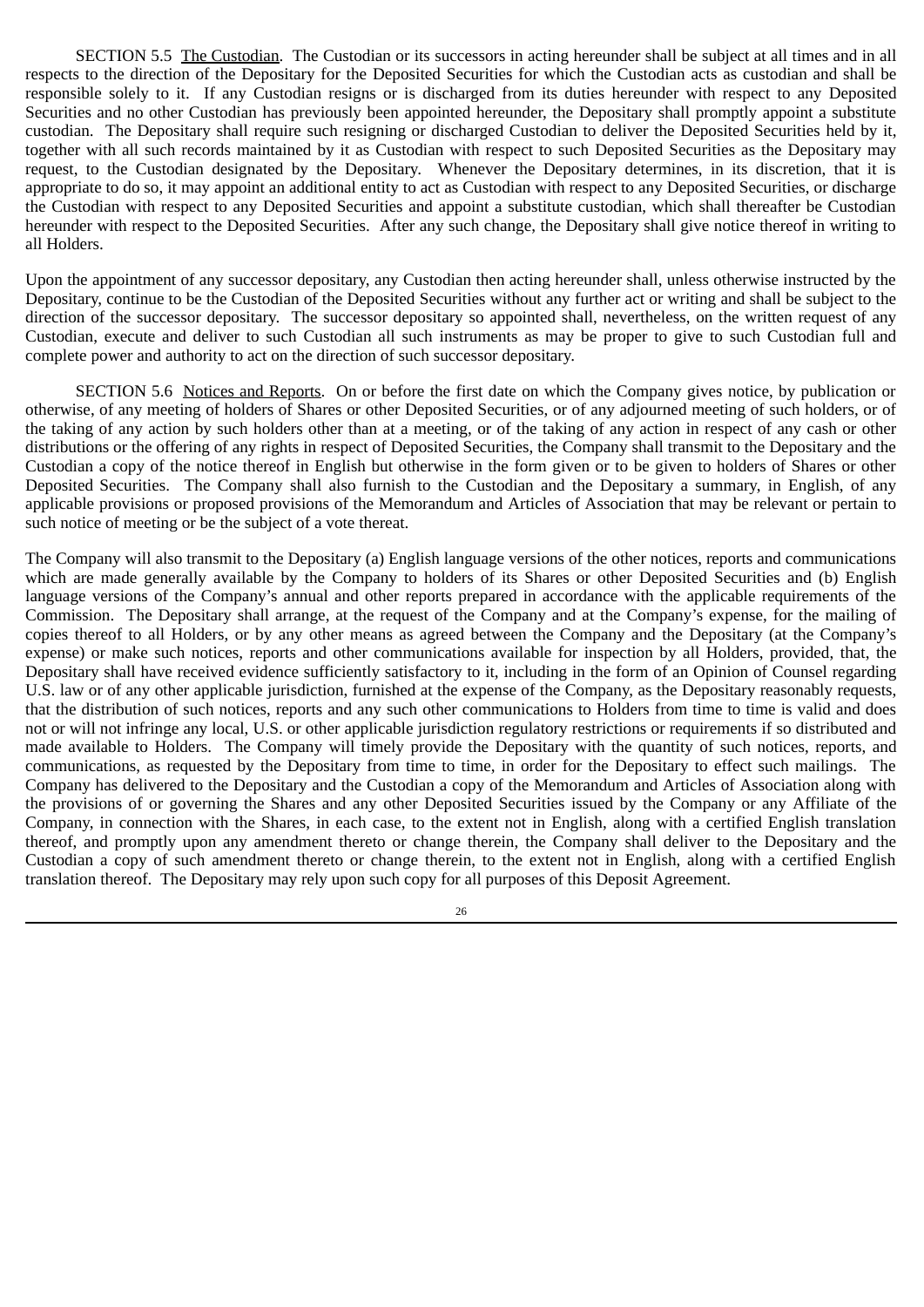The Depositary will make available, at the expense of the Company, a copy of any such notices, reports or communications issued by the Company and delivered to the Depositary for inspection by the Holders of the Receipts evidencing the American Depositary Shares representing such Shares governed by such provisions at the Depositary's Corporate Trust Office, at the office of the Custodian and at any other designated transfer office.

SECTION 5.7 Issuance of Additional Shares, ADSs etc. The Company agrees that in the event it or any of its Affiliates proposes (i) an issuance, sale or distribution of additional Shares, (ii) an offering of rights to subscribe for Shares or other Deposited Securities, (iii) an issuance of securities convertible into or exchangeable for Shares, (iv) an issuance of rights to subscribe for securities convertible into or exchangeable for Shares, (v) an elective dividend of cash or Shares, (vi) a redemption of Deposited Securities, (vii) a meeting of holders of Deposited Securities, or solicitation of consents or proxies, relating to any reclassification of securities, merger, subdivision, amalgamation or consolidation or transfer of assets, (viii) any reclassification, recapitalization, reorganization, merger, amalgamation, consolidation or sale of assets which affects the Deposited Securities or (ix) a distribution of property other than cash, Shares or rights to purchase additional Shares it will obtain U.S. legal advice and take all steps necessary to ensure that the application of the proposed transaction to Holders and Beneficial Owners does not violate the registration provisions of the Securities Act, or any other applicable laws (including, without limitation, the Investment Company Act of 1940, as amended, the Exchange Act or the securities laws of the states of the United States). In support of the foregoing, the Company will furnish to the Depositary at its request, at the Company's expense, (a) a written opinion of U.S. counsel (satisfactory to the Depositary) stating whether or not application of such transaction to Holders and Beneficial Owners (1) requires a registration statement under the Securities Act to be in effect or (2) is exempt from the registration requirements of the Securities Act and/or (3) dealing with such other issues requested by the Depositary; (b) a written opinion of Cayman Islands counsel (satisfactory to the Depositary) stating that (1) making the transaction available to Holders and Beneficial Owners does not violate the laws or regulations of the Cayman Islands and (2) all requisite regulatory and corporate consents and approvals have been obtained in the Cayman Islands; and (c) as the Depositary may request, a written Opinion of Counsel in any other jurisdiction in which Holders or Beneficial Owners reside to the effect that making the transaction available to such Holders or Beneficial Owners does not violate the laws or regulations of such jurisdiction as well as certificates of the Company as to such matters as the Depositary may deem necessary or appropriate in the circumstances. If the filing of a registration statement is required, the Depositary shall not have any obligation to proceed with the transaction unless it shall have received evidence reasonably satisfactory to it that such registration statement has been declared effective and that such distribution is in accordance with all applicable laws or regulations. If, being advised by counsel, the Company determines that a transaction is required to be registered under the Securities Act, the Company will either (i) register such transaction to the extent necessary, (ii) alter the terms of the transaction to avoid the registration requirements of the Securities Act or (iii) direct the Depositary to take specific measures, in each case as contemplated in this Deposit Agreement, to prevent such transaction from violating the registration requirements of the Securities Act.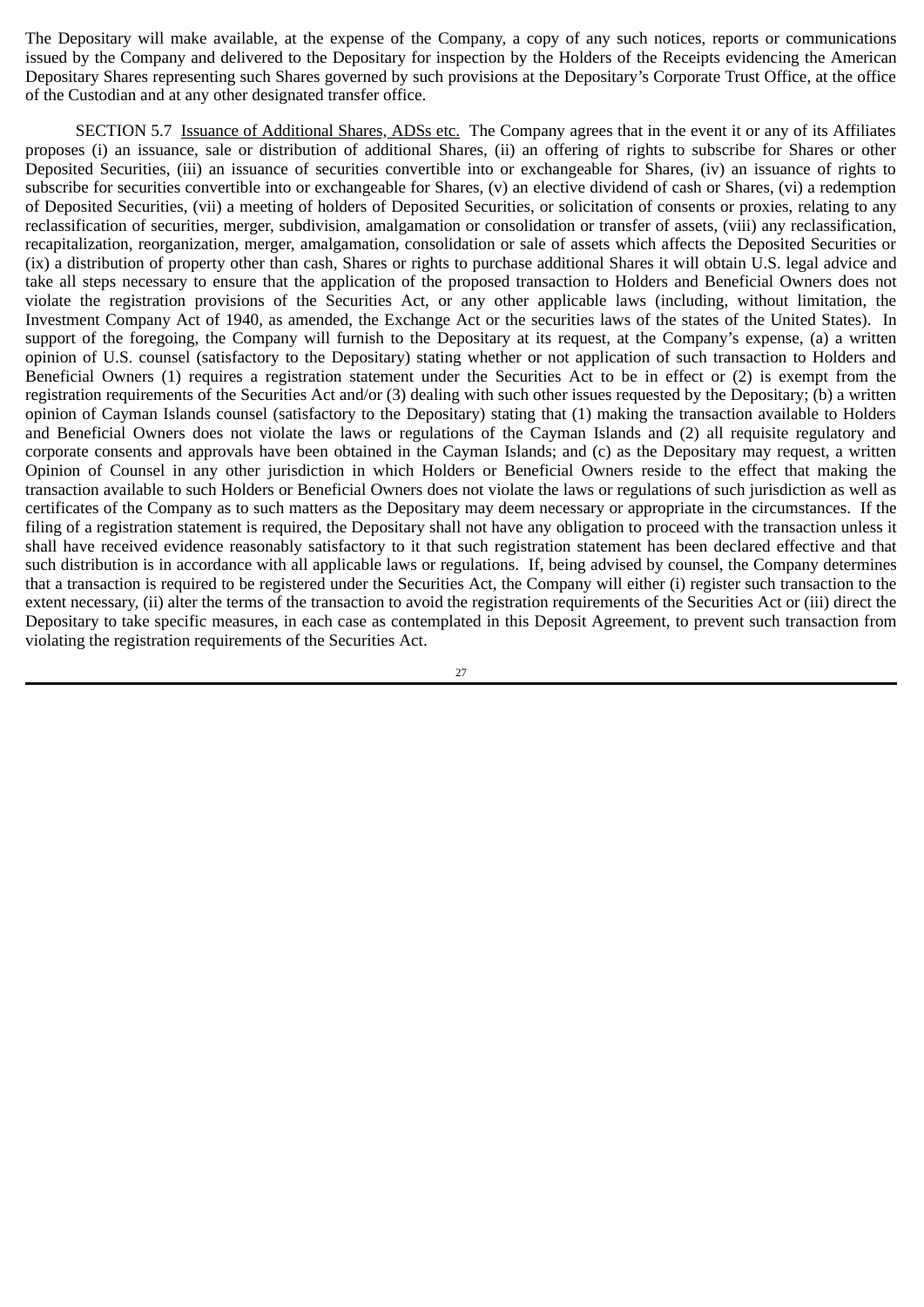The Company agrees with the Depositary that neither the Company nor any of its Affiliates will at any time (i) deposit any Shares or other Deposited Securities, either upon original issuance or upon a sale of Shares or other Deposited Securities previously issued and reacquired by the Company or by any such Affiliate, or (ii) issue additional Shares, rights to subscribe for such Shares, securities convertible into or exchangeable for Shares or rights to subscribe for such securities, unless such transaction and the securities issuable in such transaction are exempt from registration under the Securities Act or have been registered under the Securities Act (and such registration statement has been declared effective).

Notwithstanding anything else contained in this Deposit Agreement, nothing in this Deposit Agreement shall be deemed to obligate the Company to file any registration statement in respect of any proposed transaction.

SECTION 5.8 Indemnification. The Company agrees to indemnify the Depositary, any Custodian and each of their respective directors, officers, employees, agents (including without limitation, the Agents) and Affiliates against, and hold each of them harmless from, any losses, liabilities, taxes, costs, claims, judgments, proceedings, actions, demands and any charges or expenses of any kind whatsoever (including, but not limited to, reasonable fees and expenses of counsel together with, in each case, value added tax and any similar tax charged or otherwise imposed in respect thereof) (collectively referred to as "**Losses**") which the Depositary or any agent (including without limitation, the Agents) thereof may incur or which may be made against it as a result of or in connection with its appointment or the exercise of its powers and duties under this Agreement or that may arise (a) out of or in connection with any offer, issuance, sale, resale, transfer, deposit or withdrawal of Receipts, American Depositary Shares, the Shares, or other Deposited Securities, as the case may be, (b) out of or in connection with any offering documents in respect thereof or (c) out of or in connection with acts performed or omitted, including, but not limited to, any delivery by the Depositary on behalf of the Company of information regarding the Company in connection with this Deposit Agreement, the Receipts, the American Depositary Shares, the Shares, or any Deposited Securities, in any such case (i) by the Depositary, the Custodian or any of their respective directors, officers, employees, agents (including without limitation, the Agents) and Affiliates, except to the extent any such Losses arise out of the gross negligence or wilful misconduct of any of them, or (ii) by the Company or any of its directors, officers, employees, agents and Affiliates.

The Depositary agrees to indemnify the Company and hold it harmless from any Losses which may arise out of acts performed or omitted to be performed by the Depositary arising out of its gross negligence or wilful misconduct. Notwithstanding the above, in no event shall the Depositary or any of its directors, officers, employees, agents (including without limitation, the Agents) and/or Affiliates be liable for any special, consequential, indirect or punitive damages to the Company, Holders, Beneficial Owners or any other person.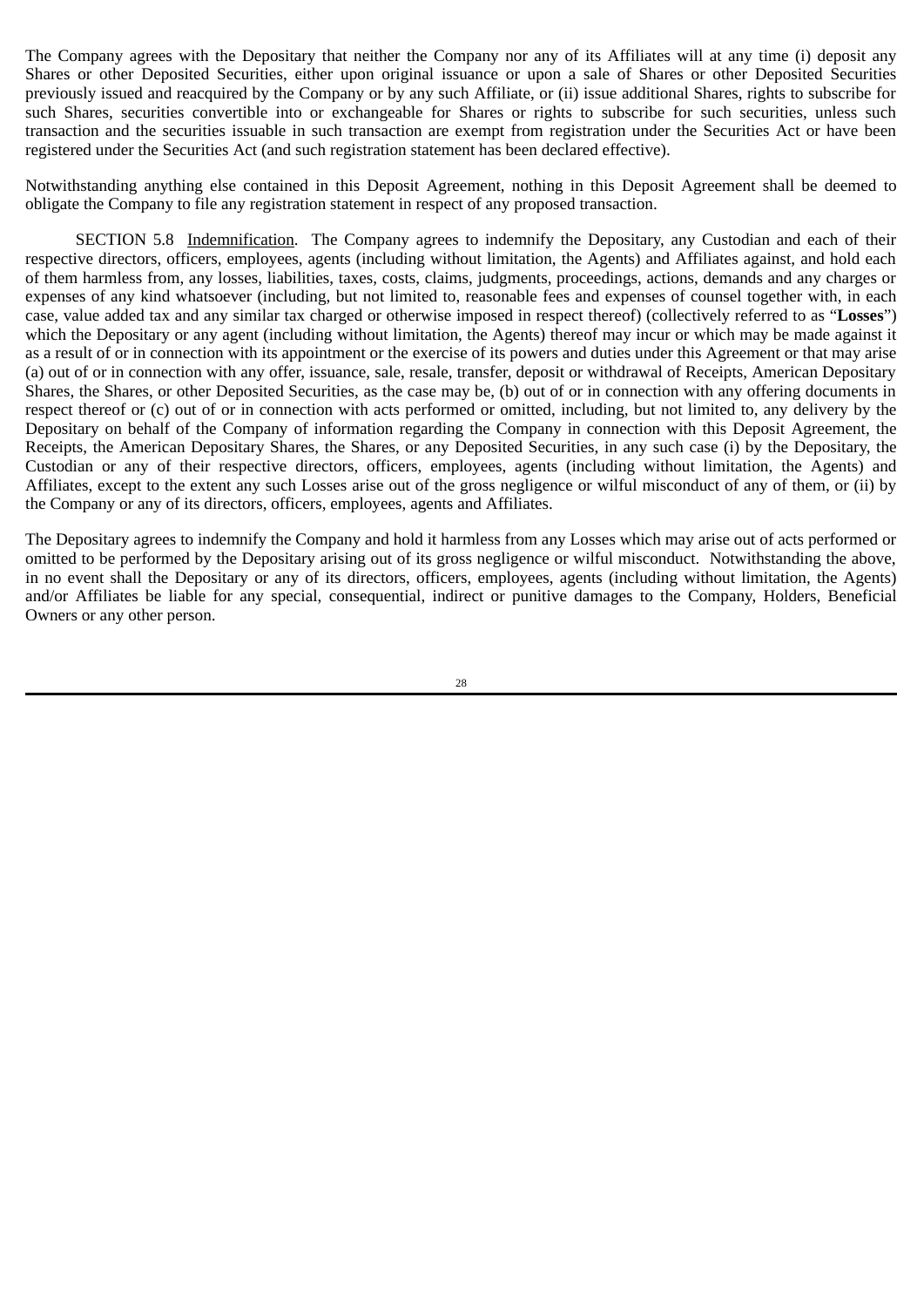Any person seeking indemnification hereunder (an "**Indemnified Person**") shall notify the person from whom it is seeking indemnification (the "**Indemnifying Person**") of the commencement of any indemnifiable action or claim promptly after such Indemnified Person becomes aware of such commencement (provided that the failure to make such notification shall not affect such Indemnified Person's rights to indemnification except to the extent the Indemnifying Person is materially prejudiced by such failure) and shall consult in good faith with the Indemnifying Person as to the conduct of the defense of such action or claim that may give rise to an indemnity hereunder, which defense shall be reasonable under the circumstances. No Indemnified Person shall compromise or settle any action or claim that may give rise to an indemnity hereunder without the consent of the Indemnifying Person, which consent shall not be unreasonably withheld.

The obligations set forth in this Section shall survive the termination of this Deposit Agreement and the succession or substitution of any party hereto.

SECTION 5.9 Fees and Charges of Depositary. The Company, the Holders, the Beneficial Owners, and persons depositing Shares or surrendering ADSs for cancellation and withdrawal of Deposited Securities shall be required to pay to the Depositary the Depositary's fees and related charges identified as payable by them respectively as provided for under Article (9) of the Receipt. All fees and charges so payable may, at any time and from time to time, be changed by agreement between the Depositary and the Company, but, in the case of fees and charges payable by Holders and Beneficial Owners, only in the manner contemplated in Section 6.1 hereof. The Depositary shall provide, without charge, a copy of its latest fee schedule to anyone upon request.

The Depositary and the Company may reach separate agreement in relation to the payment of any additional remuneration to the Depositary in respect of any exceptional duties which the Depositary finds necessary or desirable and agreed by both parties in the performance of its obligations hereunder and in respect of the actual costs and expenses of the Depositary in respect of any notices required to be given to the Holders in accordance with Article (20) of the Receipt.

In connection with any payment by the Company to the Depositary:

- (i) all fees, taxes, duties, charges, costs and expenses which are payable by the Company shall be paid or be procured to be paid by the Company (and any such amounts which are paid by the Depositary shall be reimbursed to the Depositary by the Company upon demand therefor);
- (ii) such payment shall be subject to all necessary applicable exchange control and other consents and approvals having been obtained. The Company undertakes to use its reasonable endeavours to obtain all necessary approvals that are required to be obtained by it in this connection; and
- (iii) the Depositary may request, in its sole but reasonable discretion after reasonable consultation with the Company, an Opinion of Counsel regarding U.S. law, the laws of the Cayman Islands or of any other relevant jurisdiction, to be furnished at the expense of the Company, if at any time it deems it necessary to seek such an Opinion of Counsel regarding the validity of any action to be taken or instructed to be taken under this Agreement.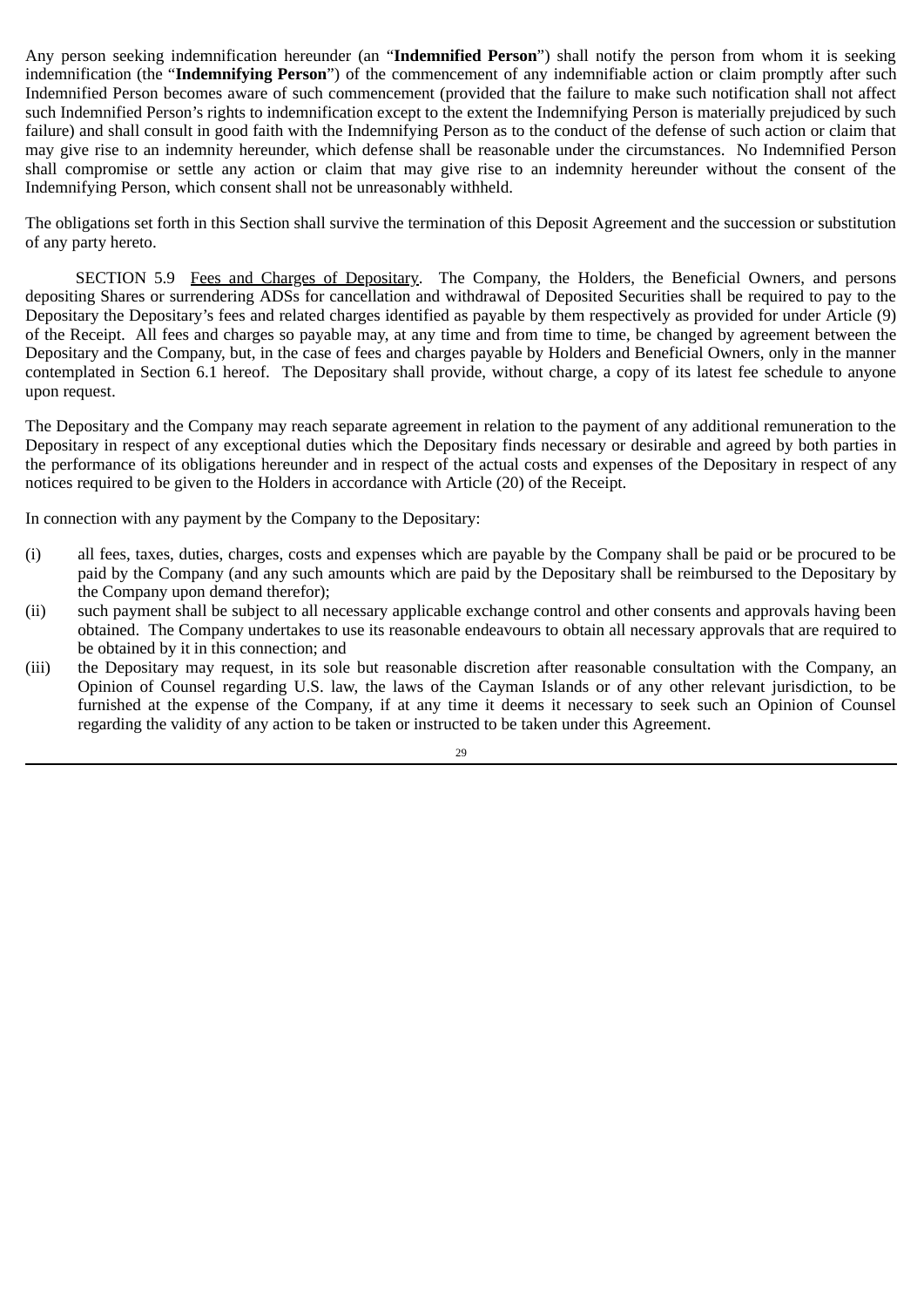The Company agrees to promptly pay to the Depositary such other fees, charges and expenses and to reimburse the Depositary for such out-of-pocket expenses as the Depositary and the Company may agree to in writing from time to time. Responsibility for payment of such charges may at any time and from time to time be changed by agreement between the Company and the Depositary.

All payments by the Company to the Depositary under this Section 5.9 shall be paid without set-off or counterclaim, and free and clear of and without deduction or withholding for or on account of, any present or future taxes, levies, imports, duties, fees, assessments or other charges of whatever nature, imposed by the Cayman Islands or by any department, agency or other political subdivision or taxing authority thereof or therein, and all interest, penalties or similar liabilities with respect thereto.

The right of the Depositary to receive payment of fees, charges and expenses as provided above shall survive the termination of this Deposit Agreement. As to any Depositary, upon the resignation or removal of such Depositary as described in Section 5.4 hereof, such right shall extend for those fees, charges and expenses incurred prior to the effectiveness of such resignation or removal.

SECTION 5.10 Restricted Securities Owners/Ownership Restrictions. From time to time or upon request of the Depositary, the Company shall provide to the Depositary a list setting forth, to the actual knowledge of the Company, those persons or entities who beneficially own Restricted Securities and the Company shall update such list on a regular basis. The Depositary may rely on such list or update but shall not be liable for any action or omission made in reliance thereon. The Company agrees to advise in writing each of the persons or entities who, to the knowledge of the Company, holds Restricted Securities that such Restricted Securities are ineligible for deposit hereunder and, to the extent practicable, shall require each of such persons to represent in writing that such person will not deposit Restricted Securities hereunder. Holders and Beneficial Owners shall comply with any limitations on ownership of Shares under the Memorandum and Articles of Association or applicable Cayman Islands law as if they held the number of Shares their ADSs represent. The Company shall, in accordance with Article (24) of the Receipt, inform Holders and Beneficial Owners and the Depositary of any other limitations on ownership of Shares that the Holders and Beneficial Owners may be subject to by reason of the number of ADSs held under the Articles of Association or applicable Cayman Islands law, as such restrictions may be in force from time to time.

The Company may, in its sole discretion, but subject to applicable law, instruct the Depositary to take action with respect to the ownership interest of any Holder or Beneficial Owner pursuant to the Memorandum and Articles of Association, including but not limited to, the removal or limitation of voting rights or the mandatory sale or disposition on behalf of a Holder or Beneficial Owner of the Shares represented by the ADRs held by such Holder or Beneficial Owner in excess of such limitations, if and to the extent such disposition is permitted by applicable law and the Memorandum and Articles of Association; provided that any such measures are practicable and legal and can be undertaken without undue burden or expense, and provided further the Depositary's agreement to the foregoing is conditional upon it being advised of any applicable changes in the Memorandum and Articles of Association. The Depositary shall have no liability for any actions taken in accordance with such instructions.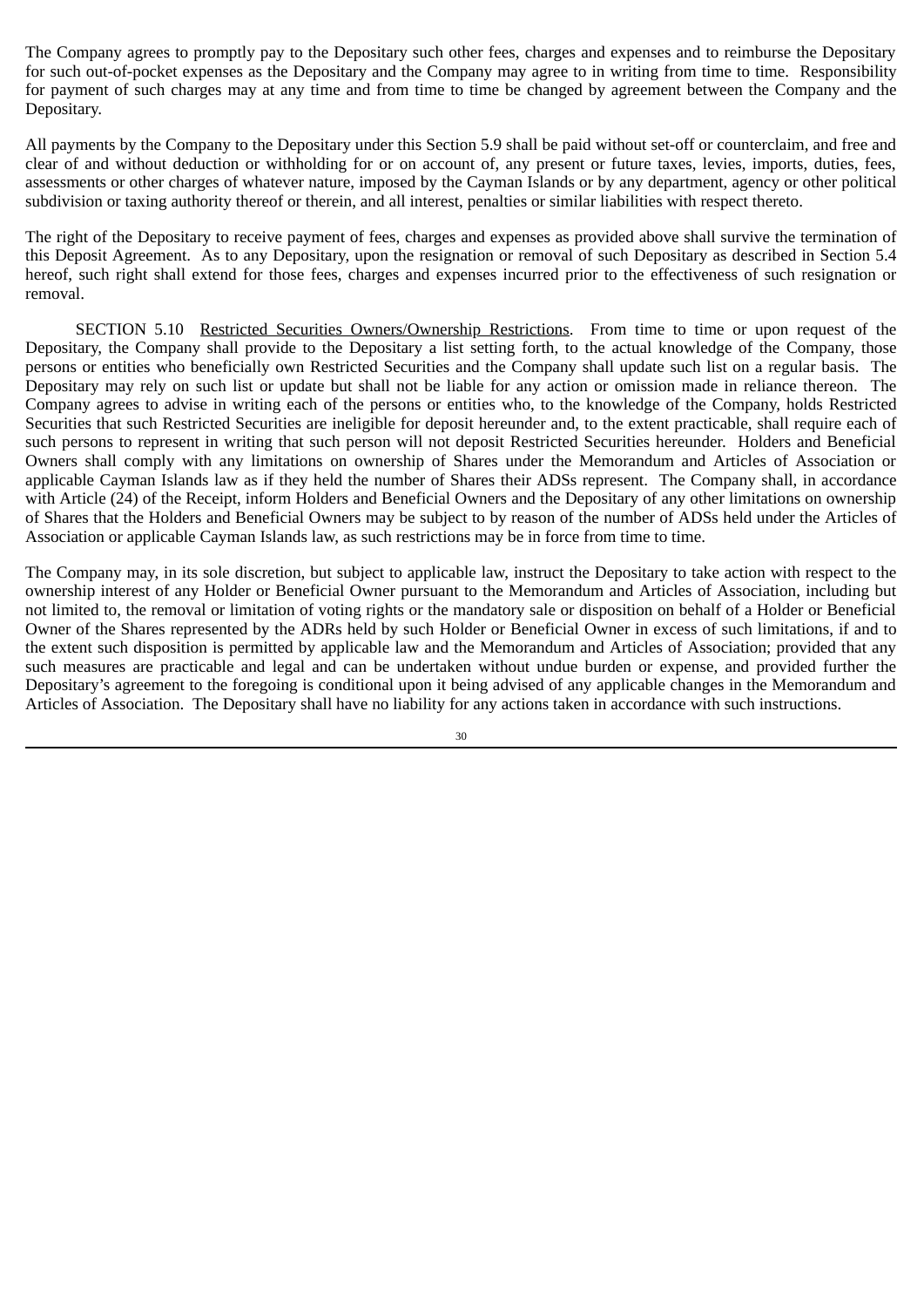#### **ARTICLE VI.**

## **AMENDMENT AND TERMINATION**

SECTION 6.1 Amendment/Supplement. Subject to the terms and conditions of this Section 6.1 and applicable law, the Receipts outstanding at any time, the provisions of this Deposit Agreement and the form of Receipt attached hereto and to be issued under the terms hereof may at any time and from time to time be amended or supplemented by written agreement between the Company and the Depositary in any respect which they may deem necessary or desirable and not materially prejudicial to the Holders without the consent of the Holders or Beneficial Owners. Any amendment or supplement which shall impose or increase any fees or charges (other than charges in connection with foreign exchange control regulations, and taxes and/or other governmental charges, delivery and other such expenses payable by Holders or Beneficial Owners), or which shall otherwise materially prejudice any substantial existing right of Holders or Beneficial Owners, shall not, however, become effective as to outstanding Receipts until 30 days after notice of such amendment or supplement shall have been given to the Holders of outstanding Receipts. Notice of any amendment to the Deposit Agreement or form of Receipts shall not need to describe in detail the specific amendments effectuated thereby, and failure to describe the specific amendments in any such notice shall not render such notice invalid, provided, however, that, in each such case, the notice given to the Holders identifies a means for Holders and Beneficial Owners to retrieve or receive the text of such amendment (i.e., upon retrieval from the Commission's, the Depositary's or the Company's website or upon request from the Depositary).The parties hereto agree that any amendments or supplements which (i) are reasonably necessary (as agreed by the Company and the Depositary) in order for (a) the American Depositary Shares to be registered on Form F‑6 under the Securities Act or (b) the American Depositary Shares or the Shares to be traded solely in electronic book‑entry form and (ii) do not in either such case impose or increase any fees or charges to be borne by Holders, shall be deemed not to materially prejudice any substantial rights of Holders or Beneficial Owners. Every Holder and Beneficial Owner at the time any amendment or supplement so becomes effective shall be deemed, by continuing to hold such American Depositary Share or Shares, to consent and agree to such amendment or supplement and to be bound by the Deposit Agreement as amended and supplemented thereby. In no event shall any amendment or supplement impair the right of the Holder to surrender such Receipt and receive therefor the Deposited Securities represented thereby, except in order to comply with mandatory provisions of applicable law. Notwithstanding the foregoing, if any governmental body should adopt new laws, rules or regulations which would require amendment or supplement of the Deposit Agreement to ensure compliance therewith, the Company and the Depositary may amend or supplement the Deposit Agreement and the Receipt at any time in accordance with such changed laws, rules or regulations. Such amendment or supplement to the Deposit Agreement in such circumstances may become effective before a notice of such amendment or supplement is given to Holders or within any other period of time as required for compliance with such laws, rules or regulations.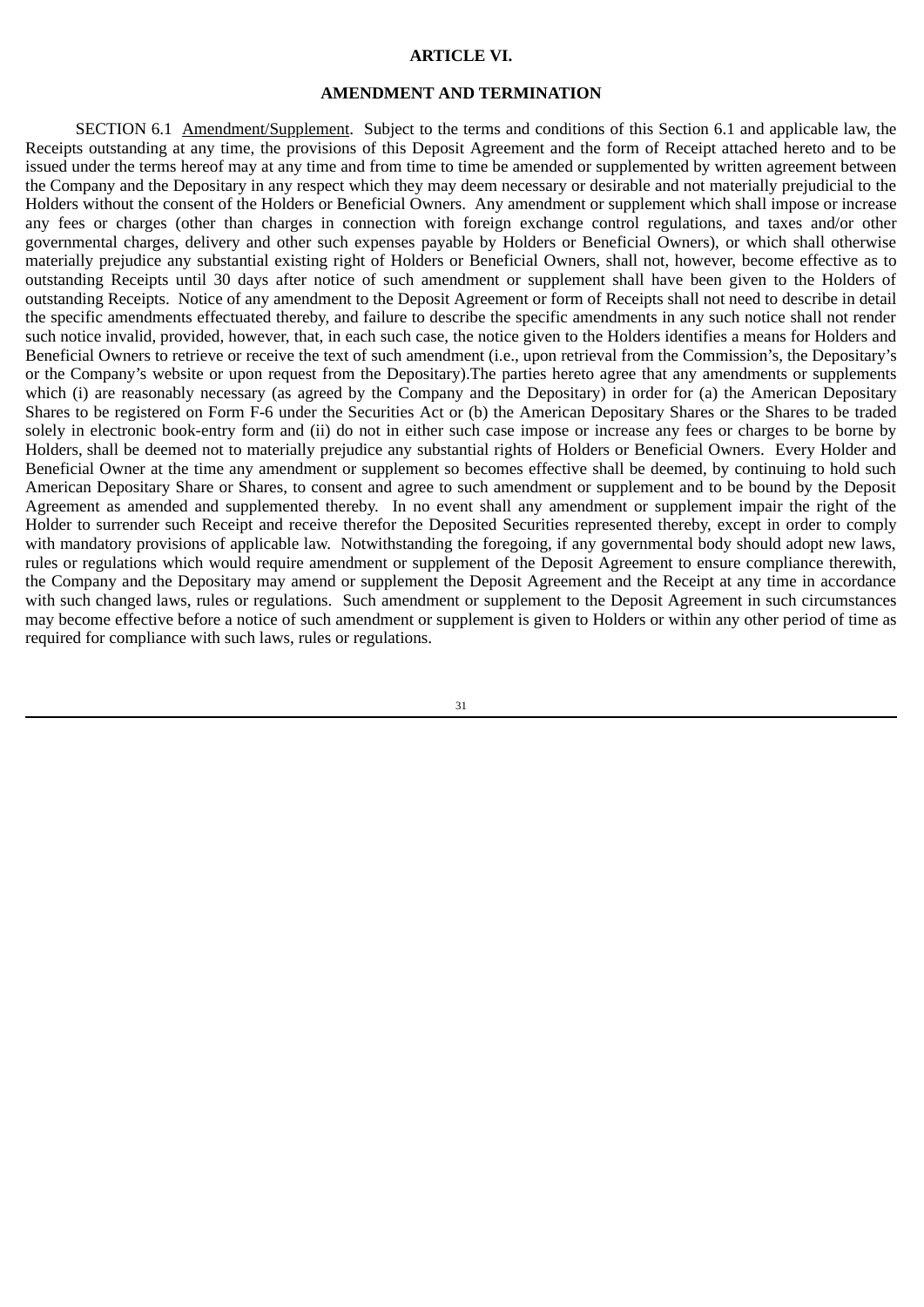SECTION 6.2 Termination. The Depositary shall, at any time at the written direction of the Company, terminate this Deposit Agreement by mailing notice of such termination to the Holders of all Receipts then outstanding at least 90 days prior to the date fixed in such notice for such termination, provided that, the Depositary shall be reimbursed for any amounts, fees, costs or expenses owed to it in accordance with the terms of this Deposit Agreement and in accordance with any other agreements as otherwise agreed in writing between the Company and the Depositary from time to time, prior to such termination shall take effect. If 90 days shall have expired after (i) the Depositary shall have delivered to the Company a written notice of its election to resign, or (ii) the Company shall have delivered to the Depositary a written notice of the removal of the Depositary, and in either case a successor depositary shall not have been appointed and accepted its appointment as provided in Section 5.4 hereof, the Depositary may terminate this Deposit Agreement by mailing notice of such termination to the Holders of all Receipts then outstanding at least 30 days prior to the date fixed for such termination. On and after the date of termination of this Deposit Agreement, each Holder will, upon surrender of such Receipt at the Corporate Trust Office of the Depositary, upon the payment of the charges of the Depositary for the surrender of Receipts referred to in Section 2.6 hereof and subject to the conditions and restrictions therein set forth, and upon payment of any applicable taxes and/or governmental charges, be entitled to Delivery, to him or upon his order, of the amount of Deposited Securities represented by such Receipt. If any Receipts shall remain outstanding after the date of termination of this Deposit Agreement, the Registrar thereafter shall discontinue the registration of transfers of Receipts, and the Depositary shall suspend the distribution of dividends to the Holders thereof, and shall not give any further notices or perform any further acts under this Deposit Agreement, except that the Depositary shall continue to collect dividends and other distributions pertaining to Deposited Securities, shall sell rights or other property as provided in this Deposit Agreement, and shall continue to Deliver Deposited Securities, subject to the conditions and restrictions set forth in Section 2.6 hereof, together with any dividends or other distributions received with respect thereto and the net proceeds of the sale of any rights or other property, in exchange for Receipts surrendered to the Depositary (after deducting, or charging, as the case may be, in each case, the charges of the Depositary for the surrender of a Receipt, any expenses for the account of the Holder in accordance with the terms and conditions of this Deposit Agreement and any applicable taxes and/or governmental charges or assessments). At any time after the expiration of six months from the date of termination of this Deposit Agreement, the Depositary may sell the Deposited Securities then held hereunder and may thereafter hold uninvested the net proceeds of any such sale, together with any other cash then held by it hereunder, in an unsegregated account, without liability for interest for the pro rata benefit of the Holders of Receipts whose Receipts have not theretofore been surrendered. After making such sale, the Depositary shall be discharged from all obligations under this Deposit Agreement with respect to the Receipts and the Shares, Deposited Securities and American Depositary Shares, except to account for such net proceeds and other cash (after deducting, or charging, as the case may be, in each case, the charges of the Depositary for the surrender of a Receipt, any expenses for the account of the Holder in accordance with the terms and conditions of this Deposit Agreement and any applicable taxes and/or governmental charges or assessments). Upon the termination of this Deposit Agreement, the Company shall be discharged from all obligations under this Deposit Agreement except for its obligations to the Depositary hereunder. The obligations under the terms of the Deposit Agreement and Receipts of Holders and Beneficial Owners of ADSs outstanding as of the effective date of any termination shall survive such effective date of termination and shall be discharged only when the applicable ADSs are presented by their Holders to the Depositary for cancellation under the terms of the Deposit Agreement and the Holders have each satisfied any and all of their obligations hereunder (including, but not limited to, any payment and/or reimbursement obligations which relate to prior to the effective date of termination but which payment and/or reimbursement is claimed after such effective date of termination).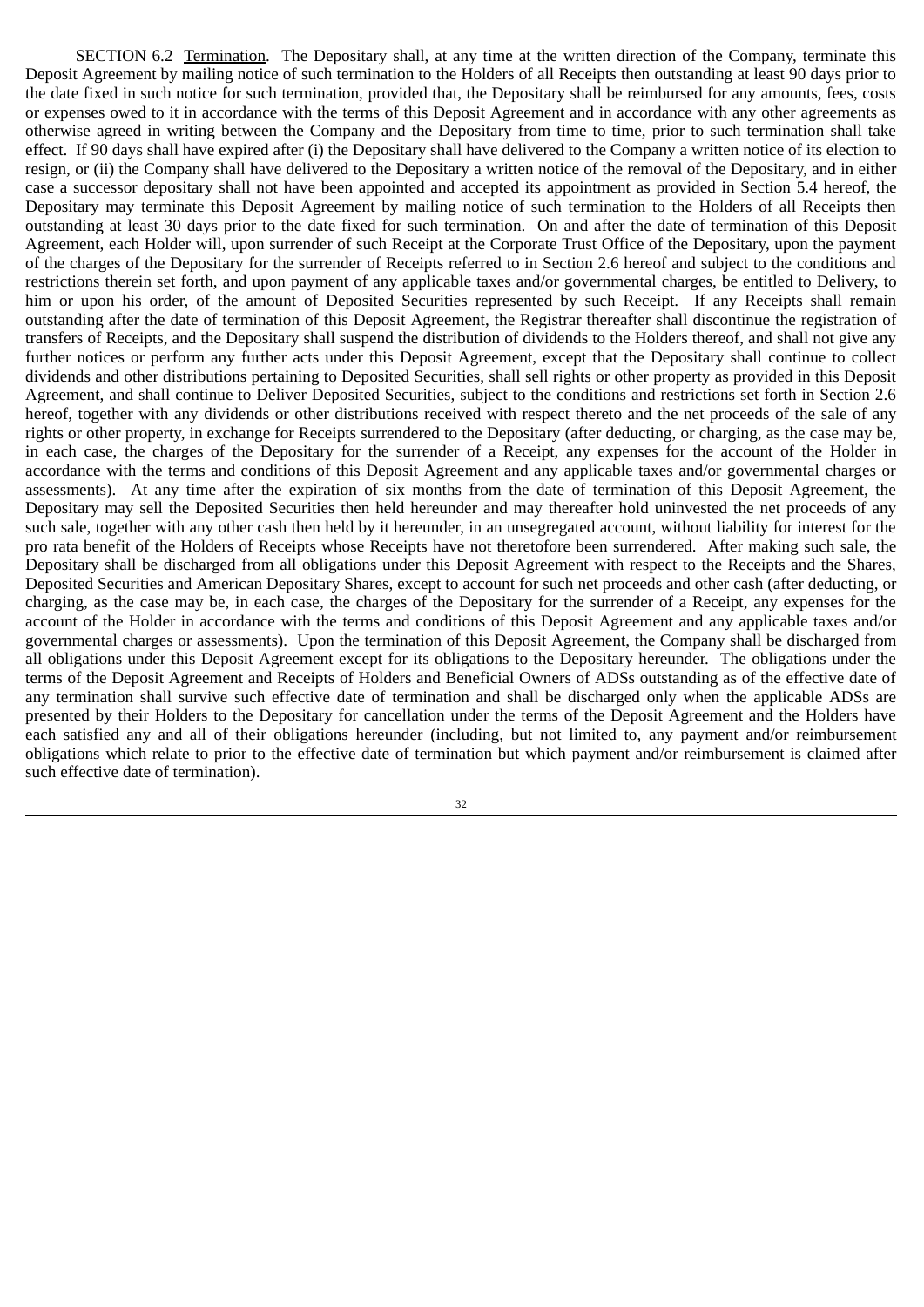Notwithstanding anything contained in the Deposit Agreement or any ADR, in connection with the termination of the Deposit Agreement, the Depositary may, independently and without the need for any action by the Company, make available to Holders of ADSs a means to withdraw the Deposited Securities represented by their ADSs and to direct the deposit of such Deposited Securities into an unsponsored American depositary shares program established by the Depositary, upon such terms and conditions as the Depositary may deem reasonably appropriate, subject however, in each case, to satisfaction of the applicable registration requirements by the unsponsored American depositary shares program under the Securities Act, and to receipt by the Depositary of payment of the applicable fees and charges of, and reimbursement of the applicable expenses incurred by, the Depositary.

## **ARTICLE VII.**

## **MISCELLANEOUS**

SECTION 7.1 Counterparts. This Deposit Agreement may be executed in any number of counterparts, each of which shall be deemed an original, and all of such counterparts together shall constitute one and the same agreement. Copies of this Deposit Agreement shall be maintained with the Depositary and shall be open to inspection by any Holder during business hours.

SECTION 7.2 No Third‑Party Beneficiaries. This Deposit Agreement is for the exclusive benefit of the parties hereto (and their successors) and shall not be deemed to give any legal or equitable right, remedy or claim whatsoever to any other person, except to the extent specifically set forth in this Deposit Agreement. Nothing in this Deposit Agreement shall be deemed to give rise to a partnership or joint venture among the parties hereto nor establish a fiduciary or similar relationship among the parties. The parties hereto acknowledge and agree that (i) the Depositary and its Affiliates may at any time have multiple banking relationships with the Company and its Affiliates, (ii) the Depositary and its Affiliates may be engaged at any time in transactions in which parties adverse to the Company or the Holders or Beneficial Owners may have interests and (iii) nothing contained in this Agreement shall (a) preclude the Depositary or any of its Affiliates from engaging in such transactions or establishing or maintaining such relationships, or (b) obligate the Depositary or any of its Affiliates to disclose such transactions or relationships or to account for any profit made or payment received in such transactions or relationships.

SECTION 7.3 Severability. In case any one or more of the provisions contained in this Deposit Agreement or in the Receipts should be or become invalid, illegal or unenforceable in any respect, the validity, legality and enforceability of the remaining provisions contained herein or therein shall in no way be affected, prejudiced or disturbed thereby.

SECTION 7.4 Holders and Beneficial Owners as Parties; Binding Effect. The Holders and Beneficial Owners from time to time of American Depositary Shares shall be parties to the Deposit Agreement and shall be bound by all of the terms and conditions hereof and of any Receipt by acceptance hereof or any beneficial interest therein.

SECTION 7.5 Notices. Any and all notices to be given to the Company shall be deemed to have been duly given if personally delivered or sent by first-class mail, air courier or cable, telex, facsimile transmission or electronic transmission, confirmed by letter, addressed to Connect Biopharma Holdings Limited, Science and Technology Park, East R&D Building, 3rd Floor, 6 Beijing West Road, Taicang, Jiangsu Province, China 215400, Attention: President (with a copy to Chief Financial Officer) or to any other address which the Company may specify in writing to the Depositary or at which it may be effectively given such notice in accordance with applicable law.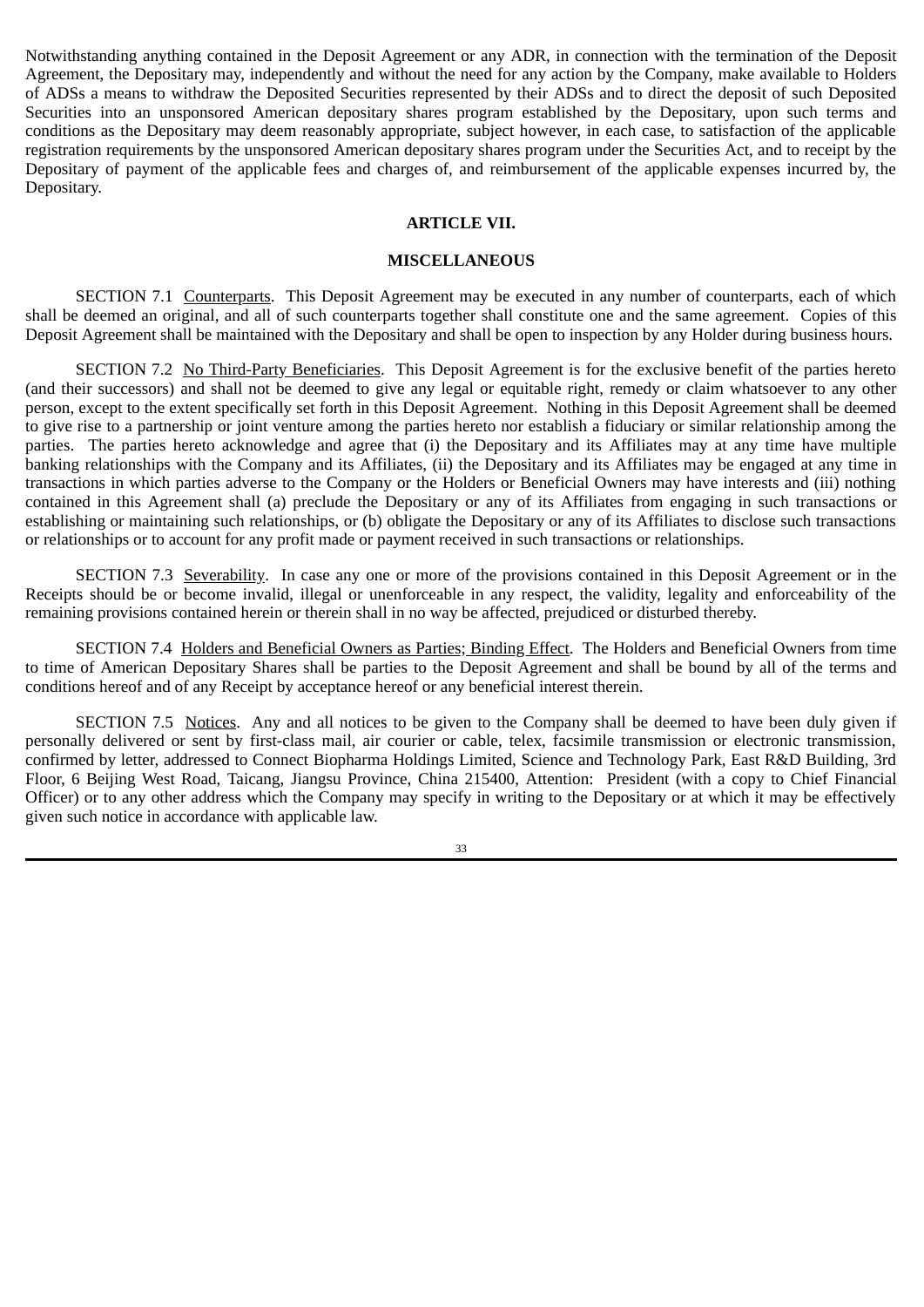Any and all notices to be given to the Depositary shall be deemed to have been duly given if personally delivered or sent by firstclass mail, air courier or cable, telex, facsimile transmission or by electronic transmission (if agreed by the Company and the Depositary), at the Company's expense, unless otherwise agreed in writing between the Company and the Depositary, confirmed by letter, addressed to Deutsche Bank Trust Company Americas, 60 Wall Street, New York, New York 10005, USA, Attention: ADR Department, telephone: +1 212 250‑9100, facsimile: + 1 212 797 0327 or to any other address which the Depositary may specify in writing to the Company.

Any and all notices to be given to any Holder shall be deemed to have been duly given if personally delivered or sent by firstclass mail or cable, telex, facsimile transmission or by electronic transmission (if agreed by the Company and the Depositary), at the Company's expense, unless otherwise agreed in writing between the Company and the Depositary, addressed to such Holder at the address of such Holder as it appears on the transfer books for Receipts of the Depositary, or, if such Holder shall have filed with the Depositary a written request that notices intended for such Holder be mailed to some other address, at the address specified in such request. Notice to Holders shall be deemed to be notice to Beneficial Owners for all purposes of this Deposit Agreement.

Delivery of a notice sent by mail, air courier or cable, telex, facsimile or electronic transmission shall be deemed to be effective at the time when a duly addressed letter containing the same (or a confirmation thereof in the case of a cable, telex, facsimile or electronic transmission) is deposited, postage prepaid, in a post‑office letter box or delivered to an air courier service. The Depositary or the Company may, however, act upon any cable, telex, facsimile or electronic transmission received by it from the other or from any Holder, notwithstanding that such cable, telex, facsimile or electronic transmission shall not subsequently be confirmed by letter as aforesaid, as the case may be.

SECTION 7.6 Governing Law and Jurisdiction. This Deposit Agreement and the Receipts shall be interpreted in accordance with, and all rights hereunder and thereunder and provisions hereof and thereof shall be governed by, the laws of the State of New York without reference to the principles of choice of law thereof. Subject to the Depositary's rights under the third paragraph of this Section 7.6, the Company and the Depositary agree that the federal or state courts in the City of New York shall have exclusive jurisdiction to hear and determine any suit, action or proceeding and to settle any dispute between them that may arise out of or in connection with this Deposit Agreement and, for such purposes, each irrevocably submits to the exclusive jurisdiction of such courts. Notwithstanding the above, the parties hereto agree that any judgment and/or order from any such New York court can be enforced in any court having jurisdiction thereof. The Company hereby irrevocably designates, appoints and empowers Connect Biopharm LLC, (the "**Process Agent**"), now at 12707 High Bluff Drive, Suite 200, San Diego, CA 92130, United States of America, as its authorized agent to receive and accept for and on its behalf, and on behalf of its properties, assets and revenues, service by mail of any and all legal process, summons, notices and documents that may be served in any suit, action or proceeding brought against the Company in any federal or state court as described in the preceding sentence or in the next paragraph of this Section 7.6. If for any reason the Process Agent shall cease to be available to act as such, the Company agrees to designate a new agent in the City of New York on the terms and for the purposes of this Section 7.6 reasonably satisfactory to the Depositary. The Company further hereby irrevocably consents and agrees to the service of any and all legal process, summons, notices and documents in any suit, action or proceeding against the Company, by service by mail of a copy thereof upon the Process Agent (whether or not the appointment of such Process Agent shall for any reason prove to be ineffective or such Process Agent shall fail to accept or acknowledge such service), with a copy mailed to the Company by registered or certified air mail, postage prepaid, to its address provided in Section 7.5 hereof. The Company agrees that the failure of the Process Agent to give any notice of such service to it shall not impair or affect in any way the validity of such service or any judgment rendered in any action or proceeding based thereon.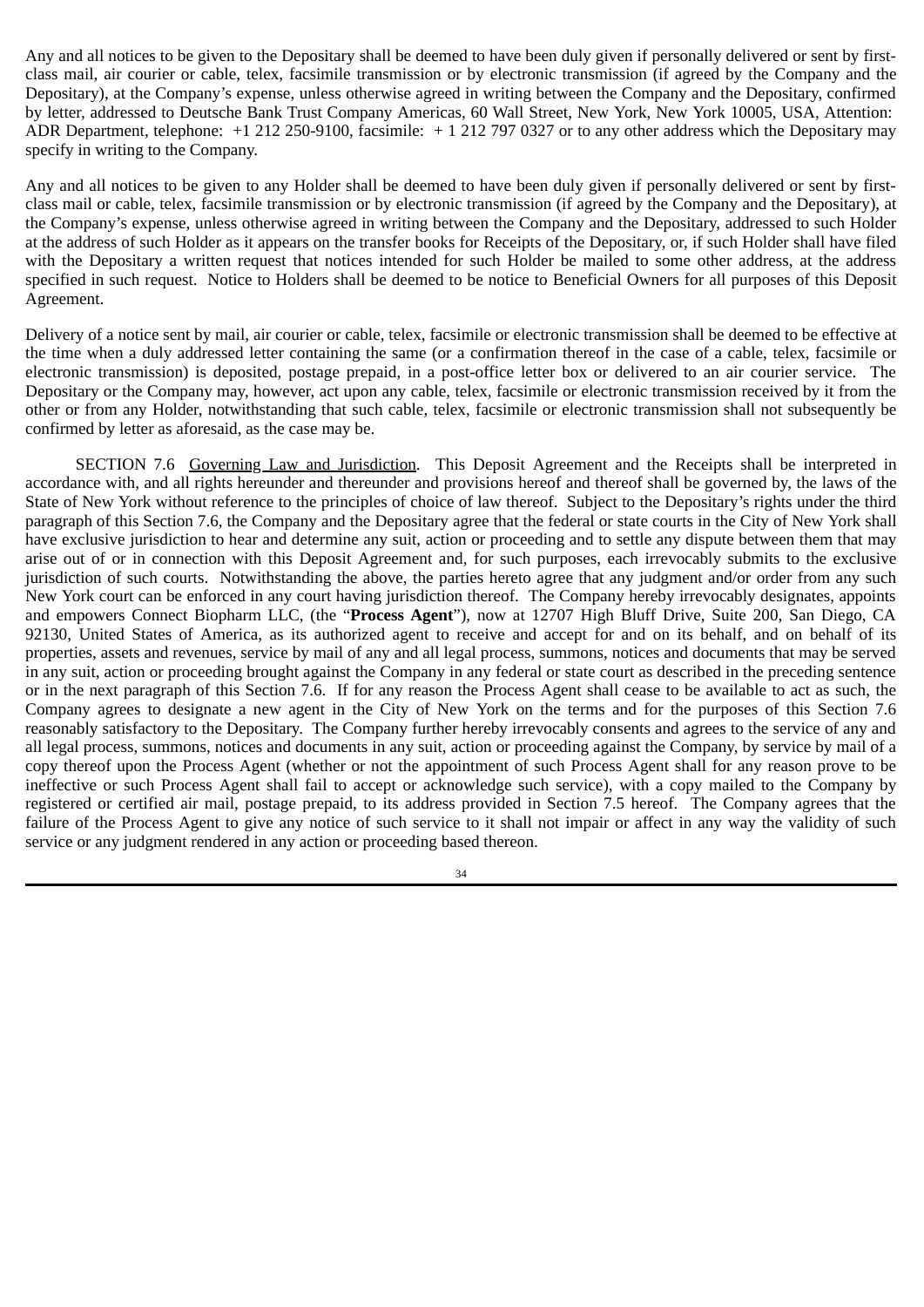The Company irrevocably and unconditionally waives, to the fullest extent permitted by law, any objection that it may now or hereafter have to the laying of venue of any actions, suits or proceedings brought in any court as provided in this Section 7.6, and hereby further irrevocably and unconditionally waives and agrees not to plead or claim in any such court that any such action, suit or proceeding brought in any such court has been brought in an inconvenient forum.

The Company, the Depositary and by holding an American Depositary Share (or interest therein) Holders and Beneficial Owners each agree that, notwithstanding the foregoing, with regard to any claim or dispute or difference of whatever nature between or involving the parties hereto arising directly or indirectly from the relationship created by this Deposit Agreement, the Depositary, in its sole discretion, shall be entitled to refer such dispute or difference for final settlement by arbitration ("**Arbitration**") in accordance with the Commercial Arbitration Rules of the American Arbitration Association (the "**Rules**") then in force. The arbitration shall be conducted by three arbitrators, one nominated by the Depositary, one nominated by the Company, and one nominated by the two party-appointed arbitrators within 30 calendar days of the confirmation of the nomination of the second arbitrator. If any arbitrator has not been nominated within the time limits specified herein and in the Rules, then such arbitrator shall be appointed by the American Arbitration Association in accordance with the Rules. Judgment upon the award rendered by the arbitrators may be enforced in any court having jurisdiction thereof. The seat and place of any reference to arbitration shall be New York City, New York, and the procedural law of such arbitration shall be New York law. The language to be used in the arbitration shall be English. The fees of the arbitrator and other costs incurred by the parties in connection with such Arbitration shall be paid by the party or parties that is (are) unsuccessful in such Arbitration. For the avoidance of doubt this paragraph does not preclude Holders and Beneficial Owners from pursuing claims under the Securities Act or the Exchange Act in federal courts.

Holders and Beneficial Owners understand, and holding an American Depositary Share or an interest therein, such Holders and Beneficial Owners each irrevocably agree that any legal suit, action or proceeding against or involving the Company or the Depositary, arising out of or based upon the Deposit Agreement, the American Depositary Shares or Receipts, or the transactions contemplated hereby or thereby or by virtue of ownership thereof, may only be instituted in a state or federal court in New York, New York, and by holding an American Depositary Share or an interest therein each irrevocably waives any objection which it may now or hereafter have to the laying of venue of any such proceeding, and irrevocably submits to the exclusive jurisdiction of such courts in any such suit, action or proceeding. Holders and Beneficial Owners agree that the provisions of this paragraph shall survive such Holders' and Beneficial Owners' ownership of American Depositary Shares or interests therein.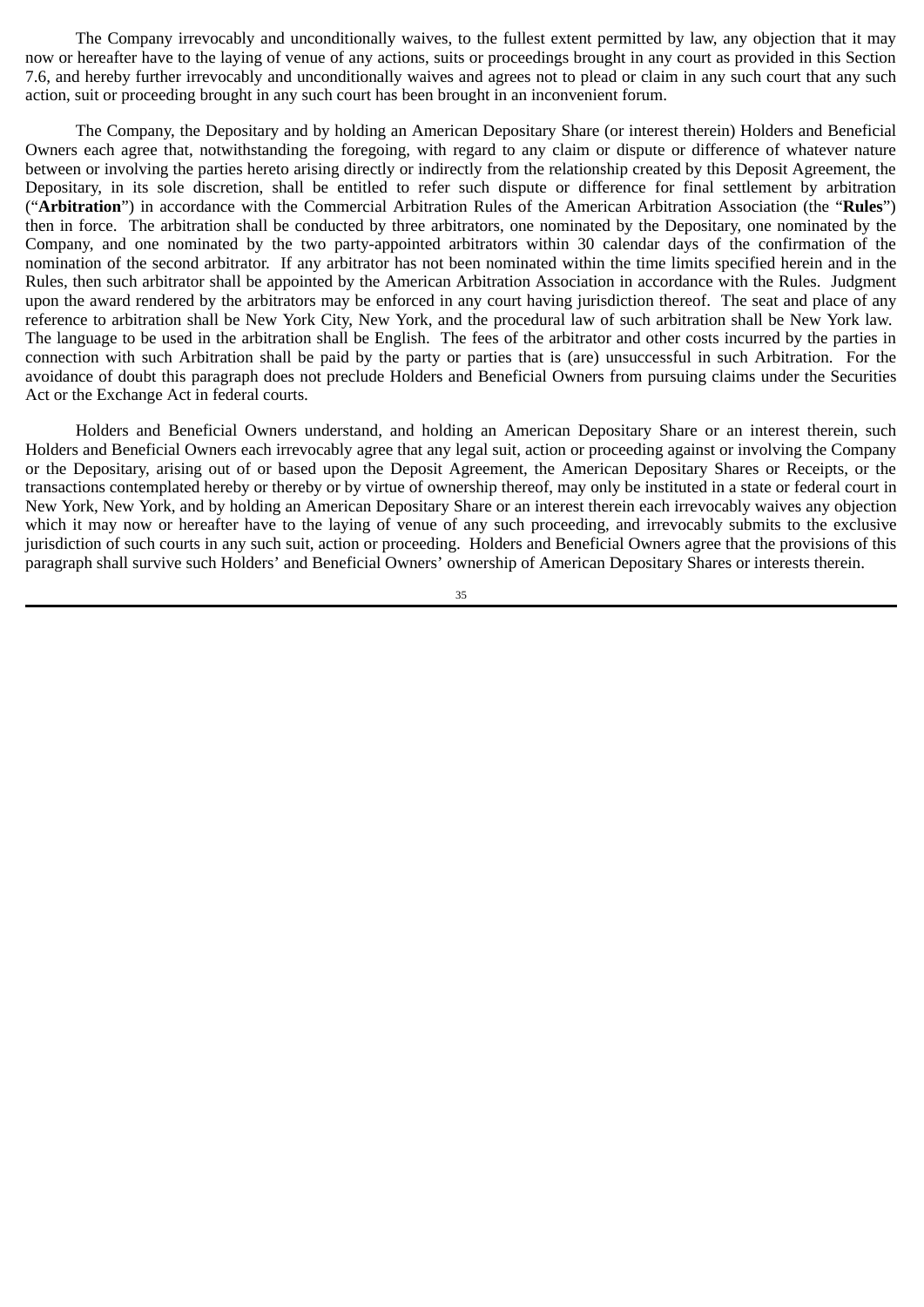EACH PARTY TO THE DEPOSIT AGREEMENT (INCLUDING, FOR AVOIDANCE OF DOUBT, EACH HOLDER AND BENEFICIAL OWNER AND/OR HOLDER OF INTERESTS IN ANY ADRs) HEREBY IRREVOCABLY WAIVES, TO THE FULLEST EXTENT PERMITTED BY APPLICABLE LAW, ANY RIGHT IT MAY HAVE TO A TRIAL BY JURY IN ANY SUIT, ACTION OR PROCEEDING AGAINST THE DEPOSITARY AND/OR THE COMPANY DIRECTLY OR INDIRECTLY ARISING OUT OF OR RELATING TO THE SHARES OR OTHER DEPOSITED SECURITIES, THE ADSs OR THE ADRs, THE DEPOSIT AGREEMENT OR ANY TRANSACTION CONTEMPLATED HEREIN OR THEREIN, OR THE BREACH HEREOF OR THEREOF (WHETHER BASED ON CONTRACT, TORT, COMMON LAW OR ANY OTHER THEORY).

The provisions of this Section 7.6 shall survive any termination of this Deposit Agreement, in whole or in part.

SECTION 7.7 Assignment. Subject to the provisions and exceptions set forth in Section 5.4 hereof, this Deposit Agreement may not be assigned by either the Company or the Depositary.

SECTION 7.8 Agents. The Depositary shall be entitled, in its sole but reasonable discretion, to appoint one or more agents (the "**Agents**") of which it shall have control for the purpose, *inter alia*, of making distributions to the Holders or otherwise carrying out its obligations under this Agreement.

SECTION 7.9 Affiliates etc. The Depositary reserves the right to utilize and retain a division or Affiliate(s) of the Depositary to direct, manage and/or execute any public and/or private sale of Shares, rights, securities, property or other entitlements hereunder and to engage in the conversion of Foreign Currency hereunder. It is anticipated that such division and/or Affiliate(s) will charge the Depositary a fee and/or commission in connection with each such transaction, and seek reimbursement of its costs and expenses related thereto. Such fees/commissions, costs and expenses, shall be deducted from amounts distributed hereunder and shall not be deemed to be fees of the Depositary under Article (9) of the Receipt or otherwise. Persons are advised that in converting foreign currency into U.S. dollars the Depositary may utilize Deutsche Bank AG or its affiliates (collectively, "**DBAG**") to effect such conversion by seeking to enter into a foreign exchange ("**FX**") transaction with DBAG. When converting currency, the Depositary is not acting as a fiduciary for the holders or beneficial owners of depositary receipts or any other person. Moreover, in executing FX transactions, DBAG will be acting in a principal capacity, and not as agent, fiduciary or broker, and may hold positions for its own account that are the same, similar, different or opposite to the positions of its customers, including the Depositary. When the Depositary seeks to execute an FX transaction to accomplish such conversion, customers should be aware that DBAG is a global dealer in FX for a full range of FX products and, as a result, the rate obtained in connection with any requested foreign currency conversion may be impacted by DBAG executing FX transactions for its own account or with another customer. In addition, in order to source liquidity for any FX transaction relating to any foreign currency conversion, DBAG may internally share economic terms relating to the relevant FX transaction with persons acting in a sales or trading capacity for DBAG or one of its agents. DBAG may charge fees and/or commissions to the Depositary or add a mark-up in connection with such conversions, which are reflected in the rate at which the foreign currency will be converted into U.S. dollars. The Depositary, its Affiliates and their agents, on their own behalf, may own and deal in any class of securities of the Company and its Affiliates and in ADSs.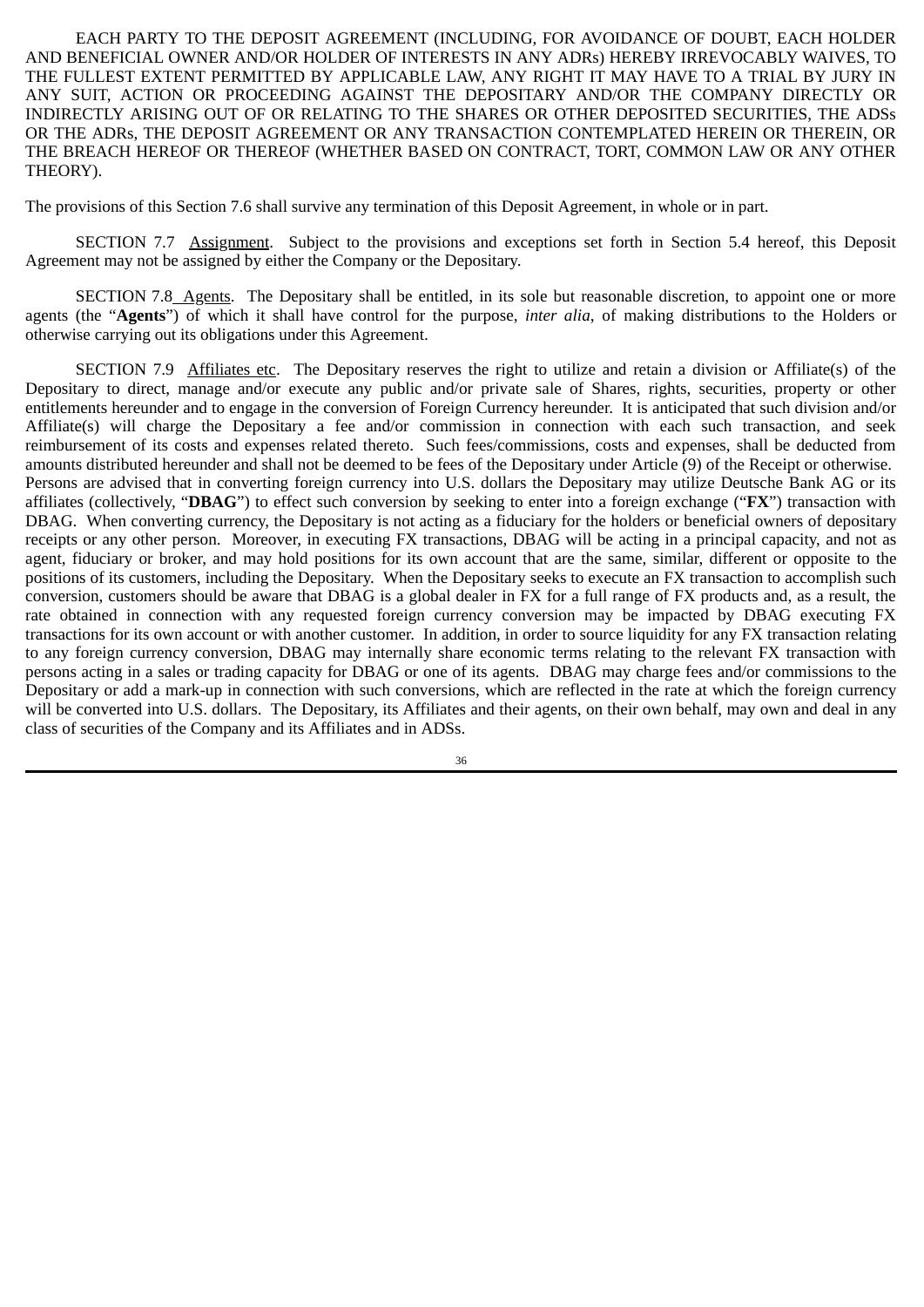SECTION 7.10 Exclusivity. The Company agrees not to appoint any other depositary for the issuance or administration of depositary receipts evidencing any class of stock of the Company so long as Deutsche Bank Trust Company Americas is acting as Depositary hereunder.

SECTION 7.11 Compliance with U.S. Securities Laws. Notwithstanding anything in this Deposit Agreement to the contrary, the withdrawal or Delivery of Deposited Securities will not be suspended by the Company or the Depositary except as would be permitted by Instruction I.A.(1) of the General Instructions to Form F‑6 Registration Statement, as amended from time to time, under the Securities Act.

SECTION 7.12 Titles. All references in this Deposit Agreement to exhibits, Articles, sections, subsections, and other subdivisions refer to the exhibits, Articles, sections, subsections and other subdivisions of this Deposit Agreement unless expressly provided otherwise. The words "**this Deposit Agreement**", "**herein**", "**hereof**", "**hereby**", "**hereunder**", and words of similar import refer to the Deposit Agreement as a whole as in effect between the Company, the Depositary and the Holders and Beneficial Owners of ADSs and not to any particular subdivision unless expressly so limited. Pronouns in masculine, feminine and neuter gender shall be construed to include any other gender, and words in the singular form shall be construed to include the plural and vice versa unless the context otherwise requires. Titles to sections of this Deposit Agreement are included for convenience only and shall be disregarded in construing the language contained in this Deposit Agreement.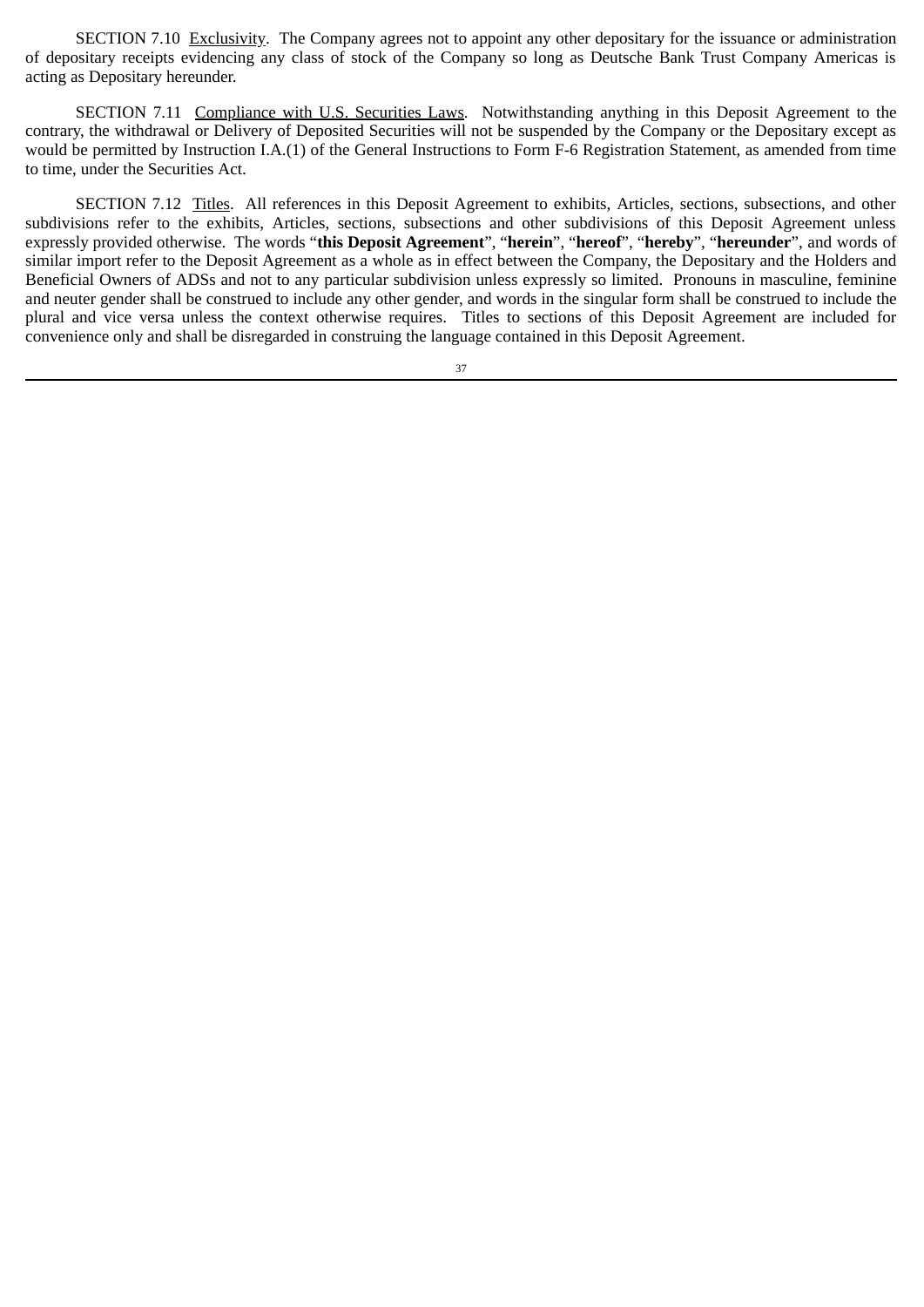IN WITNESS WHEREOF, CONNECT BIOPHARMA HOLDINGS LIMITED and DEUTSCHE BANK TRUST COMPANY AMERICAS have duly executed this Deposit Agreement as of the day and year first above set forth and all Holders and Beneficial Owners shall become parties hereto upon acceptance by them of American Depositary Shares evidenced by Receipts issued in accordance with the terms hereof.

# **CONNECT BIOPHARMA HOLDINGS LIMITED**

By:

Name:

Title:

## **DEUTSCHE BANK TRUST COMPANY AMERICAS**

By:

Name: Title:

By:

Name: Title: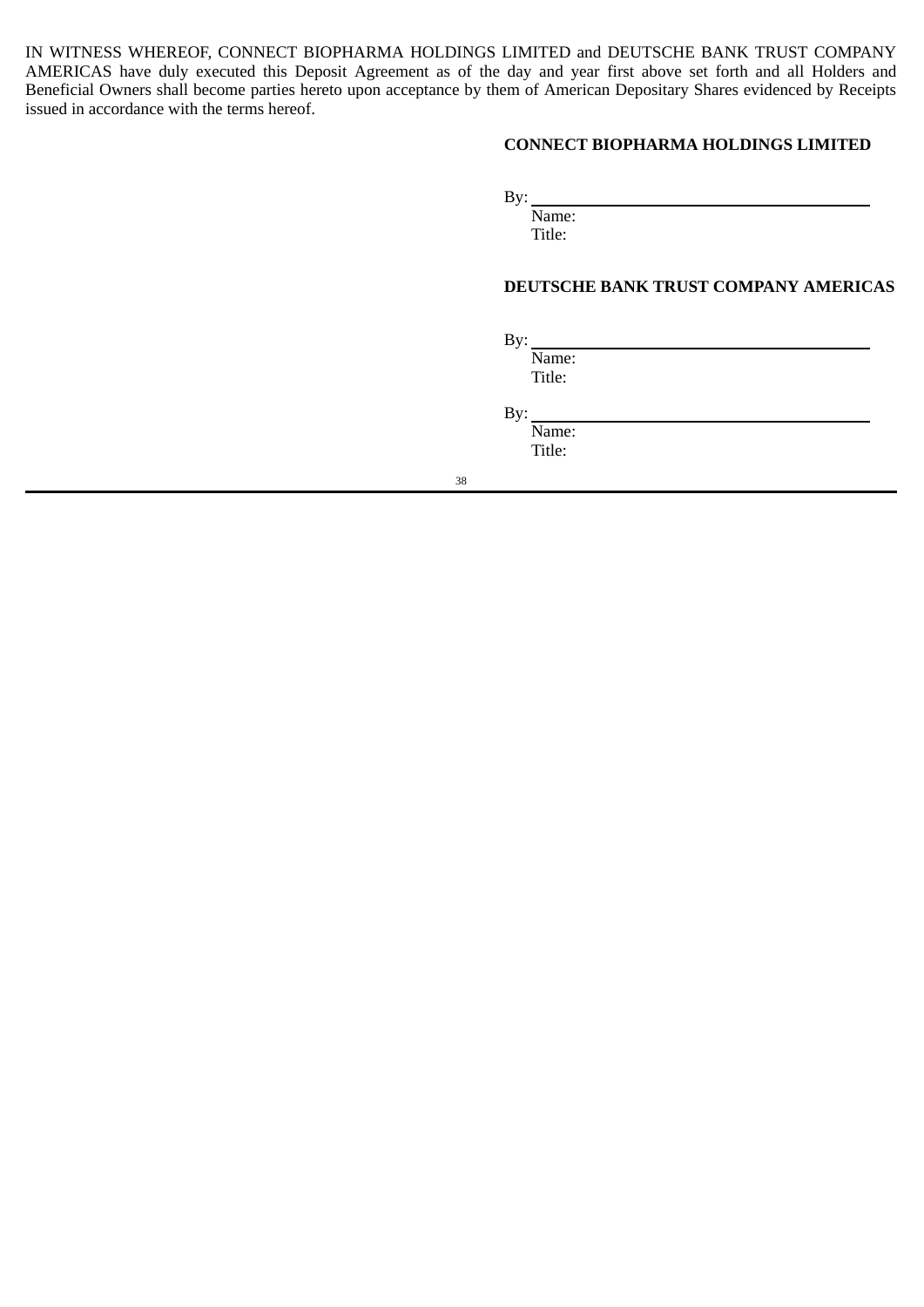#### **EXHIBIT A**

CUSIP\_\_\_\_\_\_\_\_

ISIN\_\_\_\_\_\_\_\_

American Depositary Shares (Each American Depositary Share representing one Fully Paid Ordinary Share)

# **[FORM OF FACE OF RECEIPT]**

### AMERICAN DEPOSITARY RECEIPT

for

### AMERICAN DEPOSITARY SHARES

#### representing

### DEPOSITED ORDINARY SHARES

of

# CONNECT BIOPHARMA HOLDINGS LIMITED

## (Incorporated under the laws of the Cayman Islands)

DEUTSCHE BANK TRUST COMPANY AMERICAS, as depositary (herein called the "**Depositary**"), hereby certifies that is the owner of **American Depositary Shares (hereinafter "ADS")**, representing deposited ordinary shares, each of Par Value of U.S. \$0.000174 including evidence of rights to receive such ordinary shares (the "**Shares**") of Connect Biopharma Holdings Limited, a company incorporated under the laws of the Cayman Islands (the "**Company**"). As of the date of the Deposit Agreement (hereinafter referred to), each ADS represents one Share deposited under the Deposit Agreement with the Custodian which at the date of execution of the Deposit Agreement is Deutsche Bank AG, Hong Kong Branch (the "**Custodian**"). The ratio of Depositary Shares to shares of stock is subject to subsequent amendment as provided in Article IV of the Deposit Agreement. The Depositary's Corporate Trust Office is located at 60 Wall Street, New York, New York 10005, U.S.A.

(1) The Deposit Agreement. This American Depositary Receipt is one of an issue of American Depositary Receipts ("**Receipts**"), all issued or to be issued upon the terms and conditions set forth in the Deposit Agreement, dated as of March [●], 2021 (as amended from time to time, the "**Deposit Agreement**"), by and among the Company, the Depositary, and all Holders and Beneficial Owners from time to time of Receipts issued thereunder, each of whom by accepting a Receipt agrees to become a party thereto and becomes bound by all the terms and conditions thereof. The Deposit Agreement sets forth the rights and obligations of Holders and Beneficial Owners of Receipts and the rights and duties of the Depositary in respect of the Shares deposited thereunder and any and all other securities, property and cash from time to time, received in respect of such Shares and held thereunder (such Shares, other securities, property and cash are herein called "**Deposited Securities**"). Copies of the Deposit Agreement are on file at the Corporate Trust Office of the Depositary and the Custodian.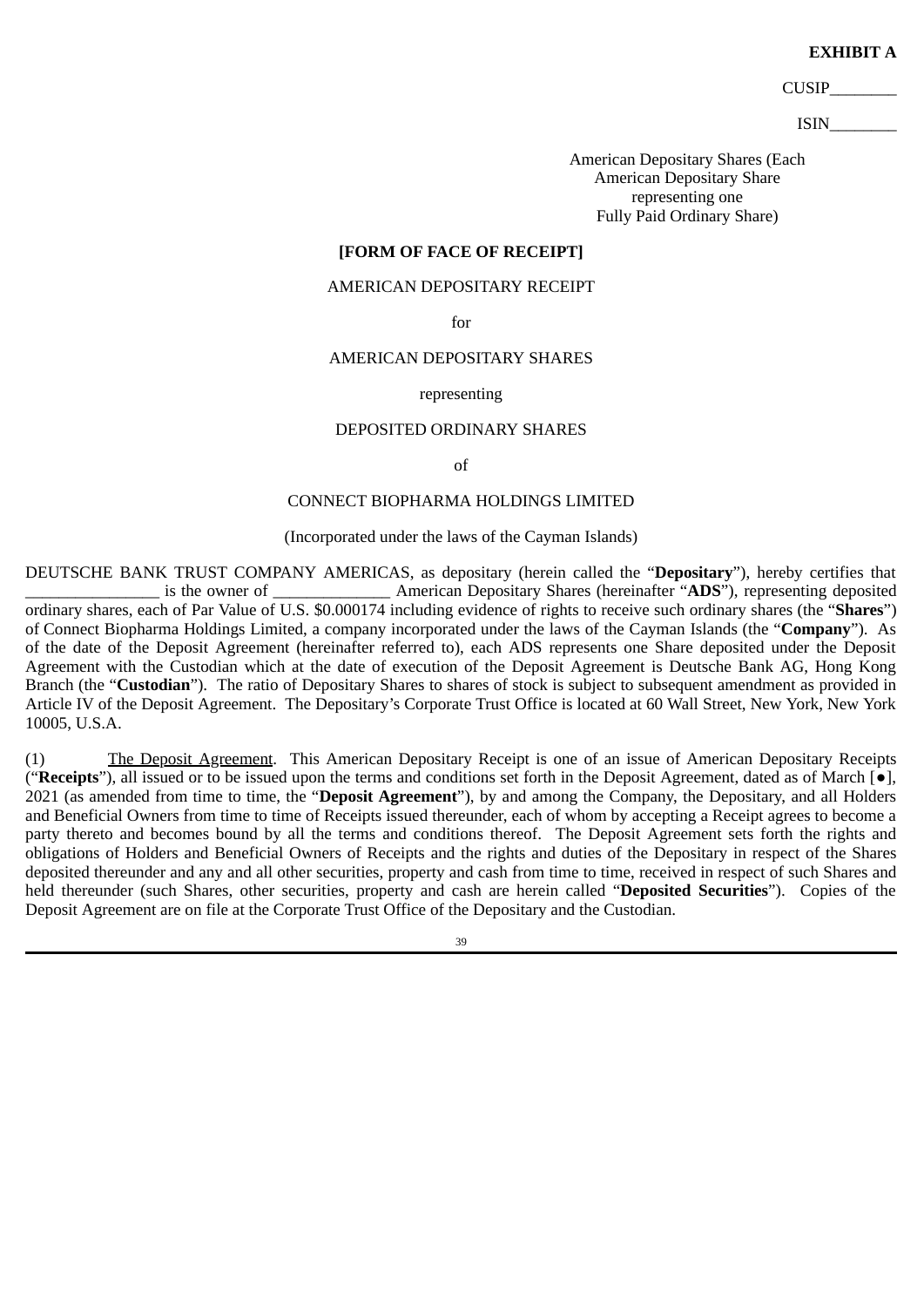Each owner and each Beneficial Owner, upon acceptance of any ADSs (or any interest therein) issued in accordance with the terms and conditions of the Deposit Agreement, shall be deemed for all purposes to (a) be a party to and bound by the terms of the Deposit Agreement and applicable ADR(s), and (b) appoint the Depositary its attorney-in-fact, with full power to delegate, to act on its behalf and to take any and all actions contemplated in the Deposit Agreement and the applicable ADR(s), to adopt any and all procedures necessary to comply with applicable law and to take such action as the Depositary in its sole discretion may deem necessary or appropriate to carry out the purposes of the Deposit Agreement and the applicable ADR(s) (the taking of such actions to be the conclusive determinant of the necessity and appropriateness thereof).

The statements made on the face and reverse of this Receipt are summaries of certain provisions of the Deposit Agreement and the Memorandum and Articles of Association (as in effect on the date of the Deposit Agreement) and are qualified by and subject to the detailed provisions of the Deposit Agreement, to which reference is hereby made. All capitalized terms used herein which are not otherwise defined herein shall have the meanings ascribed thereto in the Deposit Agreement. To the extent there is any inconsistency between the terms of this Receipt and the terms of the Deposit Agreement, the terms of the Deposit Agreement shall prevail. Prospective and actual Holders and Beneficial Owners are encouraged to read the terms of the Deposit Agreement. The Depositary makes no representation or warranty as to the validity or worth of the Deposited Securities. The Depositary has made arrangements for the acceptance of the American Depositary Shares into DTC. Each Beneficial Owner of American Depositary Shares held through DTC must rely on the procedures of DTC and the DTC Participants to exercise and be entitled to any rights attributable to such American Depositary Shares. The Receipt evidencing the American Depositary Shares held through DTC will be registered in the name of a nominee of DTC. So long as the American Depositary Shares are held through DTC or unless otherwise required by law, ownership of beneficial interests in the Receipt registered in the name of DTC (or its nominee) will be shown on, and transfers of such ownership will be effected only through, records maintained by (i) DTC (or its nominee), or (ii) DTC Participants (or their nominees).

(2) Surrender of Receipts and Withdrawal of Deposited Securities. Upon surrender, at the Corporate Trust Office of the Depositary, of ADSs evidenced by this Receipt for the purpose of withdrawal of the Deposited Securities represented thereby, and upon payment of (i) the fees and charges of the Depositary for the making of withdrawals of Deposited Securities and cancellation of Receipts (as set forth in Section 5.9 of the Deposit Agreement and Article (9) hereof) and (ii) all fees, taxes and/or governmental charges payable in connection with such surrender and withdrawal, and, subject to the terms and conditions of the Deposit Agreement, the Memorandum and Articles of Association, Section 7.11 of the Deposit Agreement, Article (22) hereof and the provisions of or governing the Deposited Securities and other applicable laws, the Holder of the American Depositary Shares evidenced hereby is entitled to Delivery, to him or upon his order, of the Deposited Securities represented by the ADS so surrendered. ADS may be surrendered for the purpose of withdrawing Deposited Securities by Delivery of a Receipt evidencing such ADS (if held in registered form) or by book-entry delivery of such ADS to the Depositary.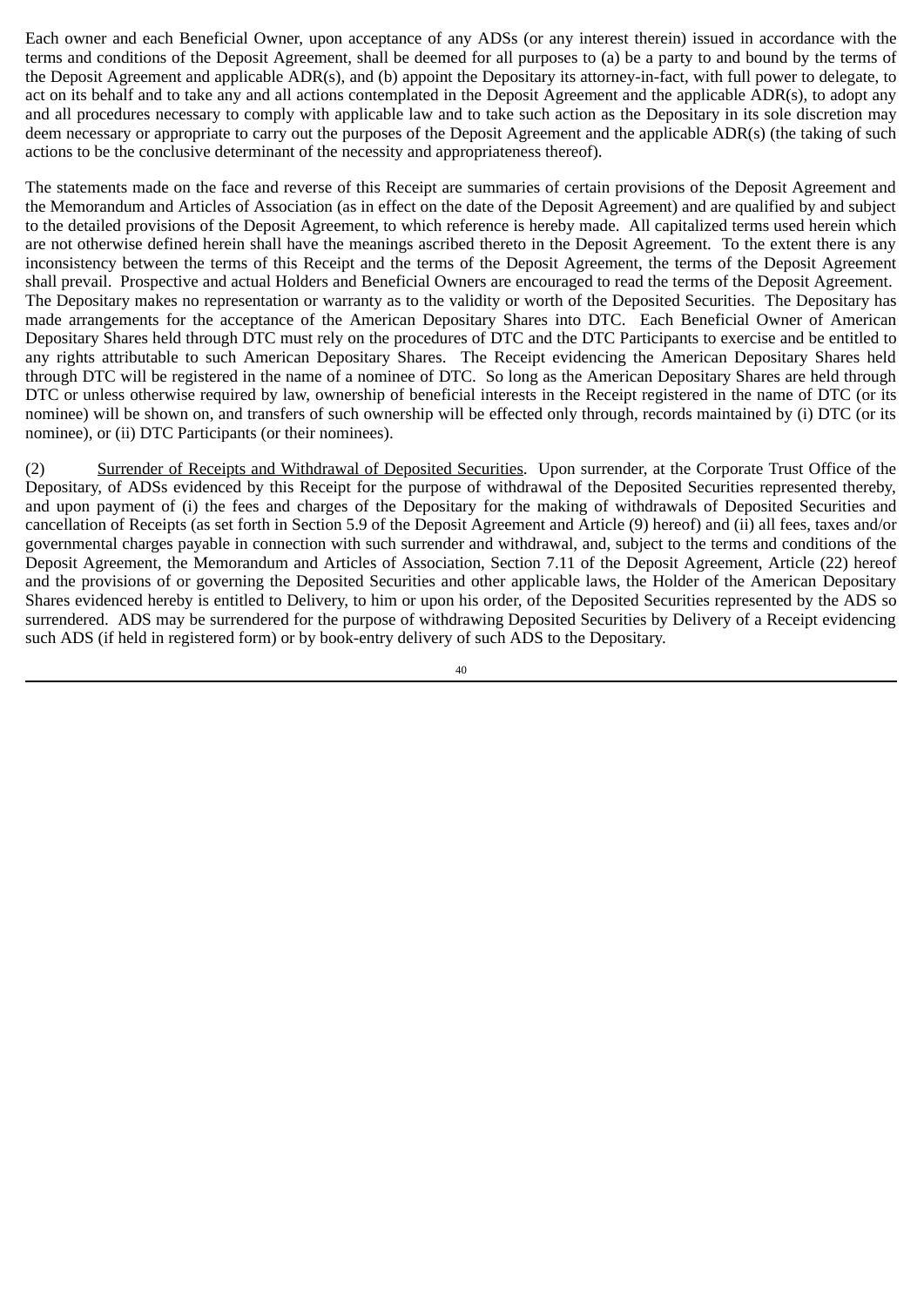A Receipt surrendered for such purposes shall, if so required by the Depositary, be properly endorsed in blank or accompanied by proper instruments of transfer in blank, and if the Depositary so requires, the Holder thereof shall execute and deliver to the Depositary a written order directing the Depositary to cause the Deposited Securities being withdrawn to be Delivered to or upon the written order of a person or persons designated in such order. Thereupon, the Depositary shall direct the Custodian to Deliver (without unreasonable delay) at the designated office of the Custodian or through a book-entry delivery of the Shares (in either case subject to the terms and conditions of the Deposit Agreement, to the Memorandum and Articles of Association, and to the provisions of or governing the Deposited Securities and applicable laws, now or hereafter in effect), to or upon the written order of the person or persons designated in the order delivered to the Depositary as provided above, the Deposited Securities represented by such ADSs, together with any certificate or other proper documents of or relating to title for the Deposited Securities or evidence of the electronic transfer thereof (if available) as the case may be to or for the account of such person. Subject to Article (4) hereof, in the case of surrender of a Receipt evidencing a number of ADSs representing other than a whole number of Shares, the Depositary shall cause ownership of the appropriate whole number of Shares to be Delivered in accordance with the terms hereof, and shall, at the discretion of the Depositary, either (i) issue and Deliver to the person surrendering such Receipt a new Receipt evidencing American Depositary Shares representing any remaining fractional Share, or (ii) sell or cause to be sold the fractional Shares represented by the Receipt so surrendered and remit the proceeds thereof (net of (a) applicable fees and charges of, and expenses incurred by, the Depositary and/or a division or Affiliate(s) of the Depositary and (b) taxes and/or governmental charges) to the person surrendering the Receipt. At the request, risk and expense of any Holder so surrendering a Receipt, and for the account of such Holder, the Depositary shall direct the Custodian to forward (to the extent permitted by law) any cash or other property (other than securities) held in respect of, and any certificate or certificates and other proper documents of or relating to title to, the Deposited Securities represented by such Receipt to the Depositary for Delivery at the Corporate Trust Office of the Depositary, and for further Delivery to such Holder. Such direction shall be given by letter or, at the request, risk and expense of such Holder, by cable, telex or facsimile transmission. Upon receipt of such direction by the Depositary, the Depositary may make delivery to such person or persons entitled thereto at the Corporate Trust Office of the Depositary of any dividends or cash distributions with respect to the Deposited Securities represented by such Receipt, or of any proceeds of sale of any dividends, distributions or rights, which may at the time be held by the Depositary.

(3) Transfers, Split‑Ups and Combinations of Receipts. Subject to the terms and conditions of the Deposit Agreement, the Registrar shall register transfers of Receipts on its books, upon surrender at the Corporate Trust Office of the Depositary of a Receipt by the Holder thereof in person or by duly authorized attorney, properly endorsed in the case of a certificated Receipt or accompanied by, or in the case of Receipts issued through any book-entry system, including, without limitation, DRS/Profile, receipt by the Depositary of proper instruments of transfer (including signature guarantees in accordance with standard industry practice) and duly stamped as may be required by the laws of the State of New York, of the United States, of the Cayman Islands and of any other applicable jurisdiction. Subject to the terms and conditions of the Deposit Agreement, including payment of the applicable fees and expenses incurred by, and charges of, the Depositary, the Depositary shall execute and Deliver a new Receipt(s) (and if necessary, cause the Registrar to countersign such Receipt(s)) and deliver same to or upon the order of the person entitled to such Receipts evidencing the same aggregate number of ADSs as those evidenced by the Receipts surrendered. Upon surrender of a Receipt or Receipts for the purpose of effecting a split‑up or combination of such Receipt or Receipts upon payment of the applicable fees and charges of the Depositary, and subject to the terms and conditions of the Deposit Agreement, the Depositary shall execute and deliver a new Receipt or Receipts for any authorized number of ADSs requested, evidencing the same aggregate number of ADSs as the Receipt or Receipts surrendered.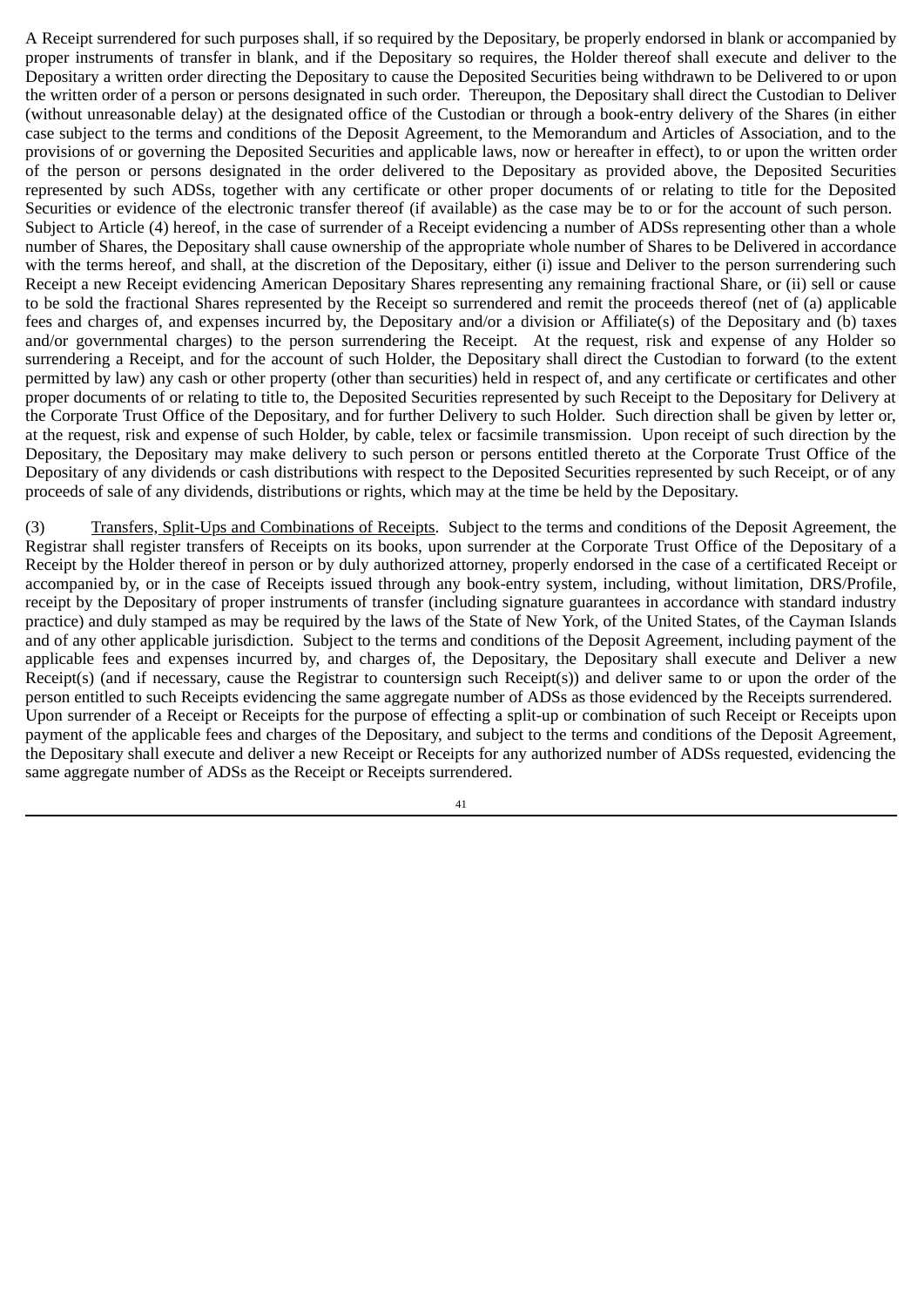(4) Pre‑Conditions to Registration, Transfer, Etc. As a condition precedent to the execution and Delivery, registration, registration of transfer, split-up, subdivision, combination or surrender of any Receipt, the delivery of any distribution thereon (whether in cash or shares) or withdrawal of any Deposited Securities, the Depositary or the Custodian may require (i) payment from the depositor of Shares or presenter of the Receipt of a sum sufficient to reimburse it for any tax or other governmental charge and any stock transfer or registration fee with respect thereto (including any such tax or charge and fee with respect to Shares being deposited or withdrawn) and payment of any applicable fees and charges of the Depositary as provided in the Deposit Agreement and in this Receipt, (ii) the production of proof satisfactory to it as to the identity and genuineness of any signature or any other matter and (iii) compliance with (A) any laws or governmental regulations relating to the execution and Delivery of Receipts and ADSs or to the withdrawal of Deposited Securities and (B) such reasonable regulations of the Depositary or the Company consistent with the Deposit Agreement and applicable law.

The issuance of ADSs against deposits of Shares generally or against deposits of particular Shares may be suspended, or the issuance of ADSs against the deposit of particular Shares may be withheld, or the registration of transfer of Receipts in particular instances may be refused, or the registration of transfer of Receipts generally may be suspended, during any period when the transfer books of the Depositary are closed or if any such action is deemed necessary or advisable by the Depositary or the Company, in good faith, at any time or from time to time because of any requirement of law, any government or governmental body or commission or any securities exchange upon which the Receipts or Share are listed, or under any provision of the Deposit Agreement or provisions of, or governing, the Deposited Securities or any meeting of shareholders of the Company or for any other reason, subject in all cases to Article (22) hereof.

The Depositary shall not issue ADSs prior to the receipt of Shares or deliver Shares prior to the receipt and cancellation of ADSs.

(5) Compliance With Information Requests. Notwithstanding any other provision of the Deposit Agreement or this Receipt, each Holder and Beneficial Owner of the ADSs represented hereby agrees to comply with requests from the Company pursuant to the laws of the Cayman Islands, the rules and requirements of the Nasdaq and any other stock exchange on which the Shares are, or will be registered, traded or listed, the Memorandum and Articles of Association, which are made to provide information as to the capacity in which such Holder or Beneficial Owner owns ADSs and regarding the identity of any other person interested in such ADSs and the nature of such interest and various other matters whether or not they are Holders and/or Beneficial Owner at the time of such request. The Depositary agrees to use reasonable efforts to forward any such requests to the Holders and to forward to the Company any such responses to such requests received by the Depositary.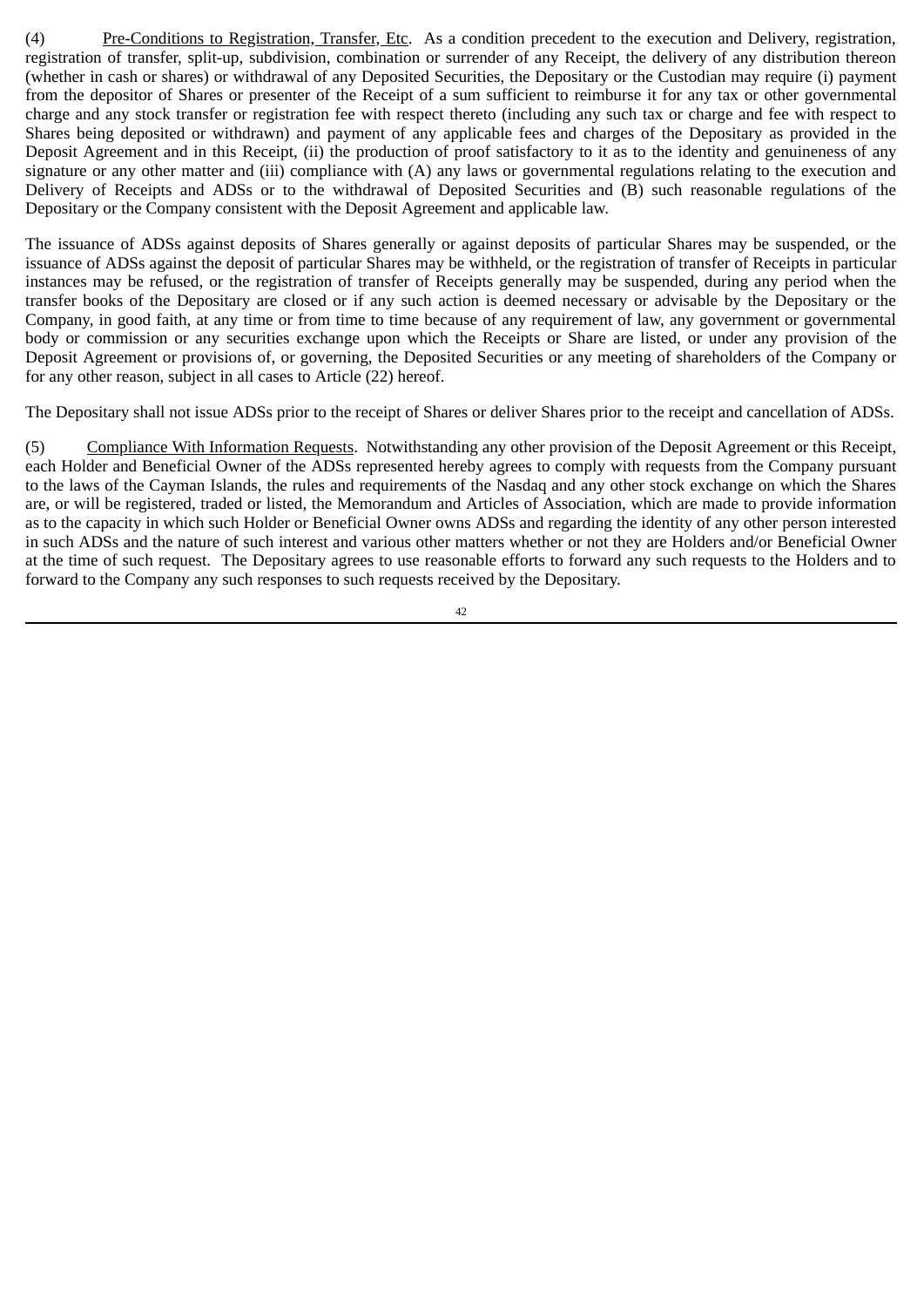(6) Liability of Holder for Taxes, Duties and Other Charges. If any tax or other governmental charge shall become payable by the Depositary or the Custodian with respect to any Receipt or any Deposited Securities or ADSs, such tax or other governmental charge shall be payable by the Holders and Beneficial Owners to the Depositary. The Company, the Custodian and/or the Depositary may withhold or deduct from any distributions made in respect of Deposited Securities and may sell for the account of the Holder and/or Beneficial Owner any or all of the Deposited Securities and apply such distributions and sale proceeds in payment of such taxes (including applicable interest and penalties) or charges, with the Holder and the Beneficial Owner hereof remaining fully liable for any deficiency. The Custodian may refuse the deposit of Shares, and the Depositary may refuse to issue ADSs, to deliver Receipts, register the transfer, split‑up or combination of ADRs and (subject to Article (22) hereof) the withdrawal of Deposited Securities, until payment in full of such tax, charge, penalty or interest is received.

The liability of Holders and Beneficial Owners under the Deposit Agreement shall survive any transfer of Receipts, any surrender of Receipts and withdrawal of Deposited Securities or the termination of the Deposit Agreement.

Holders understand that in converting Foreign Currency, amounts received on conversion are calculated at a rate which may exceed the number of decimal places used by the Depositary to report distribution rates (which in any case will not be less than two decimal places). Any excess amount may be retained by the Depositary as an additional cost of conversion, irrespective of any other fees and expenses payable or owing hereunder and shall not be subject to escheatment.

(7) Representations and Warranties of Depositors. Each person depositing Shares under the Deposit Agreement shall be deemed thereby to represent and warrant that (i) such Shares (and the certificates therefor) are duly authorized, validly issued, fully paid, non-assessable and were legally obtained by such person, (ii) all preemptive (and similar) rights, if any, with respect to such Shares, have been validly waived or exercised, (iii) the person making such deposit is duly authorized so to do, (iv) the Shares presented for deposit are free and clear of any lien, encumbrance, security interest, charge, mortgage or adverse claim, and are not, and the ADSs issuable upon such deposit will not be, Restricted Securities, (v) the Shares presented for deposit have not been stripped of any rights or entitlements and (vi) the Shares are not subject to any lock-up agreement with the Company or other party, or the Shares are subject to a lock-up agreement but such lock-up agreement has terminated or the lock-up restrictions imposed thereunder have expired or been validly waived. Such representations and warranties shall survive the deposit and withdrawal of Shares and the issuance, cancellation and transfer of ADSs. If any such representations or warranties are false in any way, the Company and Depositary shall be authorized, at the cost and expense of the person depositing Shares, to take any and all actions necessary to correct the consequences thereof.

(8) Filing Proofs, Certificates and Other Information. Any person presenting Shares for deposit shall provide, any Holder and any Beneficial Owner may be required to provide, and every Holder and Beneficial Owner agrees, from time to time to provide to the Depositary such proof of citizenship or residence, taxpayer status, payment of all applicable taxes and/or other governmental charges, exchange control approval, legal or beneficial ownership of ADSs and Deposited Securities, compliance with applicable laws and the terms of the Deposit Agreement and the provisions of, or governing, the Deposited Securities or other information as the Depositary deems necessary or proper or as the Company may reasonably require by written request to the Depositary consistent with its obligations under the Deposit Agreement. Pursuant to the Deposit Agreement, the Depositary and the Registrar, as applicable, may withhold the execution or Delivery or registration of transfer of any Receipt or the distribution or sale of any dividend or other distribution of rights or of the proceeds thereof, or to the extent not limited by the terms of Article (22) hereof or the terms of the Deposit Agreement, the Delivery of any Deposited Securities until such proof or other information is filed or such certifications are executed, or such representations and warranties are made, or such other documentation or information provided, in each case to the Depositary's and the Company's satisfaction. The Depositary shall from time to time on the written request of the Company advise the Company of the availability of any such proofs, certificates or other information and shall, at the Company's sole expense, provide or otherwise make available copies thereof to the Company upon written request therefor by the Company, unless such disclosure is prohibited by law. Each Holder and Beneficial Owner agrees to provide any information requested by the Company or the Depositary pursuant to this paragraph. Nothing herein shall obligate the Depositary to (i) obtain any information for the Company if not provided by the Holders or Beneficial Owners or (ii) verify or vouch for the accuracy of the information so provided by the Holders or Beneficial Owners.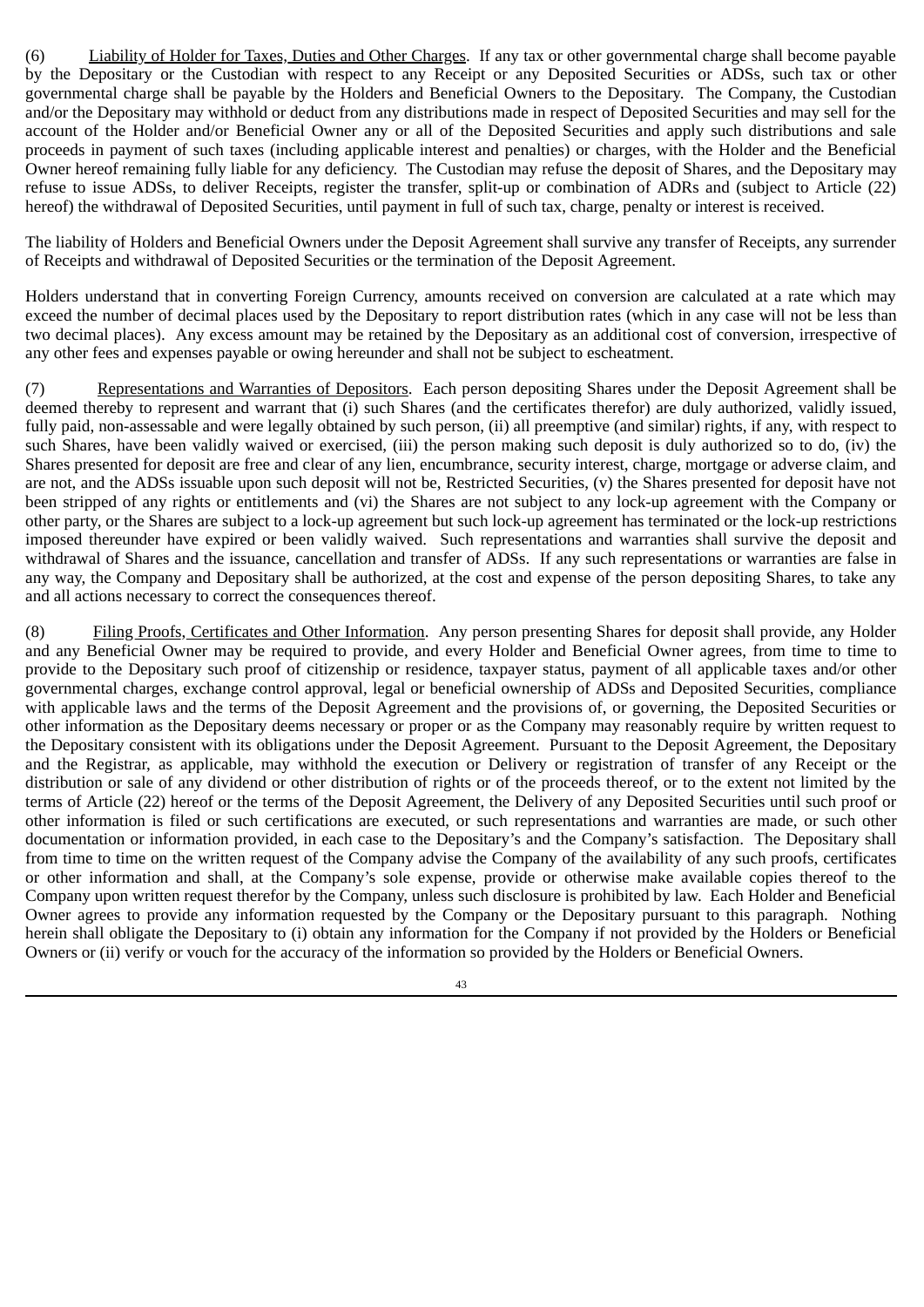Every Holder and Beneficial Owner agrees to indemnify the Depositary, the Company, the Custodian, the Agents and each of their respective directors, officers, employees, agents and Affiliates against, and to hold each of them harmless from, any Losses which any of them may incur or which may be made against any of them as a result of or in connection with any inaccuracy in or omission from any such proof, certificate, representation, warranty, information or document furnished by or on behalf of such Holder and/or Beneficial Owner or as a result of any such failure to furnish any of the foregoing.

The obligations of Holders and Beneficial Owners under the Deposit Agreement shall survive any transfer of Receipts, any surrender of Receipts and withdrawal of Deposited Securities or the termination of this Deposit Agreement.

(9) Charges of Depositary. The Depositary reserves the right to charge the following fees for the services performed under the terms of the Deposit Agreement, provided, however, that no fees shall be payable upon distribution of cash dividends so long as the charging of such fee is prohibited by the exchange, if any, upon which the ADSs are listed:

(i) to any person to whom ADSs are issued or to any person to whom a distribution is made in respect of ADS distributions pursuant to stock dividends or other free distributions of stock, bonus distributions, stock splits or other distributions (except where converted to cash), a fee not in excess of U.S. \$ 5.00 per 100 ADSs (or fraction thereof) so issued under the terms of the Deposit Agreement to be determined by the Depositary;

(ii) to any person surrendering ADSs for withdrawal of Deposited Securities or whose ADSs are cancelled or reduced for any other reason including, inter alia, cash distributions made pursuant to a cancellation or withdrawal, a fee not in excess of U.S. \$ 5.00 per 100 ADSs reduced, cancelled or surrendered (as the case may be);

(iii) to any holder of ADSs (including, without limitation, Holders), a fee not in excess of U.S. \$ 5.00 per 100 ADSs held for the distribution of cash dividends;

(iv) to any holder of ADSs (including, without limitation, Holders), a fee not in excess of U.S. \$ 5.00 per 100 ADSs held for the distribution of cash entitlements (other than cash dividends) and/or cash proceeds, including proceeds from the sale of rights, securities and other entitlements;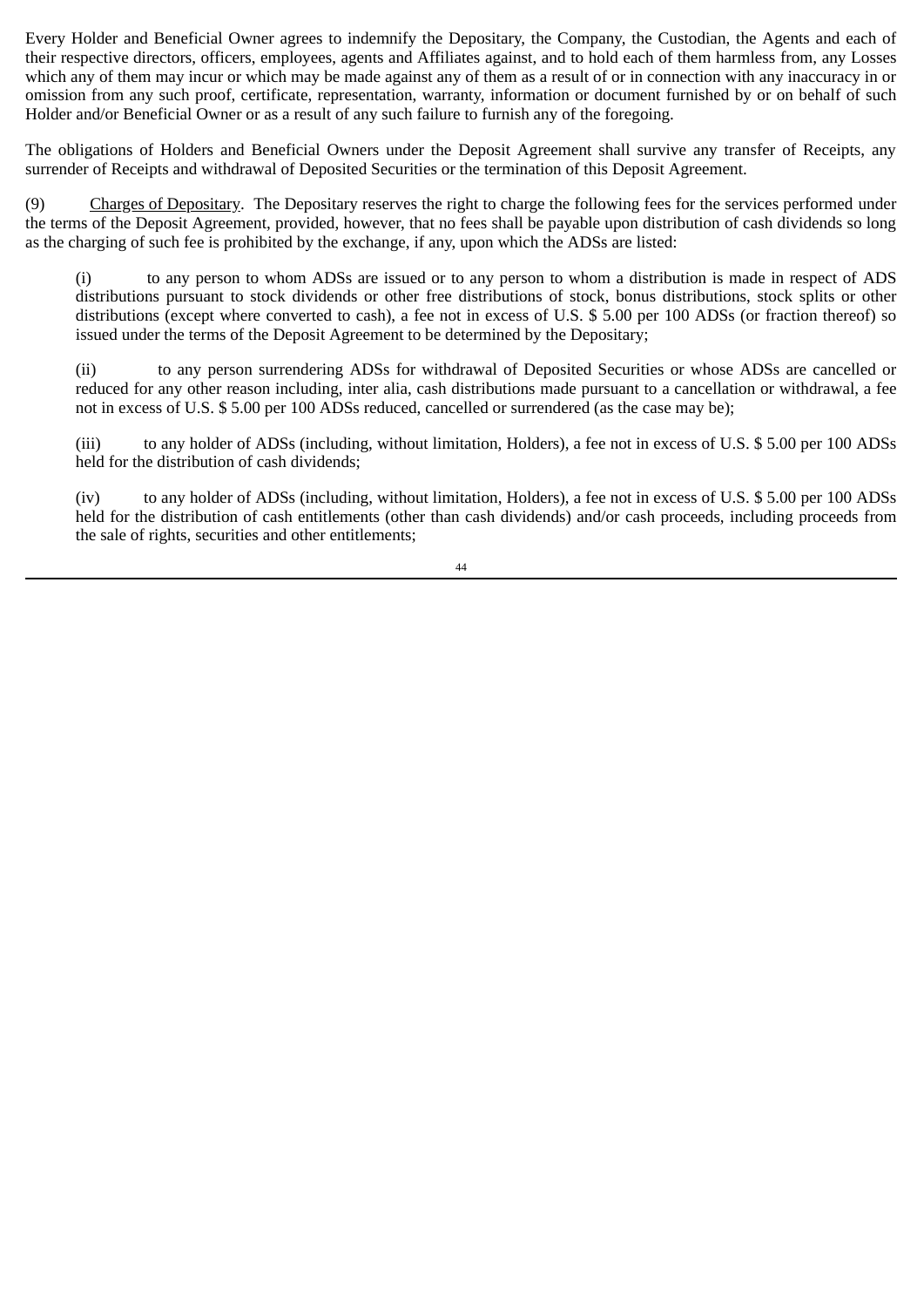(v) to any holder of ADSs (including, without limitation, Holders), a fee not in excess of U.S. \$ 5.00 per 100 ADSs (or portion thereof) issued upon the exercise of rights; and

(vi) for the operation and maintenance costs in administering the ADSs an annual fee of U.S. \$ 5.00 per 100 ADSs, such fee to be assessed against Holders of record as of the date or dates set by the Depositary as it sees fit and collected at the sole discretion of the Depositary by billing such Holders for such fee or by deducting such fee from one or more cash dividends or other cash distributions.

In addition, Holders, Beneficial Owners, any person depositing Shares for deposit and any person surrendering ADSs for cancellation and withdrawal of Deposited Securities will be required to pay the following charges:

(i) taxes (including applicable interest and penalties) and other governmental charges;

(ii) such registration fees as may from time to time be in effect for the registration of Shares or other Deposited Securities with the Foreign Registrar and applicable to transfers of Shares or other Deposited Securities to or from the name of the Custodian, the Depositary or any nominees upon the making of deposits and withdrawals, respectively;

(iii) such cable, telex, facsimile and electronic transmission and delivery expenses as are expressly provided in the Deposit Agreement to be at the expense of the depositor depositing or person withdrawing Shares or Holders and Beneficial Owners of ADSs;

(iv) the expenses and charges incurred by the Depositary and/or a division or Affiliate(s) of the Depositary in the conversion of Foreign Currency;

(v) such fees and expenses as are incurred by the Depositary in connection with compliance with exchange control regulations and other regulatory requirements applicable to Shares, Deposited Securities, ADSs and ADRs;

(vi) the fees and expenses incurred by the Depositary in connection with the delivery of Deposited Securities, including any fees of a central depository for securities in the local market, where applicable;

(vii) any additional fees, charges, costs or expenses that may be incurred by the Depositary or a division or Affiliate(s) of the Depositary from time to time.

Any other fees and charges of, and expenses incurred by, the Depositary or the Custodian under the Deposit Agreement shall be for the account of the Company unless otherwise agreed in writing between the Company and the Depositary from time to time. All fees and charges may, at any time and from time to time, be changed by agreement between the Depositary and Company but, in the case of fees and charges payable by Holders or Beneficial Owners, only in the manner contemplated by Article (20) hereof.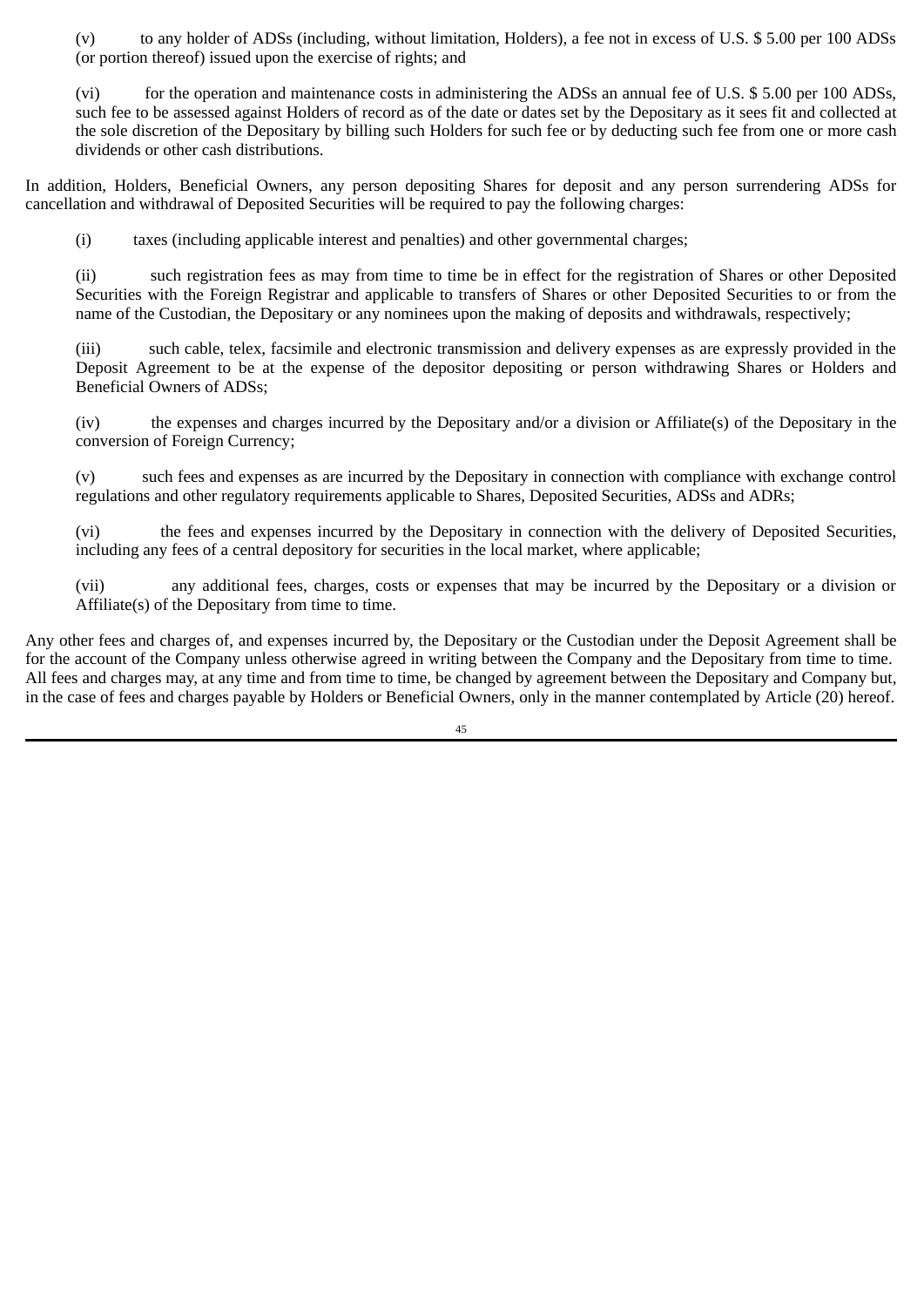The Depositary may make payments to the Company and/or may share revenue with the Company derived from fees collected from Holders and Beneficial Owners, upon such terms and conditions as the Company and the Depositary may agree from time to time.

(10) Title to Receipts. It is a condition of this Receipt, and every successive Holder of this Receipt by accepting or holding the same consents and agrees, that title to this Receipt (and to each ADS evidenced hereby) is transferable by delivery of the Receipt, provided it has been properly endorsed or accompanied by proper instruments of transfer, such Receipt being a certificated security under the laws of the State of New York. Notwithstanding any notice to the contrary, the Depositary may deem and treat the Holder of this Receipt (that is, the person in whose name this Receipt is registered on the books of the Depositary) as the absolute owner hereof for all purposes. The Depositary shall have no obligation or be subject to any liability under the Deposit Agreement or this Receipt to any holder of this Receipt or any Beneficial Owner unless such holder is the Holder of this Receipt registered on the books of the Depositary or, in the case of a Beneficial Owner, such Beneficial Owner or the Beneficial Owner's representative is the Holder registered on the books of the Depositary.

(11) Validity of Receipt. This Receipt shall not be entitled to any benefits under the Deposit Agreement or be valid or enforceable for any purpose, unless this Receipt has been (i) dated, (ii) signed by the manual or facsimile signature of a duly authorized signatory of the Depositary, (iii) if a Registrar for the Receipts shall have been appointed, countersigned by the manual or facsimile signature of a duly authorized signatory of the Registrar and (iv) registered in the books maintained by the Depositary or the Registrar, as applicable, for the issuance and transfer of Receipts. Receipts bearing the facsimile signature of a duly‑authorized signatory of the Depositary or the Registrar, who at the time of signature was a duly‑authorized signatory of the Depositary or the Registrar, as the case may be, shall bind the Depositary, notwithstanding the fact that such signatory has ceased to be so authorized prior to the execution and delivery of such Receipt by the Depositary or did not hold such office on the date of issuance of such Receipts.

(12) Available Information; Reports; Inspection of Transfer Books. The Company is subject to the periodic reporting requirements of the Exchange Act applicable to foreign private issuers (as defined in Rule 405 of the Securities Act) and accordingly files certain information with the Commission. These reports and documents can be inspected and copied at the public reference facilities maintained by the Commission located at 100 F Street, N.E., Washington D.C. 20549, U.S.A. The Depositary shall make available during normal business hours on any Business Day for inspection by Holders at its Corporate Trust Office any reports and communications, including any proxy soliciting materials, received from the Company which are both (a) received by the Depositary, the Custodian, or the nominee of either of them as the holder of the Deposited Securities and (b) made generally available to the holders of such Deposited Securities by the Company.

The Depositary or the Registrar, as applicable, shall keep books for the registration of Receipts and transfers of Receipts which at all reasonable times shall be open for inspection by the Company and by the Holders of such Receipts, provided that such inspection shall not be, to the Depositary's or the Registrar's knowledge, for the purpose of communicating with Holders of such Receipts in the interest of a business or object other than the business of the Company or other than a matter related to the Deposit Agreement or the Receipts.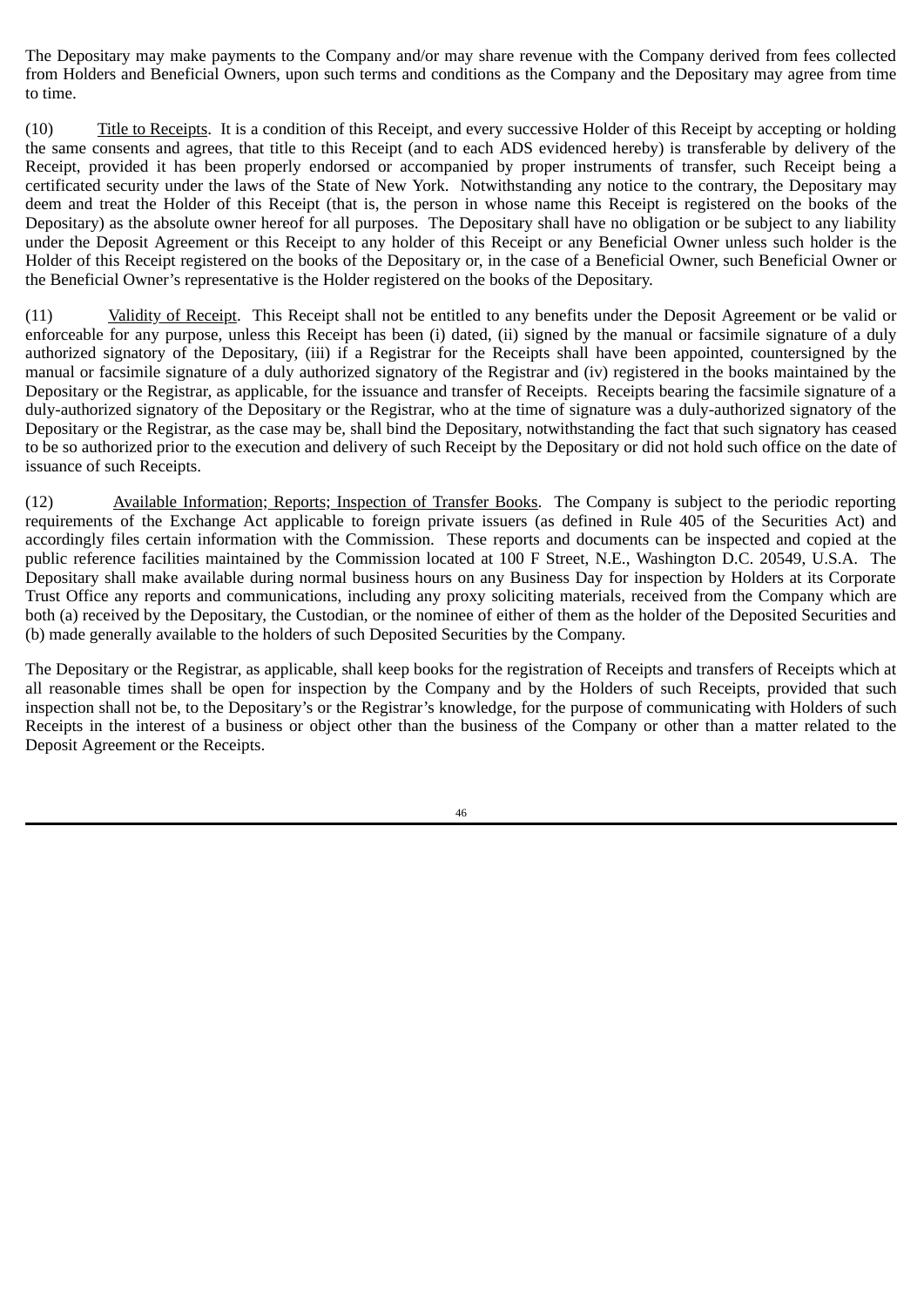The Depositary or the Registrar, as applicable, may close the transfer books with respect to the Receipts, at any time or from time to time, when deemed necessary or advisable by it in good faith in connection with the performance of its duties hereunder, or at the reasonable written request of the Company subject, in all cases, to Article (22) hereof.

# Dated: **DEUTSCHE BANK TRUST COMPANY AMERICAS, as Depositary**

By:

By:

The address of the Corporate Trust Office of the Depositary is 60 Wall Street, New York, New York 10005, U.S.A.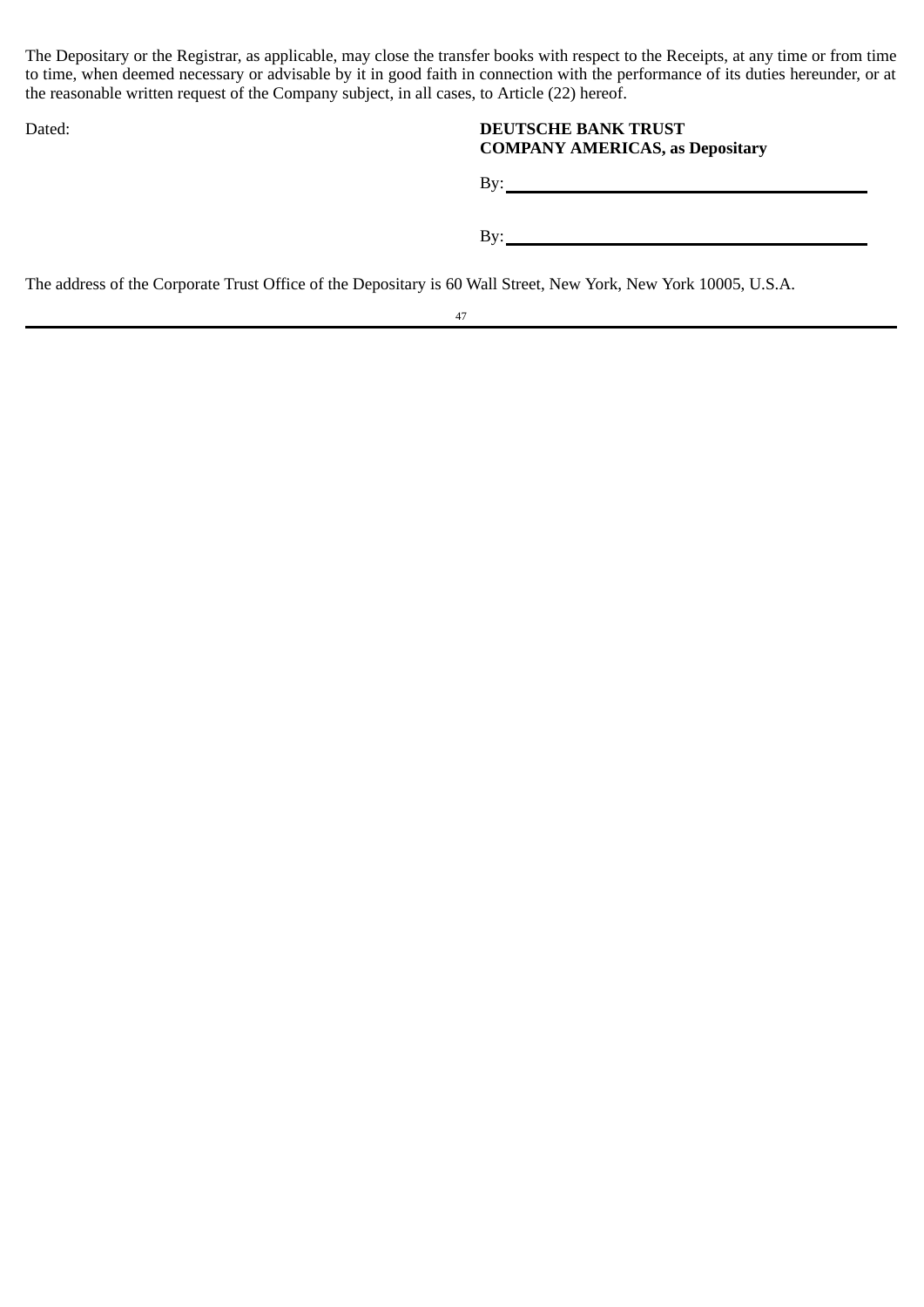## [**FORM OF REVERSE OF RECEIPT]** SUMMARY OF CERTAIN ADDITIONAL PROVISIONS OF THE DEPOSIT AGREEMENT

(13) Dividends and Distributions in Cash, Shares, etc. Whenever the Depositary receives confirmation from the Custodian of receipt of any cash dividend or other cash distribution on any Deposited Securities, or receives proceeds from the sale of any Shares, rights securities or other entitlements under the Deposit Agreement, the Depositary will, if at the time of receipt thereof any amounts received in a Foreign Currency can, in the judgment of the Depositary (upon the terms of the Deposit Agreement), be converted on a practicable basis, into Dollars transferable to the United States, promptly convert or cause to be converted such dividend, distribution or proceeds into Dollars and will distribute promptly the amount thus received (net of applicable fees and charges of, and expenses incurred by, the Depositary and/or a division or Affiliate(s) of the Depositary and taxes and/or governmental charges) to the Holders of record as of the ADS Record Date in proportion to the number of ADSs representing such Deposited Securities held by such Holders respectively as of the ADS Record Date. The Depositary shall distribute only such amount, however, as can be distributed without attributing to any Holder a fraction of one cent. Any such fractional amounts shall be rounded down to the nearest whole cent and so distributed to Holders entitled thereto. Holders and Beneficial Owners understand that in converting Foreign Currency, amounts received on conversion are calculated at a rate which exceeds the number of decimal places used by the Depositary to report distribution rates. The excess amount may be retained by the Depositary as an additional cost of conversion, irrespective of any other fees and expenses payable or owing hereunder and shall not be subject to escheatment. If the Company, the Custodian or the Depositary is required to withhold and does withhold from any cash dividend or other cash distribution in respect of any Deposited Securities an amount on account of taxes, duties or other governmental charges, the amount distributed to Holders on the ADSs representing such Deposited Securities shall be reduced accordingly. Such withheld amounts shall be forwarded by the Company, the Custodian or the Depositary to the relevant governmental authority. Evidence of payment thereof by the Company shall be forwarded by the Company to the Depositary upon request. The Depositary shall forward to the Company or its agent such information from its records as the Company may reasonably request to enable the Company or its agent to file with governmental agencies such reports as are necessary to obtain benefits under the applicable tax treaties for the Holders and Beneficial Owners of Receipts.

If any distribution upon any Deposited Securities consists of a dividend in, or free distribution of, Shares, the Company shall cause such Shares to be deposited with the Custodian and registered, as the case may be, in the name of the Depositary, the Custodian or their nominees. Upon receipt of confirmation of such deposit, the Depositary shall, subject to and in accordance with the Deposit Agreement, establish the ADS Record Date and either (i) distribute to the Holders as of the ADS Record Date in proportion to the number of ADSs held by such Holders as of the ADS Record Date, additional ADSs, which represent in aggregate the number of Shares received as such dividend, or free distribution, subject to the terms of the Deposit Agreement (including, without limitation, the applicable fees and charges of, and expenses incurred by, the Depositary, and taxes and/or governmental charges), or (ii) if additional ADSs are not so distributed, each ADS issued and outstanding after the ADS Record Date shall, to the extent permissible by law, thenceforth also represent rights and interests in the additional Shares distributed upon the Deposited Securities represented thereby (net of the applicable fees and charges of, and the expenses incurred by, the Depositary, and taxes and/or governmental charges). In lieu of delivering fractional ADSs, the Depositary shall sell the number of Shares represented by the aggregate of such fractions and distribute the proceeds upon the terms set forth in the Deposit Agreement.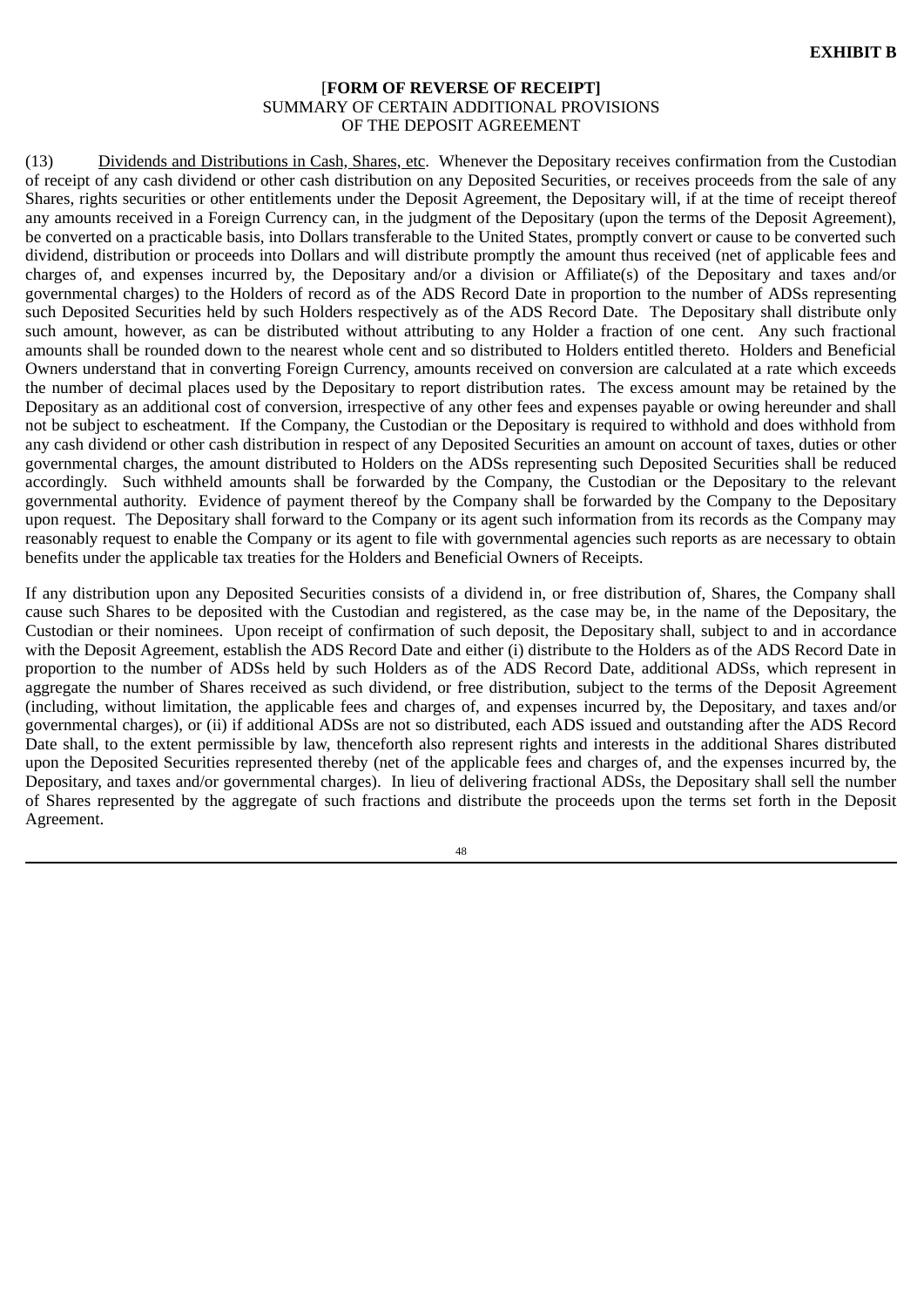In the event that (x) the Depositary determines that any distribution in property (including Shares) is subject to any tax or other governmental charges which the Depositary is obligated to withhold, or, (y) if the Company, in the fulfillment of its obligations under the Deposit Agreement, has either (a) furnished an opinion of U.S. counsel determining that Shares must be registered under the Securities Act or other laws in order to be distributed to Holders (and no such registration statement has been declared effective), or (b) fails to timely deliver the documentation contemplated in the Deposit Agreement, the Depositary may dispose of all or a portion of such property (including Shares and rights to subscribe therefor) in such amounts and in such manner, including by public or private sale, as the Depositary deems necessary and practicable, and the Depositary shall distribute the net proceeds of any such sale (after deduction of taxes and/or governmental charges, and fees and charges of, and expenses incurred by, the Depositary and/or a division or Affiliate(s) of the Depositary) to Holders entitled thereto upon the terms of the Deposit Agreement. The Depositary shall hold and/or distribute any unsold balance of such property in accordance with the provisions of the Deposit Agreement.

Upon timely receipt of a notice indicating that the Company wishes an elective distribution to be made available to Holders upon the terms described in the Deposit Agreement, the Depositary shall, upon provision of all documentation required under the Deposit Agreement, (including, without limitation, any legal opinions the Depositary may request under the Deposit Agreement) determine whether such distribution is lawful and reasonably practicable. If so, the Depositary shall, subject to the terms and conditions of the Deposit Agreement, establish an ADS Record Date according to Article (14) hereof and establish procedures to enable the Holder hereof to elect to receive the proposed distribution in cash or in additional ADSs. If a Holder elects to receive the distribution in cash, the dividend shall be distributed as in the case of a distribution in cash. If the Holder hereof elects to receive the distribution in additional ADSs, the distribution shall be distributed as in the case of a distribution in Shares upon the terms described in the Deposit Agreement. If such elective distribution is not lawful or reasonably practicable or if the Depositary did not receive satisfactory documentation set forth in the Deposit Agreement, the Depositary shall, to the extent permitted by law, distribute to Holders, on the basis of the same determination as is made in the Cayman Islands, in respect of the Shares for which no election is made, either (x) cash or (y) additional ADSs representing such additional Shares, in each case, upon the terms described in the Deposit Agreement. Nothing herein shall obligate the Depositary to make available to the Holder hereof a method to receive the elective dividend in Shares (rather than ADSs). There can be no assurance that the Holder hereof will be given the opportunity to receive elective distributions on the same terms and conditions as the holders of Shares.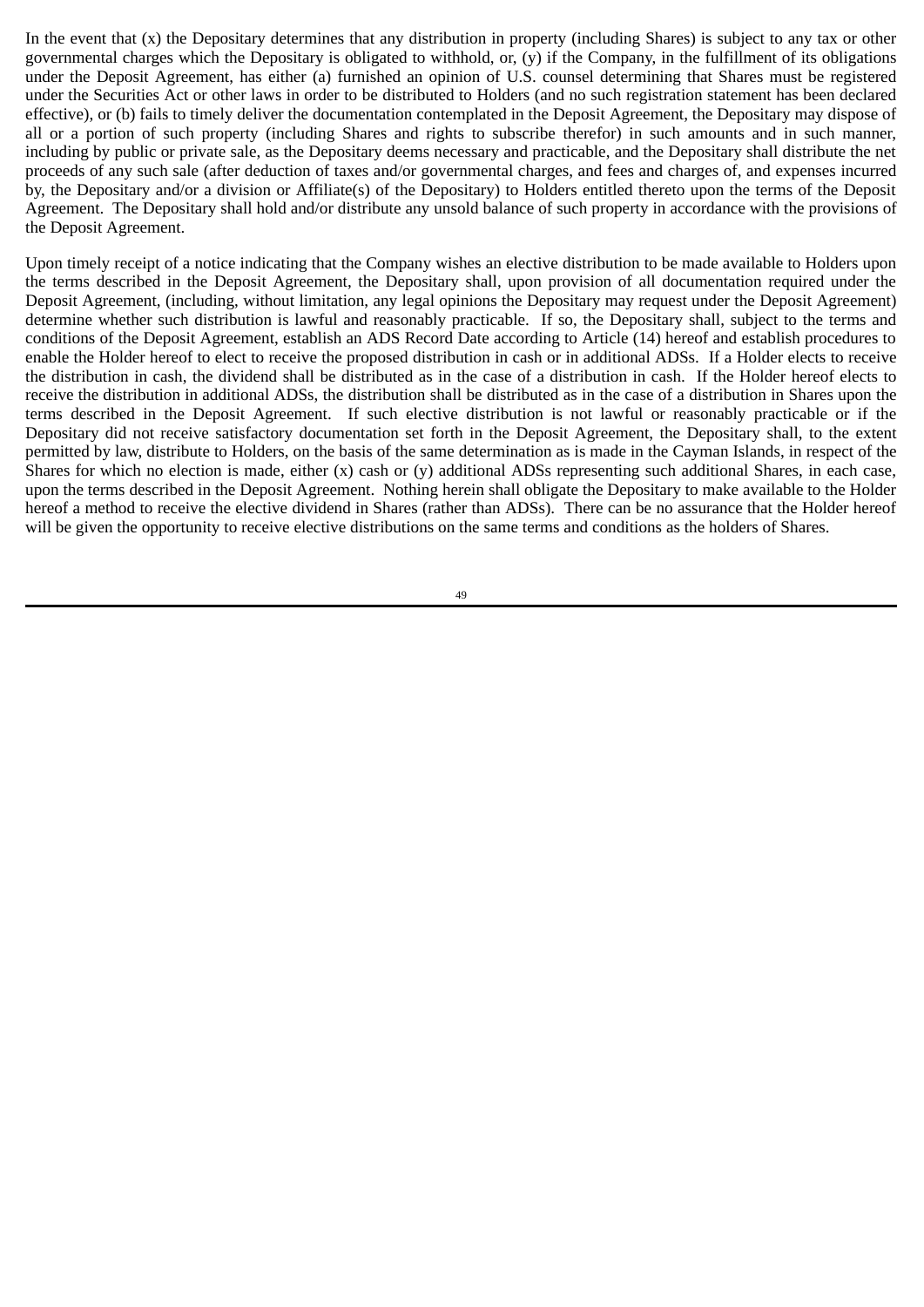Whenever the Company intends to distribute to the holders of the Deposited Securities rights to subscribe for additional Shares, the Company shall give notice thereof to the Depositary at least 45 days prior to the proposed distribution stating whether or not it wishes such rights to be made available to Holders of ADSs. Upon timely receipt by the Depositary of a notice indicating that the Company wishes such rights to be made available to Holders of ADSs, the Company shall determine whether it is lawful and reasonably practicable to make such rights available to the Holders. The Depositary shall make such rights available to any Holders only if the Company shall have timely requested that such rights be made available to Holders, the Depositary shall have received the documentation required by the Deposit Agreement, and the Depositary shall have determined that such distribution of rights is lawful and reasonably practicable. If such conditions are not satisfied, the Depositary shall sell the rights as described below. In the event all conditions set forth above are satisfied, the Depositary shall establish an ADS Record Date and establish procedures (x) to distribute such rights (by means of warrants or otherwise) and (y) to enable the Holders to exercise the rights (upon payment of the applicable fees and charges of, and expenses incurred by, the Depositary and/or a division or Affiliate(s) of the Depositary and taxes and/or governmental charges). Nothing herein or in the Deposit Agreement shall obligate the Depositary to make available to the Holders a method to exercise such rights to subscribe for Shares (rather than ADSs). If (i) the Company does not timely request the Depositary to make the rights available to Holders or if the Company requests that the rights not be made available to Holders, (ii) the Depositary fails to receive the documentation required by the Deposit Agreement or determines it is not lawful or reasonably practicable to make the rights available to Holders, or (iii) any rights made available are not exercised and appear to be about to lapse, the Depositary shall determine whether it is lawful and reasonably practicable to sell such rights, and if it so determines that it is lawful and reasonably practicable, endeavour to sell such rights in a riskless principal capacity or otherwise, at such place and upon such terms (including public and/or private sale) as it may deem proper. The Depositary shall, upon such sale, convert and distribute proceeds of such sale (net of applicable fees and charges of, and expenses incurred by, the Depositary and/or a division or Affiliate(s) of the Depositary and taxes and/or governmental charges) upon the terms hereof and in the Deposit Agreement. If the Depositary is unable to make any rights available to Holders or to arrange for the sale of the rights upon the terms described above, the Depositary shall allow such rights to lapse. The Depositary shall not be responsible for (i) any failure to determine that it may be lawful or practicable to make such rights available to Holders in general or any Holders in particular, (ii) any foreign exchange exposure or loss incurred in connection with such sale, or exercise, or (iii) the content of any materials forwarded to the Holders on behalf of the Company in connection with the rights distribution.

Notwithstanding anything herein to the contrary, if registration (under the Securities Act and/or any other applicable law) of the rights or the securities to which any rights relate may be required in order for the Company to offer such rights or such securities to Holders and to sell the securities represented by such rights, the Depositary will not distribute such rights to the Holders (i) unless and until a registration statement under the Securities Act covering such offering is in effect or (ii) unless the Company furnishes to the Depositary opinion(s) of counsel for the Company in the United States and counsel to the Company in any other applicable country in which rights would be distributed, in each case satisfactorily to the Depositary, to the effect that the offering and sale of such securities to Holders and Beneficial Owners are exempt from, or do not require registration under, the provisions of the Securities Act or any other applicable laws. In the event that the Company, the Depositary or the Custodian shall be required to withhold and does withhold from any distribution of property (including rights) an amount on account of taxes and/or other governmental charges, the amount distributed to the Holders shall be reduced accordingly. In the event that the Depositary determines that any distribution in property (including Shares and rights to subscribe therefor) is subject to any tax or other governmental charges which the Depositary is obligated to withhold, the Depositary may dispose of all or a portion of such property(including Shares and rights to subscribe therefor) in such amounts and in such manner, including by public or private sale, as the Depositary deems necessary and practicable to pay any such taxes and/or charges.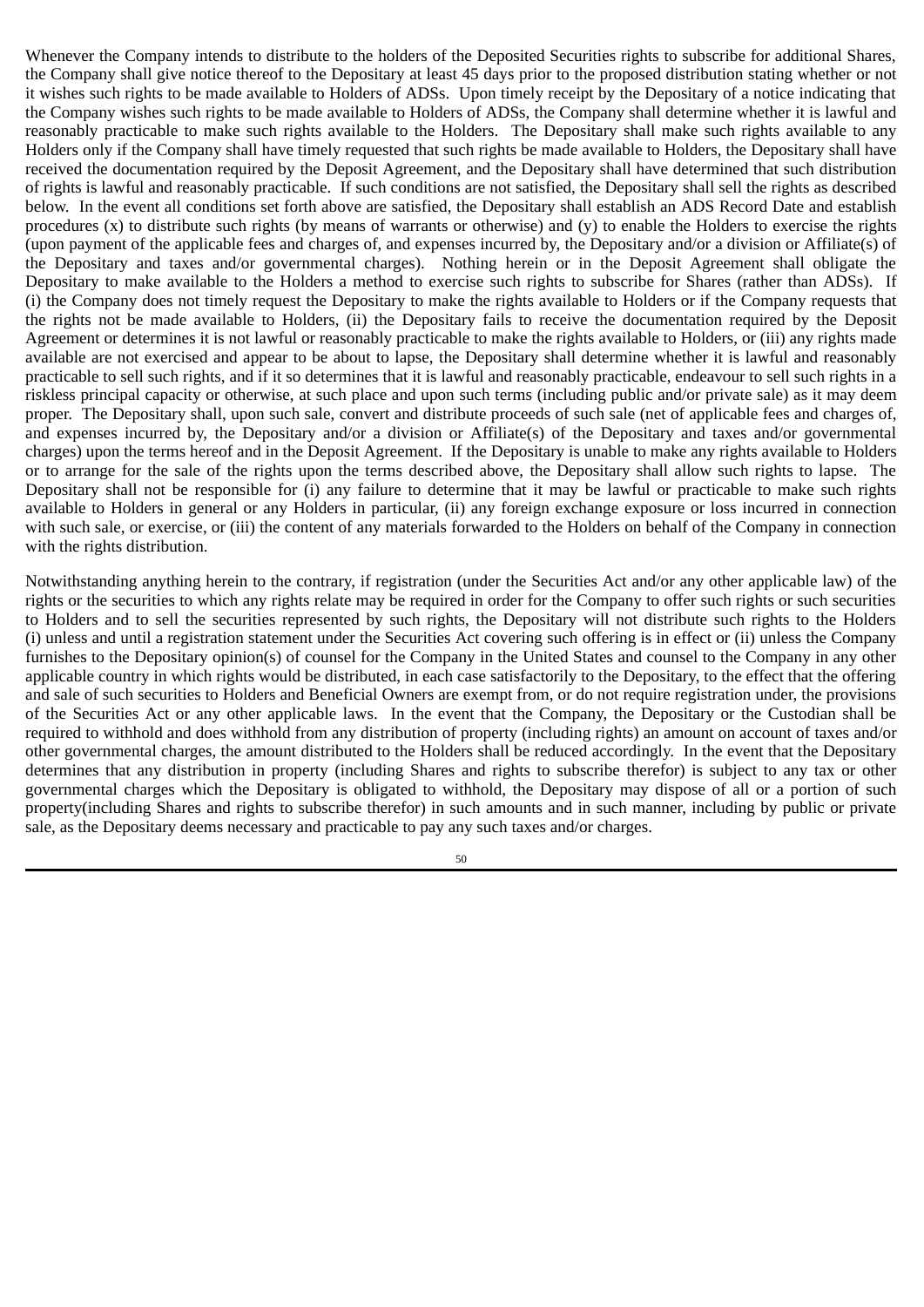There can be no assurance that Holders generally, or any Holder in particular, will be given the opportunity to exercise rights on the same terms and conditions as the holders of Shares or to exercise such rights. Nothing herein shall obligate the Company to file any registration statement in respect of any rights or Shares or other securities to be acquired upon the exercise of such rights or otherwise to register or qualify the offer or sale of such rights or securities under the applicable law of any other jurisdiction for any purpose.

Upon receipt of a notice regarding property other than cash, Shares or rights to purchase additional Shares, to be made to Holders of ADSs, the Depositary shall determine, after consultation with the Company, whether such distribution to Holders is lawful and reasonably practicable. The Depositary shall not make such distribution unless (i) the Company shall have timely requested the Depositary to make such distribution to Holders, (ii) the Depositary shall have received the documentation required by the Deposit Agreement, and (iii) the Depositary shall have determined that such distribution is lawful and reasonably practicable. Upon satisfaction of such conditions, the Depositary shall distribute the property so received to the Holders of record as of the ADS Record Date, in proportion to the number of ADSs held by such Holders respectively and in such manner as the Depositary may deem practicable for accomplishing such distribution (i) upon receipt of payment or net of the applicable fees and charges of, and expenses incurred by, the Depositary, and (ii) net of any taxes and/or governmental charges. The Depositary may dispose of all or a portion of the property so distributed and deposited, in such amounts and in such manner (including public or private sale) as the Depositary may deem practicable or necessary to satisfy any taxes (including applicable interest and penalties) or other governmental charges applicable to the distribution.

If the conditions above are not satisfied, the Depositary shall sell or cause such property to be sold in a public or private sale, at such place or places and upon such terms as it may deem proper and shall distribute the proceeds of such sale received by the Depositary (net of (a) applicable fees and charges of, and expenses incurred by, the Depositary and/or a division or Affiliate(s) of the Depositary and (b) taxes and/or governmental charges) to the Holders upon the terms hereof and of the Deposit Agreement. If the Depositary is unable to sell such property, the Depositary may dispose of such property in any way it deems reasonably practicable under the circumstances.

(14) Fixing of Record Date. Whenever necessary in connection with any distribution (whether in cash, Shares, rights or other distribution), or whenever for any reason the Depositary causes a change in the number of Shares that are represented by each ADS, or whenever the Depositary shall receive notice of any meeting of or solicitation of holders of Shares or other Deposited Securities, or whenever the Depositary shall find it necessary or convenient in connection with the giving of any notice, or any other matter, the Depositary shall fix a record date (the "ADS Record Date"), as close as practicable to the record date fixed by the Company with respect to the Shares (if applicable), for the determination of the Holders who shall be entitled to receive such distribution, to give instructions for the exercise of voting rights at any such meeting, or to give or withhold such consent, or to receive such notice or solicitation or to otherwise take action, or to exercise the rights of Holders with respect to such changed number of Shares represented by each ADS or for any other reason. Subject to applicable law and the terms and conditions of this Receipt and the Deposit Agreement, only the Holders of record at the close of business in New York on such ADS Record Date shall be entitled to receive such distributions, to give such voting instructions, to receive such notice or solicitation, or otherwise take action.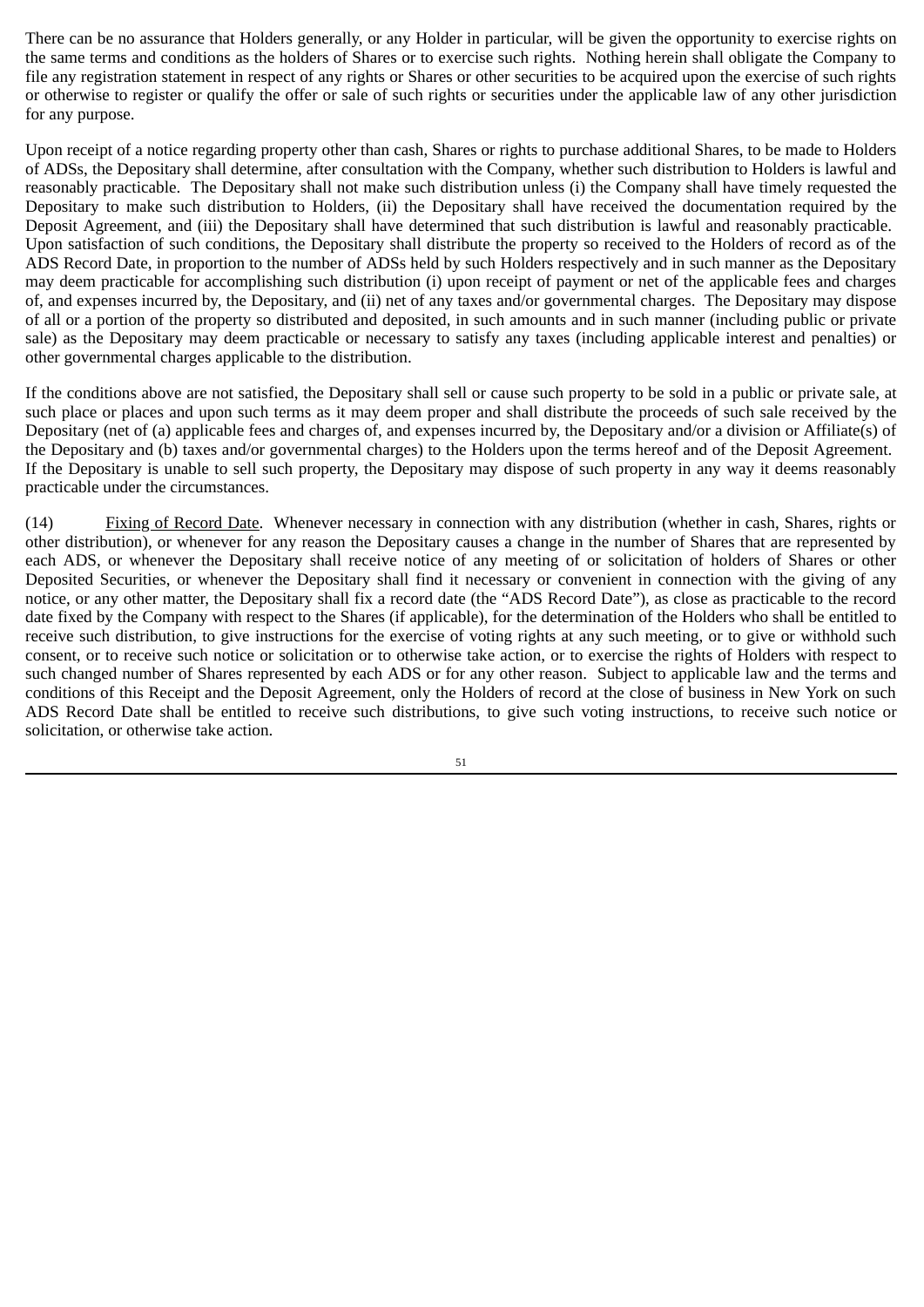(15) Voting of Deposited Securities. Subject to the next sentence, as soon as practicable after receipt of notice of any meeting at which the holders of Deposited Securities are entitled to vote, or of solicitation of consents or proxies from holders of Deposited Securities, the Depositary shall fix the ADS Record Date in respect of such meeting or such solicitation of consents or proxies. The Depositary shall, if requested by the Company in writing in a timely manner (the Depositary having no obligation to take any further action if the request shall not have been received by the Depositary at least 30 Business Days prior to the date of such vote or meeting) and at the Company's expense, and provided no U.S. legal prohibitions exist, mail by regular, ordinary mail delivery (or by electronic mail or as otherwise may be agreed between the Company and the Depositary in writing from time to time) or otherwise distribute as soon as practicable after receipt thereof to Holders as of the ADS Record Date: (a) such notice of meeting or solicitation of consent or proxy; (b) a statement that the Holders at the close of business on the ADS Record Date will be entitled, subject to any applicable law, the provisions of this Deposit Agreement, the Company's Memorandum and Articles of Association and the provisions of or governing the Deposited Securities (which provisions, if any, shall be summarized in pertinent part by the Company), to instruct the Depositary as to the exercise of the voting rights, if any, pertaining to the Deposited Securities represented by such Holder's American Depositary Shares; and (c) a brief statement as to the manner in which such voting instructions may be given to the Depositary, or in which instructions may be deemed to have been given in accordance with this Article (15), including an express indication that instructions may be given (or be deemed to have been given in accordance with the immediately following paragraph of this section if no instruction is received) to the Depositary to give a discretionary proxy to a person or persons designated by the Company. Voting instructions may be given only in respect of a number of American Depositary Shares representing an integral number of Deposited Securities. Upon the timely receipt of voting instructions of a Holder on the ADS Record Date in the manner specified by the Depositary, the Depositary shall endeavor, insofar as practicable and permitted under applicable law, the provisions of this Deposit Agreement, the Company's Memorandum and Articles of Association and the provisions of or governing the Deposited Securities, to vote or cause the Custodian to vote the Deposited Securities (in person or by proxy) represented by American Depositary Shares evidenced by such Receipt in accordance with such voting instructions.

In the event that (i) the Depositary timely receives voting instructions from a Holder which fail to specify the manner in which the Depositary is to vote the Deposited Securities represented by such Holder's ADSs or (ii) no timely instructions are received by the Depositary from a Holder with respect to any of the Deposited Securities represented by the ADSs held by such Holder on the ADS Record Date, the Depositary shall (unless otherwise specified in the notice distributed to Holders) deem such Holder to have instructed the Depositary to give a discretionary proxy to a person designated by the Company with respect to such Deposited Securities and the Depositary shall give a discretionary proxy to a person designated by the Company to vote such Deposited Securities, provided, however, that no such instruction shall be deemed to have been given and no such discretionary proxy shall be given with respect to any matter as to which the Company informs the Depositary (and the Company agrees to provide such information as promptly as practicable in writing, if applicable) that (x) the Company does not wish to give such proxy, (y) the Company is aware or should reasonably be aware that substantial opposition exists from Holders against the outcome for which the person designated by the Company would otherwise vote or (z) the outcome for which the person designated by the Company would otherwise vote would materially and adversely affect the rights of holders of Deposited Securities, provided, further, that the Company will have no liability to any Holder or Beneficial Owner resulting from such notification.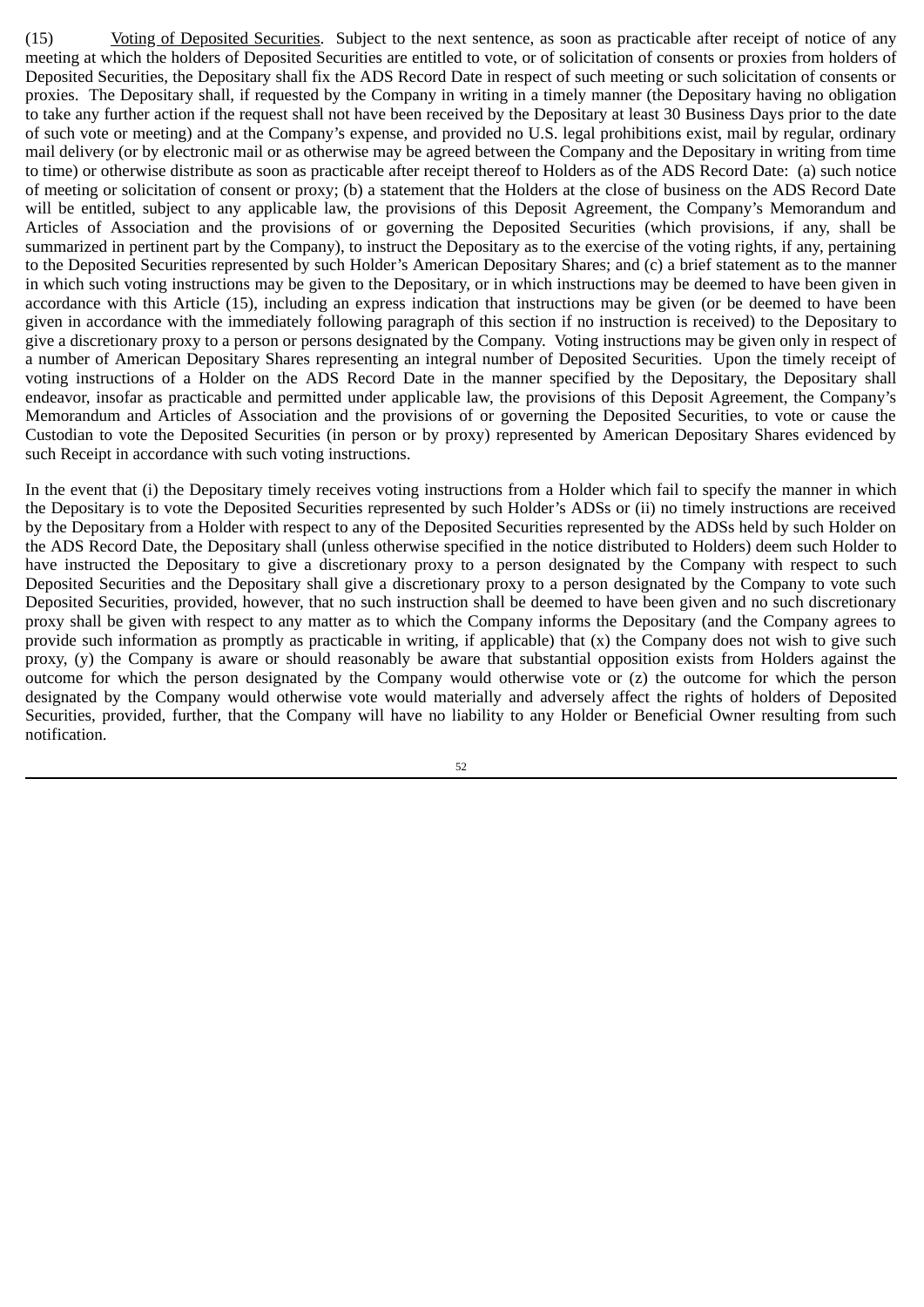In the event that voting on any resolution or matter is conducted on a show of hands basis in accordance with the Memorandum and Articles of Association, the Depositary will refrain from voting and the voting instructions (or the deemed voting instructions, as set out above) received by the Depositary from Holders shall lapse. The Depositary will have no obligation to demand voting on a poll basis with respect to any resolution and shall have no liability to any Holder or Beneficial Owner for not having demanded voting on a poll basis.

Neither the Depositary nor the Custodian shall, under any circumstances exercise any discretion as to voting, and neither the Depositary nor the Custodian shall vote, attempt to exercise the right to vote, or in any way make use of for purposes of establishing a quorum or otherwise, Deposited Securities represented by ADSs except pursuant to and in accordance with such written instructions from Holders, including the deemed instruction to the Depositary to give a discretionary proxy to a person designated by the Company. Deposited Securities represented by ADSs for which (i) no timely voting instructions are received by the Depositary from the Holder, or (ii) timely voting instructions are received by the Depositary from the Holder but such voting instructions fail to specify the manner in which the Depositary is to vote the Deposited Securities represented by such Holder's ADSs, shall be voted in the manner provided in this Article (15). Notwithstanding anything else contained herein, and subject to applicable law, regulation and the Memorandum and Articles of Association, the Depositary shall, if so requested in writing by the Company, represent all Deposited Securities (whether or not voting instructions have been received in respect of such Deposited Securities from Holders as of the ADS Record Date) for the purpose of establishing quorum at a meeting of shareholders.

There can be no assurance that Holders or Beneficial Owners generally or any Holder or Beneficial Owner in particular will receive the notice described above with sufficient time to enable the Holder to return voting instructions to the Depositary in a timely manner.

Notwithstanding the above, save for applicable provisions of the law of the Cayman Islands, and in accordance with the terms of Section 5.3 of the Deposit Agreement, the Depositary shall not be liable for any failure to carry out any instructions to vote any of the Deposited Securities or the manner in which such vote is cast or the effect of such vote.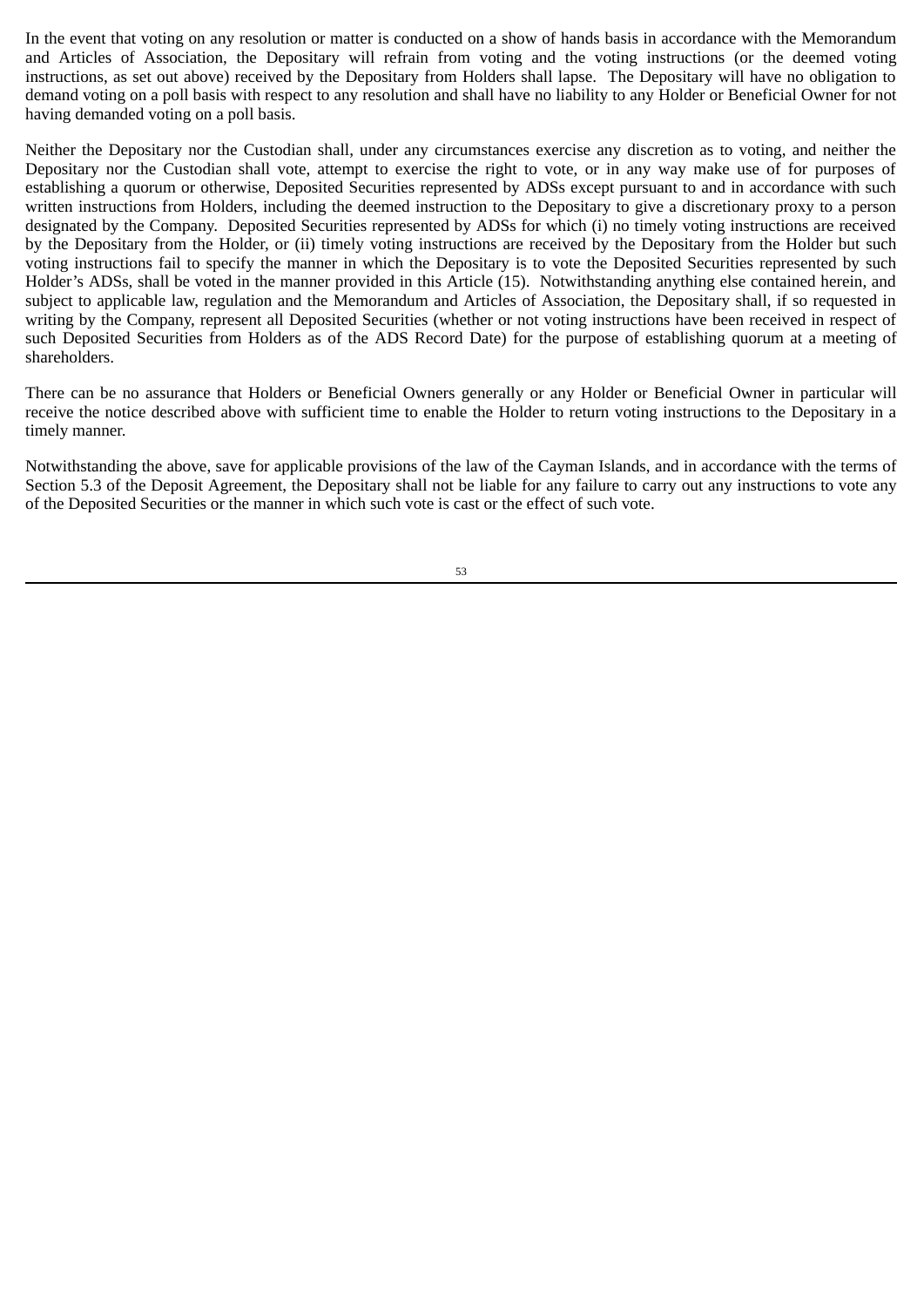(16) Changes Affecting Deposited Securities. Upon any change in par value, split-up, subdivision, cancellation, consolidation or any other reclassification of Deposited Securities, or upon any recapitalization, reorganization, merger, amalgamation or consolidation or sale of assets affecting the Company or to which it otherwise is a party, any securities which shall be received by the Depositary or a Custodian in exchange for, or in conversion of or replacement or otherwise in respect of, such Deposited Securities shall, to the extent permitted by law, be treated as new Deposited Securities under the Deposit Agreement, and the Receipts shall, subject to the provisions of the Deposit Agreement and applicable law, evidence ADSs representing the right to receive such additional securities. Alternatively, the Depositary may, with the Company's approval, and shall, if the Company shall so requests, subject to the terms of the Deposit Agreement and receipt of satisfactory documentation contemplated by the Deposit Agreement, execute and deliver additional Receipts as in the case of a stock dividend on the Shares, or call for the surrender of outstanding Receipts to be exchanged for new Receipts, in either case, as well as in the event of newly deposited Shares, with necessary modifications to this form of Receipt specifically describing such new Deposited Securities and/or corporate change. Notwithstanding the foregoing, in the event that any security so received may not be lawfully distributed to some or all Holders, the Depositary may, with the Company's approval, and shall if the Company requests, subject to receipt of satisfactory legal documentation contemplated in the Deposit Agreement, sell such securities at public or private sale, at such place or places and upon such terms as it may deem proper and may allocate the net proceeds of such sales (net of fees and charges of, and expenses incurred by, the Depositary and/or a division or Affiliate(s) of the Depositary and taxes and/or governmental charges) for the account of the Holders otherwise entitled to such securities and distribute the net proceeds so allocated to the extent practicable as in the case of a distribution received in cash pursuant to the Deposit Agreement. The Depositary shall not be responsible for (i) any failure to determine that it may be lawful or feasible to make such securities available to Holders in general or any Holder in particular, (ii) any foreign exchange exposure or loss incurred in connection with such sale, or (iii) any liability to the purchaser of such securities.

(17) Exoneration. None of the Depositary, the Custodian or the Company shall be obligated to do or perform any act which is inconsistent with the provisions of the Deposit Agreement or shall incur any liability to Holders, Beneficial Owners or any third parties (i) if the Depositary, the Custodian or the Company or their respective controlling persons or agents shall be prevented or forbidden from, or subjected to any civil or criminal penalty or restraint on account of, or delayed in, doing or performing any act or thing required by the terms of the Deposit Agreement and this Receipt, by reason of any provision of any present or future law or regulation of the United States**,** the Cayman Islands or any other country, or of any other governmental authority or regulatory authority or stock exchange, or by reason of any provision, present or future of the Memorandum and Articles of Association or any provision of or governing any Deposited Securities, or by reason of any act of God or war or other circumstances beyond its control, (including, without limitation, nationalization, expropriation, currency restrictions, work stoppage, strikes, civil unrest, revolutions, rebellions, explosions and computer failure), (ii) by reason of any exercise of, or failure to exercise, any discretion provided for in the Deposit Agreement or in the Memorandum and Articles of Association or provisions of or governing Deposited Securities, (iii) for any action or inaction of the Depositary, the Custodian or the Company or their respective controlling persons or agents in reliance upon the advice of or information from legal counsel, accountants, any person presenting Shares for deposit, any Holder, any Beneficial Owner or authorized representative thereof, or any other person believed by it in good faith to be competent to give such advice or information, (iv) for any inability by a Holder or Beneficial Owner to benefit from any distribution, offering, right or other benefit which is made available to holders of Deposited Securities but is not, under the terms of the Deposit Agreement, made available to Holders of ADS or (v) for any special, consequential, indirect or punitive damages for any breach of the terms of the Deposit Agreement or otherwise. The Depositary, its controlling persons, its agents (including without limitation, the Agents), any Custodian and the Company, its controlling persons and its agents may rely and shall be protected in acting upon any written notice, request, opinion or other document believed by it to be genuine and to have been signed or presented by the proper party or parties. No disclaimer of liability under the Securities Act or the Exchange Act is intended by any provision of the Deposit Agreement.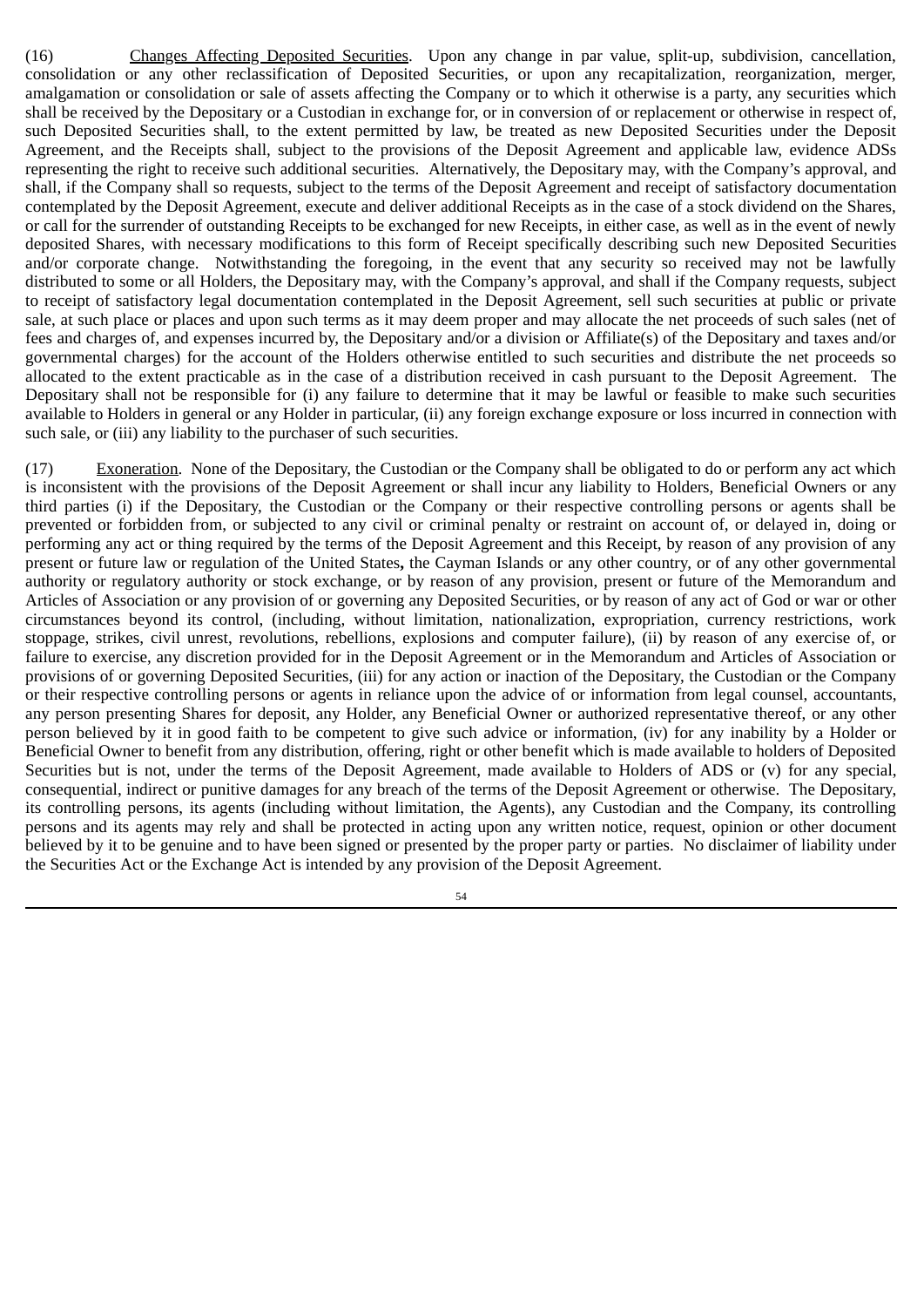(18) Standard of Care. The Company and the Depositary and their respective directors, officers, Affiliates, employees and agents (including without limitation, the Agents) assume no obligation and shall not be subject to any liability under the Deposit Agreement or the Receipts to Holders or Beneficial Owners or other persons, except in accordance with Section 5.8 of the Deposit Agreement, provided, that the Company and the Depositary and their respective directors, officers, Affiliates, employees and agents (including without limitation, the Agents) agree to perform their respective obligations specifically set forth in the Deposit Agreement without gross negligence or wilful misconduct. The Depositary and its directors, officers, Affiliates, employees and agents (including without limitation, the Agents) shall not be liable for any failure to carry out any instructions to vote any of the Deposited Securities, or for the manner in which any vote is cast or the effect of any vote. The Depositary shall not incur any liability for any failure to determine that any distribution or action may be lawful or reasonably practicable, for the content of any information submitted to it by the Company for distribution to the Holders or for any inaccuracy of any translation thereof, for any investment risk associated with acquiring an interest in the Deposited Securities, for the validity or worth of the Deposited Securities or for any tax consequences that may result from the ownership of ADSs, Shares or Deposited Securities, for the credit–worthiness of any third party, for allowing any rights to lapse upon the terms of the Deposit Agreement or for the failure or timeliness of any notice from the Company or for any action or non action by it in reliance upon the opinion, advice of or information from legal counsel, accountants, any person presenting Shares for deposit, any Holder or any other person believed by it in good faith to be competent to give such advice or information. The Depositary and its agents (including without limitation, the Agents) shall not be liable for any acts or omissions made by a successor depositary whether in connection with a previous act or omission of the Depositary or in connection with any matter arising wholly after the removal or resignation of the Depositary, provided that in connection with the issue out of which such potential liability arises the Depositary performed its obligations without gross negligence or willful misconduct while it acted as Depositary.

(19) Resignation and Removal of the Depositary; Appointment of Successor Depositary. The Depositary may at any time resign as Depositary under the Deposit Agreement by written notice of resignation delivered to the Company, such resignation to be effective on the earlier of (i) the 90th day after delivery thereof to the Company (whereupon the Depositary shall, in the event no successor depositary has been appointed by the Company, be entitled to take the actions contemplated in the Deposit Agreement), or (ii) the appointment of a successor depositary and its acceptance of such appointment as provided in the Deposit Agreement, save that, any amounts, fees, costs or expenses owed to the Depositary under the Deposit Agreement or in accordance with any other agreements otherwise agreed in writing between the Company and the Depositary from time to time shall be paid to the Depositary prior to such resignation. The Company shall use reasonable efforts to appoint such successor depositary, and give notice to the Depositary of such appointment, not more than 90 days after delivery by the Depositary of written notice of resignation as provided in the Deposit Agreement. The Depositary may at any time be removed by the Company by written notice of such removal which notice shall be effective on the later of (i) the 90th day after delivery thereof to the Depositary (whereupon the Depositary shall be entitled to take the actions contemplated in the Deposit Agreement if a successor depositary has not been appointed), or (ii) the appointment of a successor depositary and its acceptance of such appointment as provided in the Deposit Agreement save that, any amounts, fees, costs or expenses owed to the Depositary under the Deposit Agreement or in accordance with any other agreements otherwise agreed in writing between the Company and the Depositary from time to time shall be paid to the Depositary prior to such removal. In case at any time the Depositary acting hereunder shall resign or be removed, the Company shall use its best efforts to appoint a successor depositary which shall be a bank or trust company having an office in the Borough of Manhattan, the City of New York and if it shall have not appointed a successor depositary the provisions referred to in Article (21) hereof and correspondingly in the Deposit Agreement shall apply. Every successor depositary shall be required by the Company to execute and deliver to its predecessor and to the Company an instrument in writing accepting its appointment hereunder, and thereupon such successor depositary, without any further act or deed, shall become fully vested with all the rights, powers, duties and obligations of its predecessor. The predecessor depositary, upon payment of all sums due to it and on the written request of the Company, shall (i) execute and deliver an instrument transferring to such successor all rights and powers of such predecessor hereunder (other than as contemplated in the Deposit Agreement), (ii) duly assign, transfer and deliver all right, title and interest to the Deposited Securities to such successor, and (iii) deliver to such successor a list of the Holders of all outstanding Receipts and such other information relating to Receipts and Holders thereof as the successor may reasonably request. Any such successor depositary shall promptly mail notice of its appointment to such Holders. Any corporation into or with which the Depositary may be merged or consolidated shall be the successor of the Depositary without the execution or filing of any document or any further act and, notwithstanding anything to the contrary in the Deposit Agreement, the Depositary may assign or otherwise transfer all or any of its rights and benefits under the Deposit Agreement (including any cause of action arising in connection with it) to Deutsche Bank AG or any branch thereof or any entity which is a direct or indirect subsidiary or other affiliate of Deutsche Bank AG.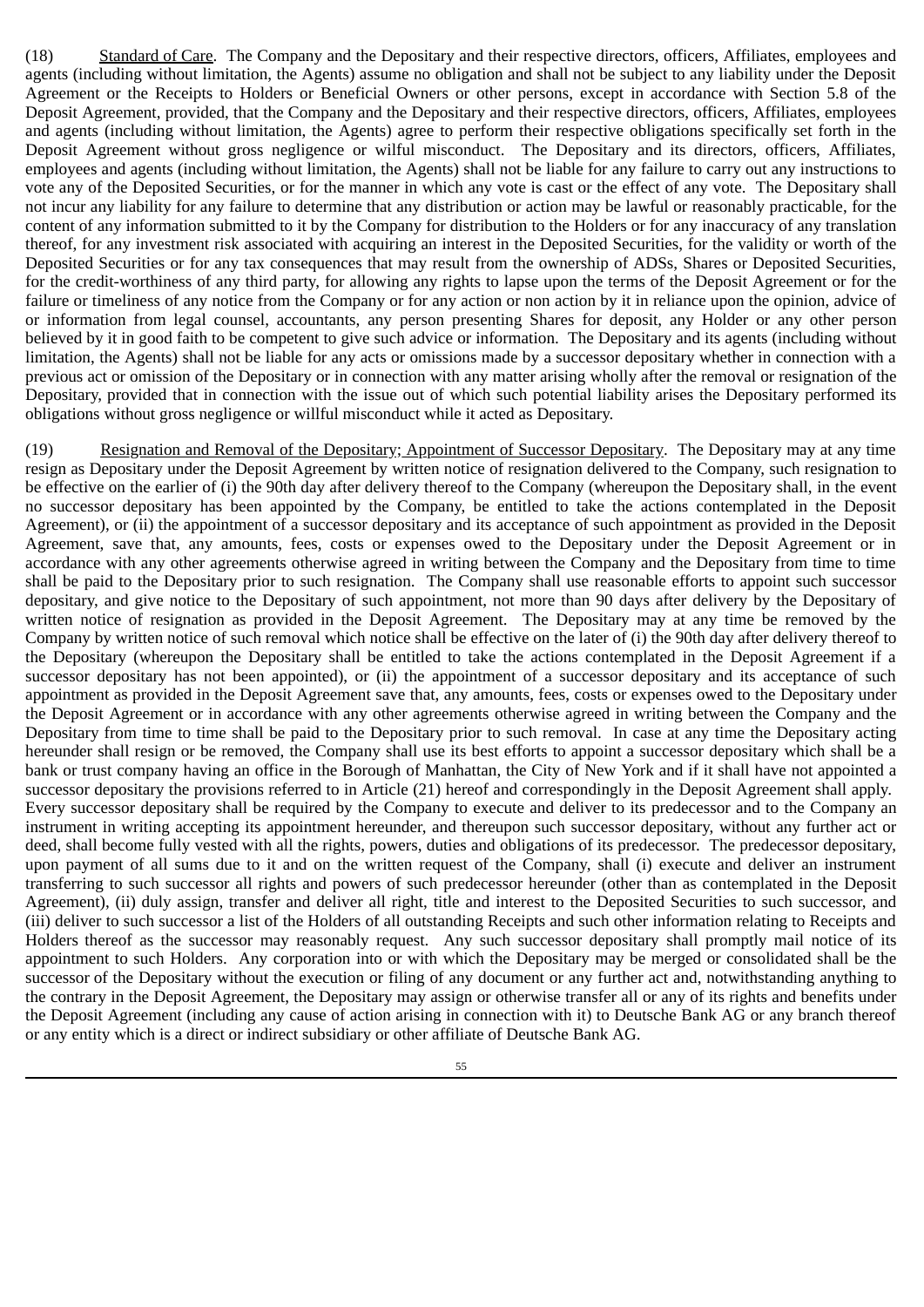(20) Amendment/Supplement. Subject to the terms and conditions of this Article (20), and applicable law, this Receipt and any provisions of the Deposit Agreement may at any time and from time to time be amended or supplemented by written agreement between the Company and the Depositary in any respect which they may deem necessary or desirable without the consent of the Holders or Beneficial Owners. Any amendment or supplement which shall impose or increase any fees or charges (other than the charges of the Depositary in connection with foreign exchange control regulations, and taxes and/or other governmental charges, delivery and other such expenses), or which shall otherwise materially prejudice any substantial existing right of Holders or Beneficial Owners, shall not, however, become effective as to outstanding Receipts until 30 days after notice of such amendment or supplement shall have been given to the Holders of outstanding Receipts. Notice of any amendment to the Deposit Agreement or form of Receipts shall not need to describe in detail the specific amendments effectuated thereby, and failure to describe the specific amendments in any such notice shall not render such notice invalid, provided, however, that, in each such case, the notice given to the Holders identifies a means for Holders and Beneficial Owners to retrieve or receive the text of such amendment (i.e., upon retrieval from the Commission's, the Depositary's or the Company's website or upon request from the Depositary). The parties hereto agree that any amendments or supplements which (i) are reasonably necessary (as agreed by the Company and the Depositary) in order for (a) the ADSs to be registered on Form F‑6 under the Securities Act or (b) the ADSs or Shares to be traded solely in electronic book‑entry form and (ii) do not in either such case impose or increase any fees or charges to be borne by Holders, shall be deemed not to materially prejudice any substantial rights of Holders or Beneficial Owners. Every Holder and Beneficial Owner at the time any amendment or supplement so becomes effective shall be deemed, by continuing to hold such ADS, to consent and agree to such amendment or supplement and to be bound by the Deposit Agreement as amended or supplemented thereby. In no event shall any amendment or supplement impair the right of the Holder to surrender such Receipt and receive therefor the Deposited Securities represented thereby, except in order to comply with mandatory provisions of applicable law. Notwithstanding the foregoing, if any governmental body should adopt new laws, rules or regulations which would require amendment or supplement of the Deposit Agreement to ensure compliance therewith, the Company and the Depositary may amend or supplement the Deposit Agreement and the Receipt at any time in accordance with such changed laws, rules or regulations. Such amendment or supplement to the Deposit Agreement in such circumstances may become effective before a notice of such amendment or supplement is given to Holders or within any other period of time as required for compliance with such laws, or rules or regulations.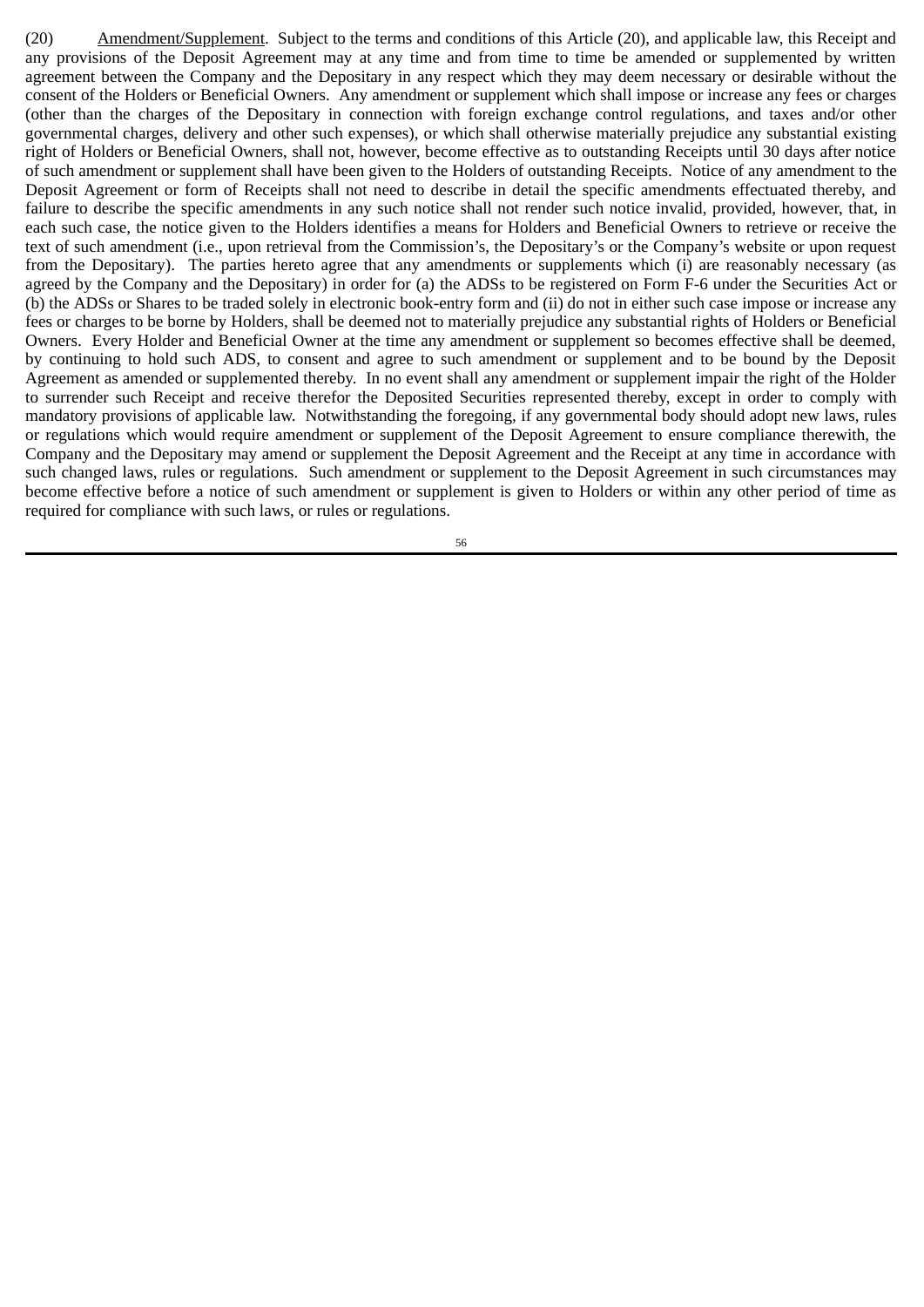(21) Termination. The Depositary shall, at any time at the written direction of the Company, terminate the Deposit Agreement by mailing notice of such termination to the Holders of all Receipts then outstanding at least 90 days prior to the date fixed in such notice for such termination provided that, the Depositary shall be reimbursed for any amounts, fees, costs or expenses owed to it in accordance with the terms of the Deposit Agreement and in accordance with any other agreements as otherwise agreed in writing between the Company and the Depositary from time to time, prior to such termination shall take effect. If 90 days shall have expired after (i) the Depositary shall have delivered to the Company a written notice of its election to resign, or (ii) the Company shall have delivered to the Depositary a written notice of the removal of the Depositary, and in either case a successor depositary shall not have been appointed and accepted its appointment as provided herein and in the Deposit Agreement, the Depositary may terminate the Deposit Agreement by mailing notice of such termination to the Holders of all Receipts then outstanding at least 30 days prior to the date fixed for such termination. On and after the date of termination of the Deposit Agreement, each Holder will, upon surrender of such Holder's Receipt at the Corporate Trust Office of the Depositary, upon the payment of the charges of the Depositary for the surrender of Receipts referred to in Article (2) hereof and in the Deposit Agreement and subject to the conditions and restrictions therein set forth, and upon payment of any applicable taxes and/or governmental charges, be entitled to delivery, to him or upon his order, of the amount of Deposited Securities represented by such Receipt. If any Receipts shall remain outstanding after the date of termination of the Deposit Agreement, the Registrar thereafter shall discontinue the registration of transfers of Receipts, and the Depositary shall suspend the distribution of dividends to the Holders thereof, and shall not give any further notices or perform any further acts under the Deposit Agreement, except that the Depositary shall continue to collect dividends and other distributions pertaining to Deposited Securities, shall sell rights or other property as provided in the Deposit Agreement, and shall continue to deliver Deposited Securities, subject to the conditions and restrictions set forth in the Deposit Agreement, together with any dividends or other distributions received with respect thereto and the net proceeds of the sale of any rights or other property, in exchange for Receipts surrendered to the Depositary (after deducting, or charging, as the case may be, in each case the charges of the Depositary for the surrender of a Receipt, any expenses for the account of the Holder in accordance with the terms and conditions of the Deposit Agreement and any applicable taxes and/or governmental charges or assessments). At any time after the expiration of six months from the date of termination of the Deposit Agreement, the Depositary may sell the Deposited Securities then held hereunder and may thereafter hold uninvested the net proceeds of any such sale, together with any other cash then held by it hereunder, in an unsegregated account, without liability for interest for the pro rata benefit of the Holders of Receipts whose Receipts have not theretofore been surrendered. After making such sale, the Depositary shall be discharged from all obligations under the Deposit Agreement with respect to the Receipts and the Shares, Deposited Securities and ADSs, except to account for such net proceeds and other cash (after deducting, or charging, as the case may be, in each case the charges of the Depositary for the surrender of a Receipt, any expenses for the account of the Holder in accordance with the terms and conditions of the Deposit Agreement and any applicable taxes and/or governmental charges or assessments) and except as set forth in the Deposit Agreement. Upon the termination of the Deposit Agreement, the Company shall be discharged from all obligations under the Deposit Agreement except as set forth in the Deposit Agreement. The obligations under the terms of the Deposit Agreement and Receipts of Holders and Beneficial Owners of ADSs outstanding as of the effective date of any termination shall survive such effective date of termination and shall be discharged only when the applicable ADSs are presented by their Holders to the Depositary for cancellation under the terms of the Deposit Agreement and the Holders have each satisfied any and all of their obligations hereunder (including, but not limited to, any payment and/or reimbursement obligations which relate to prior to the effective date of termination but which payment and/or reimbursement is claimed after such effective date of termination).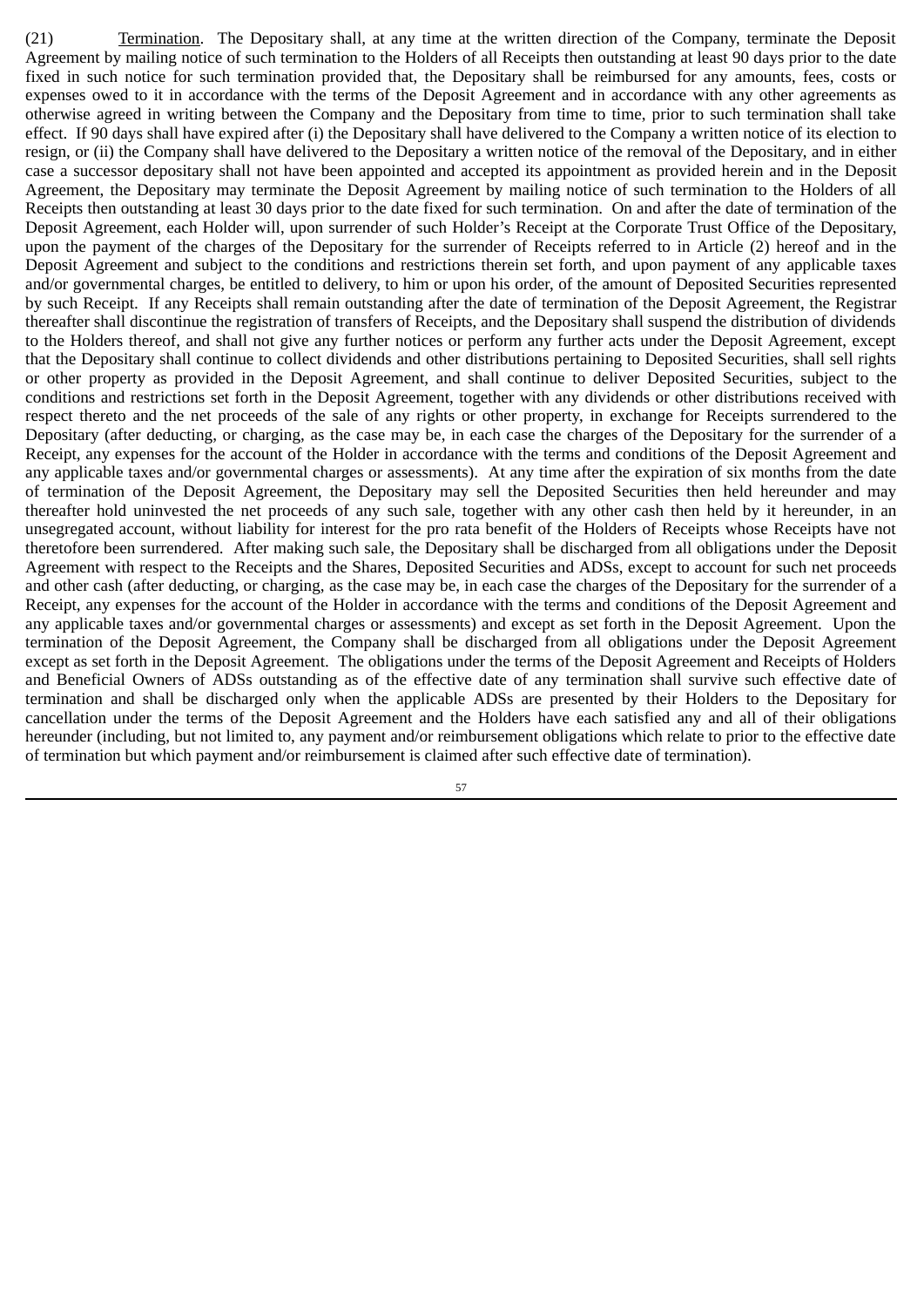Notwithstanding anything contained in the Deposit Agreement or any ADR, in connection with the termination of the Deposit Agreement, the Depositary may, independently and without the need for any action by the Company, make available to Holders of ADSs a means to withdraw the Deposited Securities represented by their ADSs and to direct the deposit of such Deposited Securities into an unsponsored American depositary shares program established by the Depositary, upon such terms and conditions as the Depositary may deem reasonably appropriate, subject however, in each case, to satisfaction of the applicable registration requirements by the unsponsored American depositary shares program under the Securities Act, and to receipt by the Depositary of payment of the applicable fees and charges of, and reimbursement of the applicable expenses incurred by, the Depositary.

(22) Compliance with U.S. Securities Laws; Regulatory Compliance. Notwithstanding any provisions in this Receipt or the Deposit Agreement to the contrary, the withdrawal or Delivery of Deposited Securities will not be suspended by the Company or the Depositary except as would be permitted by Section I.A.(1) of the General Instructions to Form F‑6 Registration Statement, as amended from time to time, under the Securities Act.

(23) Certain Rights of the Depositary. The Depositary, its Affiliates and their agents, on their own behalf, may own and deal in any class of securities of the Company and its Affiliates and in ADSs. The Depositary may issue ADSs against evidence of rights to receive Shares from the Company, any agent of the Company or any custodian, registrar, transfer agent, clearing agency or other entity involved in ownership or transaction records in respect of the Shares.

(24) Ownership Restrictions. Owners and Beneficial Owners shall comply with any limitations on ownership of Shares under the Memorandum and Articles of Association or applicable Cayman Islands law as if they held the number of Shares their American Depositary Shares represent. The Company shall inform the Owners, Beneficial Owners and the Depositary of any such ownership restrictions in place from time to time.

(25) Waiver. EACH PARTY TO THE DEPOSIT AGREEMENT (INCLUDING, FOR AVOIDANCE OF DOUBT, EACH HOLDER AND BENEFICIAL OWNER AND/OR HOLDER OF INTERESTS IN ANY ADRs) HEREBY IRREVOCABLY WAIVES, TO THE FULLEST EXTENT PERMITTED BY APPLICABLE LAW, ANY RIGHT IT MAY HAVE TO A TRIAL BY JURY IN ANY SUIT, ACTION OR PROCEEDING AGAINST THE DEPOSITARY AND/OR THE COMPANY DIRECTLY OR INDIRECTLY ARISING OUT OF OR RELATING TO THE SHARES OR OTHER DEPOSITED SECURITIES, THE ADSs OR THE ADRs, THE DEPOSIT AGREEMENT OR ANY TRANSACTION CONTEMPLATED HEREIN OR THEREIN, OR THE BREACH HEREOF OR THEREOF (WHETHER BASED ON CONTRACT, TORT, COMMON LAW OR ANY OTHER THEORY).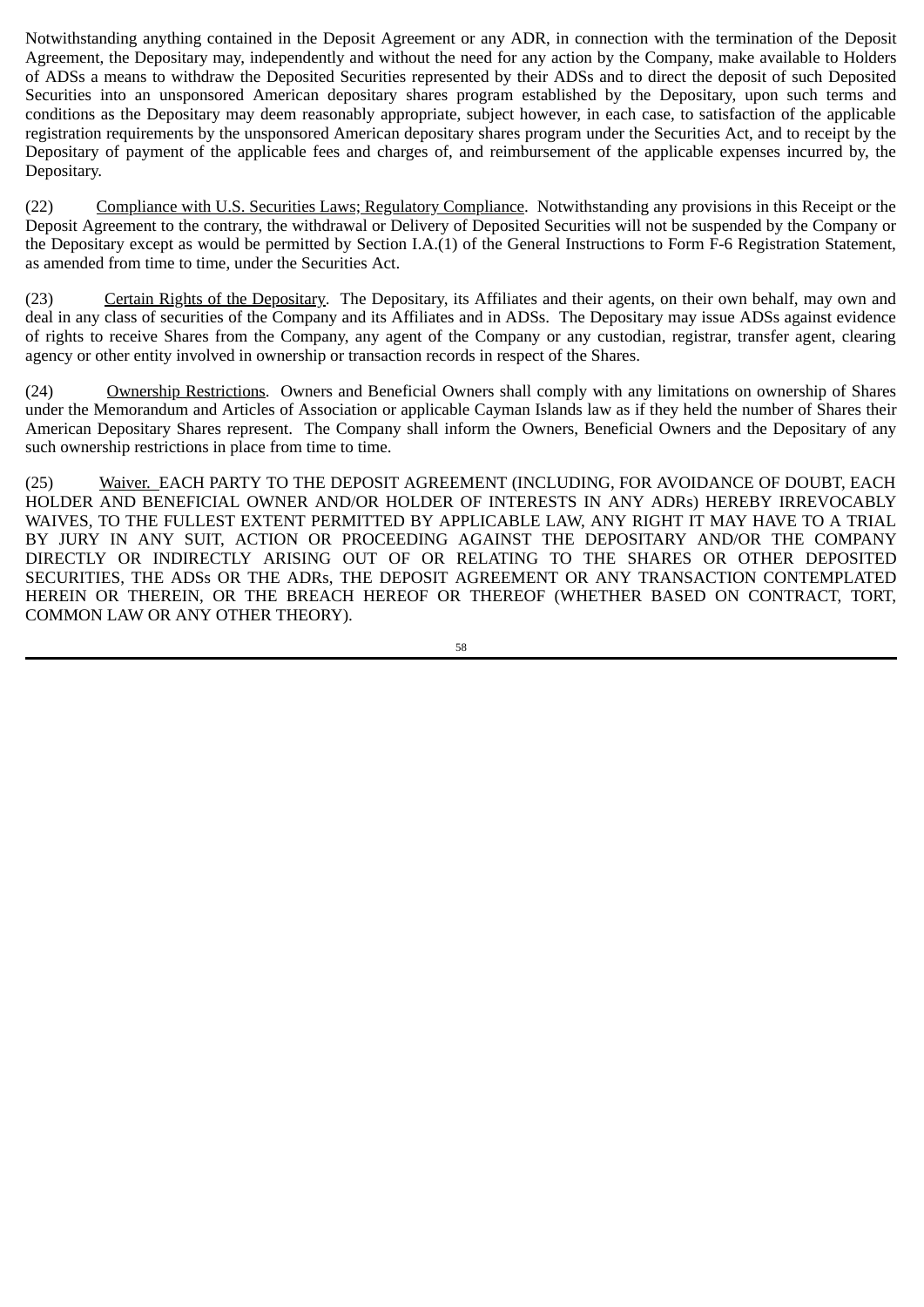## **(ASSIGNMENT AND TRANSFER SIGNATURE LINES)**

FOR VALUE RECEIVED, the undersigned Holder hereby sell(s), assign(s) and transfer(s) unto \_\_\_\_\_\_\_\_\_\_\_\_\_\_\_\_\_\_\_\_\_\_\_\_\_\_\_\_\_\_ whose taxpayer identification number is \_\_\_\_\_\_\_\_\_\_\_\_\_\_\_\_\_\_\_\_\_\_\_ and whose address including postal zip code is \_\_\_\_\_\_\_\_\_\_\_\_\_\_\_\_\_\_\_\_\_\_\_\_\_\_\_\_\_\_, the within Receipt and all rights thereunder, hereby irrevocably constituting and appointing \_\_\_\_\_\_\_\_\_\_\_\_\_\_\_\_\_\_\_\_\_\_\_\_ attorney‑in‑fact to transfer said Receipt on the books of the Depositary with full power of substitution in the premises.

Dated: Name:

By: Title:

> NOTICE: The signature of the Holder to this assignment must correspond with the name as written upon the face of the within instrument in every particular, without alteration or enlargement or any change whatsoever.

If the endorsement be executed by an attorney, executor, administrator, trustee or guardian, the person executing the endorsement must give his/her full title in such capacity and proper evidence of authority to act in such capacity, if not on file with the Depositary, must be forwarded with this Receipt.

SIGNATURE GUARANTEED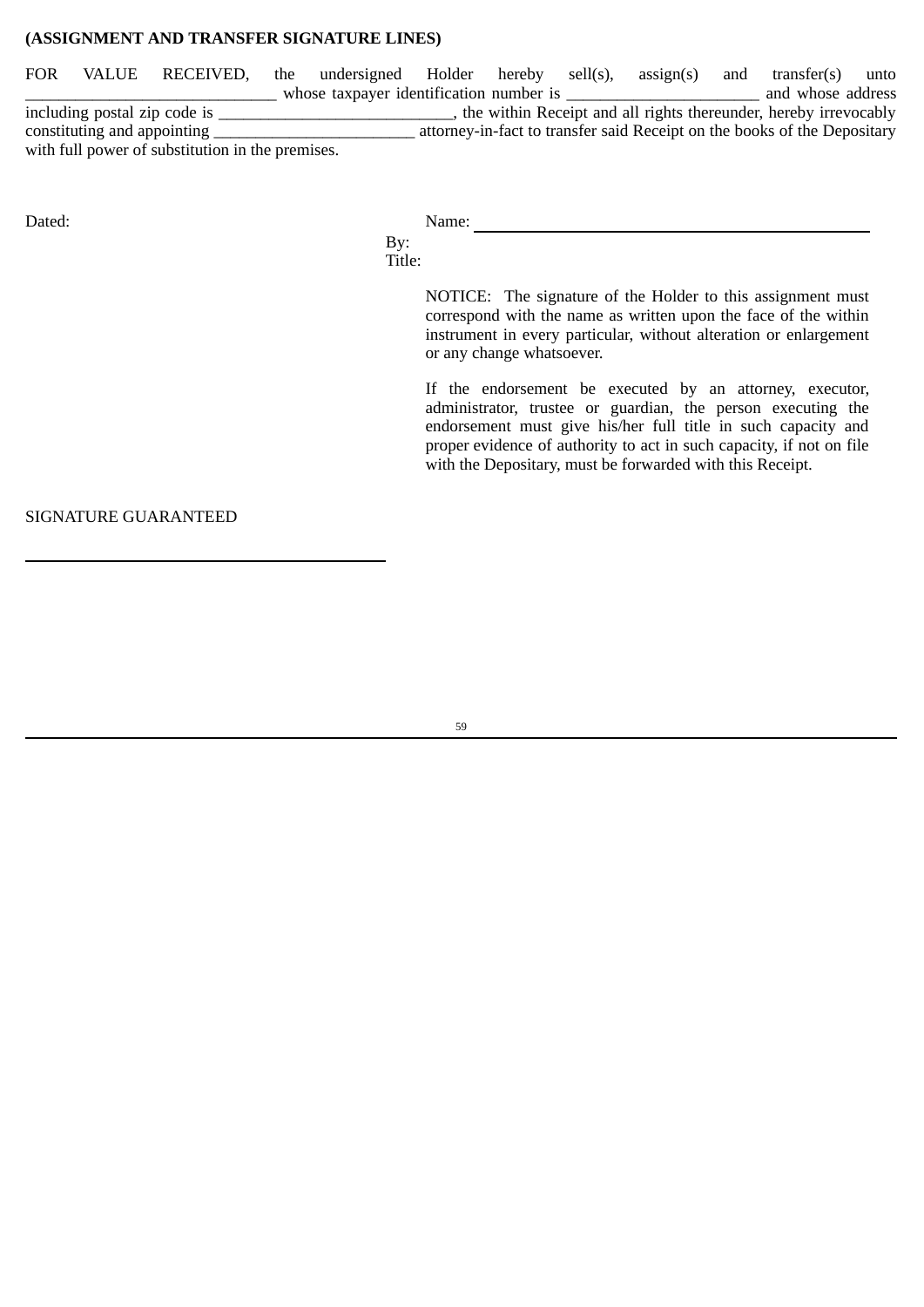|  | <b>ARTICLE I. DEFINITIONS</b> |                                                                                                              | $\mathbf{1}$             |
|--|-------------------------------|--------------------------------------------------------------------------------------------------------------|--------------------------|
|  | <b>SECTION 1.1</b>            | "Affiliate"                                                                                                  | $\mathbf{1}$             |
|  | <b>SECTION 1.2</b>            | "Agent"                                                                                                      | $\overline{c}$           |
|  | <b>SECTION 1.3</b>            | "American Depositary Share(s)" and "ADS(s)"                                                                  | $\overline{2}$           |
|  | <b>SECTION 1.4</b>            | "Article"                                                                                                    | $\overline{a}$           |
|  | <b>SECTION 1.5</b>            | "Articles of Association"                                                                                    | $\overline{2}$           |
|  | <b>SECTION 1.6</b>            | "ADS Record Date"                                                                                            | $\overline{a}$           |
|  | <b>SECTION 1.7</b>            | "Beneficial Owner"                                                                                           | $\overline{2}$           |
|  | <b>SECTION 1.8</b>            | "Business Day"                                                                                               | $\overline{a}$           |
|  | <b>SECTION 1.9</b>            | "Commission"                                                                                                 | $\overline{2}$           |
|  | <b>SECTION 1.10</b>           | "Company"                                                                                                    | $\overline{a}$           |
|  | <b>SECTION 1.11</b>           | "Corporate Trust Office"                                                                                     | $\overline{2}$           |
|  | <b>SECTION 1.12</b>           | "Custodian"                                                                                                  | $\overline{c}$           |
|  | <b>SECTION 1.13</b>           | "Deliver", "Deliverable" and "Delivery"                                                                      | 3                        |
|  | <b>SECTION 1.14</b>           | "Deposit Agreement"                                                                                          | 3                        |
|  | <b>SECTION 1.15</b>           | "Depositary"                                                                                                 | 3                        |
|  | <b>SECTION 1.16</b>           | "Deposited Securities"                                                                                       | 3                        |
|  | <b>SECTION 1.17</b>           | "Dollars" and "\$"                                                                                           | 3                        |
|  | <b>SECTION 1.18</b>           | "DRS/Profile"                                                                                                | 3                        |
|  | <b>SECTION 1.19</b>           | "DTC"                                                                                                        | 3                        |
|  | <b>SECTION 1.20</b>           | "DTC Participants"                                                                                           | 3                        |
|  | <b>SECTION 1.21</b>           | "Exchange Act"                                                                                               | 3                        |
|  | <b>SECTION 1.22</b>           | "Foreign Currency"                                                                                           | 3                        |
|  | <b>SECTION 1.23</b>           | "Foreign Registrar"                                                                                          | 3                        |
|  | <b>SECTION 1.24</b>           | "Holder"                                                                                                     | $\overline{\mathcal{A}}$ |
|  | <b>SECTION 1.25</b>           | "Indemnified Person" and "Indemnifying Person"                                                               | 4                        |
|  | <b>SECTION 1.26</b>           | "Losses"                                                                                                     | $\overline{\mathcal{A}}$ |
|  | <b>SECTION 1.27</b>           | "Memorandum"                                                                                                 | 4                        |
|  | <b>SECTION 1.28</b>           | "Opinion of Counsel"                                                                                         | $\overline{\mathcal{A}}$ |
|  | <b>SECTION 1.29</b>           | "Receipt(s); "American Depositary Receipt(s)"; and "ADR(s)"                                                  | 4                        |
|  | <b>SECTION 1.30</b>           | "Registrar"                                                                                                  | $\overline{\mathcal{A}}$ |
|  | <b>SECTION 1.31</b>           | "Restricted Securities"                                                                                      | 4                        |
|  | <b>SECTION 1.32</b>           | "Securities Act"                                                                                             | $\overline{\mathcal{A}}$ |
|  | <b>SECTION 1.33</b>           | "Share $(s)$ "                                                                                               | $\overline{\mathcal{A}}$ |
|  | <b>SECTION 1.34</b>           | "United States" or "U.S."                                                                                    | 5                        |
|  |                               | ARTICLE II. APPOINTMENT OF DEPOSITARY; FORM OF RECEIPT; DEPOSIT OF SHARES; EXECUTION                         | 5                        |
|  |                               | AND DELIVERY, TRANSFER AND SURRENDER OF RECEIPTS                                                             |                          |
|  | <b>SECTION 2.1</b>            | <b>Appointment of Depositary</b>                                                                             | 5                        |
|  | <b>SECTION 2.2</b>            | Form and Transferability of Receipts                                                                         | 5                        |
|  | <b>SECTION 2.3</b>            | Deposits                                                                                                     | 6                        |
|  | <b>SECTION 2.4</b>            | <b>Execution and Delivery of Receipts</b>                                                                    | 7                        |
|  | <b>SECTION 2.5</b>            | Transfer of Receipts; Combination and Split-up of Receipts                                                   | 7                        |
|  | <b>SECTION 2.6</b>            | Surrender of Receipts and Withdrawal of Deposited Securities                                                 | 8                        |
|  | <b>SECTION 2.7</b>            | Limitations on Execution and Delivery, Transfer, etc. of Receipts; Suspension of<br>Delivery, Transfer, etc. | 9                        |
|  |                               | 60                                                                                                           |                          |
|  |                               |                                                                                                              |                          |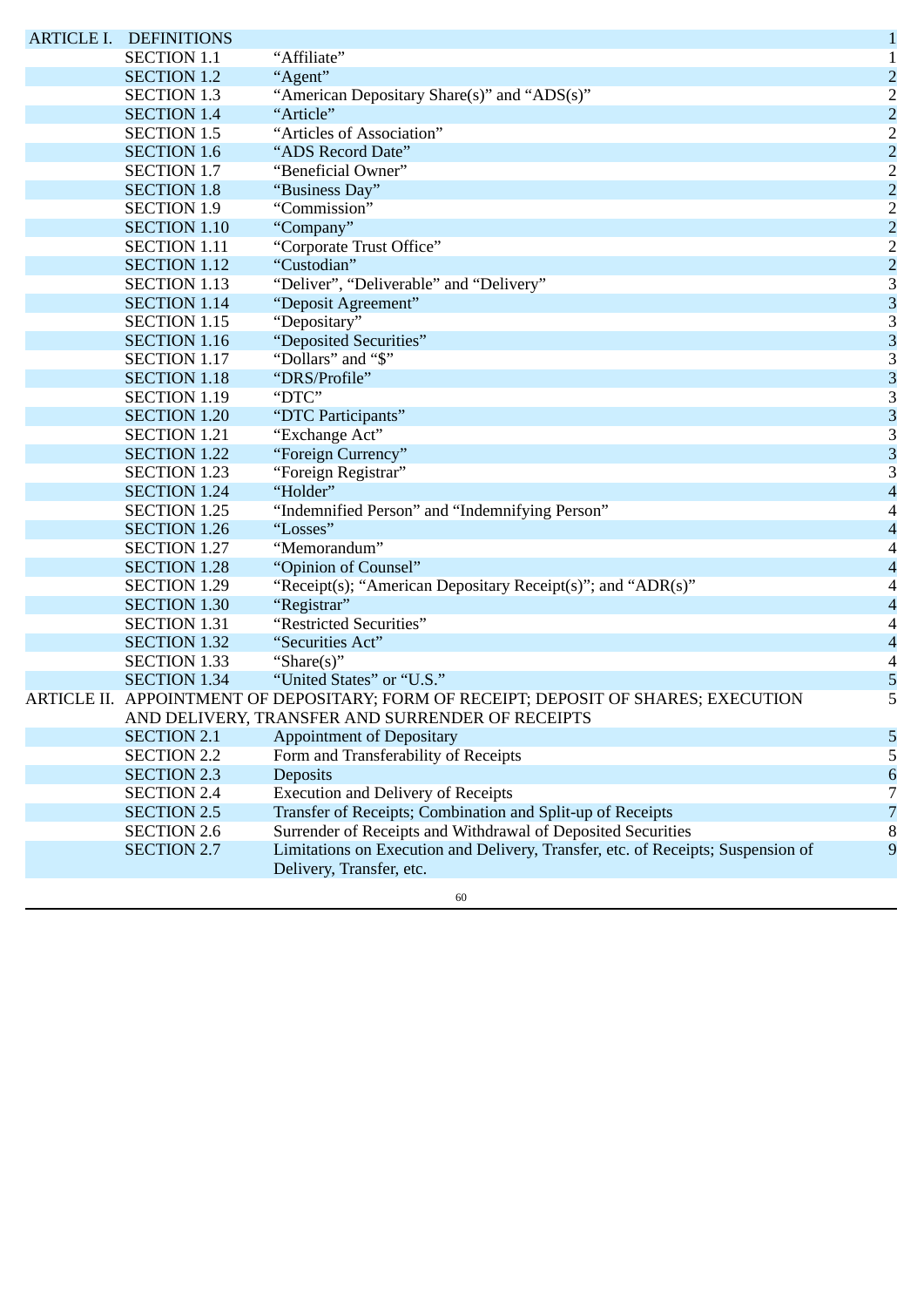|                        | <b>SECTION 2.8</b>                    | Lost Receipts, etc.                                                           | 10 |
|------------------------|---------------------------------------|-------------------------------------------------------------------------------|----|
|                        | <b>SECTION 2.9</b>                    | Cancellation and Destruction of Surrendered Receipts                          | 10 |
|                        | <b>SECTION 2.10</b>                   | <b>Maintenance of Records</b>                                                 | 10 |
|                        |                                       | ARTICLE III. CERTAIN OBLIGATIONS OF HOLDERS AND BENEFICIAL OWNERS OF RECEIPTS | 10 |
|                        | <b>SECTION 3.1</b>                    | Proofs, Certificates and Other Information                                    | 10 |
|                        | <b>SECTION 3.2</b>                    | Liability for Taxes and Other Charges                                         | 11 |
|                        | <b>SECTION 3.3</b>                    | Representations and Warranties on Deposit of Shares                           | 12 |
|                        | <b>SECTION 3.4</b>                    | <b>Compliance with Information Requests</b>                                   | 12 |
|                        | ARTICLE IV THE DEPOSITED SECURITIES.  |                                                                               | 13 |
|                        | <b>SECTION 4.1</b>                    | <b>Cash Distributions</b>                                                     | 13 |
|                        | <b>SECTION 4.2</b>                    | <b>Distribution in Shares</b>                                                 | 14 |
|                        | <b>SECTION 4.3</b>                    | <b>Elective Distributions in Cash or Shares</b>                               | 14 |
|                        | <b>SECTION 4.4</b>                    | Distribution of Rights to Purchase Shares                                     | 14 |
|                        | <b>SECTION 4.5</b>                    | Distributions Other Than Cash, Shares or Rights to Purchase Shares            | 16 |
|                        | <b>SECTION 4.6</b>                    | <b>Conversion of Foreign Currency</b>                                         | 17 |
|                        | <b>SECTION 4.7</b>                    | <b>Fixing of Record Date</b>                                                  | 18 |
|                        | <b>SECTION 4.8</b>                    | <b>Voting of Deposited Securities</b>                                         | 18 |
|                        | <b>SECTION 4.9</b>                    | <b>Changes Affecting Deposited Securities</b>                                 | 20 |
|                        | <b>SECTION 4.10</b>                   | <b>Available Information</b>                                                  | 20 |
|                        | <b>SECTION 4.11</b>                   | Reports                                                                       | 21 |
|                        | <b>SECTION 4.12</b>                   | <b>List of Holders</b>                                                        | 21 |
|                        | <b>SECTION 4.13</b>                   | Taxation; Withholding                                                         | 21 |
|                        |                                       | ARTICLE V. THE DEPOSITARY, THE CUSTODIAN AND THE COMPANY                      | 22 |
|                        | <b>SECTION 5.1</b>                    | Maintenance of Office and Transfer Books by the Registrar                     | 22 |
|                        | <b>SECTION 5.2</b>                    | Exoneration                                                                   | 23 |
|                        | <b>SECTION 5.3</b>                    | <b>Standard of Care</b>                                                       | 24 |
|                        | <b>SECTION 5.4</b>                    | Resignation and Removal of the Depositary; Appointment of Successor           | 25 |
|                        |                                       | Depositary                                                                    |    |
|                        | <b>SECTION 5.5</b>                    | The Custodian                                                                 | 26 |
|                        | <b>SECTION 5.6</b>                    | Notices and Reports                                                           | 26 |
|                        | <b>SECTION 5.7</b>                    | Issuance of Additional Shares, ADSs etc.                                      | 27 |
|                        | <b>SECTION 5.8</b>                    | Indemnification                                                               | 28 |
|                        | <b>SECTION 5.9</b>                    | Fees and Charges of Depositary                                                | 29 |
|                        | <b>SECTION 5.10</b>                   | Restricted Securities Owners/Ownership Restrictions                           | 30 |
|                        | ARTICLE VI. AMENDMENT AND TERMINATION |                                                                               | 31 |
|                        | <b>SECTION 6.1</b>                    | Amendment/Supplement                                                          | 31 |
|                        | <b>SECTION 6.2</b>                    | Termination                                                                   | 32 |
| <b>ARTICLE</b><br>VII. | <b>MISCELLANEOUS</b>                  |                                                                               | 33 |
|                        | <b>SECTION 7.1</b>                    | Counterparts                                                                  | 33 |
|                        | <b>SECTION 7.2</b>                    | No Third-Party Beneficiaries                                                  | 33 |
|                        | <b>SECTION 7.3</b>                    | Severability                                                                  | 33 |
|                        | <b>SECTION 7.4</b>                    | Holders and Beneficial Owners as Parties; Binding Effect                      | 32 |
|                        | <b>SECTION 7.5</b>                    | <b>Notices</b>                                                                | 32 |
|                        | <b>SECTION 7.6</b>                    | Governing Law and Jurisdiction                                                | 34 |
|                        |                                       | 61                                                                            |    |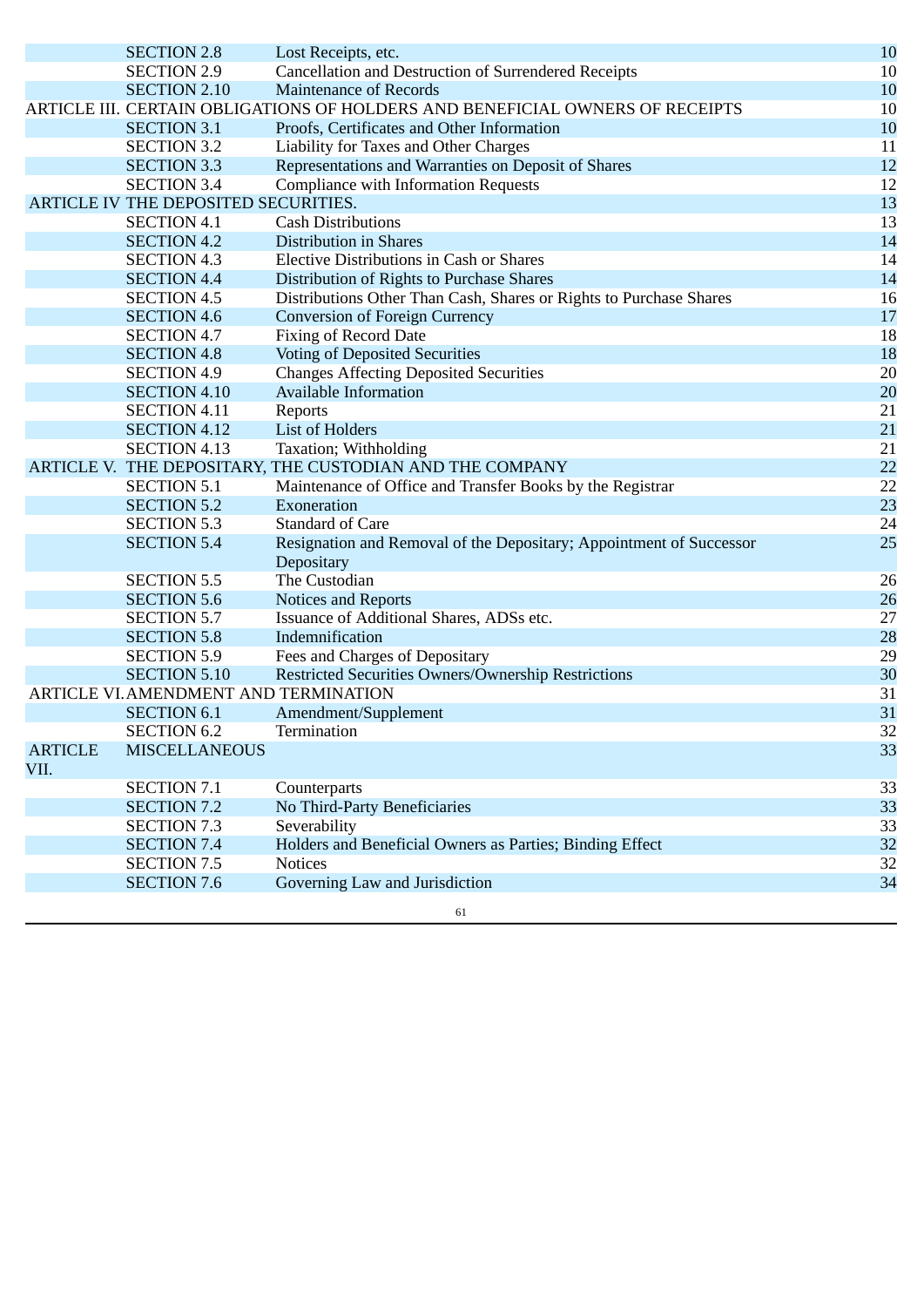|           | SECTION 7.7         | Assignment                           | 36 |
|-----------|---------------------|--------------------------------------|----|
|           | <b>SECTION 7.8</b>  | Agents                               | 36 |
|           | <b>SECTION 7.9</b>  | Affiliates etc                       | 36 |
|           | SECTION 7.10        | Exclusivity                          | 37 |
|           | <b>SECTION 7.11</b> | Compliance with U.S. Securities Laws | 37 |
|           | SECTION 7.12        | <b>Titles</b>                        | 37 |
| EXHIBIT A |                     |                                      | 39 |
| EXHIBIT B |                     |                                      | 48 |

62